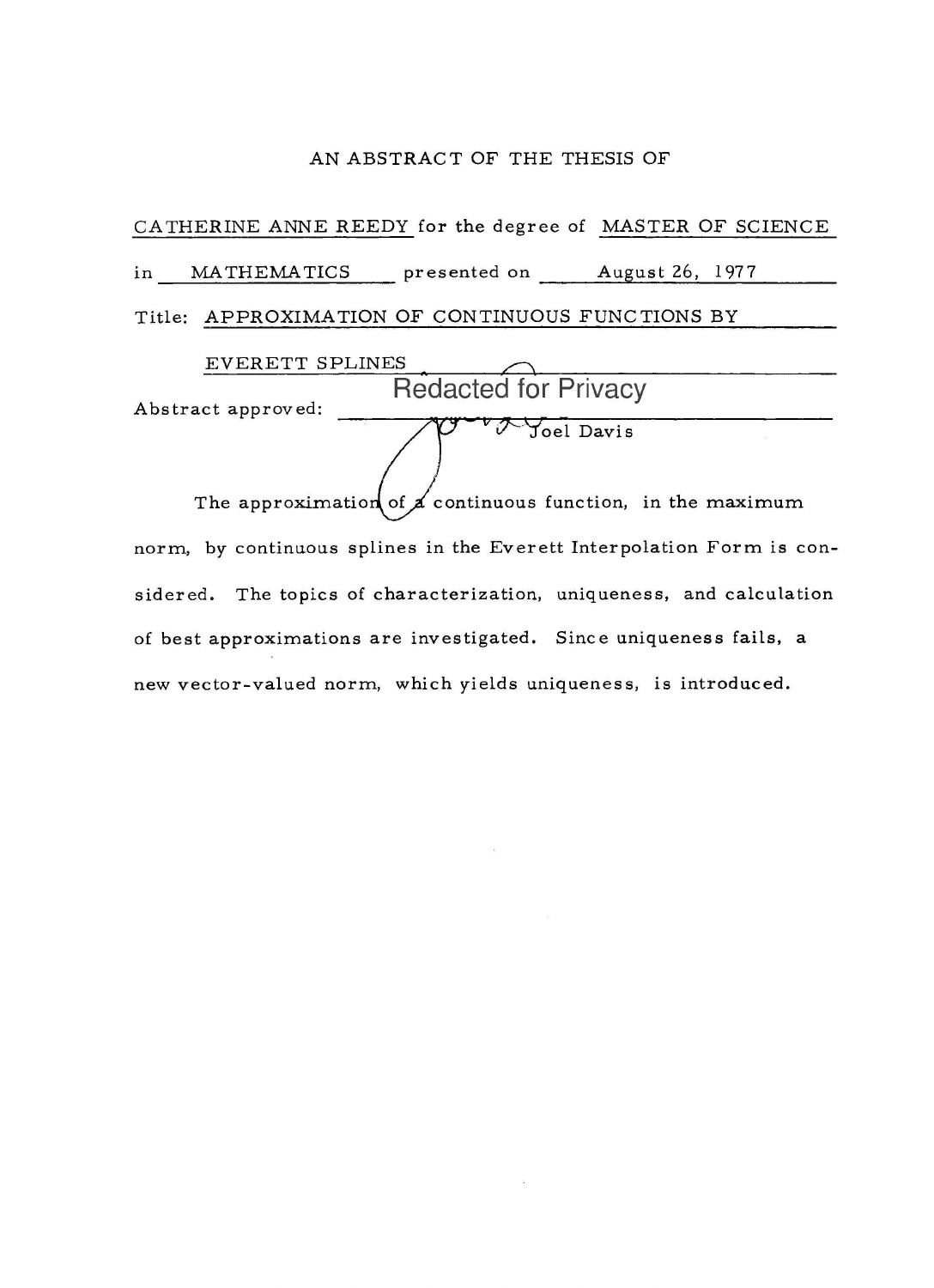# Approximation of Continuous Functions by Everett Splines

by

Catherine Anne Reedy

### A THESIS

# submitted to

# Oregon State University

in partial fulfillment of the requirements for the degree of

Master of Science

٠þ

Completed August 1977 Commencement June 1978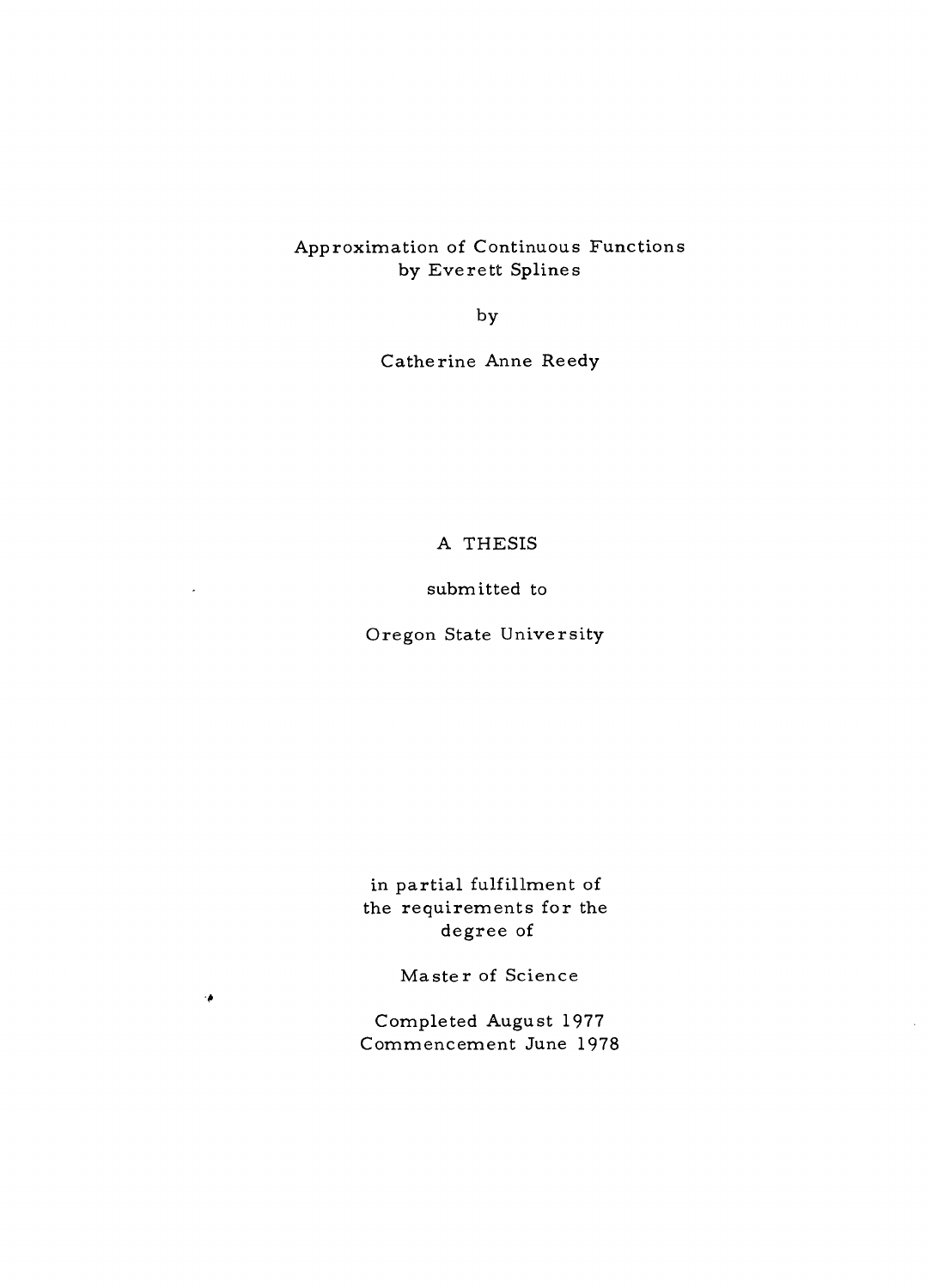APPROVED:

# Redacted for Privacy

# Assoc ate Professor of Mathematics in charge of major

# Redacted for Privacy

Chairman of Department of Mathematics

Redacted for Privacy

Dean of Graduate School

Date thesis is presented August 26, 1977

Typed by Illa W. Atwood for Catherine Anne Reedy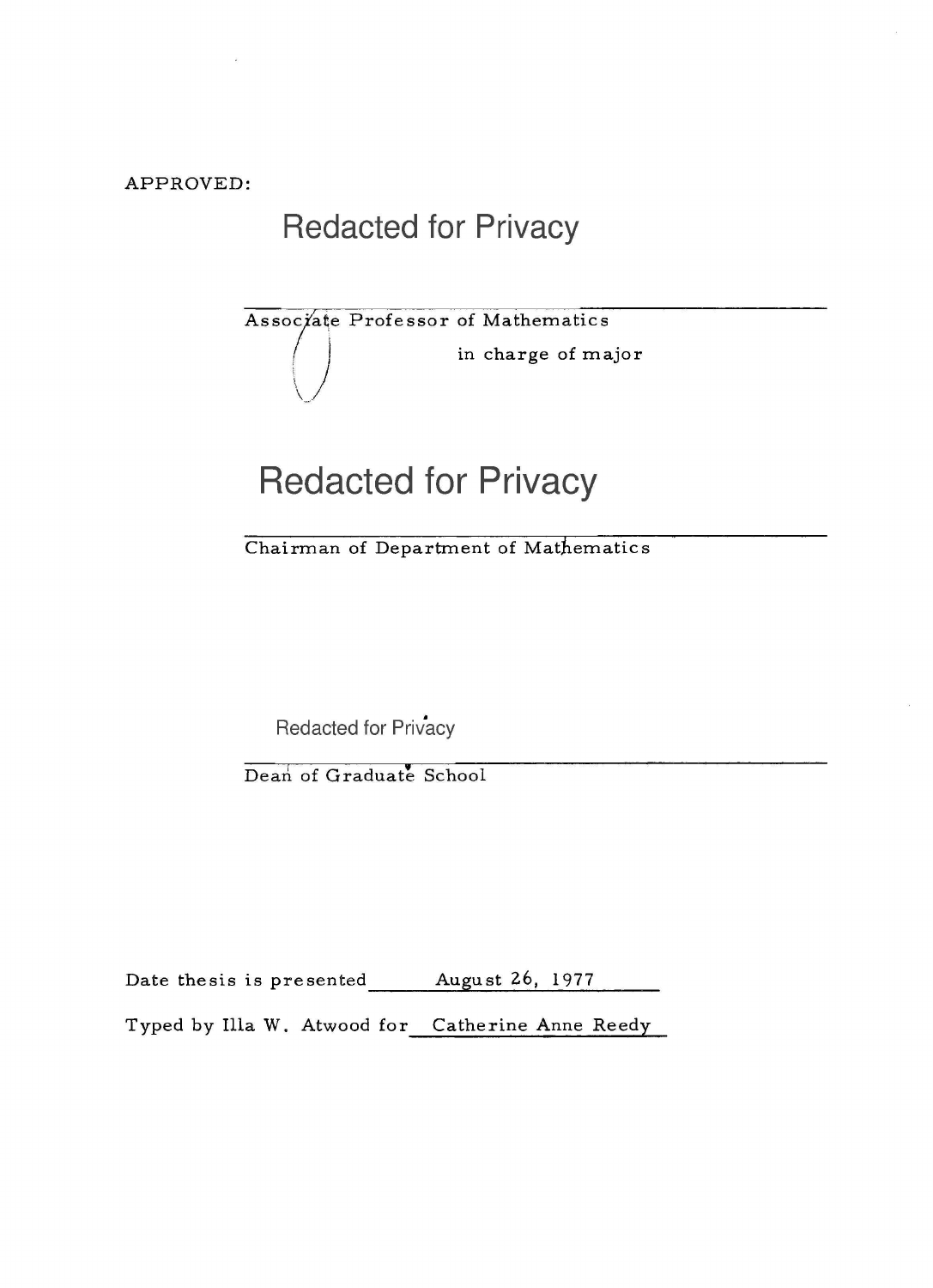# TABLE OF CONTENTS

| Chapter |                                                                                     | Page           |
|---------|-------------------------------------------------------------------------------------|----------------|
| Ι.      | <b>INTRODUCTION</b>                                                                 | 1              |
|         | 1.1. Background Material                                                            | 1              |
|         | 1.2. Statement of the Problem                                                       | $\overline{3}$ |
| II.     | CHARACTERIZATION OF A BEST APPROXIMATION                                            | 11             |
|         | 2.1. Notation and Definitions<br>2.2. Characterization of the Vector SGN(y - x) for | 11             |
|         | y in $J(x, S)$                                                                      | 22             |
|         | 2.3. Summary                                                                        | 26             |
| III.    | CHARACTERIZATION OF A UNIQUE BEST                                                   |                |
|         | APPROXIMATION                                                                       | 29             |
|         | 3.1. Statement of Characterization                                                  | 29             |
|         | 3.2. Notation and Preliminary Results                                               | 30             |
|         | $3.3.$ Proof of Theorem $3.1.1$                                                     | 47             |
| IV.     | A QUASINORM ON X YIELDING UNIQUE "BEST"                                             |                |
|         | BEST APPROXIMATIONS                                                                 | 51             |
|         | 4.1. Definition of the Quasinorm and "Best" Best                                    |                |
|         | Approximations                                                                      | 51             |
|         | 4.2. The Constrained Approximation Problem                                          | 54             |
|         | 4.3. Proof of Theorem 4.1.1                                                         | 58             |
| V.      | EXTREME ELEMENTS OF THE SET J(x, S)                                                 | 61             |
|         | 5.1. Sufficient Conditions for Extreme and Non-                                     |                |
|         | extreme Elements of $J(x, S)$                                                       | 61             |
|         | 5.2. Necessary and Sufficient Conditions When x                                     |                |
|         | is Continuously Differentiable                                                      | 67             |
| VI.     | THE "BEST" BEST APPROXIMATIONS TO EXPO-                                             |                |
|         | NENTIAL AND LOGARITHM ON [1,2]                                                      | 71             |
|         | 6.1. Comments on the Method Used                                                    | 71             |
|         | 6.2. The "Best" Best Approximations                                                 | 79             |
| VII.    | <b>SUMMARY</b>                                                                      | 83             |
|         | <b>BIBLIOGRAPHY</b>                                                                 | 84             |

 $\sim$   $\sim$ 

 $\sim$ 

 $\sim$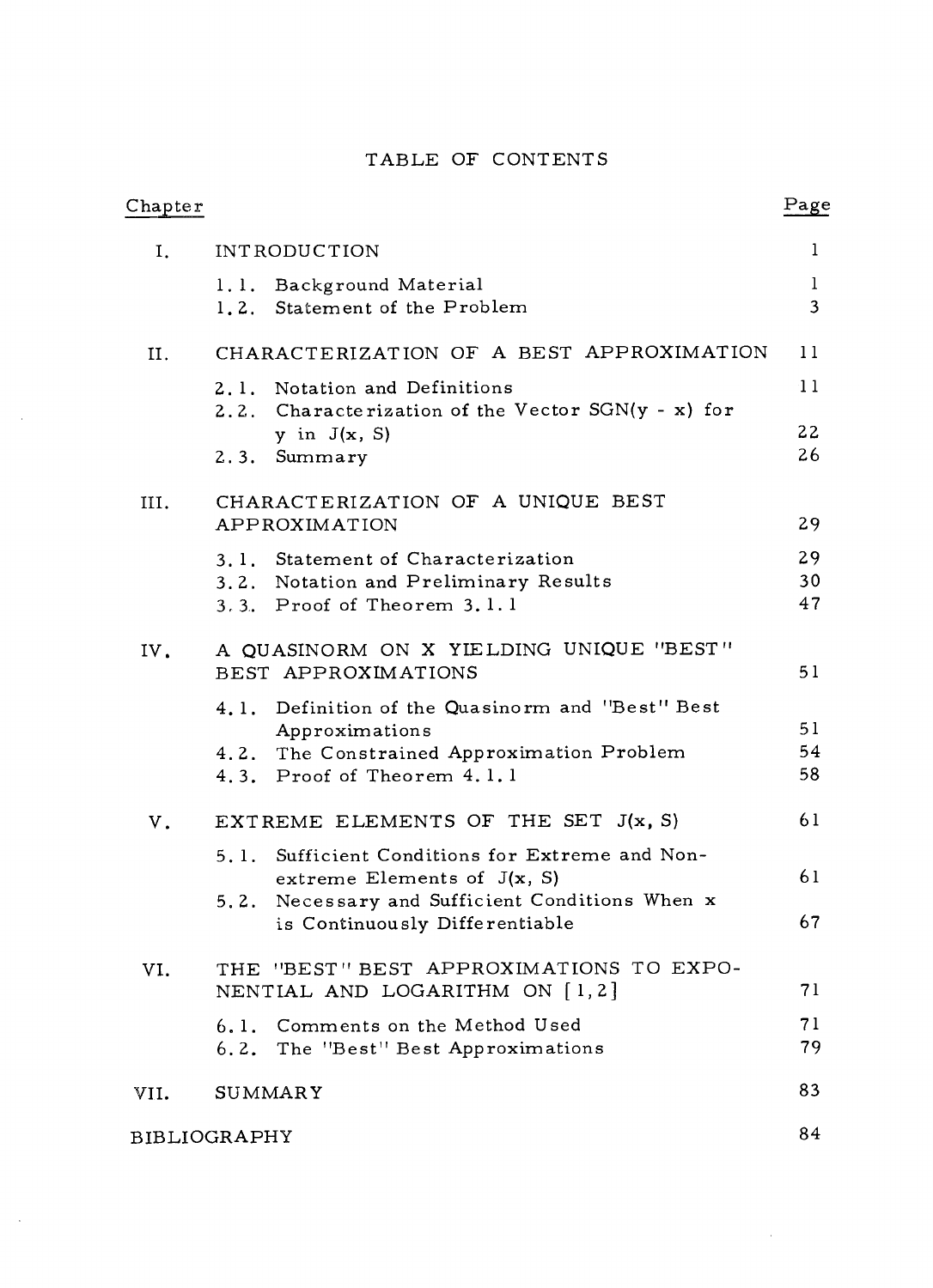# APPROXIMATION OF CONTINUOUS FUNCTIONS BY EVERETT SPLINES

#### I. INTRODUCTION

#### 1. 1. Background Material

The standard approximation problem involves a fixed function space X, a norm  $|| \cdot ||$  on X, and a set S of approximating functions which is a subset of X. For a fixed element x of X,  $\rho$  (x, S) is defined to be the inf{ $\left|\left|y - x\right|\right| \leq s$ . The set J(x, S) of best approximations to x from S is defined to be the set  $\{y \in S \mid ||y - x|| = p(x, S)\}.$ 

Let S be a closed subset of a finite dimensional subspace of  $X$ . The general theory then yields that  $J(x, S)$  is nonempty and compact. If S is also convex, then  $J(x, S)$  is convex and extreme elements of  $J(x, S)$  can be found such that any element of S can be written as a convex sum of extreme elements. An extreme element y of a convex set is such that if y,  $P_1$ , and  $P_2$  are elements of the convex set  $P_1 + P_2$ and  $y = \frac{1}{2}$ , then  $P_1 = P_2 = y$ . This implies that an element y of a convex set is not an extreme element if and only if there exists a P, P  $\neq$  0, and a positive number  $\beta$  such that  $y + aP$  is an element of the convex set for any a where  $|a| < \beta$ .

Let X be a closed subset of the set  $C(\Omega)$  of real valued continuous functions on a compact subset  $\Omega$  of the real line. Let X be normed by the maximum norm:  $||x||_{\Omega}$  = max  $|x(t)|$ . Let S be a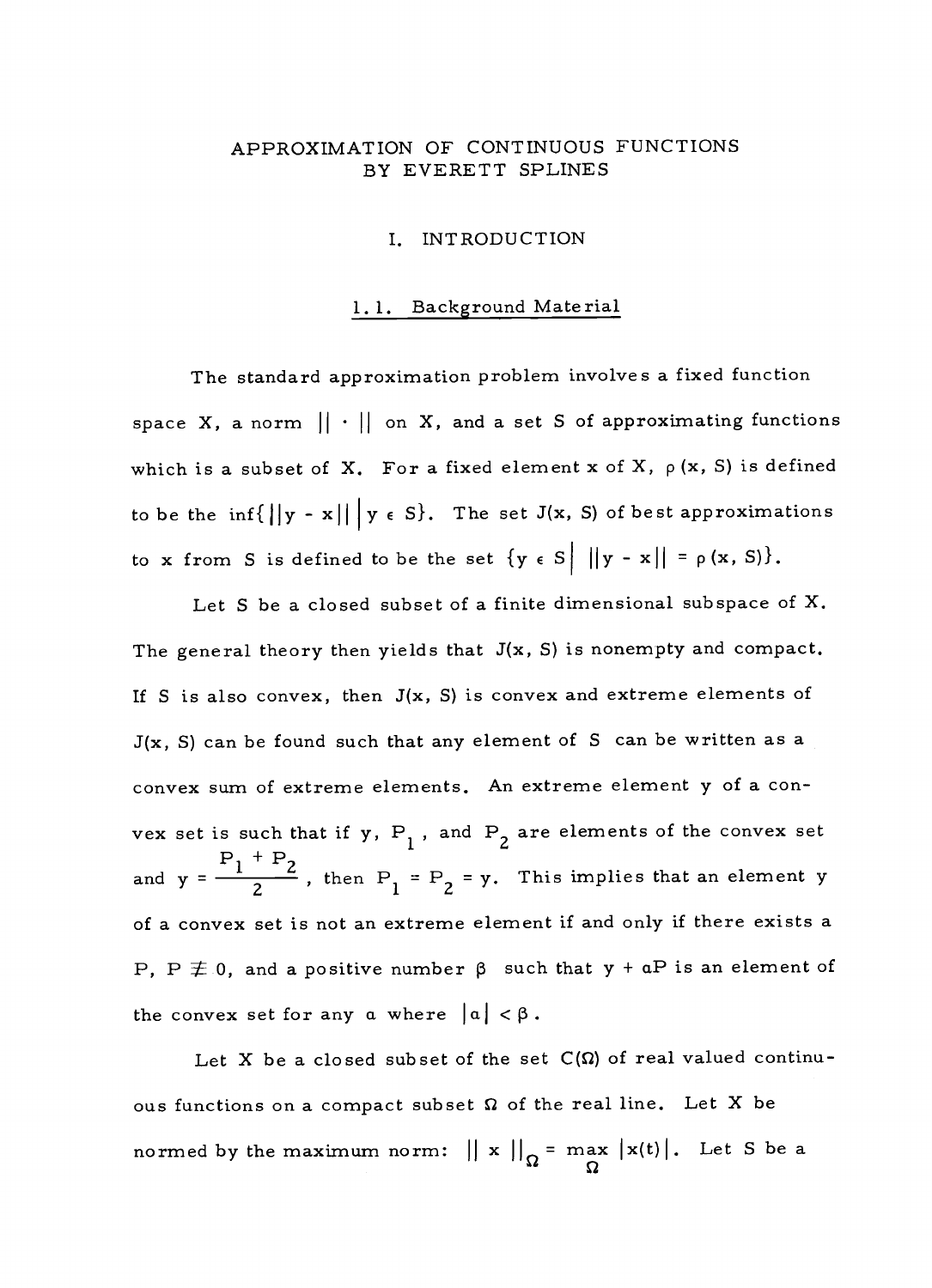closed convex subset of X. In this situation, the set  $J(x, S)$  can be characterized by the derivative of the norm. The maximum norm, a convex function, is finite at any element of X. Thus, if y is an element of S and P is such that  $y + aP$  for some a greater than zero is an element of S, the differential at y in the direction P exists. In fact, the differential is the limit as a goes to zero from the right of an increasing function  $\psi y$ , where

$$
\psi y(a) = \frac{||y + aP||_{\Omega} - ||y||_{\Omega}}{a}
$$

and  

$$
G(y, P, \Omega) = \lim_{\alpha \to 0^+} \psi y(\alpha) = \begin{cases} ||P|| & y \equiv 0 \\ \max \text{sgn } y(t) P(t) & y \not\equiv 0 \\ E(y) \end{cases}
$$

E(y) is the set  $\{t \in \Omega \mid |y(t)| = ||y||_{\Omega} \}$  and is referred to as the set of extreme points of y. Thus, if  $y \not\equiv 0$ ,  $a > 0$ , and  $G(y, P, \Omega) > 0$ ,  $||y||_{\Omega}$  <  $||y + aP||_{\Omega}$ . If  $y \not\equiv 0$  and  $G(y,P,\Omega)$  < 0, there exists a positive  $\beta$  such that  $||y + \beta P||_{\Omega} < ||y||_{\Omega}$ . The characterization of elements of  $J(x, S)$  then is as follows  $[3]$ .

Theorem 1.1.1. Let X be a closed subset of  $C(\Omega)$ . Let S be a closed convex subset of X. Let  $x \in X \setminus S$  and  $y \in S$ .

$$
y \in J(x, S)
$$
 iff  $||y - x||_{\Omega} \le ||y_1 - x||_{\Omega}$  iff  $G(y - x, P, \Omega) \ge 0 \forall P$   
 $\forall y_1 \in S$  such that  $aP \in S - y$   
for some  $a > 0$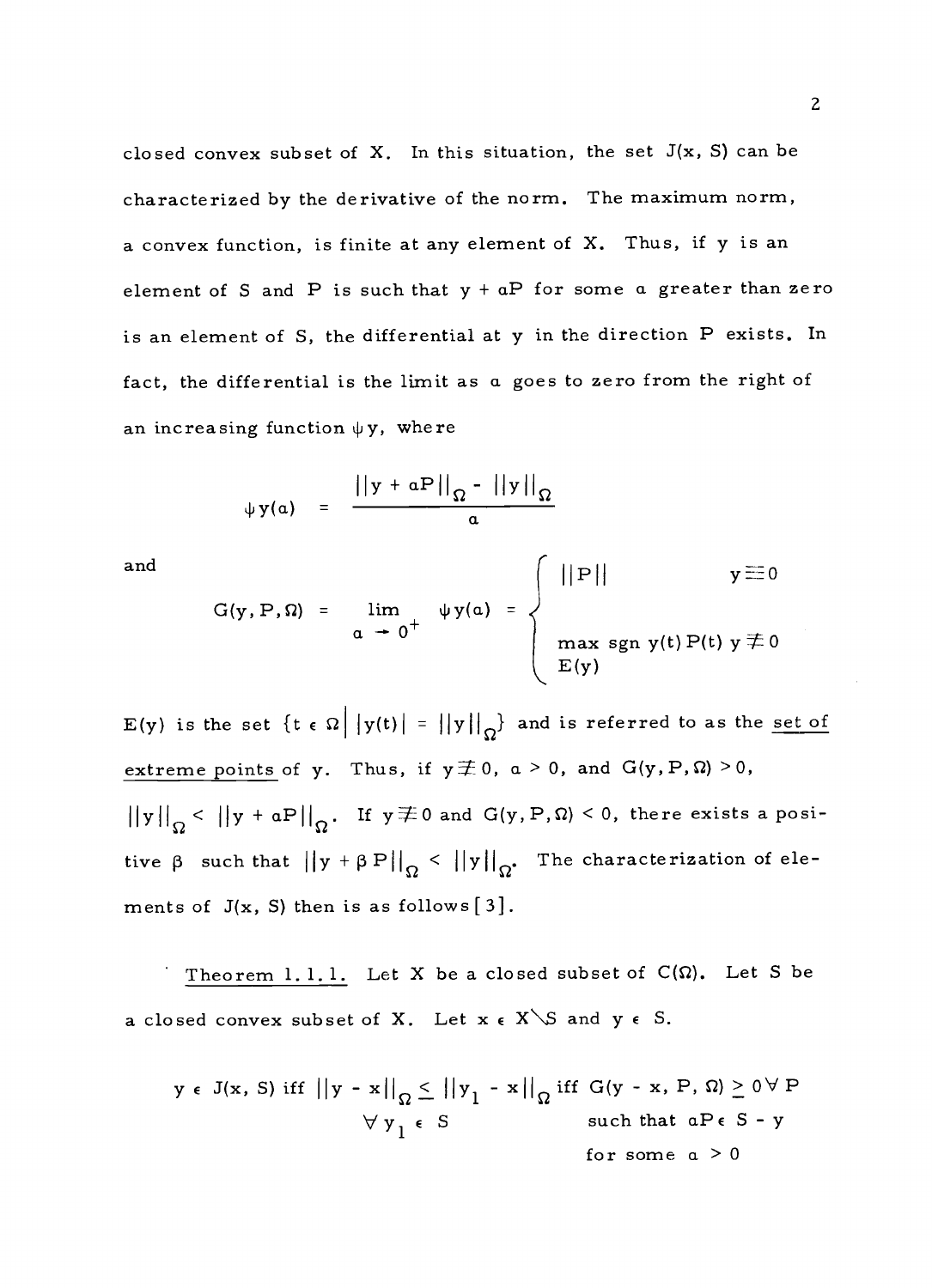Furthermore, if  $G(y - x, P, \Omega) > 0$ ,  $\forall P \not\equiv 0$  such that  $aP \in S - y$  for some  $a > 0$ , then  $||y - x||_{\Omega} < ||y_1 - x||_{\Omega} \forall y_1 \in S \setminus y$ . Thus,  $J(x, S)$  is a singleton.

If  $\Omega$  is replaced by a closed subset  $\Omega'$  of  $\Omega$  and S is replaced by a closed convex subset S' of S, the characterization of a best approximation to x on  $\Omega'$  from S' remains basically the same; only the added restriction that  $x|_{\Omega}$   $\leftarrow$  S'  $|_{\Omega}$  is needed. The statement concerning uniqueness is somewhat weaker: if  $G(y - x, P, \Omega') \ge 0$ ,  $\bigtriangledown P\big|_{\Omega'}\not\equiv 0$  such that  $aP\;\epsilon\;S'$  - y for some  $a\geq 0$ , then  $\bigl|\bigl|y-x\bigr|\bigr|_{\Omega'}<\infty$  $||y_1 - x||_{\Omega}$ ,  $\forall y_1 \in S'$  such that  $y_1 |_{\Omega} \not\equiv y|_{\Omega}$ .

# 1.2. Statement of the Problem

The approximation of a real valued continuous function on a closed subset  $\left[\overline{a},\overline{b}\right]$  of the real line is considered in this paper. A finite subset of points having the properties that  $\mathbf{z}_0 = \mathbf{\overline{a}}, \ \mathbf{z}_N = \mathbf{\overline{b}}, \ \text{and}$  $z_{\overline{I}} < z_{\overline{I+1}}$  for  $0 \leq I \leq N$  is assumed given. The norm on  $C([\overline{a}, \overline{b}])$  is taken to be the maximum norm.

The set of approximating functions ES consists of all continuous functions H that reduce on every subinterval  $[z_1, z_{I+1}]$  to a cubic polynomial and that have the additional property that  $\lim_{M \to \infty} H''(t) = \lim_{M \to \infty} H''(t)$  $t \rightarrow z_{\tau}^{-}$   $t \rightarrow z_{\tau}^{+}$ for  $1 \le I \le N - 1$ . For ease of notation, if  $f(t^*)$  is not defined, but the limit of f at t\* is defined, then  $f(t*)$  is taken to be the limit value. This convention will be used throughout this paper.

3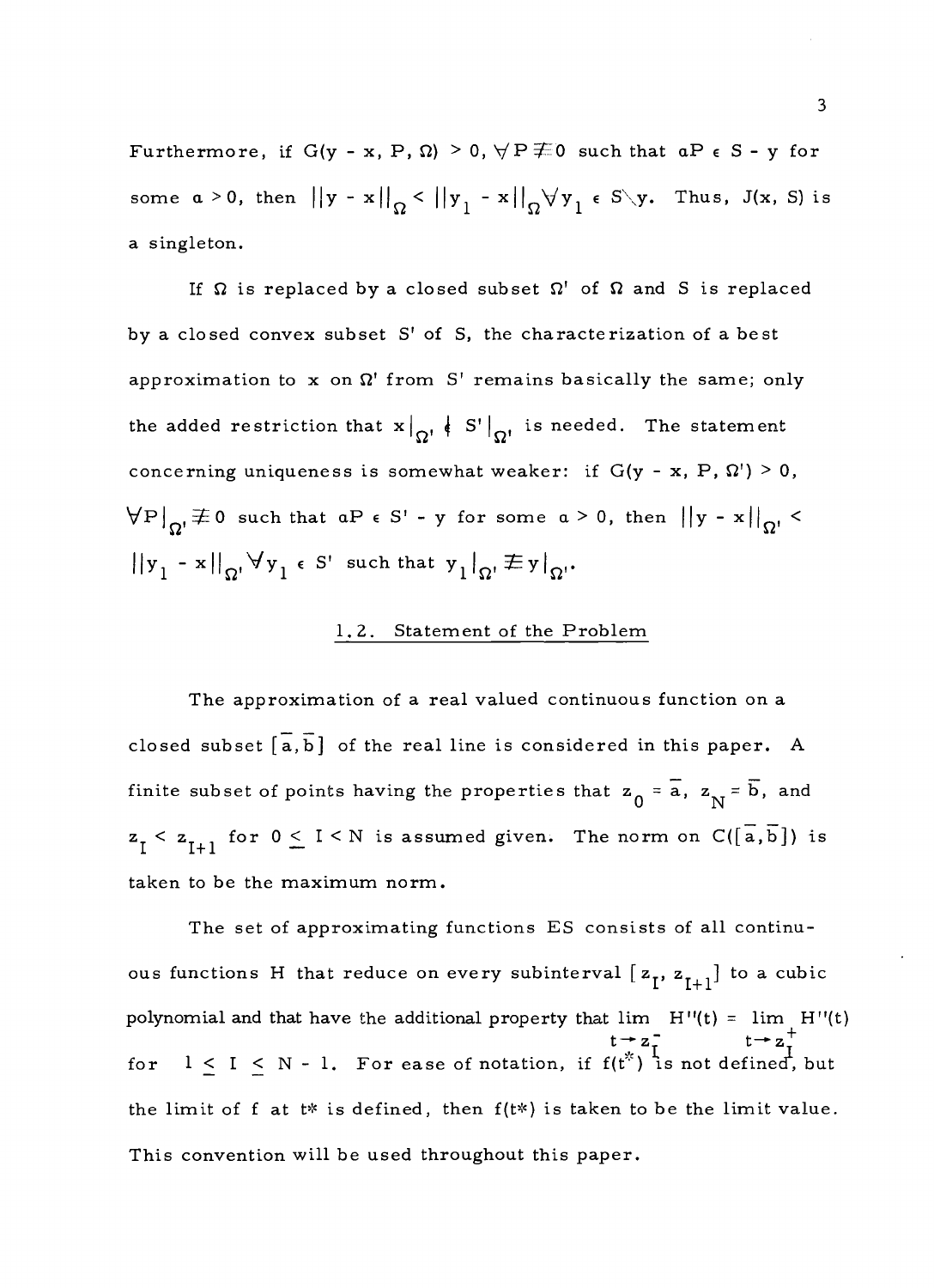It is claimed that ES is the finite dimensional subspace spanned by the set of functions  ${A_I \brack I=0}^N\{B_I \bigr\}_{I=0}^N.$  The definition of these functions is as follows:

Let  $h_{I} = 0$  $I < 0, I \geq N$ 

$$
h_{I} = z_{I+1} - z_{I} \qquad \qquad 0 \leq I < N
$$

Let 
$$
V_I(t) = 0
$$
  
\n
$$
V_I(t) = \begin{cases}\n0 & t \in [z_0, z_1] \\
t - z_1 & t \in [z_1, z_{I+1}] \\
0 & t \in [z_1, z_{I+1}] \\
0 & t \in [z_{I+1}, z_N]\n\end{cases}
$$
\n $I < 0, I \ge N$ 

Let  $W_r(t) = 0$  $I \leq 0, I \geq N$ 

$$
W_{I}(t) = \begin{cases} 0 & t \in [z_{0}, z_{I}] \\ 1 - V_{I}(t) = \frac{z_{I+1} - t}{h_{I}} & t \in [z_{I}, z_{I+1}] \\ 0 & t \in [z_{I+1}, z_{N}] \end{cases} \quad 0 \leq I \leq N
$$
  
Let  $g(t) = \begin{cases} 0 & t \notin [0, 1] \\ \frac{t(t^{2} - 1)}{6} & t \in [0, 1] \end{cases}$ 

Let 
$$
A_{I} = \max(V_{I-1}, W_{I})
$$
 0 < I < N

Let B<sup>I</sup> <sup>=</sup> I )) 0 < I < N max (hI-1 g(VI- 1 ), h<sup>I</sup> g(W

The graphs of these functions would resemble the following graphs:

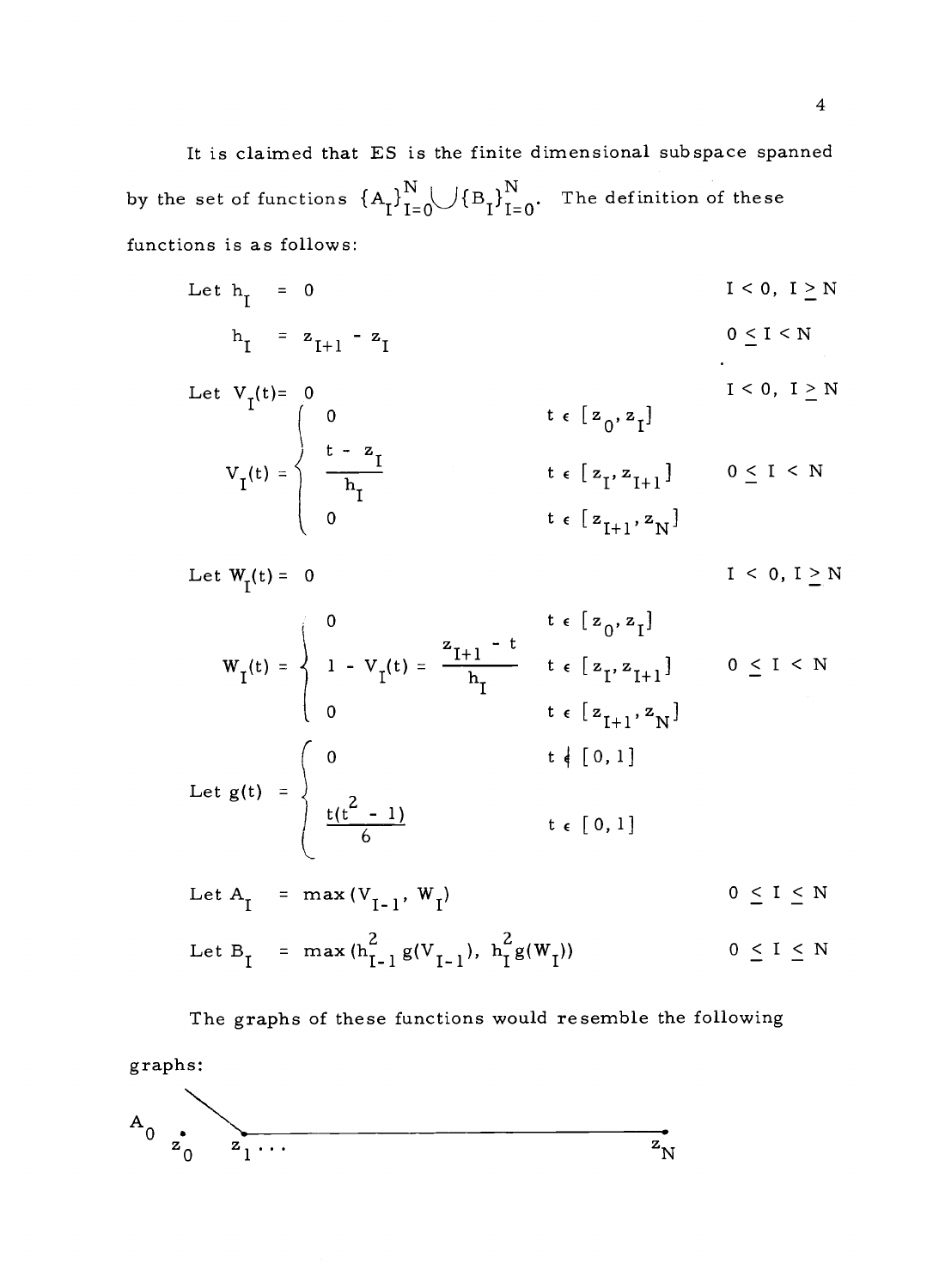

Since  $V_{I-1}(z_{I-1}) = W_I(z_{I+1}) = 0$ ,  $V_{I-1}(z_I) = W_I(z_I) = 1$ , and  $g(0) =$  $g(1) = 0$ , each of the functions  $A_I$  and  $B_I$  for  $0 \le I \le N$  are continuous. Furthermore, the functions are second differentiable except at a finite number of points where the limit of the second derivative exists.

$$
A_{I}^{"}(t) = 0 \t t \epsilon [z_{0}, z_{N}] \t 0 \le I \le N
$$
\n
$$
B_{0}^{"}(t) = \begin{cases} W_{0}(t) & t \epsilon [z_{0}, z_{1}] \\ 0 & t \epsilon [z_{1}, z_{n}] \end{cases}
$$
\n
$$
B_{I}^{"}(t) = \begin{cases} 0 & t \epsilon [z_{1}, z_{1}] \\ V_{I-1}(t) & t \epsilon [z_{I-1}, z_{I}] \\ W_{I}(t) & t \epsilon [z_{I}, z_{I+1}] \\ 0 & t \epsilon [z_{I}, z_{I+1}] \end{cases}
$$
\n
$$
B_{N}^{"}(t) = \begin{cases} 0 & t \epsilon [z_{0}, z_{N-1}] \\ V_{N-1}(t) & t \epsilon [z_{N-1}, z_{N}] \end{cases}
$$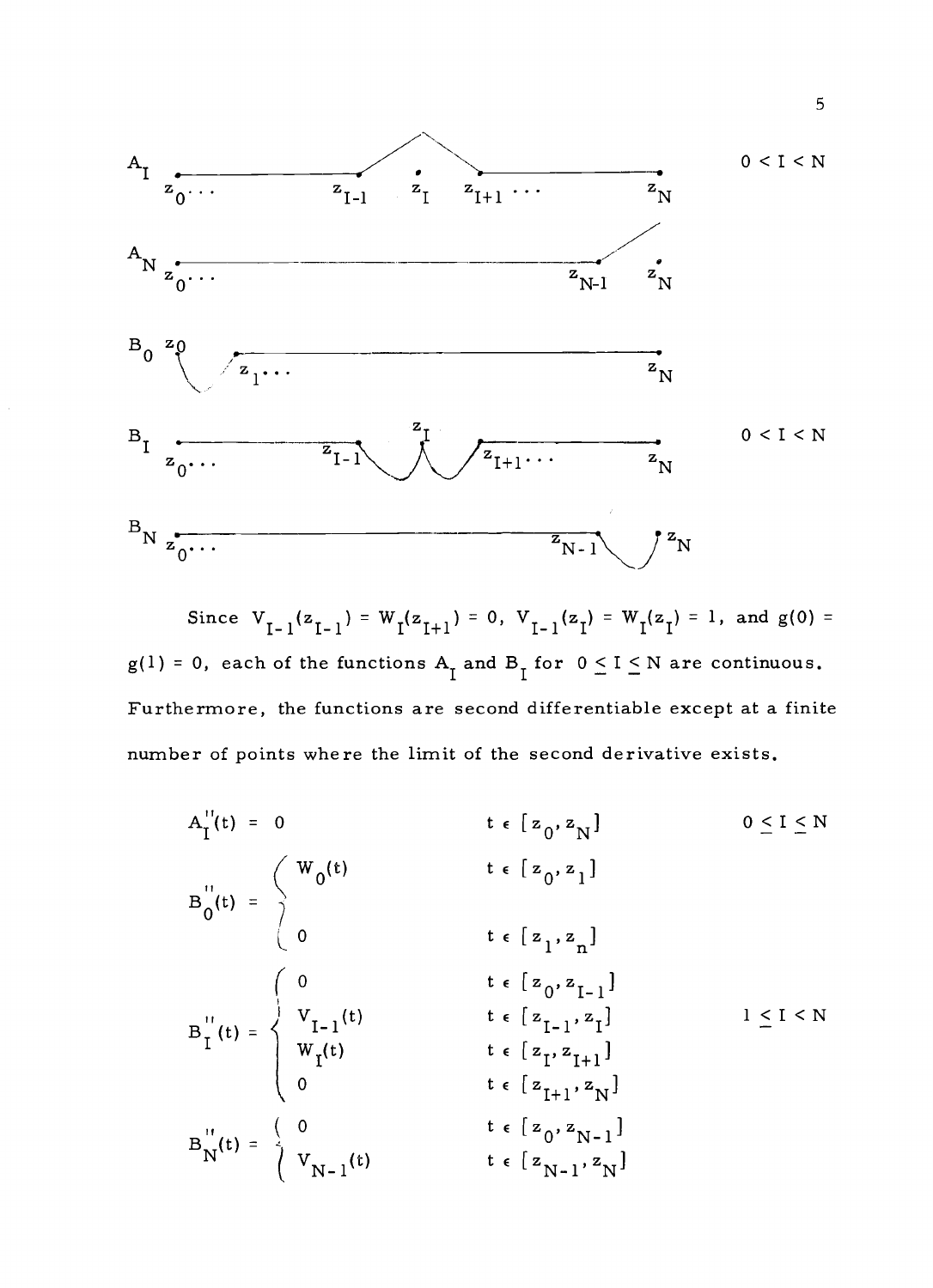Let M be  $\{C(t)\big|C(t) = \int |(a_{\tau}A_{\tau}(t))|^2\}$ is a continuous real valued  $\begin{bmatrix} \text{I=0} & \text{function.} \end{bmatrix}$  on any subinterval N  $a_I A_I(t) + b_I B_I(t))$ . Any element of M  $[z_1, z_{l+1}], C(t)$  is a cubic polynomial.

(1.2. 1)

$$
C(t)\Big|_{z_{I}, z_{I+1}} = C_{I}(t) = a_{I}A_{I}(t) + a_{I+1}A_{I+1}(t) + b_{I}B_{I}(t) + b_{I+1}B_{I+1}(t)
$$
\n
$$
= \left[\frac{b_{I+1} - b_{I}}{6h_{I}}\right]_{t}^{3} + \left[\frac{b_{I}z_{I+1} - z_{I}b_{I+1}}{2h_{I}}\right]_{t}^{2}
$$
\n
$$
+ \left[\frac{a_{I+1} - a_{I}}{h_{I}} + \frac{b_{I}}{6h_{I}}(z_{I}^{2} - 2z_{I+1}z_{I} - 2z_{I+1}^{2}) + \frac{b_{I+1}}{6h_{I}}(2z_{I}^{2} + 2z_{I+1}z_{I} - z_{I+1}^{2})\right]_{t}^{2}
$$
\n
$$
+ \left[\frac{a_{I}z_{I+1} - a_{I+1}z_{I}}{h_{I}} + \frac{b_{I}}{6h_{I}}(2z_{I}z_{I+1}^{2} - z_{I}^{2}z_{I+1}) + \frac{b_{I+1}}{6h_{I}}(z_{I+1}^{2}z_{I} - 2z_{I}^{2}z_{I+1})\right]
$$

Thus,  $C(z_1) = a_1$  for  $0 \le I \le N$  and the limit of the second derivative of C at  $z_1$  for  $1 \leq I \leq N - 1$  is  $b_1$ . Furthermore, if  $C \equiv 0$ , then  $C_{\mathbf{I}} \equiv 0$  for  $0 \leq I \leq N - 1$  and so by (1.2.1),  $a_{\mathbf{I}} = b_{\mathbf{I}} = 0$  for  $0 \leq I \leq N$ . The set M then is a subset of ES and is the space spanned by the set of linearly independent functions  $\left\{ \mathbf{A}_{\mathbf{I}} \right\}_{\mathbf{I}=\mathbf{0}}^{\mathbf{N}} \bigcup \left\{ \mathbf{B}_{\mathbf{I}} \right\}_{\mathbf{I}=\mathbf{0}}^{\mathbf{N}}.$ 

It remains to show that ES is a subset of M. By definition, an

6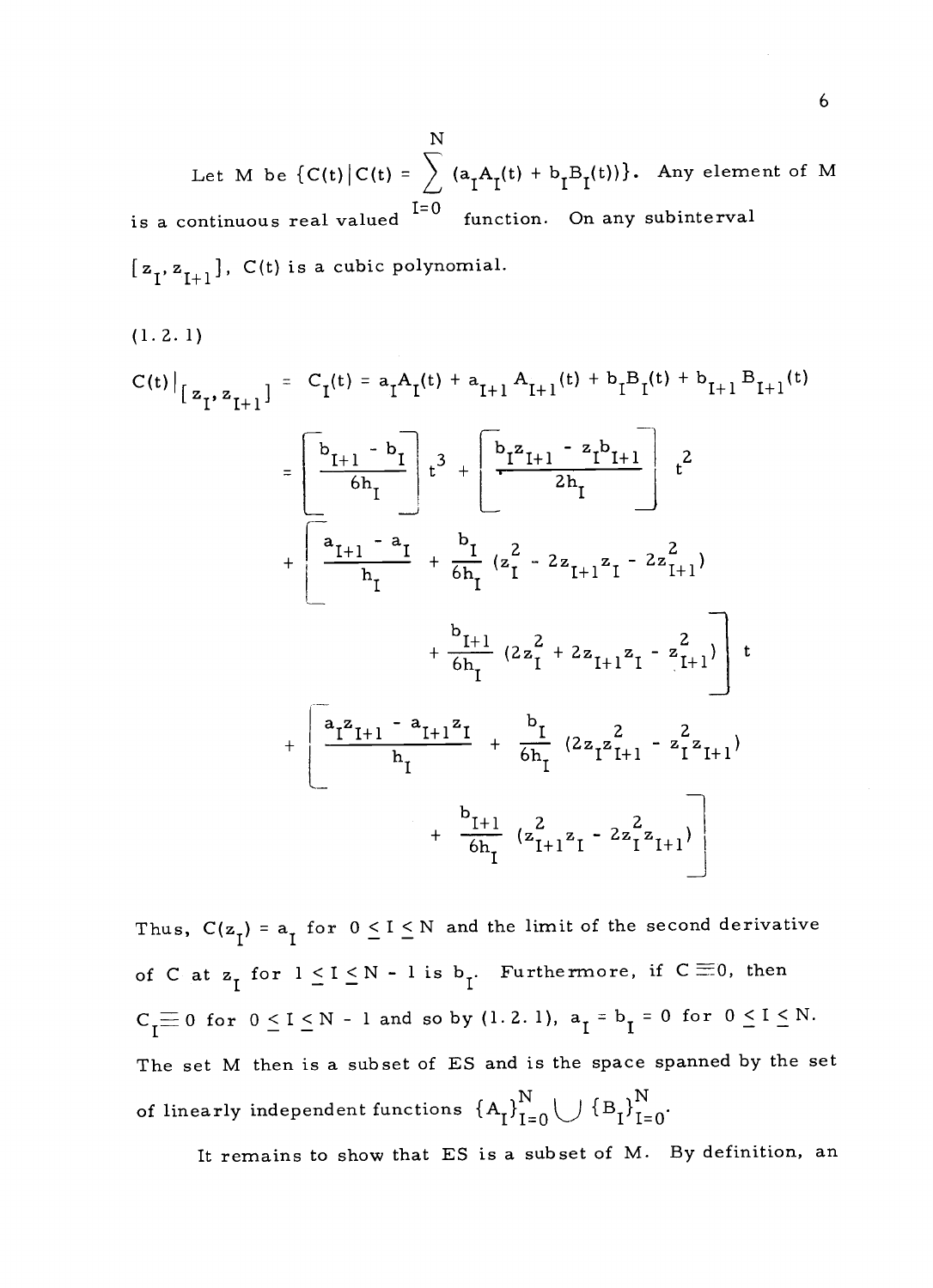element H of ES is a cubic polynomial on each subinterval  $[\, \mathsf{z}_\mathsf{I},\mathsf{z}_{\mathsf{I}+1} \,]$ ; it is continuous and

$$
\lim_{t \to z_{\text{I}}^-} H''(t) = \lim_{t \to z_{\text{I}}^+} H''(t).
$$

If  $a_I = H(z_I)$  for  $0 \le I \le N$ , and  $b_I = H''(z_I)$  for  $0 \le I \le N$ , it can be verified using (1.2. 1) that

$$
H = \sum_{I=0}^{N} (a_{I}A_{I} + b_{I}B_{I}).
$$

Thus, ES is a subset of M and so ES is equal to M.

The set ES is referred to as the set of Everett Splines. Any element C of ES restricted to a subinterval corresponds in form to Everett's Interpolation Formula EIF [2] truncated after the second difference term:

$$
C_{I} = a_{I}W_{I} + a_{I+1}V_{I} + b_{I}h_{I}^{2}g(W_{I}) + b_{I+1}h_{I}^{2}g(V_{I})
$$
  
EIF = f(z<sub>I</sub>)W<sub>I</sub> + f(z<sub>I+1</sub>)V<sub>I</sub> +  $\delta^{2}f(z_{I})g(W_{I}) + \delta^{2}f(z_{I+1})g(V_{I})$ 

Everett's Formula, since it involves only even order differences, truncated after the second difference term is equivalent to Bessel's Formula truncated after the third difference term. Thus, Everett's Formula is often used. In this investigation, it will be required that  $a_T = f(z_T)$  for  $0 \le I \le N$ . Thus, only the constant  $b_T$ 's will be sought to minimize the maximum error in absolute value on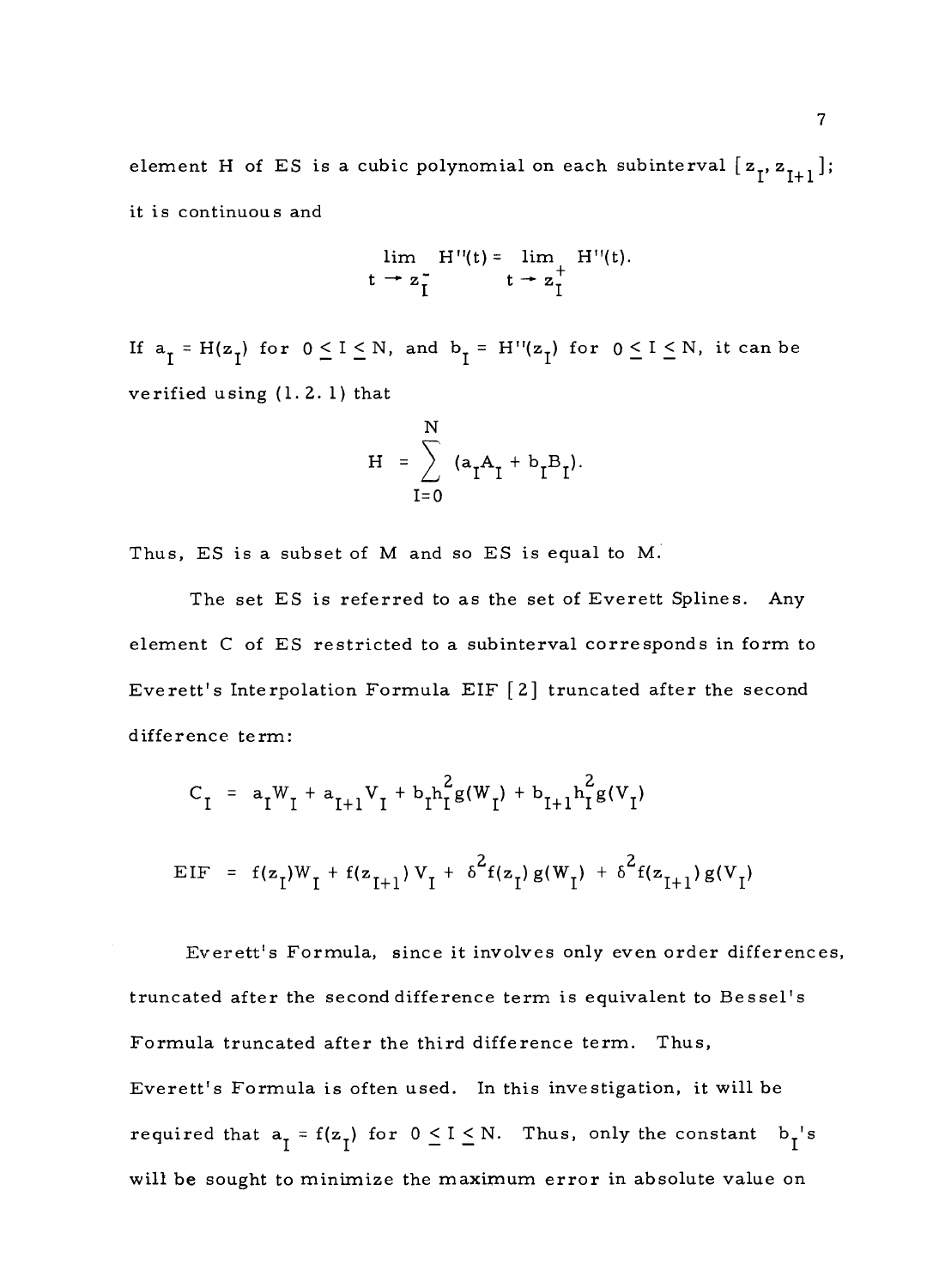$\lceil \overline{a}, \overline{b} \rceil$ . Some work has been done in this area by Leslie Fox  $\lceil 1 \rceil$ . He considers minimizing the error on  $[ z_{I}^{}, z_{I+1}^{}]$  of the functions  $f(z_I^{})$  W<sub>I</sub> +  $d_I g(W_I)$  and  $f(z_{I+1}) V_I + d_{I+1} g(V_I)$  separately by expanding in Tchebycheff series. Some comparison of results is given in Chapter VI for f equal to logarithm and exponential.

If f is a fixed element of  $C([\overline{a}, \overline{b}])$ , only elements C of ES having the property that  $f(z_1) = C(z_1)$  for  $0 \le I \le N$  are referred to as candidates for a best approximation to f from ES. If  $C = \Sigma(a_1A_1 +$  $b_{T}B_{T}$ ), then  $C(z_{T}) = f(z_{T})$  if and only if  $a_{T} = f(z_{T})$ . Thus, if ES(f) is  ${C \in ES \mid C = \Sigma(f(z_1) A_1 + b_1 B_1)},$  then  $ES(f)$  is the set of all candidates for a best approximation to f from ES. If  $\rho$  (f, ES(f)) is the inf  $\{||C - f|| \mid C \in ES(f)\}$ , then the set  $J(f, ES(f))$  of all best approximations to f from ES is  $\{ C \in ES(f) \mid ||C - f|| = \rho (f, ES(f)) \}.$ 

As stated above, this approximation problem differs from the standard approximation problem in that the set of candidates for best approximations is dependent upon the function to be approximated. This obstacle can be overcome by noting that each element of ES(f) is the sum of a fixed function dependent upon f,  $\Sigma f(z_I) A_I$ , and an independent function,  $\Sigma b_{I}B_{I}$ . Let X then be the closed subset of  $C([\overline{a},\overline{b}]) \{x | x = f - \Sigma f(z_1)A_1, f \in C([\overline{a},\overline{b}])\}.$  Let X be normed by the maximum norm. Let S be the set  $\{P|P = \Sigma b_{I}B_{I}\}\$ . Since the  $B_{I}$ 's are linearly independent and  $\sum b_{\tilde{l}}B_{\tilde{l}}(z_{\tilde{J}}) = 0$  for  $0 \le J \le N$ , S is a closed finite dimensional subspace of X. Let  $\rho(x, S)$  for x in X be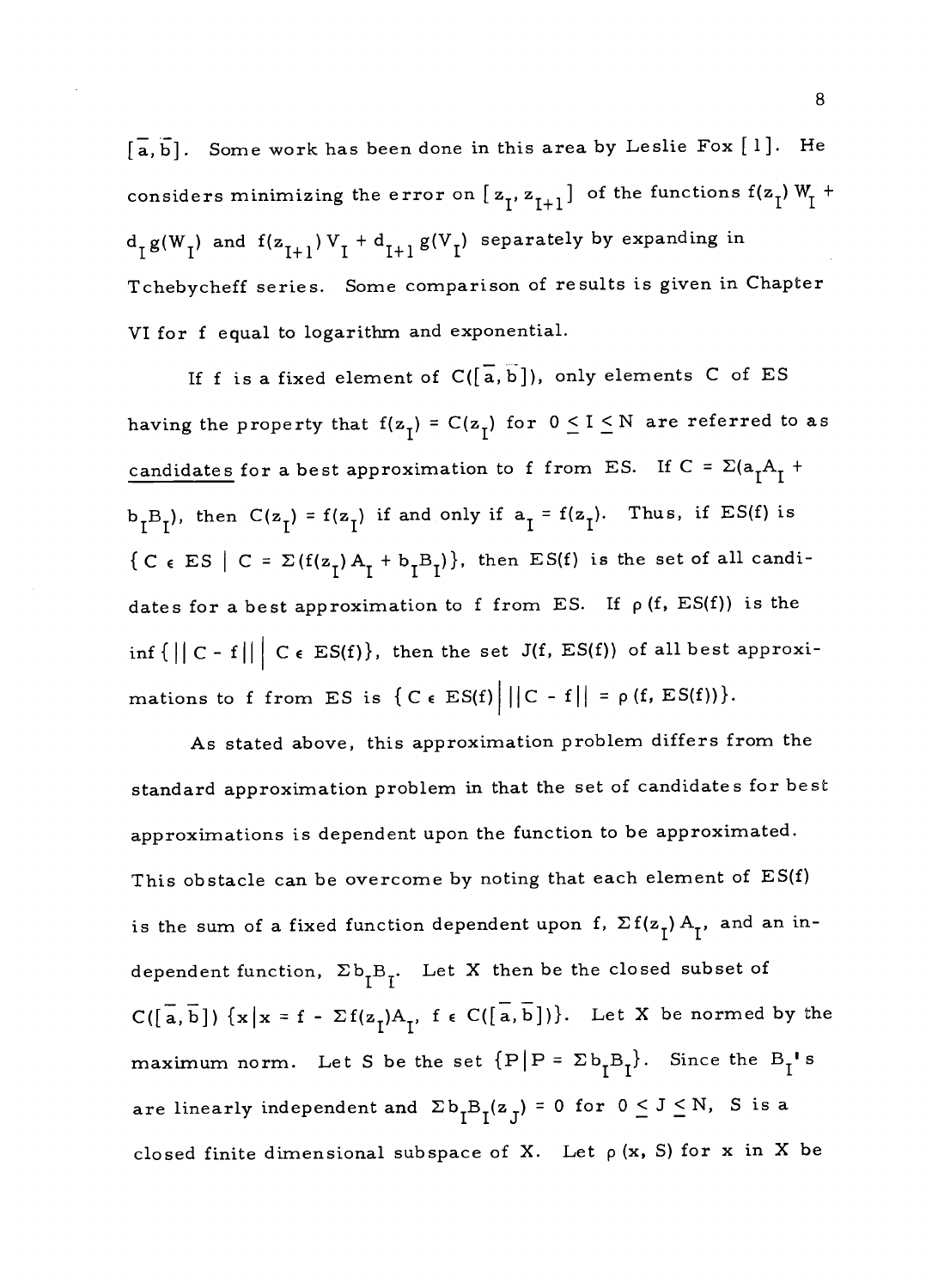the inf  $\{||y - x|| \mid y \in S\}$ . Let  $J(x, S)$  be the set  $\{y \in S \mid ||y - x|| =$  $p(x, S)$ . It is claimed that if  $x = f - \Sigma f(z_1) A_1$ , then y is an element of J(x, S) if and only if  $y + \Sigma f(z_1) A_1$  is an element of J(f, ES(f)). This is easily seen since the  $A_I^{\dagger}$  s and  $B_I^{\dagger}$  s are linearly independent and  $||\Sigma b_I B_I + \Sigma f(z_I) A_I - f|| = ||\Sigma b_I B_I - x||.$ 

It is this equivalent approximation problem that is considered in the following chapters. It is assumed throughout that x is not an element of S. By the work of the previous section, J(x, S) is a nonempty, convex, compact set. Furthermore,

(1. 2. 2)

 $G(y - x, P, [\overline{a}, \overline{b}]) > 0$  iff  $y \in J(x, S)$  $\forall$  P such that  $a P \in S - y$ for some  $a > 0$ 

(1. 2. 3)

If  $G(y - x, P, [\overline{a}, \overline{b}]) > 0 \forall P \not\equiv 0$  such that  $a P \in S - y$  for some  $a > 0$ , then  $J(x, S) = {y}.$ 

In Chapter II, condition (1. 2. 2) is investigated. Two conditions concerning the location of the extreme points of y - x and the sign of y - x at those points are determined. It is shown that satisfaction of one of those conditions is necessary and sufficient for y to be an element of  $J(x, S)$ .

In Chapter III, a characterization of a unique best approximation is found. However, the conditions would not be expected to be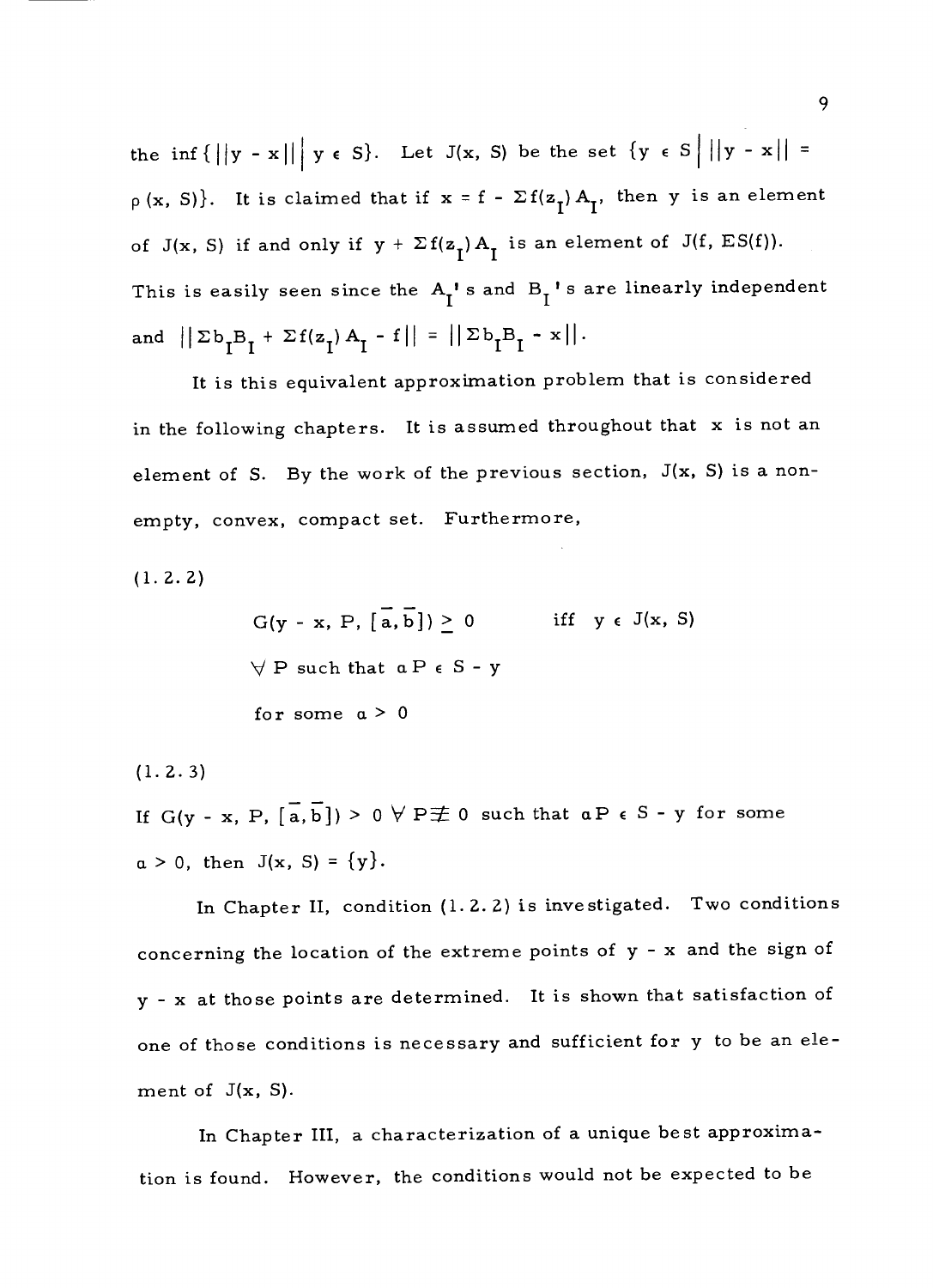satisfied in most cases. In Chapter IV, a definition of a "best" best approximation to x from S is given. It is shown that the "best" best approximation to x from S is unique.

In Chapter V, characterization of the extreme elements of J(x, S) is investigated. Further assumptions on x must be made for straightforward characterization.

In Chapter VI, the "best" best approximations to logarithm and exponential are presented; some comments on how they were determined are included.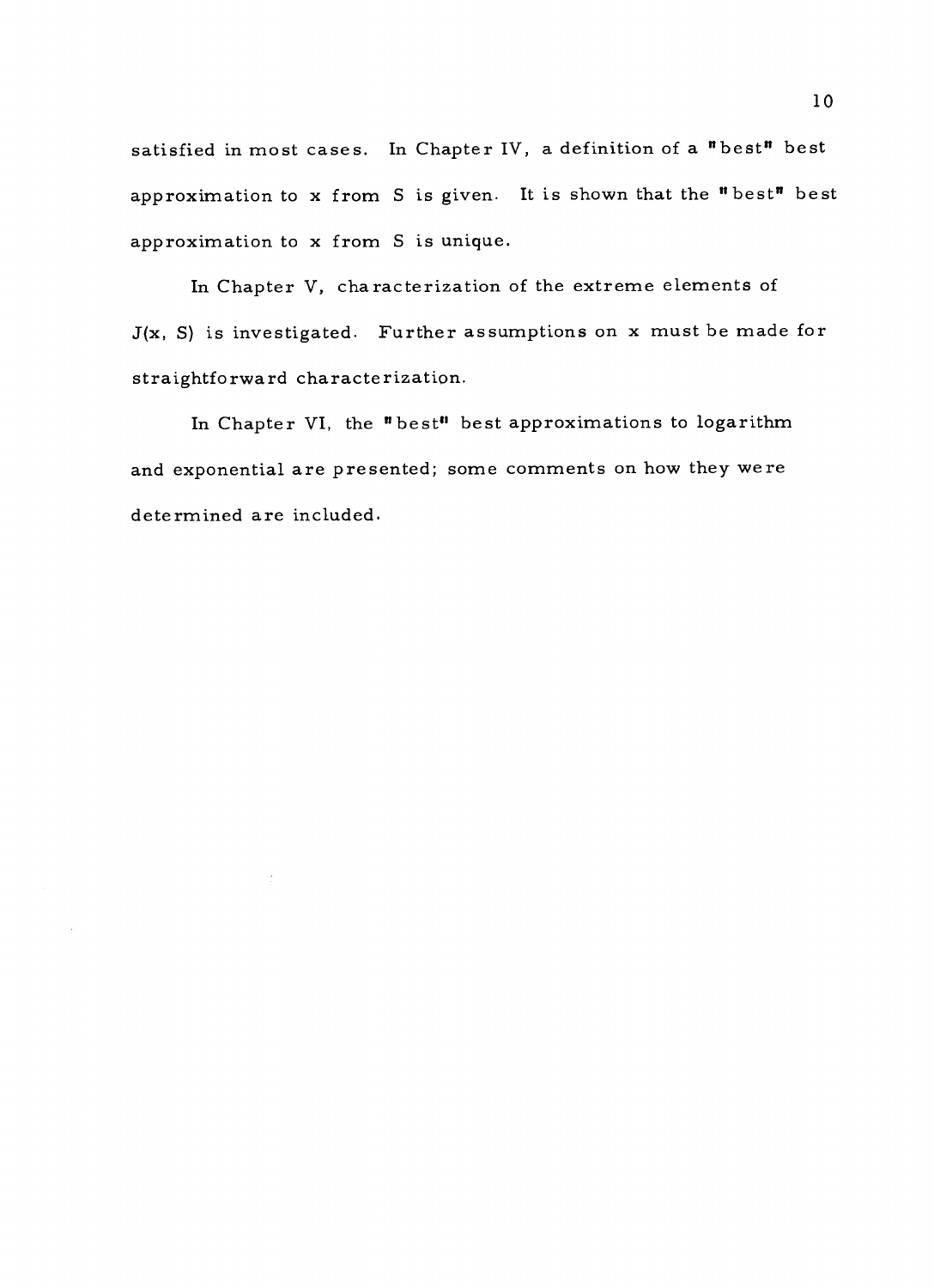#### II. CHARACTERIZATION OF A BEST APPROXIMATION

#### 2. 1. Notation and Definitions

Since S is a subspace, the set  $S - y$ , for y an element of S, is the set S. Thus, for y to satisfy  $(1.2.2)$ , the product of y - x and an arbitrary element of S must be positive or zero at one or more extreme points of y - x. By assumption, x is not an element of S. Therefore, y - x cannot be zero at any of its extreme points. Furthermore, - P is in S if and only if P is in S. Thus, if there exists a P in S that agrees in sign with y - x at every extreme point of  $y - x$ , y is not an element of  $J(x, S)$ . If such a P does not exist, y is a best approximation.

The ability of an element P of S to take on a specified sign at a designated point can be represented by a vector R(P) of relationships between the coefficients of P. Consider P restricted to subinterval  $[z_1, z_{1+1}]$  where it reduces to the sum of two functions:

$$
P|_{[z_I, z_{I+1}]} = P_I = h_I^2 [b_I g(W_I) + b_{I+1} g(V_I)].
$$

Since  $V_I = 1 - W_I$ ,  $P_I$  can be expanded to the following form: (2. 1. 1)  $h_\tau^2$  $P_I = \frac{1}{6} V_I(1 - V_I) [(b_I - b_{I+1}) V_I - (2b_I + b_{I+1})].$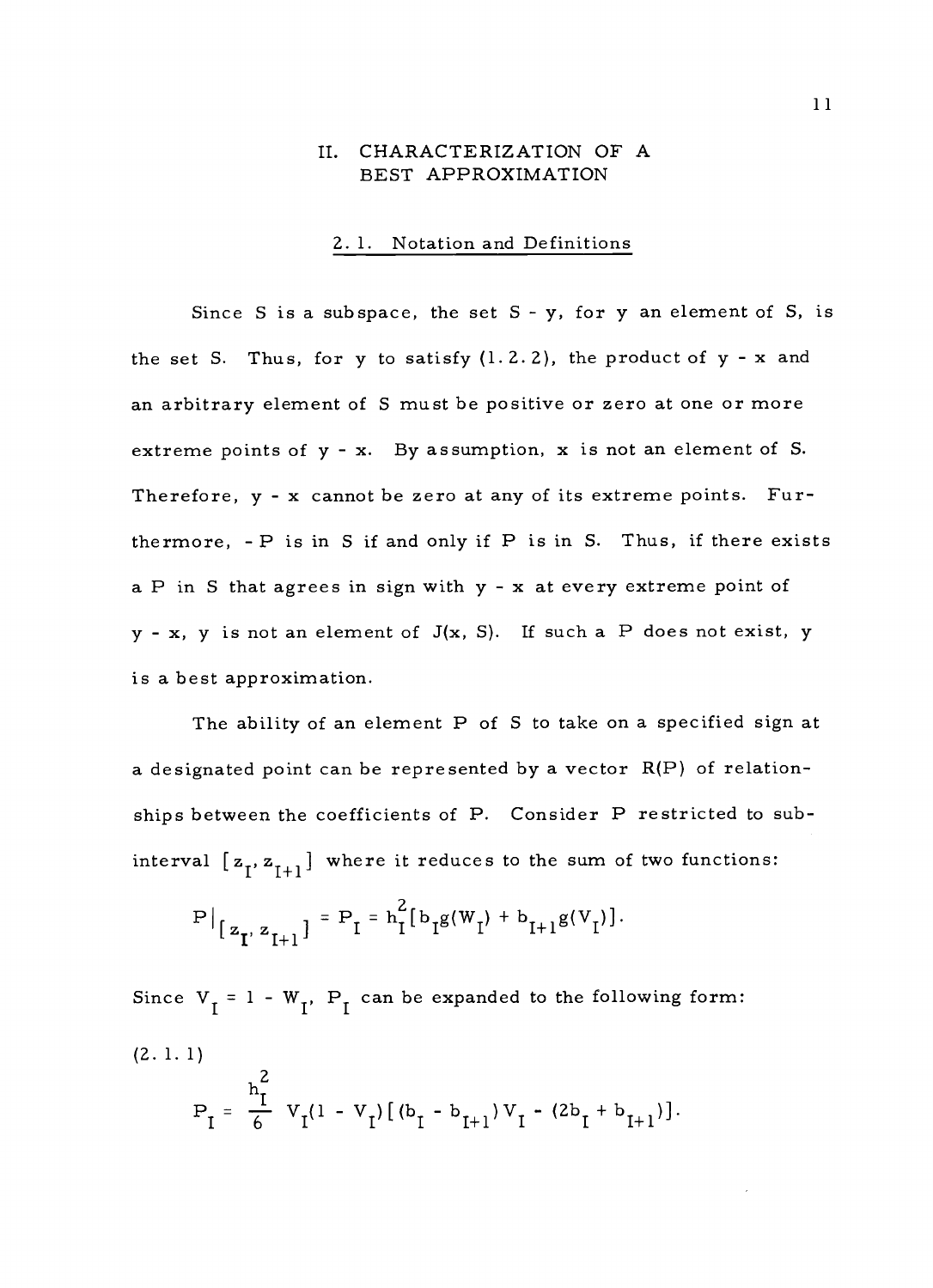If  $t_1$  and  $t_2$  are elements of  $(z_1, z_{I+1})$  and  $t_1 < t_2$ , then  $0 < V_I(t_1) <$  $V_I(t_2) < 1$ . Thus, the sign of  $P_I$  at a designated point depends on the relationship between the coefficients  $b_I$  and  $b_{I+1}$ .

Since the form  $(2. 1. 1)$  would remain the same if P is restricted to any other subinterval with only the subscripts changing, a general polynomial of the same form is considered. The dependence of the sign of that polynomial on the relationship between its coefficients is determined in the following.

#### Lemma 2. 1.1

Let  $Q(V) = K(V)(1 - V) [(C - D)V - (2C + D)],$  where K is a positive constant and V is an element of  $[0, 1]$ .

$$
Q(V) > 0 \t 0 < V < 1 \t if C = D < 0 \t (r1)
$$

or 
$$
C < 0
$$
,  $D > 0$ ,  $C = -2D$  (r2)

or 
$$
C > 0
$$
,  $D < 0$ ,  $D = -2C$  (r3)

$$
\text{or } C < 0, \ C < -2D < -2C \tag{r4}
$$

or D < 0, D < -2C < -2D (r5)

### $Q(V) < 0 \quad 0 < V < 1 \text{ iff } C = D > 0$  (r6)

or 
$$
C > 0
$$
,  $D < 0$ ,  $C = -2D$  (r7)

or 
$$
C < 0
$$
,  $D > 0$ ,  $D = -2C$  (r8)

or 
$$
C > 0
$$
,  $-2C < -2D < C$  (r9)

# or  $D > 0$ ,  $-2D < -2C < D$  (r10)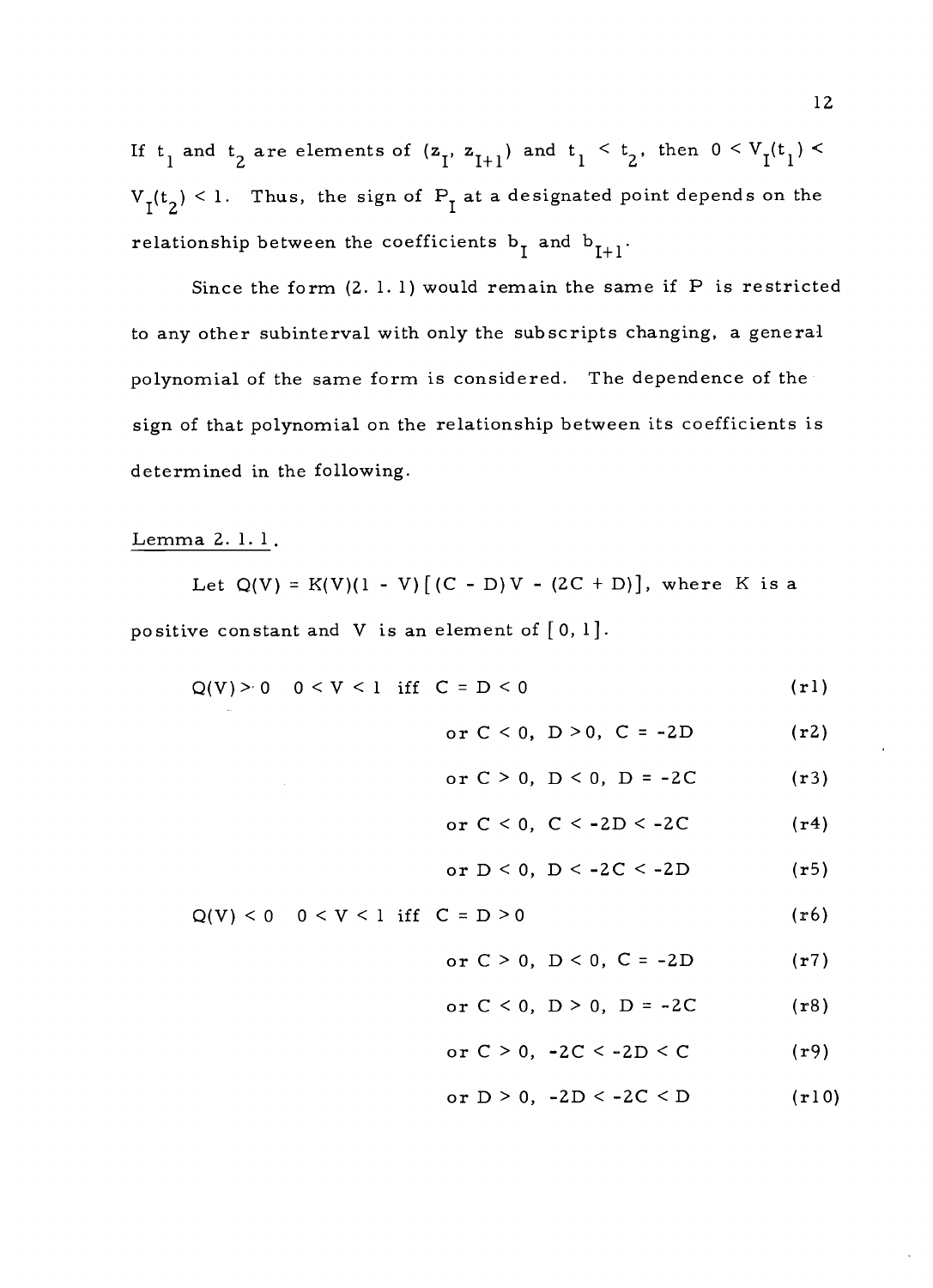Q(V) > 0 0 < V 
$$
\frac{2C + D}{C - D}
$$
  
\nand if f and  
\nQ(V) < 0  $\frac{2C + D}{C - D} < V < 1$   
\n $0 > 2C + D > C - D$   
\n(f11)

Q(V) < 0 0 < V < 
$$
\frac{2C + D}{C - D}
$$
  
\nand if f and inf  
\nQ(V) > 0  $\frac{2C + D}{C - D} < V < 1$   
\n $0 < 2C + D < C - D$   
\n(t12)

 $Q(V) = 0 \quad 0 \le V \le 1$  iff  $C = D = 0$ (r13)

Proof: If  $C = D$ , then  $Q(V) = -3CKV(1 - V)$ . Thus, if  $C > 0$ ,  $Q(V) < 0$ ; if  $C < 0$ ,  $Q(V) > 0$ ; if  $C = 0$ ,  $Q(V) = 0$ .

If  $C \neq D$ , since sgn  $KV(1 - V) = +1$  for V in (0, 1), sgn  $Q(V) =$ sgn (C - D)  $V - \left(\frac{2C + D}{C - D}\right)$  ; Q is a cub- $2C + D$  $\frac{2C + D}{2}$ .  $V - \left(\frac{2C + D}{C - D}\right)$ ; Q is a cubic with roots at 0, 1, and

Assume that  $C > D$ .  $\frac{2C + D}{C - D} \le 0$  implies that  $Q(V) > 0$  and  $2C \le -D$ . Thus,  $2D \le 2C \le -D$ . Therefore,  $D \le 0$ .  $\frac{2C + D}{C - D} \ge 1$ implies that  $Q(V) < 0$  and  $2C + D \ge C - D$ . Thus,  $C \ge -2D > -2C$ . Therefore,  $C > 0$ .  $0 < \frac{2C + D}{C - D} < 1$  implies that  $Q(V) < 0$  for  $0 < V < \frac{2C + D}{C - D}$  and  $Q(V) > 0$  for  $\frac{2C + D}{C - D} < V < 1$ .  $\frac{C+D}{C-D}$  and  $Q(V) > 0$  for  $\frac{2C+D}{C-D} < V < 1$ . Furthermore,  $0 < 2C + D < C$  - D. Thus,  $D - 2C < 2D < -C < -D$  and  $0 < 2C + D$ . Therefore,  $D < 0$  and  $C > 0$ .

The remaining results can be found by assuming that  $D > C$ . Thus, given any P in S and any subinterval  $(z_{I}, z_{I+1})$ , the coefficient pair  $(b_7, b_{1+1})$  of  $P_7$  must be related by one of the thirteen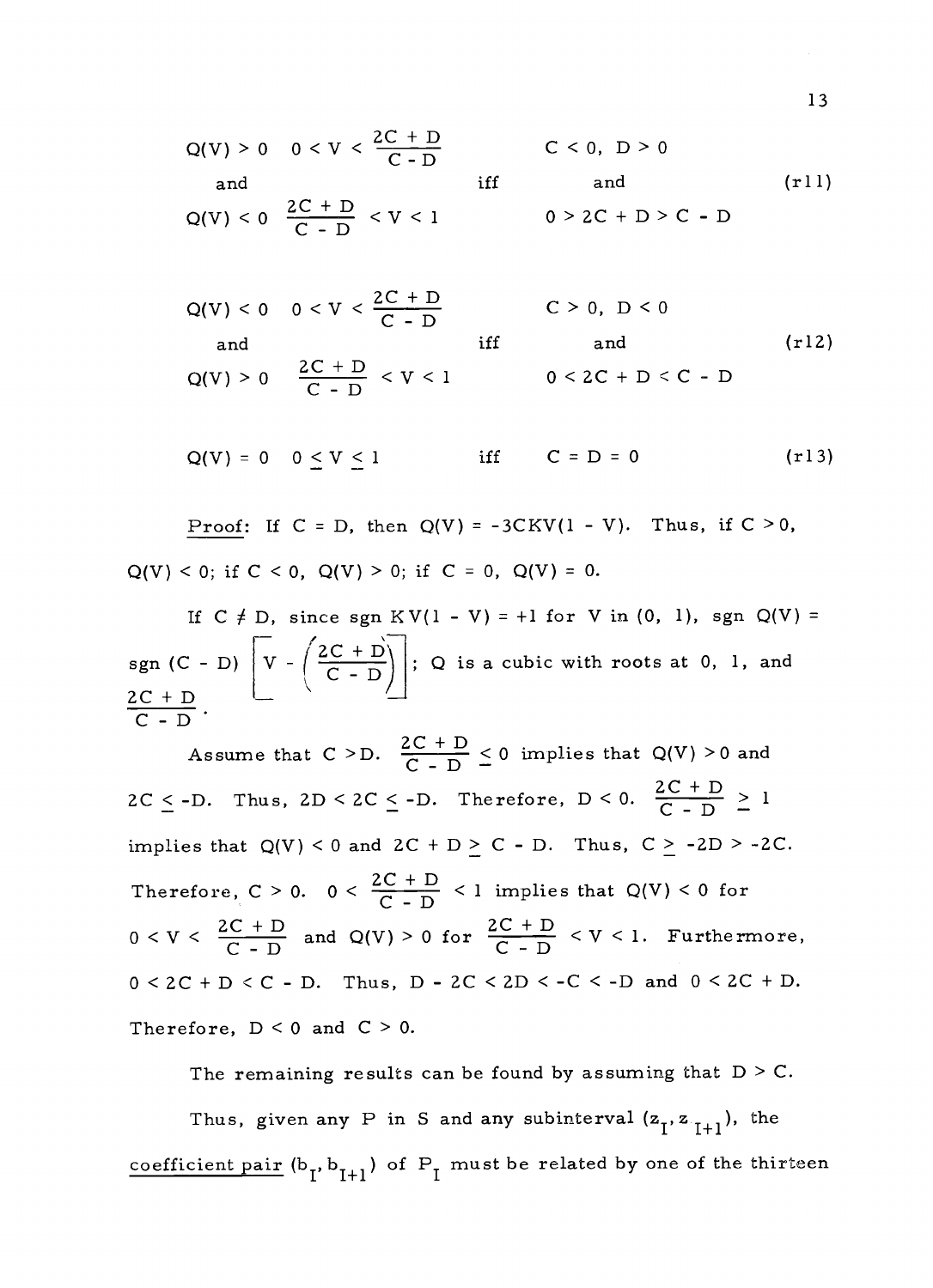possible sets of inequalities. Each of the sets of inequalities is referred to as a relationship on the coefficient pair  $(b_1, b_{1+1})$ . The I component R<sub>I</sub>(P) of R(P) is then an element of the set  $\{rj \mid 1 \leq$  $j \leq 13$ } and is equal to the symbol corresponding to the relationship on  $(b_i, b_{i+1})$ . Thus,  $P_i$  is greater than zero on  $(z_i, z_{i+1})$  if and only if  $R_I(P)$  is rj for some j in  $\{1, 2, 3, 4, 5\}$ .  $P_I$  is less than zero on  $(z_1, z_{1+1})$  if and only if  $R_1(P)$  is rj for some j in  $\{6, 7, 8, 9, 10\}.$ For some t\* in  $(z_1, z_{l+1}), P_l$  is greater than zero on  $(z_1, t^*)$  and less than zero on (t\*,  $z_{I+1}$ ) if and only if  $R_I(P)$  is rll. For some t\* in  $(z_{I}, z_{I+1}), P_I$  is less than zero on  $(z_{I}, t*)$  and greater than zero on (t\*,  $z_{I+1}$ ) if and only if  $R_I(P)$  is r12.  $P_I$  is identically zero on  $(z_I, z_{I+1})$  $z_{1+1}$ ) if and only if  $R_I(P)$  is r13.

Any vector R of N components from the set  $\{rj | 1 \le j \le l3\}$  is referred to as a  $S$  vector if an element P of S can be constructed such that the coefficient pair  $(b_{\tau}, b_{\tau+1})$  of each  $P_{\tau}$  is related by  $R_{\tau}$ . Not every vector R, however, is a S vector. Adjacent  $P_I^{\P}$ 's share a coefficient; in particular, the coefficient  $b_1$  of  $g(W_1)$  in  $P_1$  appears as the coefficient of  $g(V_{I-1})$  in  $P_{I-1}$ . The coefficient of  $g(V_I)$  in  $P_I$ appears as the coefficient of  $g(W_{r+1})$  in  $P_{r+1}$ . Thus, the relationship on  $(b_1, b_{1+1})$  effects which relationships may be placed on  $(b_{1-1}, b_1)$ and  $(b_{I+1}, b_{I+2}).$ 

If  $(b_7, b_{1+1})$  is related by rj for j in  $\{1, 3, 5, 7, 12\}$ , then  $\mathbf{b}_{\mathbf{I}+1}^{\mathbf{\cdot}}$  must be negative. Thus,  $(\mathbf{b}_{\mathbf{I}+1},\ \mathbf{b}_{\mathbf{I}+2})$  can be related by rj only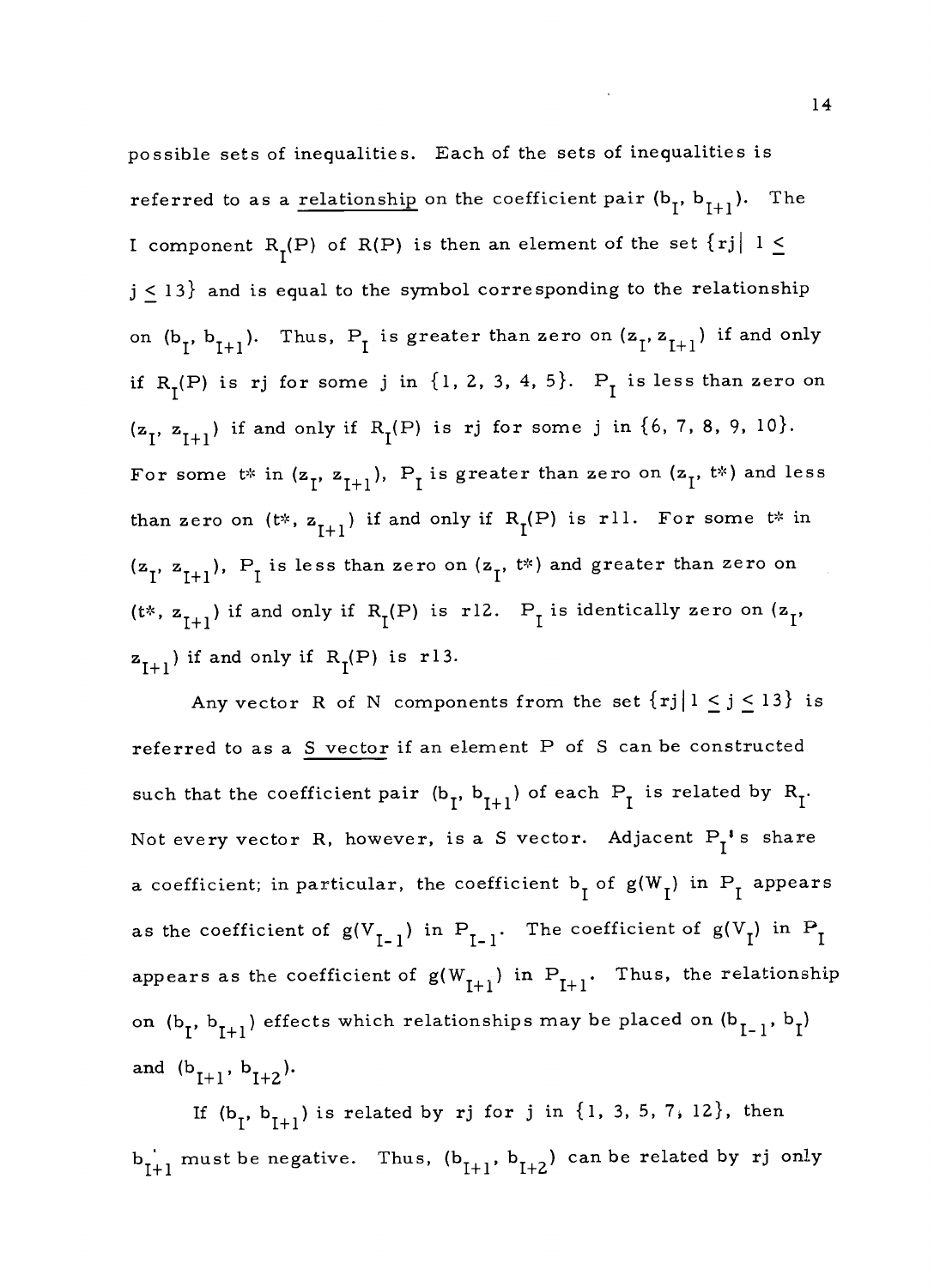for j in  $\{1, 2, 4, 5, 8, 10, 11\}$ . It is to be noted that if  $(b_{I+1}, b_{I+2})$  is to be related by rll and  $b_{I+1}$  is a fixed negative constant,  $b_{I+2}$  can be chosen so that the interior root of  $P_{I+1}$  is at any specified point in  $(z_{I+1}, z_{I+2}).$ 

If  $(b_7, b_{1+1})$  is related by rj for j in  $\{2, 6, 8, 10, 11\}$ , then  $b_{I+1}$  must be positive. Thus,  $(b_{I+1}, b_{I+2})$  can be related by rj only for j in {3, 5, 6, 7, 9, 10, 12}. If  $(b_{I+1}, b_{I+2})$  is to be related by r12 and  $b_{I+1}$  is a fixed positive constant,  $b_{I+2}$  can be chosen so that the interior root of  $P_{I+1}$  is at any specified point in  $(z_{I+1}, z_{I+2})$ .

If  $(b_1, b_{I+1})$  is related by rj for j in  $\{4, 9\}$ , then the sign of  $b_{I+1}$  is not specified. Thus,  $(b_{I+1}, b_{I+2})$  can be related by rj for any j where  $1 \leq j \leq 13$ .

If  $(b_{\tau}, b_{I+1})$  is related by r13, then  $b_{I+1}$  must be zero. Thus,  $(b_{1+1}, b_{1+2})$  can be related by rj only for j in {5, 10, 13}.

These results are found in Table I. In a similar manner, the effects of the relationship on  $(b_7, b_{1+1})$  on the sign of  $b_7$  and the possible relationships on  $(b_{I-1}, b_1)$  can be determined. The results are found in Table II.

Thus, by checking each pair of adjacent components for agreement with Table I or Table II, it can be determined whether or not a given vector R is a S vector. Furthermore, any S vector R, which does not consist entirely of components equal to r13, represents an infinite number of elements of S. Also, if the M component of a S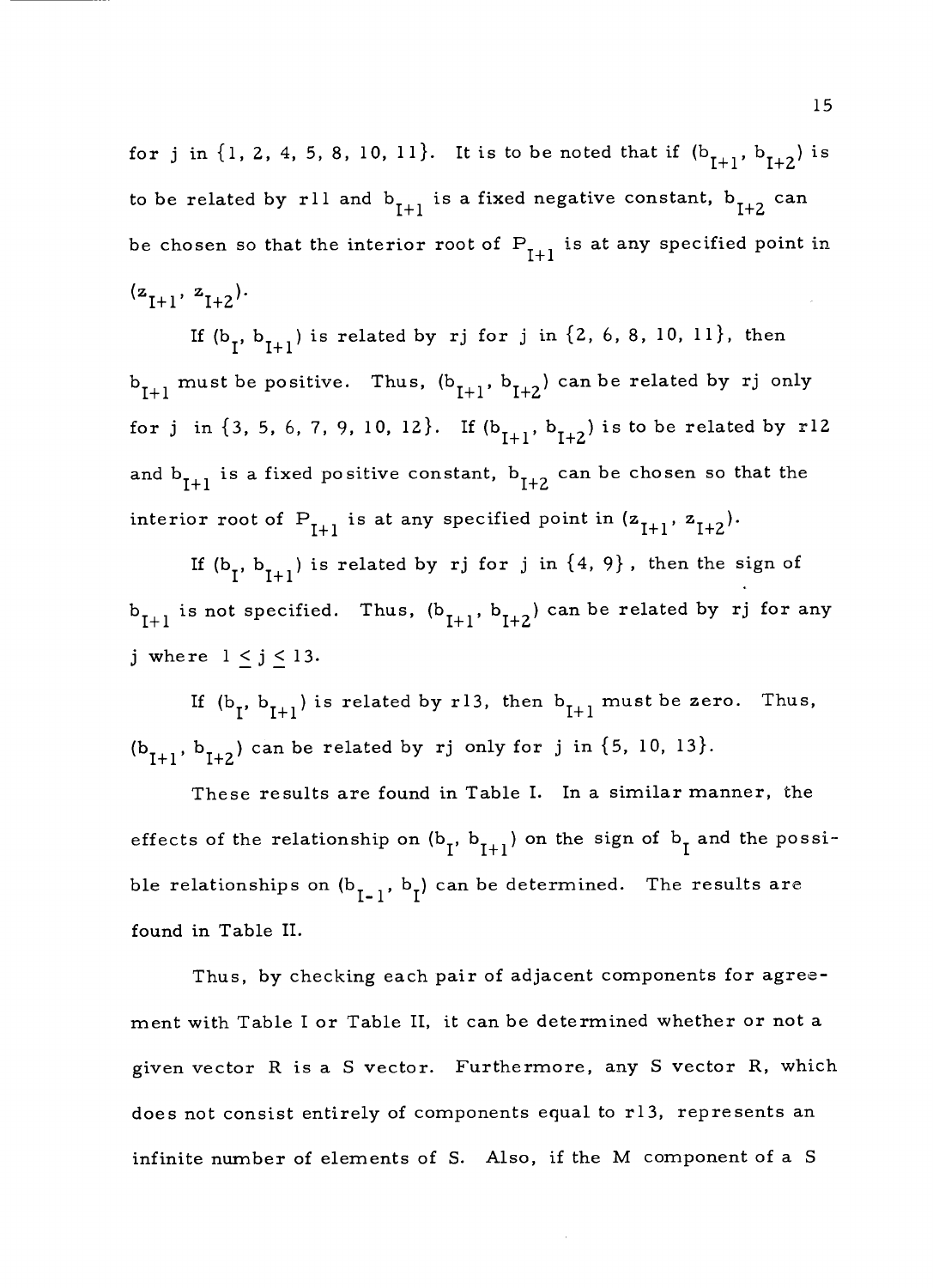| TABLE I |  |
|---------|--|

|            | Relationship on $(b_M, b_{M+1})$<br>and Sign of $P_{\overline{M}}$ |                              |                              |                                  | Restriction<br>on Sign of | Relationship on $(b_{M+1}, b_{M+2})$ Consistent with<br>Restriction on $b_{M+1}$ and Sign of $P_{M+1}$ |                     |                 |                                   |                          |  |
|------------|--------------------------------------------------------------------|------------------------------|------------------------------|----------------------------------|---------------------------|--------------------------------------------------------------------------------------------------------|---------------------|-----------------|-----------------------------------|--------------------------|--|
| $P_M > 0$  | $P_M < 0$                                                          |                              |                              | $P_M$ >< $P_M$ <> $P_M \equiv 0$ | $b_{M+1}$                 | $P_{M+1} > 0$                                                                                          | $P_{M+1}$ < 0       |                 | $P_{M+1} > P_{M+1} > P_{M+1} = 0$ |                          |  |
| r1, r3, r5 | r7                                                                 | $\sim$                       | r12                          | $\blacksquare$                   | $b_{M+1}$ < 0             | r1, r2, r4, r5                                                                                         | r8, r10             | r11             | $\bullet$                         | $\overline{\phantom{0}}$ |  |
| r2         | r6, r8, r10                                                        | r11                          | $\overline{\phantom{a}}$     |                                  | $b_{M+1} > 0$             | r3, r5                                                                                                 | r6, r7, r9, r10     | $\qquad \qquad$ | r12                               | $\blacksquare$           |  |
| r4         | r9                                                                 | $\overline{\phantom{a}}$     |                              |                                  | None                      | r1, r2, r3, r4, r5                                                                                     | r6, r7, r8, r9, r10 | r11             | r12                               | r <sub>13</sub>          |  |
|            | $\,$                                                               | $\qquad \qquad \blacksquare$ | $\qquad \qquad \blacksquare$ | r13                              | $b_{M+1} = 0$             | r5                                                                                                     | r10                 |                 | $\overline{\phantom{0}}$          | r13                      |  |

|                          | Relationship on $(b_M, b_{M+1})$<br>and Sign of P <sub>M</sub> |                |                          |                                  | Restriction<br>on Sign of |                    | Relationship on $(b_{M-1}, b_M)$ Consistent with<br>Restriction on $b_M$ and Sign of $P_{M-1}$ |                          |      |                                   |                |
|--------------------------|----------------------------------------------------------------|----------------|--------------------------|----------------------------------|---------------------------|--------------------|------------------------------------------------------------------------------------------------|--------------------------|------|-----------------------------------|----------------|
| $P_{M} > 0$              | $P_M$ < 0                                                      |                |                          | $P_M$ >< $P_M$ <> $P_M \equiv 0$ | $b_{\rm M}$               | $P_{M-1} > 0$      | $P_{M-1}$ < 0                                                                                  |                          |      | $P_{M-1} > P_{M-1} > P_{M-1} = 0$ |                |
| r1, r2, r4               | <b>r8</b>                                                      | r11            | $\blacksquare$           |                                  | $b_M < 0$                 | r1, r3, r4, r5     | r7, r9                                                                                         | $\sim$                   | r 12 | $\qquad \qquad \blacksquare$      |                |
| r3                       | r6, r7, r9                                                     | $\blacksquare$ | r12                      | $\blacksquare$                   | $b_{\rm M} > 0$           | $r^2$ , $r^4$      | r6, r8, r9, r10                                                                                | r11                      |      |                                   |                |
| r <sub>5</sub>           | r10                                                            | $\bullet$      | $\overline{\phantom{0}}$ |                                  | None                      | r1, r2, r3, r4, r5 | r6, r7, r8, r9, r10                                                                            | r11                      | r12  | r13                               |                |
| $\overline{\phantom{a}}$ | $\blacksquare$                                                 | $\sim$         | $\blacksquare$           | r13                              | $b_M = 0$                 | r4                 | r9                                                                                             | $\overline{\phantom{a}}$ | -    | r13                               | $\overline{6}$ |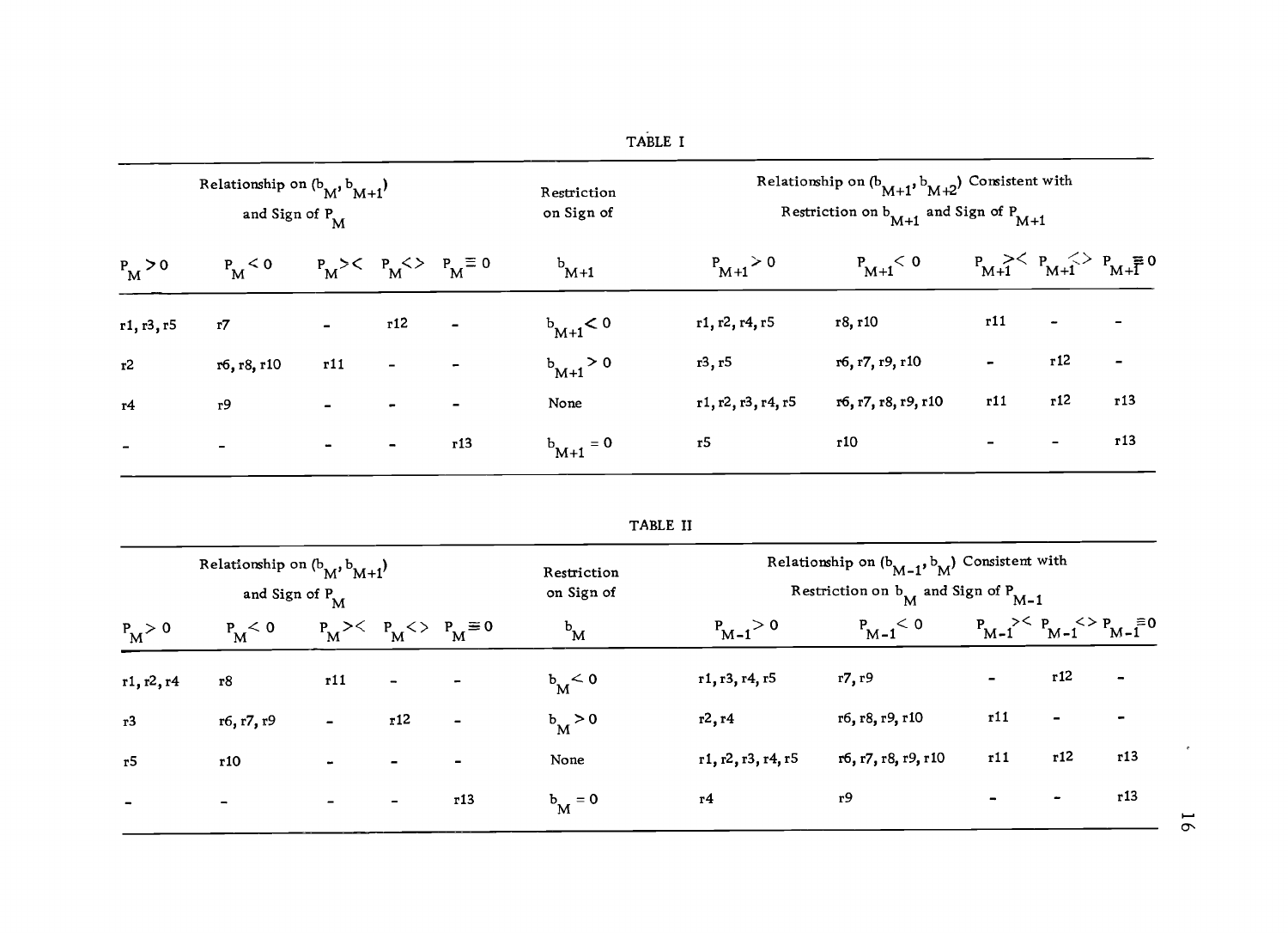vector R is rll or r12, a P in S exists such that the interior root of P<sub>M</sub> is equal to any specified point in  $(z_M, z_{M+1})$  and R(P) is equal to R.

Example 2.1.1. Let  $N = 3$ . The vector  $R = (r13, r11, r11)$  is not a S vector. First, if  $(b_0, b_1)$  is related by r13,  $b_0 = b_1 = 0$ . However, if  $(b_1, b_2)$  is related by rll,  $b_1 < 0$ . Second, if  $(b_1, b_2)$  is related by rll,  $b_2 > 0$ . However, if  $(b_2, b_3)$  is related by rll,  $b_2 < 0$ .

Example 2.1.2. Let  $N = 9$ . Let  $R = (r6, r3, r11, r12, r11, r3,$ r4, r9, r13). Let it be desired that P has roots at  $1/2z_2 + 1/2z_3$ ,  $1/3z_3 + 2/3z_4$ , and  $3/4z_4 + 1/4z_5$ . If  $b_0 = 1$ ,  $b_1 = 1$ ,  $b_2 = -2$ ,  $b_3 = 2$ ,  $b_4 = -8/5$ ,  $b_5 = 56/25$ ,  $b_6 = -112/56$ ,  $b_7 = 1$ ,  $b_8 = 0$ , and  $b_{g} = 0$ , then  $P = \Sigma b_{I} B_{I}$  is an element of S having the desired roots and R(P) is equal to R. If  $a > 0$  and P' = aP, then P' is also an element of S having the desired roots and R(P1) is equal to R. In fact, if  $\hat{b}_7$  is such that  $0 < \hat{b}_7 < 56/25$ , and  $\hat{P} = \sum b_1 B_1 + \hat{b}_7 B_7$ , then<br>If 7  $\hat{P}$  is an element of S having the desired roots and  $R(\hat{P})$  is equal to R.

The sign of y - x at its extreme points can be represented by a vector SGN(y - x) where the I component  $SGN_{\tau}(y - x)$  represents the sign of  $y - x$  at extreme points in  $[z_1, z_{1+1}]$ . Since  $y - x$  is zero at any  $z_1$  and nonzero at all of its extreme points,  $E(y - x)$  contains none of the  $z_1$ ' s. Thus, if  $E_1(y - x)$  is the intersection of  $E(y - x)$ and  $(z_1, z_{I+1}), E(y - x)$  is the union of the  $E_1(y - x)$  for  $0 \le I \le N - 1$ . To each set  $E_T(y - x)$  is assigned a symbol from the set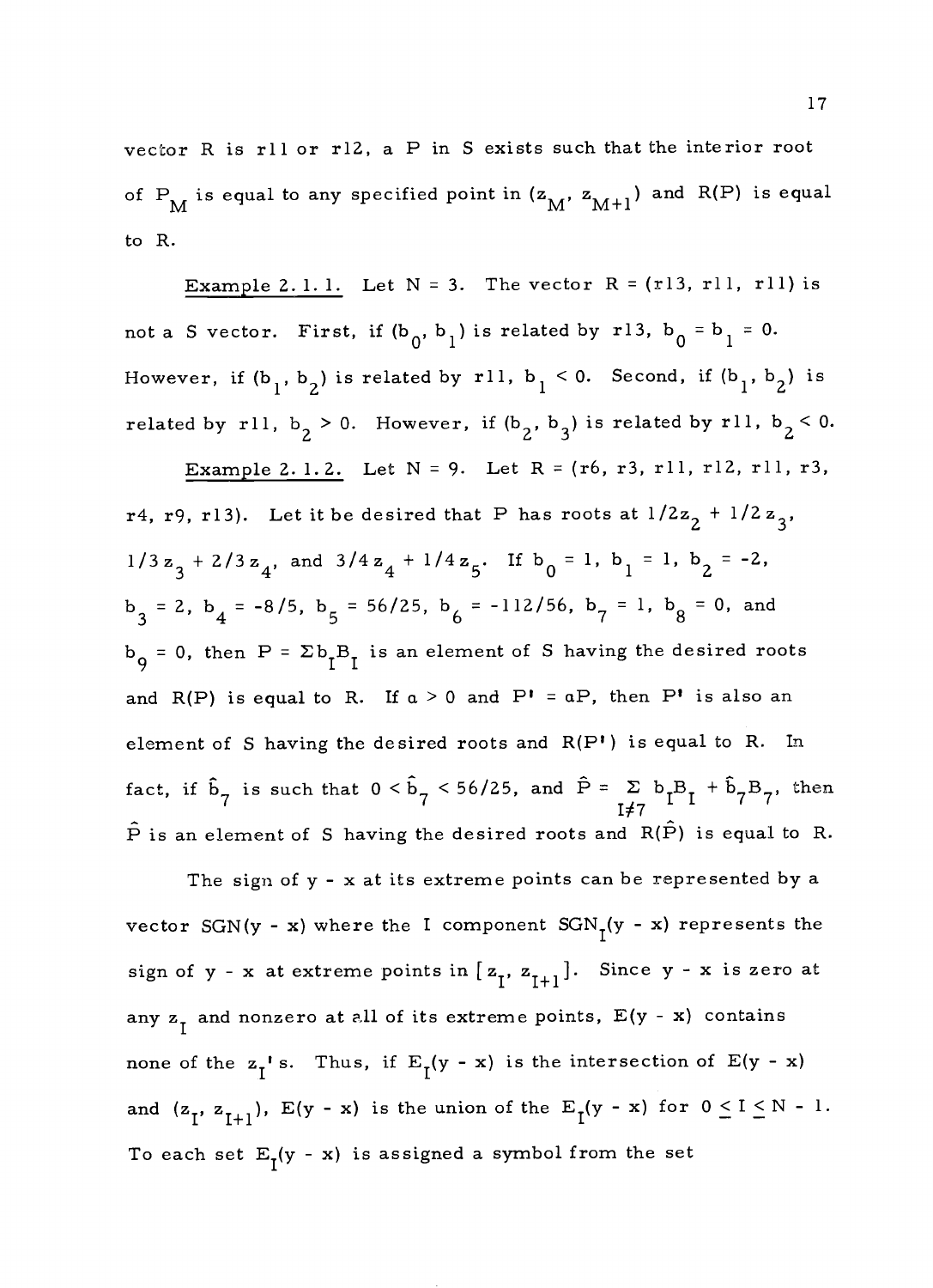${F, +, -, +-, -+, T}$ , by the rules given below and summarized in the first two columns of Table III, which represents the sign of y - x on  $E_I(y - x)$ . SGN<sub>I</sub>(y - x) is the symbol assigned to  $E_I(y - x)$ .

If the set  $E_{\tau}(y - x)$  is empty, the symbol F is assigned to  $E_I(y - x)$ . SGN<sub>I</sub>(y - x) is F then and is referred to as <u>free</u>.

If the set  $E_T(y - x)$  is nonempty and  $sgn(y - x)(t) = +1$  for all t in  $E_{1}(y - x)$ , the symbol + is assigned to  $E_{1}(y - x)$ . SGN<sub>I</sub>(y - x) is + then and is referred to as a single.

If the set  $E_1(y - x)$  is nonempty and sgn  $(y - x)(t) = -1$  for all t in  $E_I(y - x)$ , the symbol - is assigned to  $E_I(y - x)$ . SGN<sub>I</sub>(y - x) is then and is also referred to as a single.

If there exists a  $t^*$  such that  $E_{\tau}(y - x) \cap (z_{\tau}, t^*)$  is nonempty,  $E_{I}(y - x) \cap (t^{*}, z_{I+1})$  is nonempty,  $(y - x)(t^{*})$  is zero, sgn(y - x)(t) = +1 for all t in  $E_1(y - x) \cap (z_1, t^*)$ , and sgn(y - x)(t) = -1 for all t in  $E_{\tau}(y - x) \cap (t^*, z_{\tau+1}),$  then the symbol +- is assigned to  $E_{\tau}(y - x)$ .  $SGN<sub>1</sub>(y - x)$  is +- then and is referred to as a <u>double</u>.

If there exists a t\* such that  $E_{\uparrow}(y - x) \cap (z_{\uparrow}, t^*)$  is nonempty,  $E_{\tau}(y - x) \cap (t^*, z_{\tau+1})$  is nonempty,  $(y - x)(t^*)$  is zero, sgn(y - x)(t) = -1 for all t in  $E_1(y - x) \cap (z_1, t^*)$ , and sgn  $(y - x)(t) = +1$  for all t in  $E_I(y - x) \cap (t^*, z_{I+1}),$  then the symbol - + is assigned to  $E_I(y - x)$ .  $SGN<sub>I</sub>(y - x)$  is - + then and is referred to as a <u>double</u>.

If there exists  $t_1$ ,  $t_2$ , and  $t_3$ , elements of  $E_I(y - x)$ , such that  $t_1 < t_{I+1}$  and sgn  $(y - x)(t_1) = - \operatorname{sgn}(y - x)(t_{I+1})$  for  $1 \le I \le 2$ , then the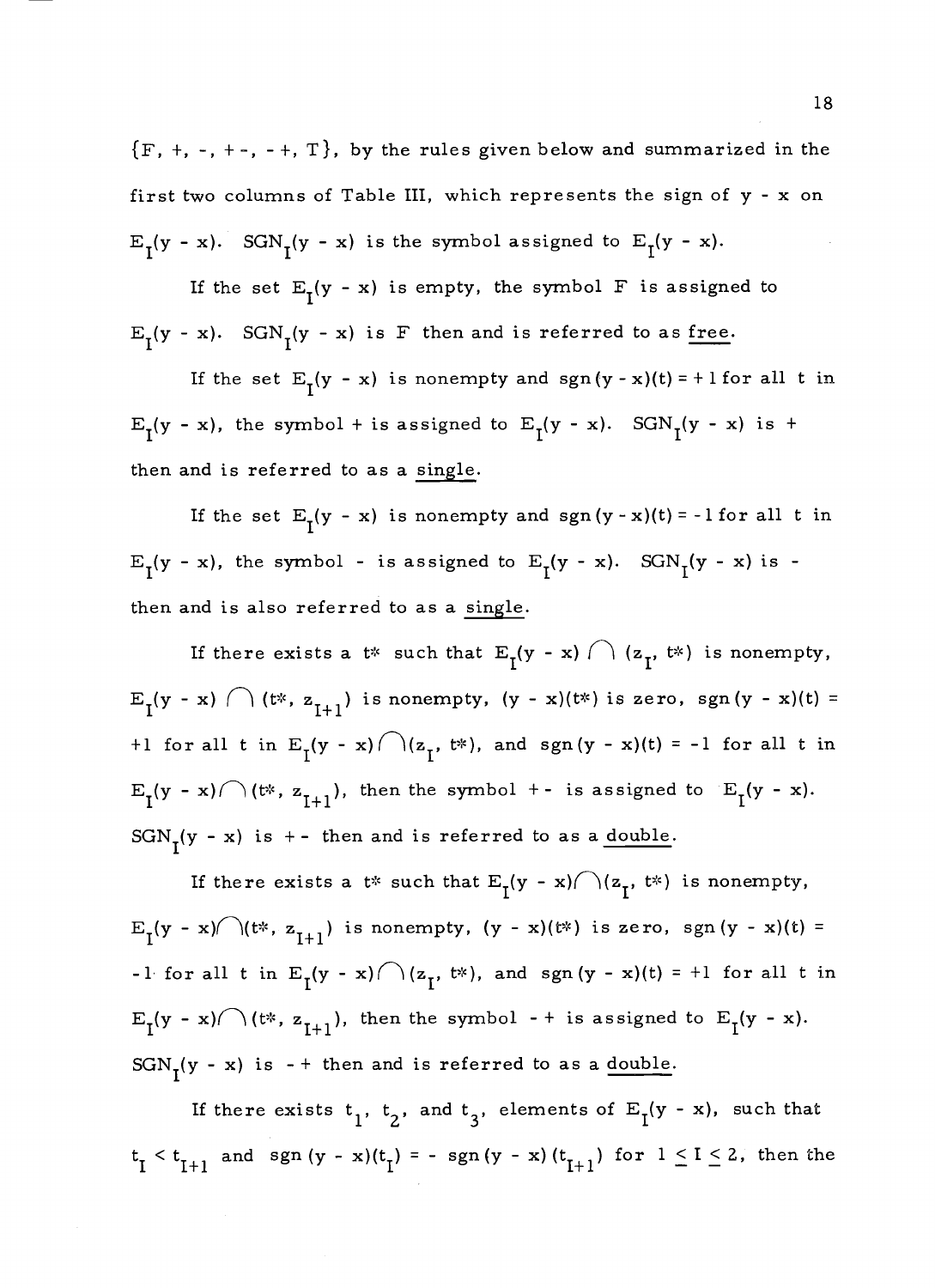symbol T is assigned to  $E_I(y - x)$ . SGN $_I(y - x)$  is T then and is referred to as a triple.

Example 2. 1. 3. Let  $N = 5$ . Let  $||y - x|| = 1$ . Let the graph of y - x be as follows: +1  $\overline{z}_0$  $\pm$ <sup>1</sup>.

SGN(y - x) must be as follows:  $(+-, +, -+, F, T)$ .

Example 2.1.4. Let  $N = 5$ . Let  $SGN(y - x)$  be  $(+-, -, +, -+,$ - +). The graph of y - x could be as follows:  $+\delta$ ه تا $\overline{\mathcal{F}}_{\mathbf{z}}$  $z_4$  $\mathbf{z}_1$  $\bar{z}$  $\frac{-6}{2}$ where  $\delta = ||y - x||$ . The graph could also be:  $+\delta$  $\mathbb{Z}_4$  $\mathbf{z}_{2}$ - 6

where  $\delta = ||y - x||$ .

The existence of a  $P$  in  $S$  that agrees in sign with  $y - x$  at each point in  $E(y - x)$  can be thought of as the existence of a .S vector  $R(P)$ that matches  $SGN(y - x)$ . The I components "match" if the relationship  $R_I(P)$  is such that  $P_I$  agrees in sign at appropriate points with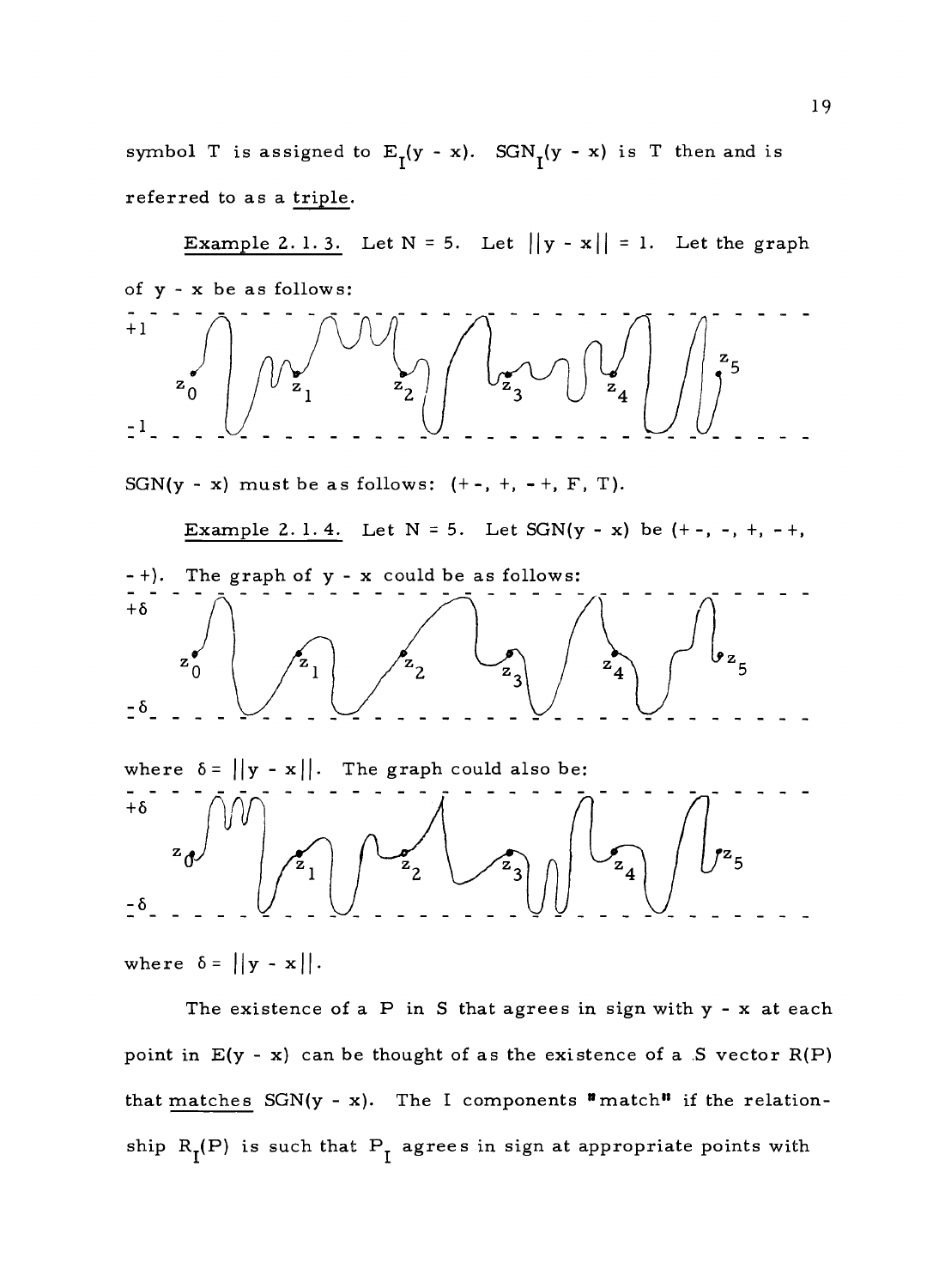the symbol  $SGN<sub>1</sub>(y - x)$ . For example, if  $SGN<sub>1</sub>(y - x)$  is +,  $R<sub>1</sub>(P)$ can be rj only for j in  $\{1, 2, 3, 4, 5, 11, 12\}$ , if  $R_I(P)$  is to  $\text{#match}^{\text{#}}$ SGN<sub>I</sub>(y - x). The first five are obvious since P<sub>I</sub> would be greater than zero on  $(z_1, z_{1+1})$ . Since y - x is continuous and is zero at each  $z_1$  and  $z_{I+1}$ , there exists a  $\delta$  such that  $E_1(y - x)$  is a subset of  $(z_1 + \delta, z_{I+1} - \delta)$ . Thus, R<sub>I</sub>(P) can be rll; and, b<sub>1</sub> and b<sub>1+1</sub> can be chosen so that the interior root of  $P_I$  is greater than max  $E_I(y - x)$ .  $R_I(P)$  can be r12; and,  $b_I$  and  $b_{I+1}$  can be chosen so that the interior root of  $P_I$  is less than the min  $E_I(y - x)$ . However, if  $R_I(P)$  is rj for j in  $\{6, 7, 8, 9, 10\}$ ,  $P_{I}$  is less than zero and has sign opposite SGN<sub>I</sub>(y - x). If R<sub>I</sub>(P) is r13, P<sub>I</sub> is identically zero and so cannot "match" the sign in  $SGN<sub>r</sub>(y - x)$ . The "matches" for other  $SGN<sub>r</sub>(y - x)$  can be found by similar arguments. The results are presented in column three of Table III.

The existence of a S vector to "match" a given  $SGN(y - x)$ vector is investigated further in the next section. Two other terms, however, will be needed throughout. A segment of a vector will refer to a group of consecutive components. A pair of adjacent nonfree components of a  $SGN(y - x)$  vector will be said to be alternating if the last sign in SGN<sub>T</sub>(y - x) is opposite the first sign in SGN<sub>T+1</sub>(y - x). A pair of components not satisfying this condition is said to be nonalternating.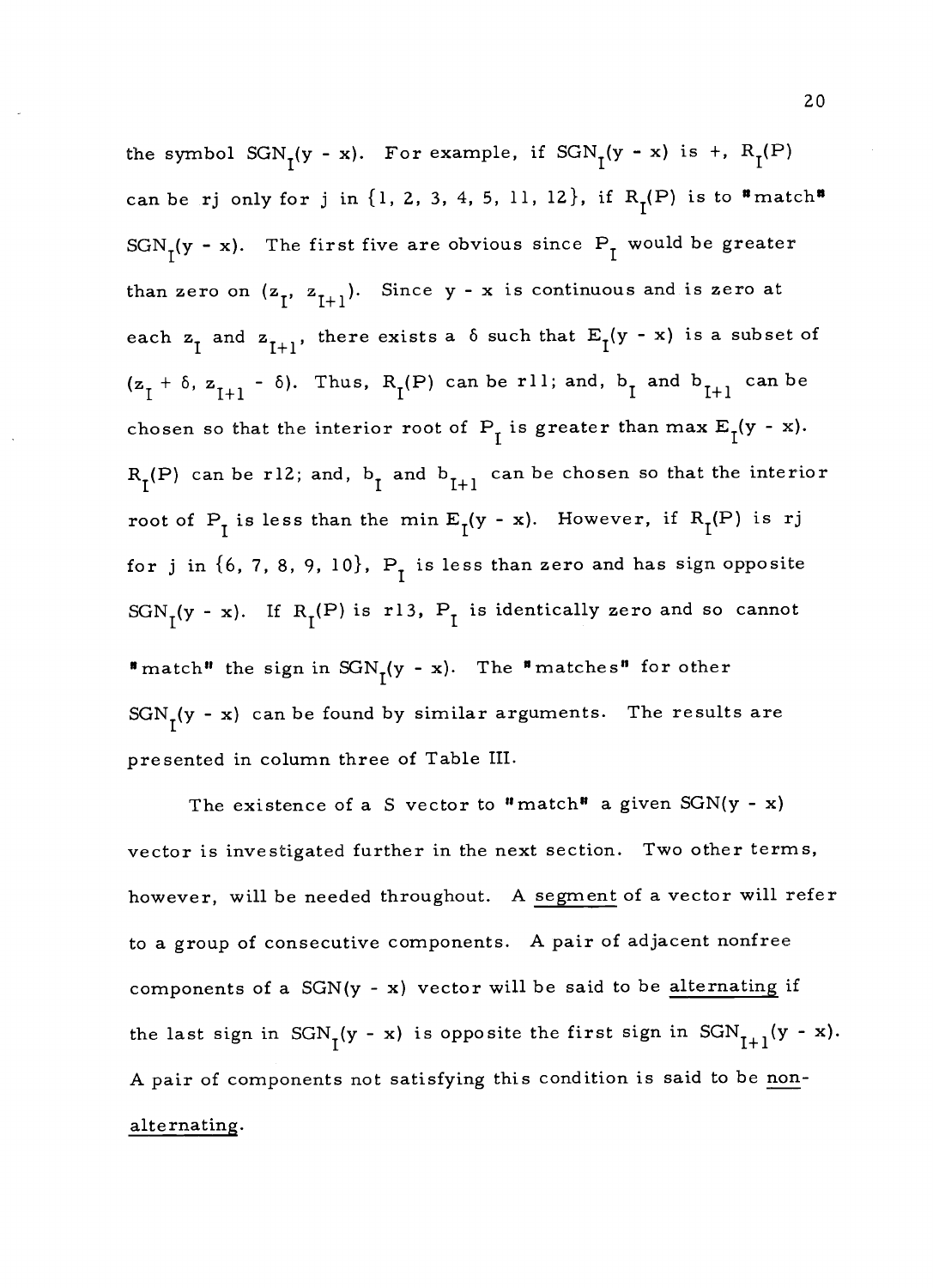|                                                                                                                                                                                |                  |      | Possible $R_M$ to Match                                                                                                                                                                                                                    |                |
|--------------------------------------------------------------------------------------------------------------------------------------------------------------------------------|------------------|------|--------------------------------------------------------------------------------------------------------------------------------------------------------------------------------------------------------------------------------------------|----------------|
| Type of $E_M(y - x)$ and Sign of $y - x$ on $E_M(y - x)$                                                                                                                       | $SGN_M(y - x)$ . |      | Let $t_M = \frac{2b_M + b_{M+1}}{b_M - b_{M+1}}$ if $b_M \neq b_{M+1}$                                                                                                                                                                     |                |
| $E_M(y - x) = \emptyset$                                                                                                                                                       | F                | rj   | $1\leq j\leq 13$                                                                                                                                                                                                                           |                |
|                                                                                                                                                                                |                  |      | $1\leq j\leq 5$                                                                                                                                                                                                                            |                |
| $\forall t \in E_{\mathbf{M}}(y - x) \neq \emptyset, \text{ sgn}(y - x)(t) = +1$                                                                                               |                  |      |                                                                                                                                                                                                                                            |                |
|                                                                                                                                                                                |                  |      | +<br>$\begin{cases}\n rj & \to \infty, -1 \\  r11 & t_M > \max E_M(y - x) \\  r12 & t_M < \min E_M(y - x)\n\end{cases}$                                                                                                                    |                |
|                                                                                                                                                                                |                  |      |                                                                                                                                                                                                                                            |                |
| $\forall t \in E_{M}(y - x) \neq \emptyset$ , sgn(y - x)(t) = -1                                                                                                               |                  |      |                                                                                                                                                                                                                                            |                |
|                                                                                                                                                                                |                  |      | -<br>$\left\{\n\begin{array}{l}\n\text{rj} & \quad 6 \leq j \leq 10 \\ \text{r11} & \quad \text{t}_{M} \leq \min \text{E}_{M}(\text{y - x}) \\ \text{r12} & \quad \text{t}_{M} \geq \max \text{E}_{M}(\text{y - x})\n\end{array}\n\right.$ |                |
|                                                                                                                                                                                |                  |      |                                                                                                                                                                                                                                            |                |
| $\forall t \in E_{M}(y - x) \cap (z_{M}, t^{*}) \neq \emptyset$ , sgn(y - x)(t) = +1<br>$\forall t \in E_{M}(y - x) \cap (t^{*}, z_{M+1}) \neq \emptyset$ , sgn(y - x)(t) = -1 |                  |      | +-<br>$\begin{cases} r^{11} \\ \max(E_{\tilde{M}}(y-x) \cap (z_{\tilde{M}}, t^{*})) < t_{\tilde{M}} < \min(E_{\tilde{M}}(y-x) \cap (t^{*}, z_{\tilde{M}+1})) \end{cases}$                                                                  |                |
|                                                                                                                                                                                |                  |      |                                                                                                                                                                                                                                            |                |
| $\forall t \in E_{M}(y - x) \cap (z_{M}, t^{*}) \neq \emptyset$ , sgn(y - x)(t) = -1<br>$\forall t \in E_{M}(y - x) \cap (t^{*}, z_{M+1}) \neq \emptyset$ , sgn(y - x)(t) = +1 |                  |      | - + $\begin{cases} r^{12} \\ \max(E_M(y-x) \cap (z_M, t^*) < t_M < \min(E_M(y-x) \cap (t^*, z_{M+1})) \end{cases}$                                                                                                                         |                |
| ${t_1}^3$ ${t_2}^3$ $\subset$ $E_M(y - x)$ , $t_1 < t_{1+1}$ , $sgn(y - x)(t_1) = -sgn(y - x)(t_{1+1})$<br>for $1 \leq i \leq 2$                                               | T                | None |                                                                                                                                                                                                                                            | $\overline{1}$ |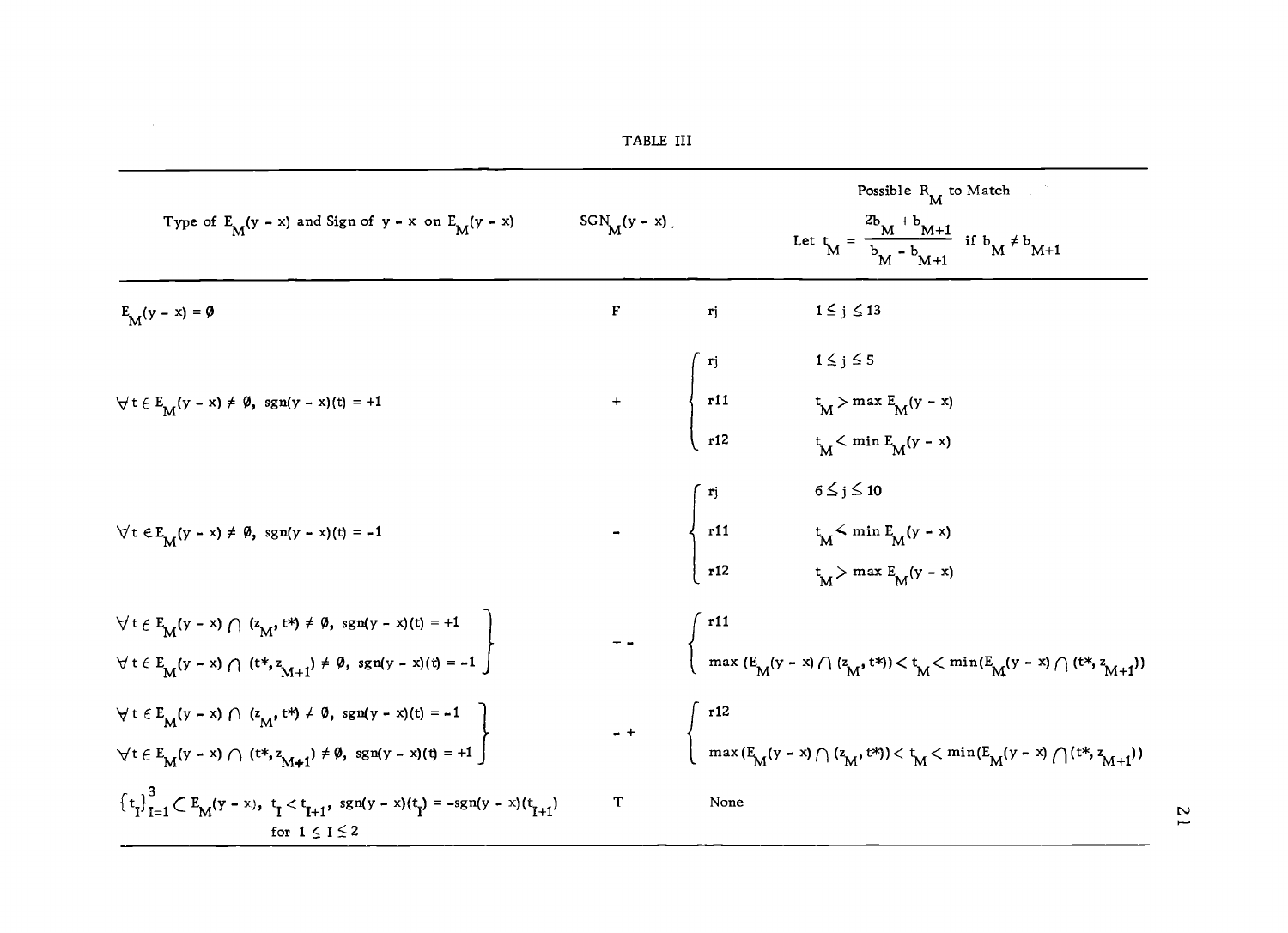

Example 2.1.6. Each of the following pairs is nonalternating. There are others.

|  |             | $SGN_{\tau}(y - x), \; SGN_{\tau+1}(y - x)$ | $SGN_{T}(y - x), \; SGN_{T+1}(y - x)$ |  |                                 |               |  |
|--|-------------|---------------------------------------------|---------------------------------------|--|---------------------------------|---------------|--|
|  | $F$ , $F$   |                                             |                                       |  | $+$ , $+$                       |               |  |
|  | $F$ , +     |                                             |                                       |  |                                 | $+$ , $+$ -   |  |
|  | $F \t, -$   |                                             |                                       |  | $\overline{z}$ , $\overline{z}$ |               |  |
|  | $F$ , $+$   |                                             |                                       |  |                                 | $-$ , $-$ +   |  |
|  | $F$ , $-$ + |                                             |                                       |  |                                 | $+ -$ , $- +$ |  |

#### 2.2. Characterization of the Vector  $SGN(y - x)$  for y in  $J(x, S)$

From Table I and Table II, the characterization of a vector  $SGN(y - x)$  that cannot be matched is readily available.

#### Lemma 2.2. 1.

Let  $x \in X \setminus S$  and  $y \in S$ . One of the following conditions is satisfied if and only if y is in J(x, S).

 $(2.2.1, 1)$  Let  $SGN(y - x)$  contain a triple.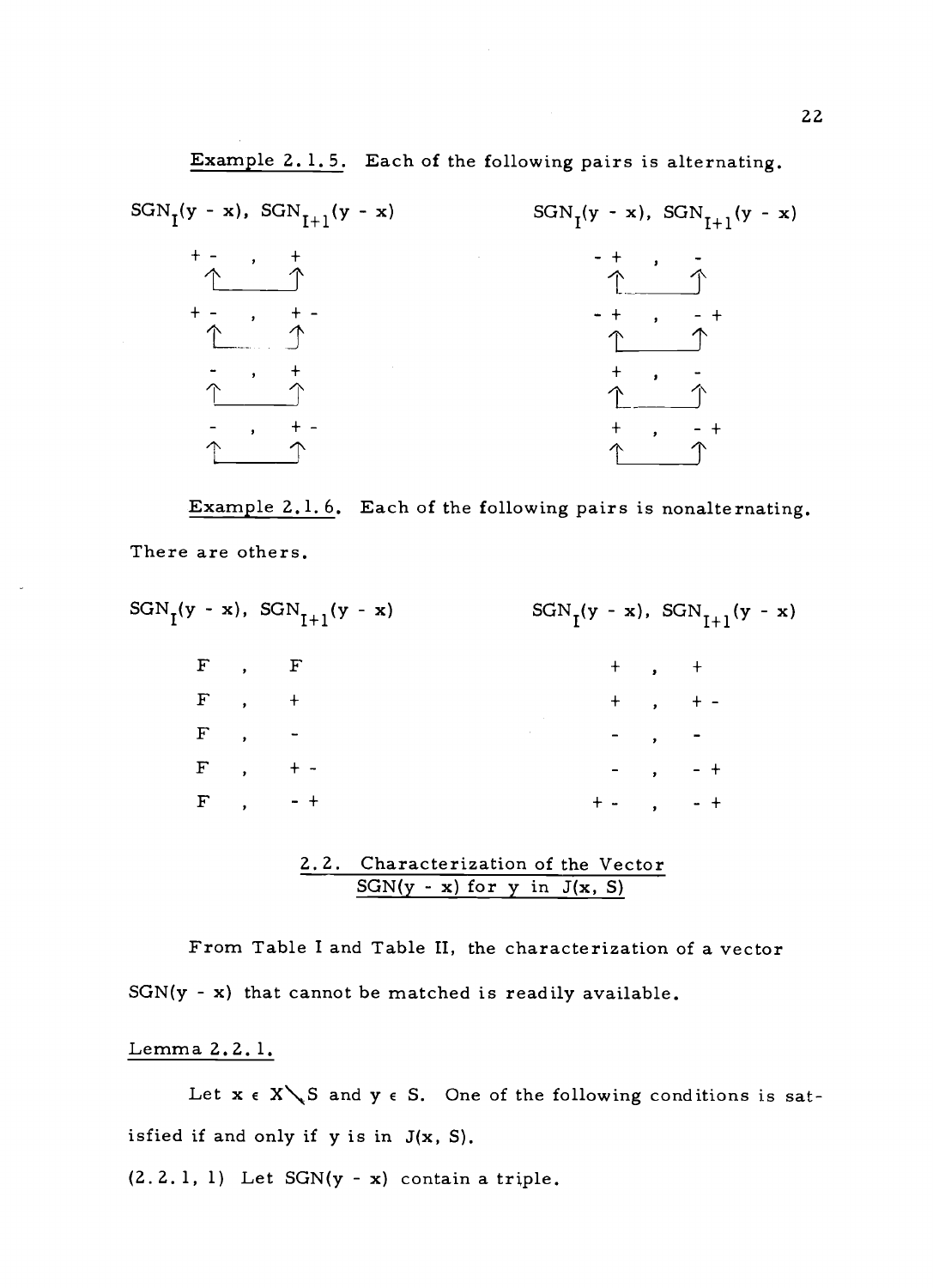$(2.2.1, 2)$  Let  $0 \le J \le K \le N - 1$ . Let  $SGN_{\tau}(y - x)$  and  $SGN_{K}(y - x)$ be doubles. Let  $SGN<sub>r</sub>(y - x)$  for  $J < I < K$  be a single. Let the pair SGN<sub>I</sub>(y - x) and SGN<sub>I+1</sub>(y - x) be alternating for  $J \le I \le K$ .

### Proof:

Case I: Assume that  $(2.2.1, 1)$  is satisfied. Let  $SGN<sub>J</sub>(y - x) = T$ . By definition, there must exist a subset  $\{t_i\}_{i=1}^3$  of  $E_j(y - x)$  such that  $t_{\tau} < t_{\tau+1}$  and sgn (y -x)( $t_{\tau}$ ) = -sgn(y - x)( $t_{\tau+1}$ ) for  $1 \leq I \leq 2$ . If P<sub>.</sub> is to have the same sign as y - x at these points, there must exist  $t_{\parallel}^*$  and  $t_2^*$  such that  $z_j < t_1 < t_1^* < t_2 < t_2^* < t_3 < z_{J+1}$ , and,  $P_J(z_J) = P_J(t_1^*) =$  $P_{J}(t_{2}^{*}) = P_{J}(z_{J+1}) = 0$ . However,  $P_{J}$  is a cubic polynomial. Therefore,  $P_{J}$  must have sign opposite y - x at some  $t_{I}$ ; or,  $P_{J}$  must be identically zero. Thus,  $\forall P \in S$ ,  $G(y - x, P, [\overline{a}, \overline{b}]) \geq 0$ . Case II: Assume that  $(2.2.1, 2)$  is satisfied. Let  $J + U = K$ .

If  $U = 1$ , then the pair must be  $+ -$ ,  $+ -$  or  $- +$ ,  $- +$ . Since rll, rll and rl2, rl2 are not segments of a S vector,  $\forall P \in S$ ,  $G(y - x, P, [\overline{a}, \overline{b}]) \geq 0.$ 

If  $U > 1$ , assume that  $SGN<sub>T</sub>(y - x) = +-.$  The case where  $SGN_J(y - x) = - +$  can be proven in a similar manner. Since each pair is alternating,  $SGN_{J+I}(y - x) = +$ , if I is odd; and, SGN<sub>J+I</sub>(y - x) = -, if I is even. Furthermore,  $SGN_K(y - x) = + -$ , if U is odd; and,  $SGN<sub>K</sub>(y - x) = - +$ , if U is even.

In a segment of a S vector, if  $R_1 = rj$  for j in  $\{3, 5, 12\}$ , and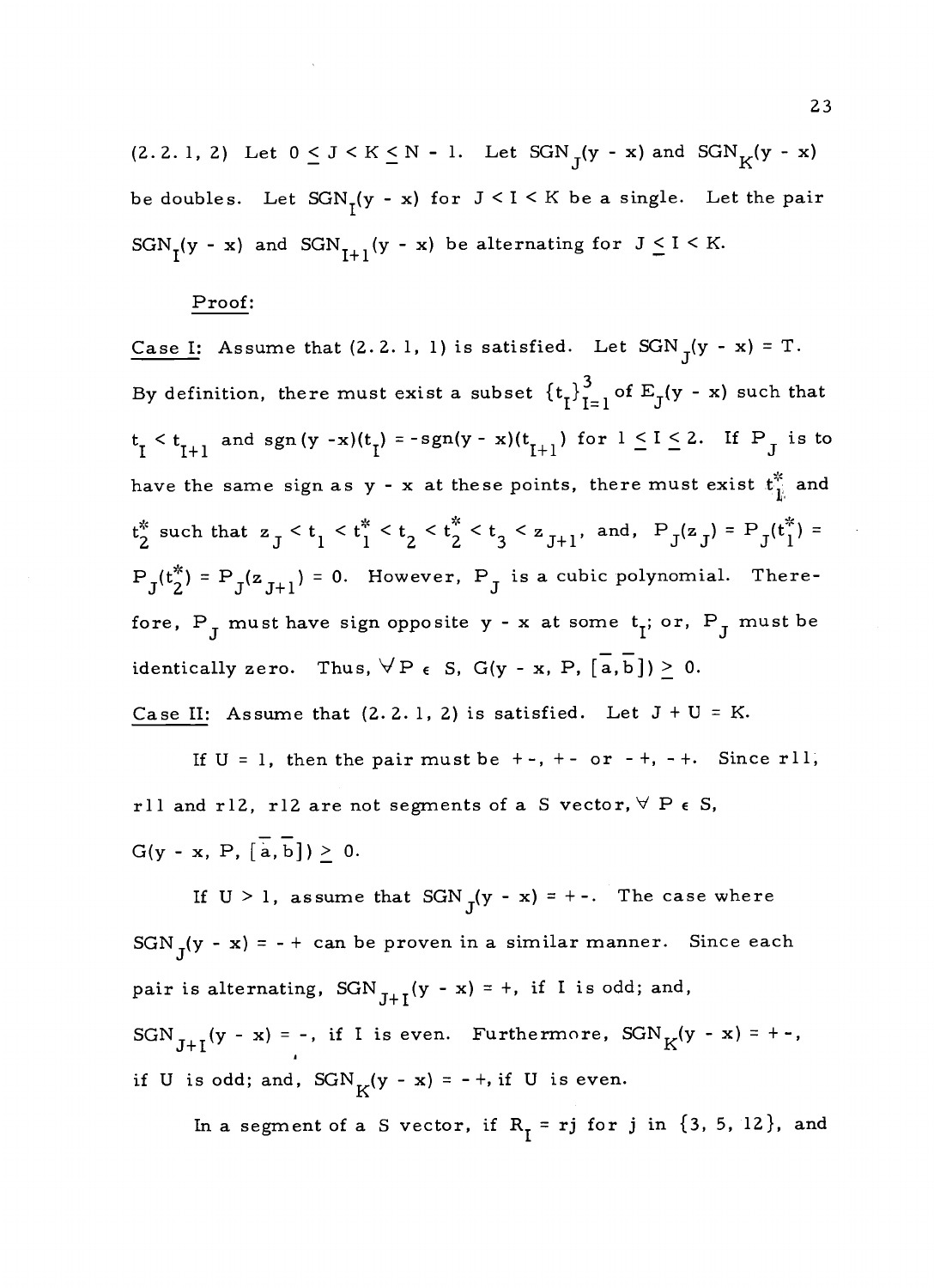$R_{T+1}$  must match  $SGN_{T+1}(y - x) = -$ , then  $R_{T+1} = rj$  for j in {8, 10, 11}. In a segment of a S vector, if  $R_{I+1} = rj$  for j in  $\{8, 10, 11\}$ and  $R_{I+2}$  must match  $SGN_{I+2}(y - x) = +$ , then  $R_{I+2} = rj$  for j in  $\{3, 5, 12\}.$ 

Since  $SGN_J(y - x) = + -$ ,  $R_J = r11$ . Thus,  $R_{J+I} = rj$  for j in  $\{3, 5, 12\}$ , if I is odd; and,  $R_{J+I} = rj$  for j in  $\{8, 10, 11\}$ , if I is even. Therefore, if U is odd,  $R_K$  cannot equal rll in a segment of a S vector and so cannot match  $SGN_K(y - x) = + -$ . If U is even,  $R_K$ cannot equal r12 in a segment of a S vector and so cannot match  $SGN_K(y - x) = - +$ . Thus,  $\forall P \in S$ ,  $G(y - x, P, [\overline{a}, \overline{b}]) \ge 0$ . Case III: Assume that neither (2.2. 1, 1) nor (2. 2. 1, 2) is satisfied. The vector  $SGN(y - x)$  must contain only frees, singles and doubles.

If SGN(y - x) contains only frees and singles, for  $0 \le I \le N - 1$ , let  $R_{\tau}$  = r4, if SGN<sub> $_{\tau}$ </sub>(y - x) = + or SGN<sub> $_{\tau}$ </sub>(y - x) = F; let  $R_{\tau}$  = r9, if  $SGN<sub>r</sub>(y - x) = -$ . The vector R is a S vector that matches SGN(y - x). Let P be in S and R(P) = R; then G(y - x, -P,  $\left[\overline{a}, \overline{b}\right]$ ) < 0.

If  $SGN(y - x)$  contains one or more doubles, divide  $SGN(y - x)$ into overlapping segments of three types. The first type begins with the 0 component and ends with the first double. The second type begins with the last double and ends with the N - 1 component. The third type begins with a double, ends with the next double, and has at least one nonalternating pair. Since there is only one match for a fixed double, if a segment of a S vector can be found to match each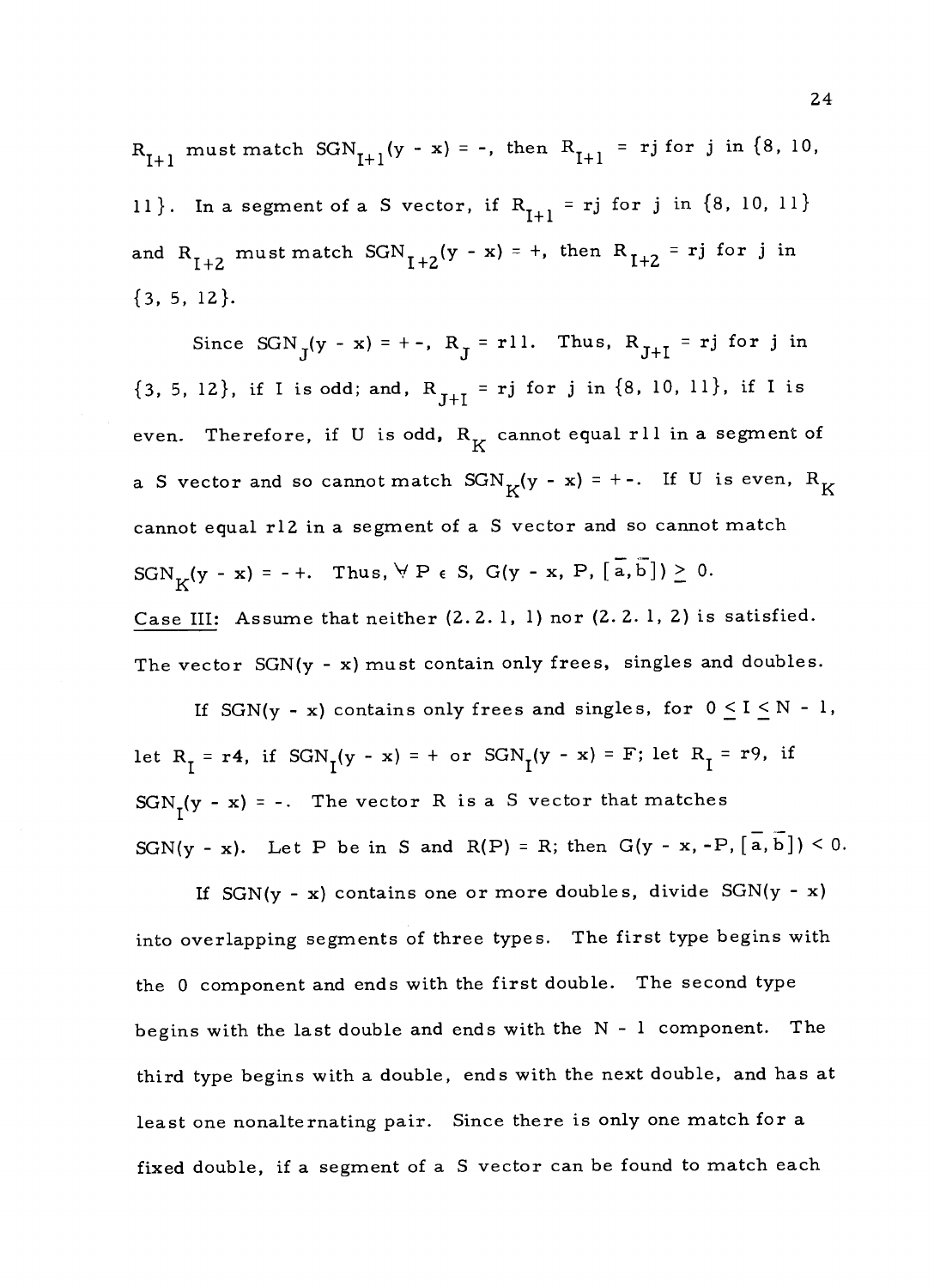segment type, the matching segments can be overlapped to form a matching S vector.

Type One Segments: Let  $SGN_J(y - x)$  be the first double. For  $0 \le I \le J$ , let  $R_I = r4$ , if  $SGN_I(y - x) = +$ , or  $SGN_I(y - x) = F$ ; let  $R_I = r9$ , if SGN(y - x) = -. If SGN<sub>J</sub>(y - x) = +-, let  $R_J = r11$ . If SGN<sub>T</sub>(y - x) = - +, let R<sub>J</sub> = r12. This forms a matching segment of a S vector.

Type Two Segments: Let  $SGN_K(y - x)$  be the last double. Let  $R_K = r11$ , if  $SGN_K(y - x) = +-.$  Let  $R_K = r12$ , if  $SGN_K(y - x) = -+.$ For  $K \leq I \leq N - 1$ , let  $R_I = r5$ , if  $SGN_I(y - x) = +$ , or  $SGN_I(y - x) = F$ ; let  $R_I = r10$ , if  $SGN_I(y - x) = -$ . This forms a matching segment of a S vector.

Type Three Segments: Let SGN<sub>T</sub>(y - x) be the beginning double and  $SGN_K(y - x)$  be the ending double. Let the pair  $SGN_M(y - x)$  and  $SGN<sub>M+1</sub>(y - x)$  where  $J \leq M \leq K$  be nonalternating. Let  $J + U = K$ .

If M = J, let  $R_J = r11$  and  $R_{J+1} = r9$ , if  $SGN_J(y - x) = + -$ ; let  $R_J = r12$  and  $R_{J+1} = r4$ , if  $SGN_J(y - x) = - +$ . For  $J + 2 \leq I \leq K$ , let  $R_I = r4$ , if  $SGN_I(y - x) = +$ , or  $SGN_I(y - x) = F$ ; let  $R_I = r9$ , if SGN<sub>I</sub>(y - x) = -. Let  $R_K = r11$ , if SGN<sub>K</sub>(y - x) = +-; let  $R_K = r12$ , if  $SGN_K(y - x) = - +$ . This forms a matching segment of a S vector.

If  $M = K - 1$ , let  $R_J = r11$ , if  $SGN_J(y - x) = + -$ ; let  $R_J = r12$ , if  $SGN_J(y - x) = - +$ . For  $J < I \leq K - 2$ , let  $R_I = r5$ , if  $SGN_I(y - x) = +$ or  $SGN_1(y - x) = F$ ; let  $R_1 = r10$ , if  $SGN_1(y - x) = -$ . Let  $R_{K-1} = r5$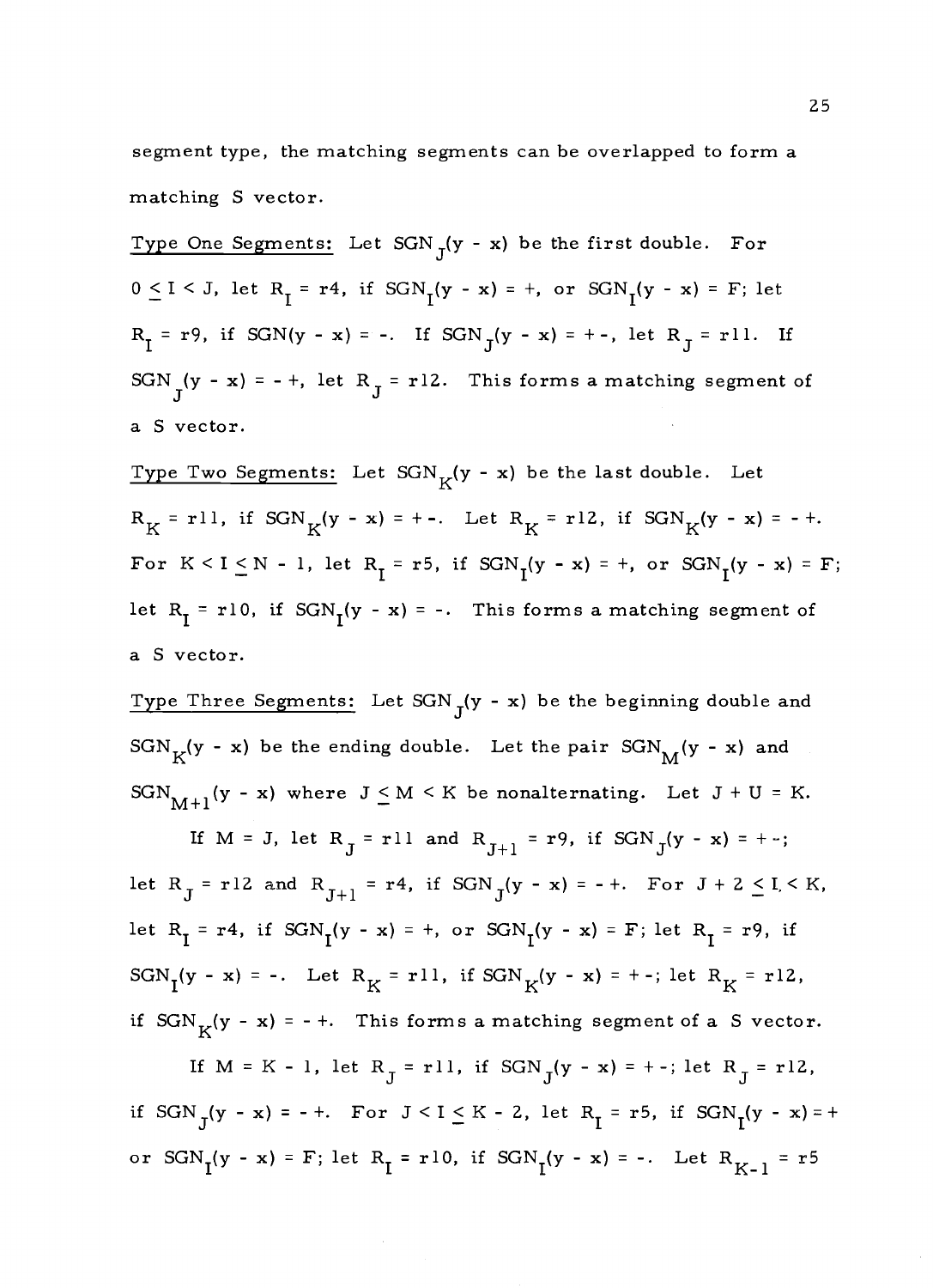and  $R_K = r11$ , if  $SGN_K(y - x) = + -$ ; let  $R_{K-1} = r10$  and  $R_K = r12$ , if  $SGN_K(y - x) = - +$ . This forms a matching segment of a S vector.

If  $J < M < K - 1$ , let  $R_{T} = r11$ , if  $SGN_{T}(y - x) = + -$ ; let  $R_T = r12$ , if  $SGN_T(y - x) = - +$ . For  $J + 1 \leq I \leq M$ , let  $R_T = r5$ , if  $SGN_{I}(y - x) = +$ , or  $SGN_{I}(y - x) = F$ ; let  $R_{I} = r10$ , if  $SGN_{I}(y - x) = -$ . If  $SGN_M(y - x) = +$ , or  $SGN_{M+1}(y - x) = +$ , then let  $R_M = r^5$  and  $R_{M+1}$  = r4; otherwise, let  $R_{M}$  = r10 and  $R_{M+1}$  = r9. For  $M + 2 \leq$ I < K, let  $R_I = r4$ , if  $SGN_I(y - x) = +$ , or  $SGN_I(y - x) = F$ ; let  $R_I = r9$ , if  $SGN_{\tau}(y - x) = -$ . Let  $R_K = r11$ , if  $SGN_K(y - x) = +$ -; let  $R_K = r12$ , if  $SGN_K(y - x) = - +$ . This forms a matching segment of a S vector.

Let R be the vector formed by overlapping appropriate matching segments as defined above; then, R is a S vector and R matches  $SGN(y - x)$ . Thus, there must exist a P in S such that  $R(P) = R$  and  $G(y - x, -P, [\overline{a}, \overline{b}]) \leq 0.$ 

#### 2. 3. Summary

The characterization in the previous section is given in terms of conditions on  $SGN(y - x)$ . For further use, it will be more convenient to refer to a characteristic pattern of extreme points as defined below.

Theorem 2.3.1. Let  $x \in X \ S$  and  $y \in S$ . The following condition is satisfied if and only if y is in J(x, S).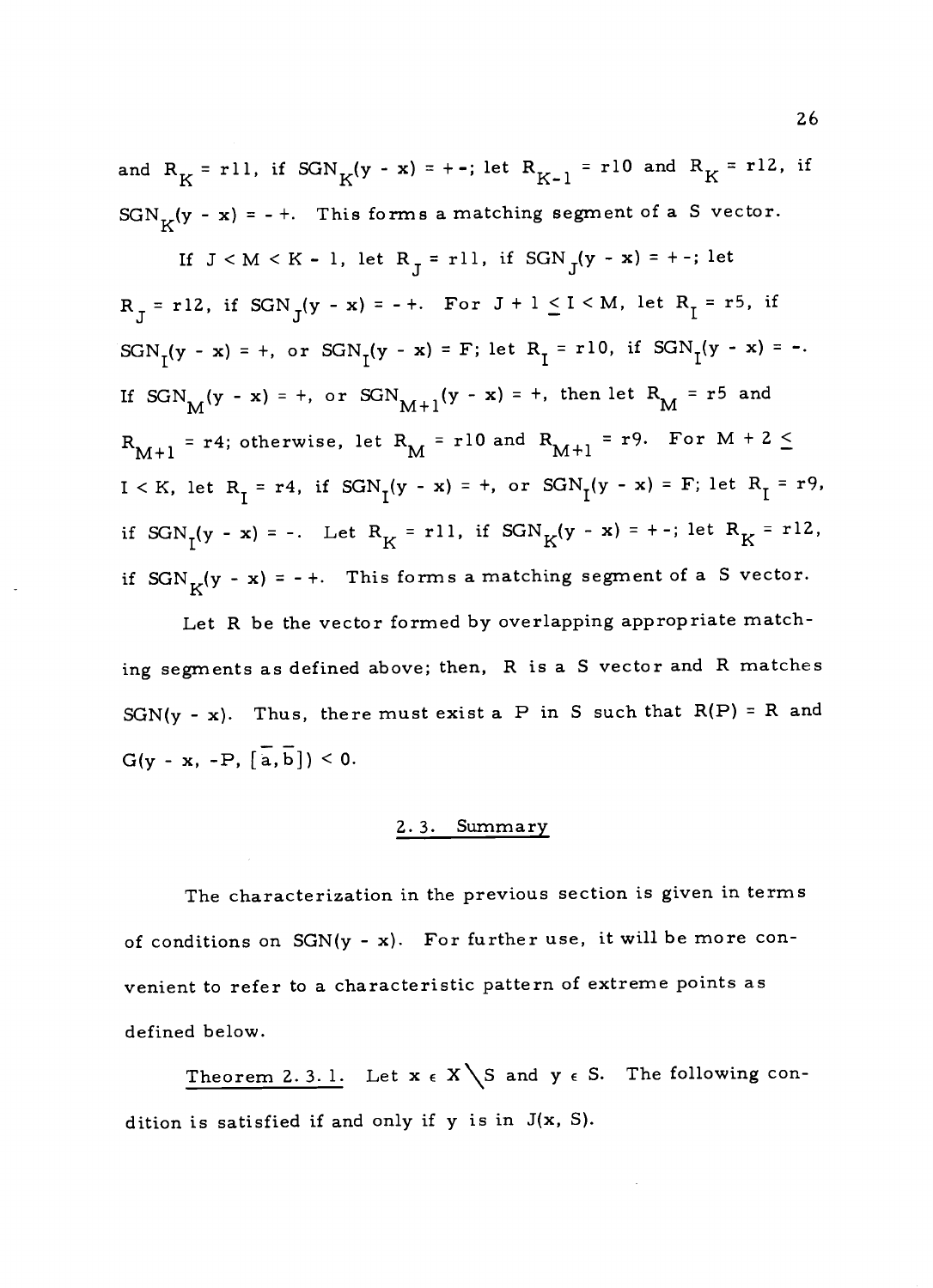(2. 3. 1, 1) Let  $0 \le J \le J + U \le N$ . Let there exist points  $\{t_I\}_{I=1}^{U+2}$ such that  $t_1 \in E_J(y - x)$ ,  $t_I \in E_{J+I-2}(y - x)$  for  $2 \le I \le U + 1$ , and  $t_{U+2} \in E_{J+U-1}(y - x)$ . Let  $t_{I} \leq t_{I+1}$  and  $sgn(y - x)(t_{I}) = -sgn(y - x)(t_{I+1})$ for  $l \leq I \leq U + 1$ .

Remark: If (2. 3. 1, 1) is satisfied, the pattern of extreme points from  $E_J(y - x)$  to  $E_{J+U-1}(y - x)$  is called a characteristic pattern of extreme points; every subinterval  $(z_I, z_{I+1})$  for  $J \le I \le J + U - 1$  is referred to as a characteristic subinterval of y; every component SGN<sub>T</sub>(y - x) for  $J \le I \le J + U - 1$  is referred to as a characteristic component of y.

Proof: It is to be shown that: (2. 3. 1, 1) is satisfied if and only if  $SGN(y - x)$  satisfies  $(2.2.1, 1)$  or  $(2.2.1, 2)$ .

If  $SGN(y - x)$  satisfies  $(2.2.1, 1)$  or  $(2.2.1, 2)$ , then, by definition of  $SGN(y - x)$ ,  $(2.3.1, 1)$  is satisfied.

If there is a characteristic pattern from  $E_{\text{J}}(y - x)$  to  $E_{J+U-1}(y - x)$  and  $U = 1$ , then  $SGN<sub>J</sub>(y - x) = T$ ; and so,  $SGN(y - x)$ satisfies (2.2. 1, 1).

If  $U > 1$ , let  $U^* = U - 1$ . It is claimed that  $(2.2.1, 2)$  is satisfied by some segment between  $SGN<sub>T</sub>(y - x)$  and  $SGN<sub>T+III</sub>(y - x)$ .

If  $U' = 1$ , or  $SGN<sub>I</sub>(y - x)$  is a single for  $J < I < J + U'$ , then, by definition,  $SGN(y - x)$  satisfies  $(2.2.1, 2)$ .

If  $U' > 1$  and  $SGN_M(y - x)$  is a double for some M where  $J \le M \le J + U^{\dagger}$ , let  $J(i)$  for  $1 \le i \le b$  be such that  $SGN$   $_{J(i)}(y - x)$  is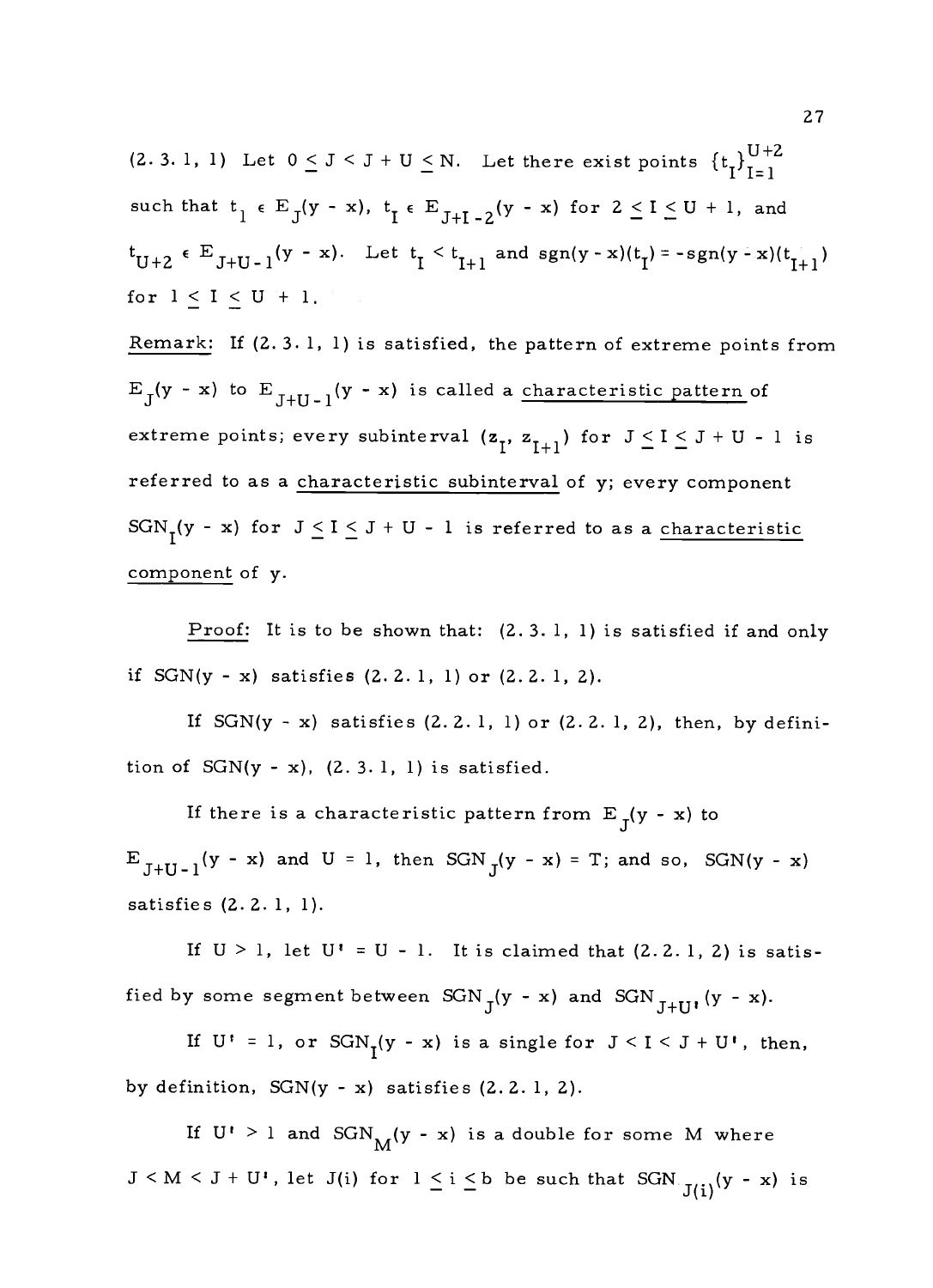a double and  $J = J(1) \leq J(i) \leq J(i + 1) \leq J(b) = J + U^{\dagger}$ . Assume that the characteristic pattern from  $E_{J(1)}(y - x)$  to  $E_{J(b)}(y - x)$  demands that the point referred to in  $E_{J(i)}(y - x)$ , where  $1 \le i \le b$ , has the sign of  $y - x$  equal to  $+1$ . If there exists a  $t_1 < t_2$ , elements of  $E_{J(i)}(y - x)$ , such that sgn(y - x)(t<sub>1</sub>) = +1 = - sgn(y - x)(t<sub>2</sub>), then there is a characteristic pattern from  $E_{J(1)}(y - x)$  to  $E_{J(i)}(y - x)$ . If such points do not exist, then there must be points  $t_1 < t_2$ , elements of  $E_{J(i)}(y - x)$ , such that  $sgn(y - x)(t_1) = -1 = -sgn(y - x)(t_2)$ . Thus, there is a characteristic pattern from  $E_{J(i)}(y-x)$  to  $E_{J(b)}(y - x)$ . Therefore, there must exist a j, where  $1 \le j \le b - 1$ , such that there is a characteristic pattern from  $E_{J(i)}(y - x)$  to  $E_{J(j+1)}(y - x)$ . Since  $SGN<sub>I</sub>(y - x)$  is a single for  $J(j) < I < J(j+1)$ ,  $SGN(y - x)$  must satisfy  $(2.2.1, 2)$ .

It is important in the following material that every characteristic subinterval of y has been recognized; thus, all characteristic patterns, even those that overlap, must be determined.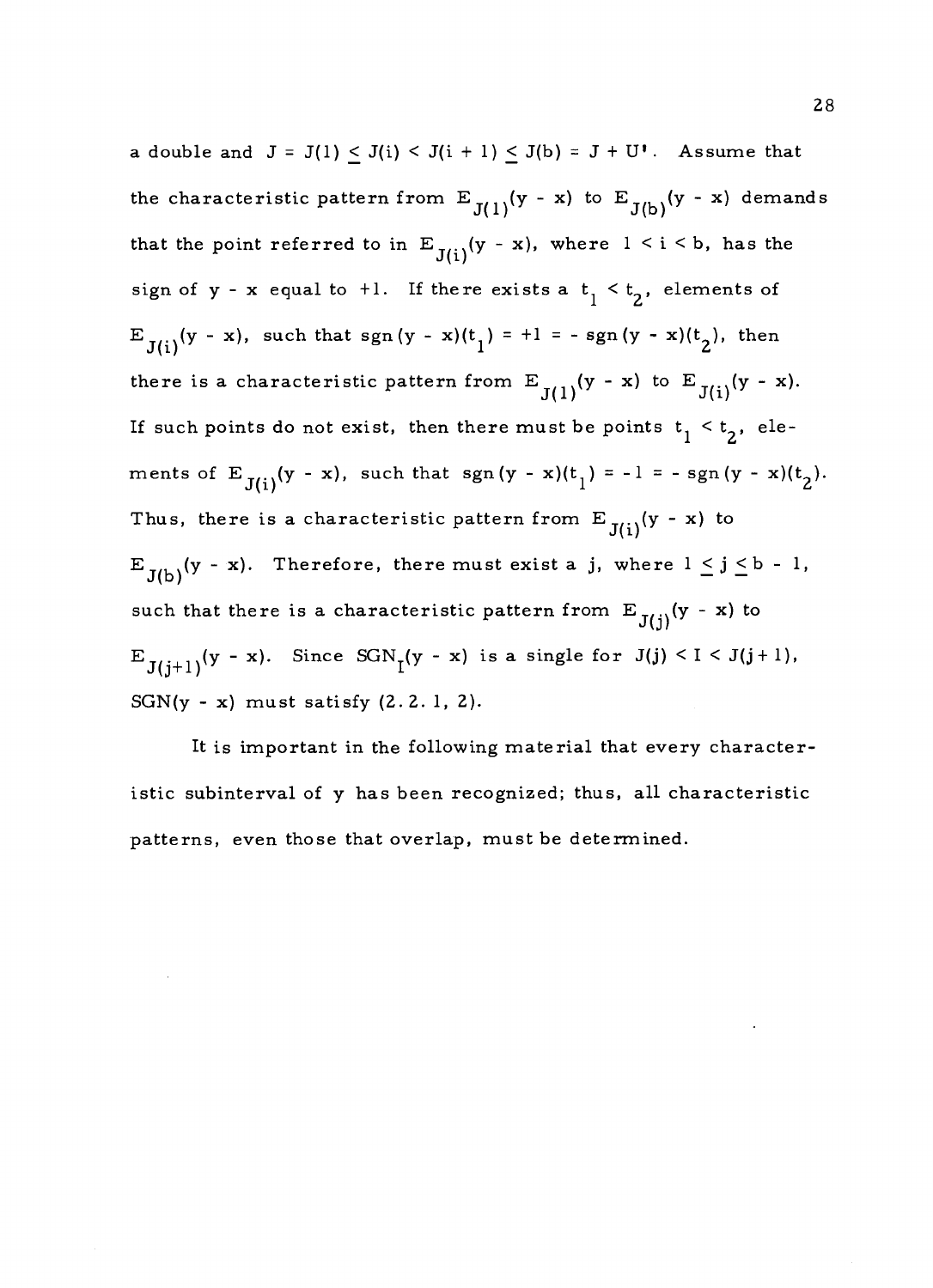# III. CHARACTERIZATION OF A UNIQUE BEST APPROXIMATION

# 3. 1. Statement of Characterization

It is desirable having found one element of  $J(x, S)$  to readily determine if there are other elements in the set. The general theory provides that if the element satisfies (1.2. 3), then it is unique. In fact, it can be shown that satisfaction of  $(1.2.3)$  is both necessary and sufficient for uniqueness. The proof, which is presented in the remainder of this chapter, is both long and complicated. However, it not only yields the straightforward characterization of a unique best approximation as given below, but also forms the basis for the work of Chapter IV and Chapter V.

Theorem 3. 1. 1. Let  $x \in X \setminus S$  and  $y \in S$ . Let CS be the union of all characteristic subintervals of y.

 ${y}$  = J(x, S) iff  ${z_0, z_1}$  and  ${z_{N-1}, z_N}$  are subsets of CS; and, if  $(z_M, z_{M+1})$  is not a subset of CS, then  $(z_{M+1}, z_{M+2})$  is a subset of CS.

Furthermore, if y is in J(x, S), then  $y|_{CS} \equiv y_1|_{CS}$  for all  $y_1$  in  $J(x, S)$ .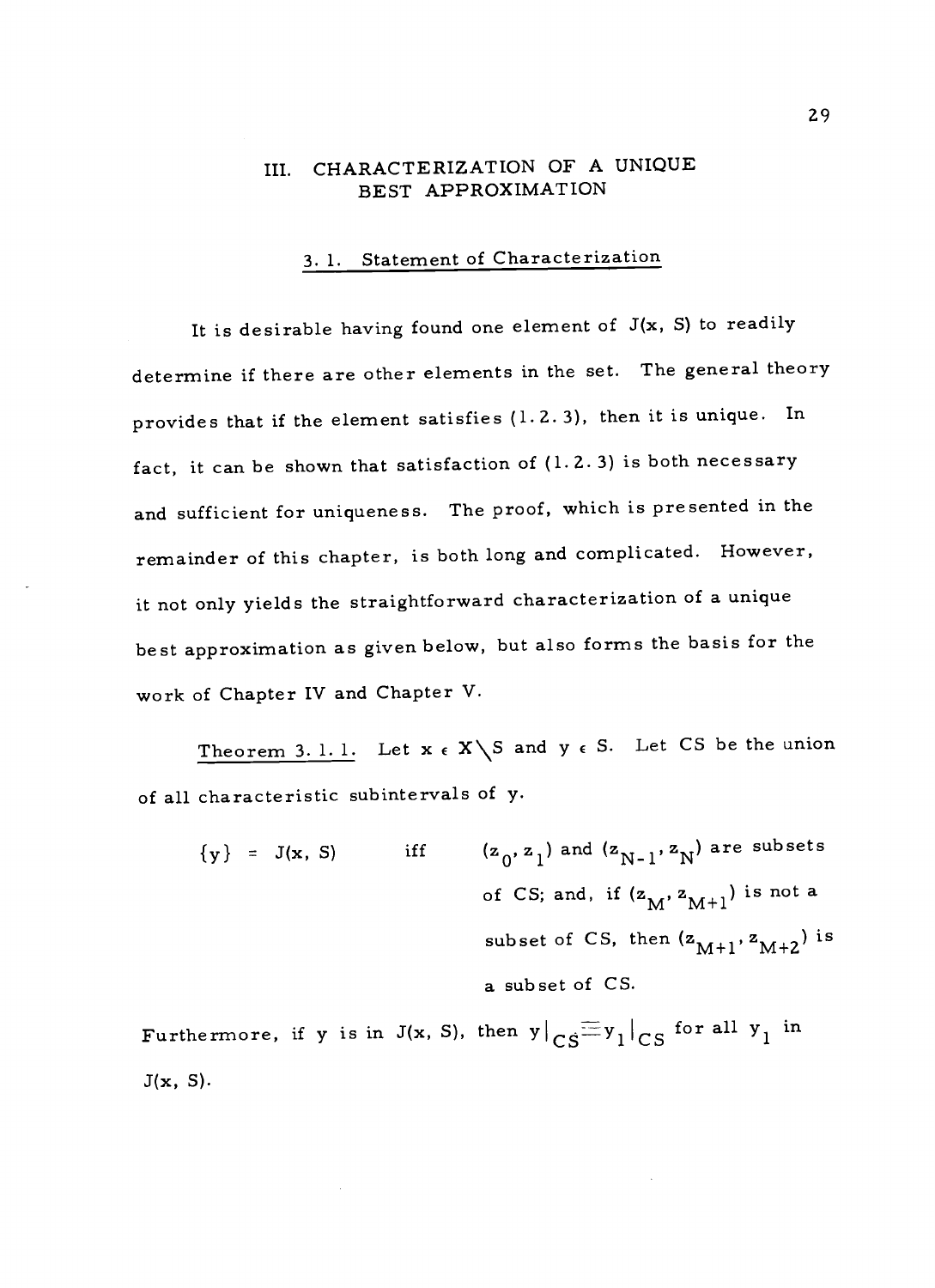#### 3.2. Notation and Preliminary Results

If y is in  $J(x, S)$  and does not satisfy condition  $(1.2.3)$ , then there must exist a P in S,  $P \not\equiv 0$ , and  $a > 0$  such that  $a P$  is in S - y and  $G(y - x, P, [\overline{a}, \overline{b}]) = 0$ . Thus, the product of y - x and P must be zero at one or more points in  $E(y - x)$  and must be less than zero at all remaining extreme points. Since S is a linear subspace, S - y is S and -S is S. Thus, if y is in  $J(x, S)$  and condition (1.2.3) is not satisfied, there must exist a P in S,  $P\neq 0$ , that is zero at one or more points in  $E(y - x)$  and has the same sign as  $y - x$  at all remaining extreme points. The conditions under which such a P exists must be determined.

Since  $P_I$  is a cubic polynomial with roots at  $z_I$  and  $z_{I+1}$ , and  $E(y - x)$  does not contain  $z_M$  for any M where  $0 \le M \le N$ ,  $P_I$  can be zero at t in  $E_1(y - x)$  only if either  $P_1 \equiv 0$ , or  $P_1$  has a single interior root at t. Thus, if P is to be zero or agree in sign with  $y - x$  at points in E(y - x), and  $(y - x)(t<sub>1</sub>) > 0$  for some  $t<sub>1</sub>$  in  $E_I(y - x)$ , then either  $P_I \equiv 0$ , or  $P_I(t_1) \ge 0$  and there exists a  $t_1^*$  in  $(z_1, z_{1+1})$  such that  $P_1(t_1^*) > 0$ . If for some  $t_1 < t_2$ , elements of  $E_I(y - x)$ ,  $(y - x)(t_I) > 0$  and  $(y - x)(t_2) < 0$ , then if P is to be zero or agree in sign with  $y - x$  at points in  $E(y - x)$ , either  $P_{\text{I}} \equiv 0$ , or  $P_I(t_1) \geq 0$ ,  $P_I(t_2) \leq 0$ , and there exists points  $t_1^*$  and  $t_2^*$  where  $z_1 < t_1^* < t_1 < t_2 < t_2^* < z_{I+1}$  such that  $P_I(t_1^*) > 0$  and  $P_I(t_2^*) < 0$ . The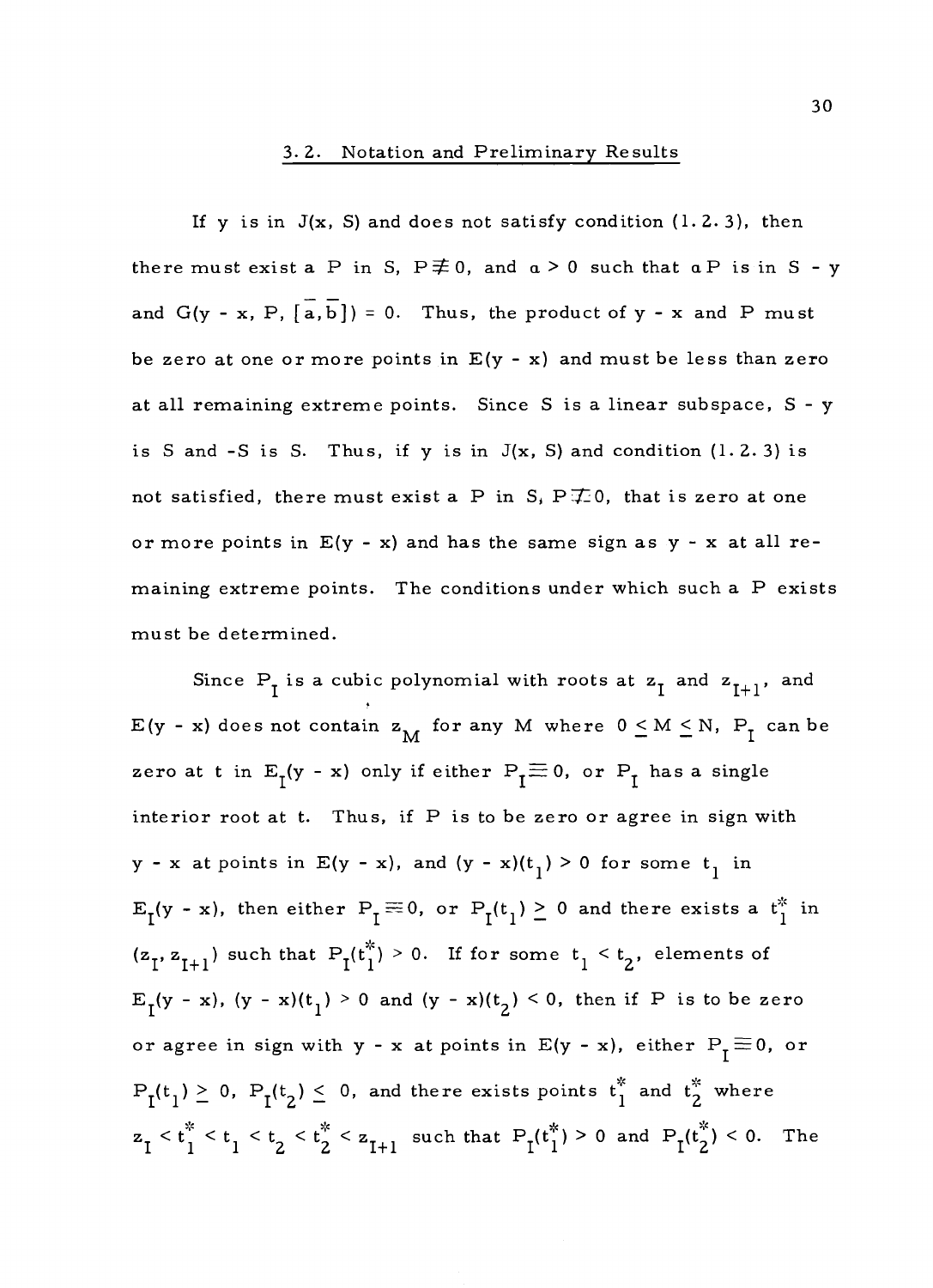inequalities in statements involving  $y - x$  and  $P_1$  can be reversed and similar results would be obtained.

Thus, the existence of a P in S,  $P \not\equiv 0$ , that is zero at one or more points in  $E(y - x)$  and agrees in sign with  $y - x$  at remaining extreme points can be thought of as the existence of a S vector  $R(P)$ , which does not consist entirely of components equal to r13, that zero-matches the vector SGN(y - x). The I components "zero match" if the relationship  $R_I(P)$  is such that  $P_I \equiv 0$ , or  $P_I$  agrees in sign at appropriate points with the symbol  $SGN<sub>I</sub>(y - x)$ . For example, let  $SGN_I(y - x)$  be  $+$  -; let  $E_I$  be  $\{t \in E_I(y - x) | (y - x)(t) >$ 0}; let  $E_2$  be  $\{t \in E_1(y - x) | (y - x)(t) \le 0\}$ .  $R_1(P)$  can be rj only for j in  $\{11, 13\}$  if  $R_T(P)$  is to "zero-match"  $SGN_T(y - x)$ . If  $R_T(P)$  is rll, the interior root of  $P_I$  must be greater than or equal to max  $E_I$ and less than or equal to min  $E_2$ .  $R_I(P)$  equal to rj for j in {1, 2, 3, 4, 5, 6, 7, 8, 9, 10, 12} could not "zero-match"  $SGN<sub>1</sub>(y - x)$ . In the first ten cases,  $P_I$  would have constant sign on  $(z_I, z_{I+1})$  while y - x changes sign on  $E_I(y - x)$ . If  $R_I(P)$  is r12 and the interior root of  $P_I$  is less than or equal to min  $E_I$ , then  $P_I$  and y - x have opposite sign at points in  $E_2$ . If  $R_1(P)$  is r12 and the interior root of  $P_I$  is greater than min  $E_I$ , then  $P_I$  and y - x have opposite sign at min  $E_1$ . The "zero-matches" for other  $SGN_1(y - x)$  can be found by similar arguments and are presented in Table IV.

It is seen that the main difference between component matching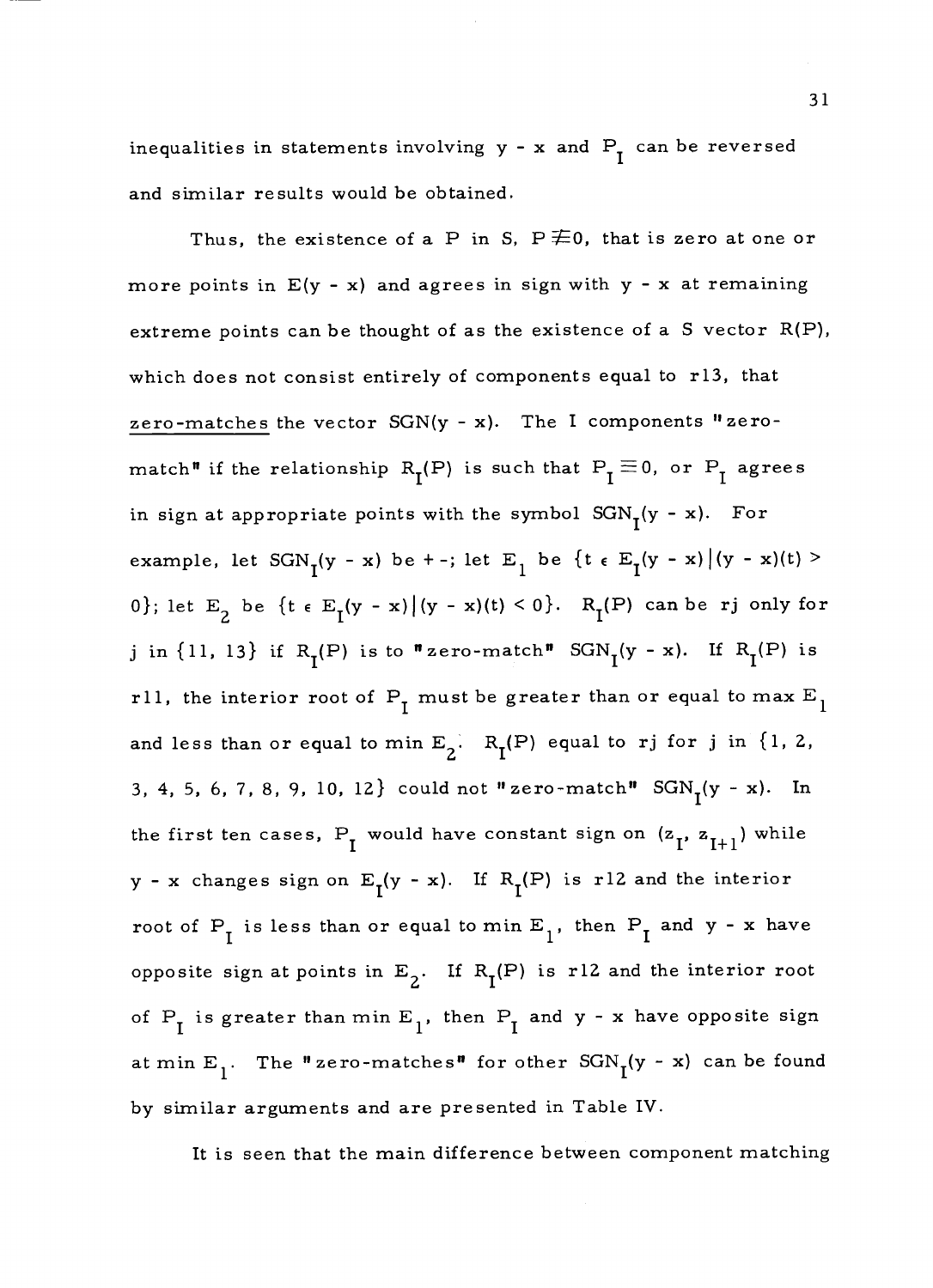| $SGN$ <sub>M</sub> $(y - x)$ |                                                                                          | Possible $R_M$ to Zero-Match<br>Let $t_M = \frac{2b_M + b_{M+1}}{b_M - b_{M+1}}$ if $b_M \neq b_{M+1}$                                                |
|------------------------------|------------------------------------------------------------------------------------------|-------------------------------------------------------------------------------------------------------------------------------------------------------|
| $\mathbf F$                  |                                                                                          | rj $1 \leq j \leq 13$                                                                                                                                 |
| $+$                          |                                                                                          | $\begin{cases}\nrj & 1 \leq j \leq 5 \\ r11 & t_M \geq \max E_M(y - x) \\ r12 & t_M \leq \min E_M(y - x) \\ r13\n\end{cases}$                         |
|                              |                                                                                          | $\left\{ \begin{array}{ll} rj & 6 \leq j \leq 10 \\ r11 & t_M \leq \min E_M(y - x) \\ r12 & t_M \geq \max E_M(y - x) \\ r13 & \end{array} \right.$    |
| $+ -$                        | $\begin{array}{c} \begin{array}{c} \texttt{rll} \\ \texttt{rll} \end{array} \end{array}$ | max $(E_M(y - x) \cap (z_M, t^*)) \le t_M \le \min (E_M(y - x) \cap (t^*, z_{M+1}))$                                                                  |
| $-+$                         |                                                                                          | $\int_{X} r^{12} \max \left( E_{M}(y - x) \right)  (z_{M}, t^{*}) \rangle \leq t_{M} \leq \min \left( E_{M}(y - x) \right)  (t^{*}, z_{M+1}) \rangle$ |
| $\mathbf T$                  | r13                                                                                      |                                                                                                                                                       |

32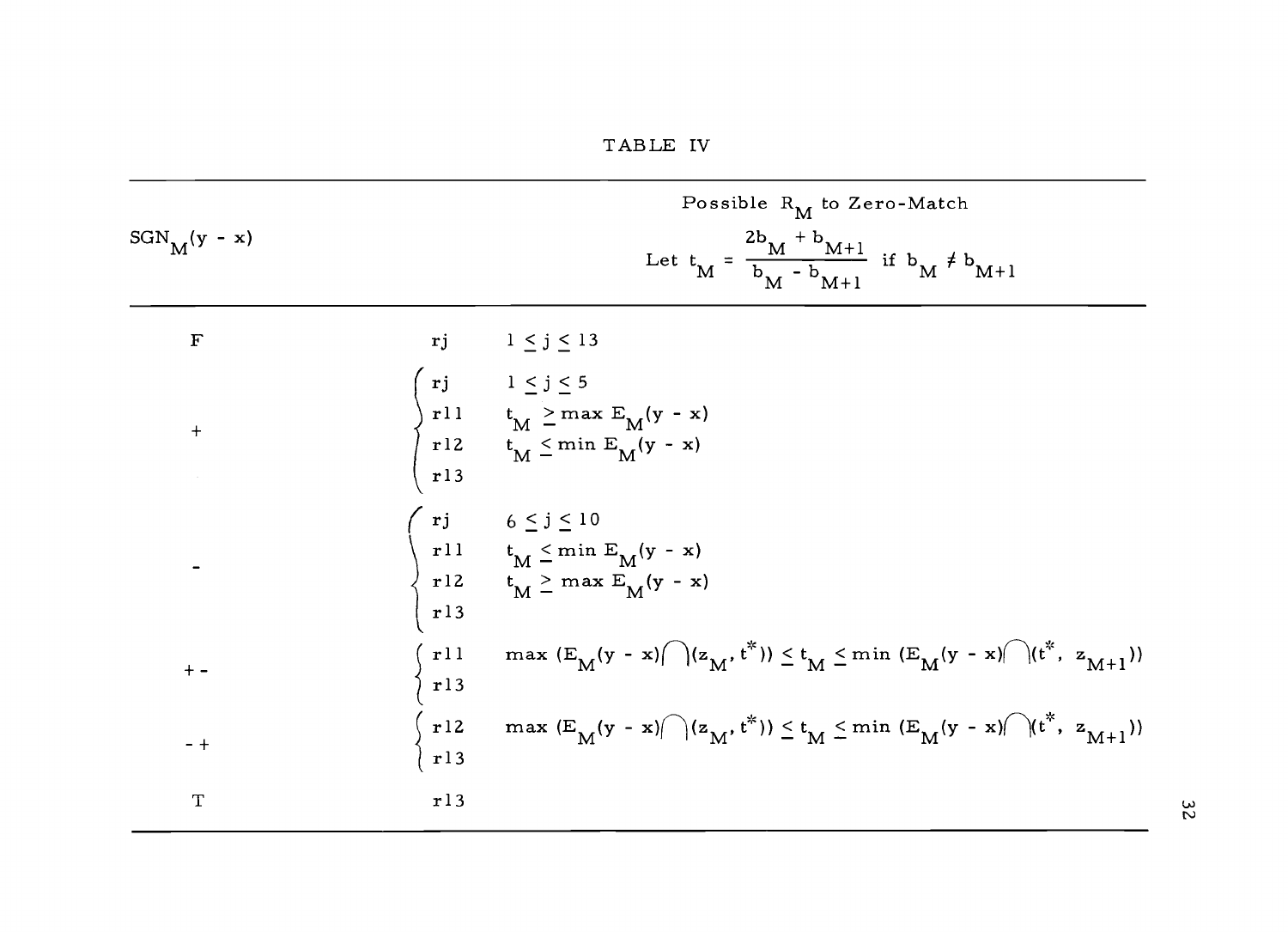of Chapter II and component zero-matching is that any component of  $SGN(y - x)$ , even a component equal to T, can be zero-matched by  $R_I(P)$  equal to r13. That the S vector that zero-matches  $SGN(y - x)$ must contain at least one component that is not r13 guarantees that the resulting P is not identically zero. It is to be noted that even if each component in one segment of SGN(y - x) must be zero-matched with components equal to r13, there may still exist a S vector that zero-matches SGN(y - x). However, if every segment must be zeromatched with a segment of a S vector consisting entirely of components equal to r13, then condition  $(1.2.3)$  must be satisfied.

In the following lemmas, the conditions necessary and sufficient for the existence of a S vector that zero-matches  $SGN(y - x)$  are determined.

#### Lemma 3.2.1.

Let  $x \in X \setminus S$ . If y is in J(x, S), P is in S, and G(y - x, P,  $\overline{[a,b]}$  = 0, then  $P_{\overline{I}}\equiv 0$  for every I such that  $(z_{\overline{I}}, z_{\overline{I}+1})$  is a characteristic subinterval of y.

Proof: It is to be shown that every characteristic component SGN<sub>K</sub>(y - x) must be zero-matched with  $R_K = r13$ . Step I: In the following, the effects of a zero-match using r13 on the zero-matching of surrounding components is determined.

<u>Ia</u>: Let  $0 \leq J \leq K \leq N - 1$ . Let  $J + 2 \geq K$ ; or, let  $SGN_{\mathsf{T}}(y - x)$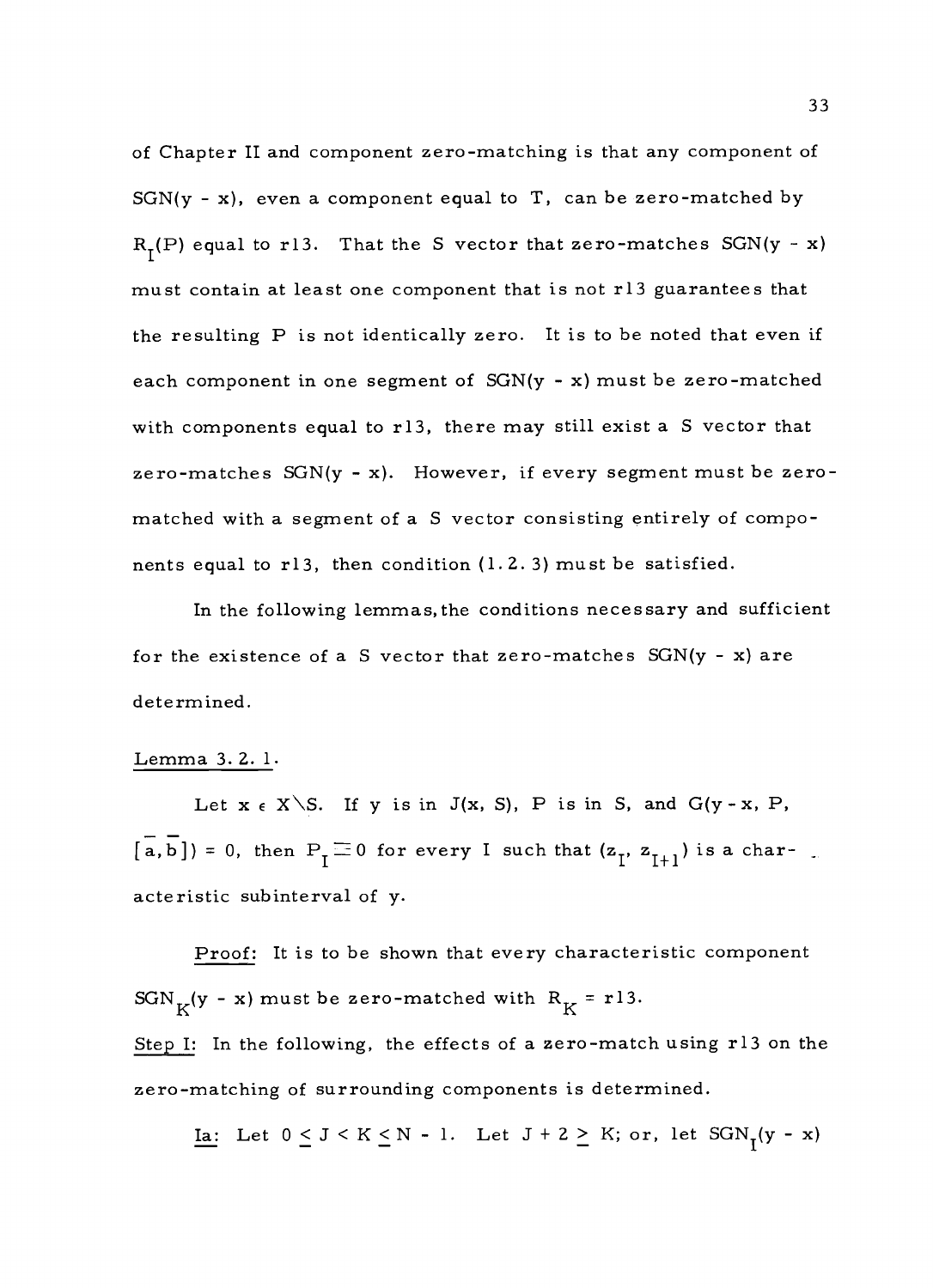for  $J \le I \le K$  be a single and each pair  $SGN_{I}(y - x)$  and  $SGN_{I+1}(y - x)$ for  $J + l \leq I \leq K - l$  be alternating. If  $R_J$  and  $R_K$  are r13, and R is to be a S vector that zero-matches  $SGN(y - x)$ , then  $R_t$  must be rl3 for  $J \leq I \leq K$ .

Proof of Ia: If  $J + l = K$ , the result is true by assumption.

If  $J + 2 = K$ , since  $R_J = r13$ ,  $R_{J+1}$  can be rj only for j in  ${5, 10, 13}.$  Of these, only  $R_{J+1} = r13$  can be followed by  $R_{J+2} = r13$ in a segment of a S vector.

Assume the result has been shown for  $J + U = K$ . Let  $J + U + 1 = K$ . Assume that  $SGN_{J+1}(y - x) = +$ ; the case where  $SGN_{J+1}(y - x) = -$  can be shown in a similar manner. Since each pair is alternating,  $SGN_{J+I}(y - x) = +$ , if I is odd, and  $SGN_{I+I}(y - x) = -$ , if I is even.

Since R<sub>J</sub> = r13, R<sub>J+1</sub> can be rj only for j in {5, 13}, if R<sub>J+1</sub> is to zero-match  $SGN_{J+1}(y - x) = +$ . If  $R_{J+1} = r5$ , for R to be a S vector that zero-matches  $SGN(y - x)$ ,  $R_{J+I}$  can be rj only for j in {3, 5, 12}, if I is odd, and only for j in {8, 10, 11}, if I is even. Thus,  $R_{K-1}$  = rj for j in {3, 5, 8, 10, 11, 12}. None of these can be followed in a S vector by  $R_K = r13$ . Thus,  $R_{J+1} = r13$ . Since  $(J + 1) + U = K$ , by the induction hypothesis,  $R_I = r13$  for  $J + 1 \le I \le K$ .

Ib: Let  $0 \le J \le K \le N - 1$ . Let  $SGN_J(y - x)$  be a double. Let  $J + l = K$ ; or, let  $SGN<sub>r</sub>(y - x)$  for  $J < l < K$  be a single, and each pair  $SGN<sub>I</sub>(y - x)$  and  $SGN<sub>I+1</sub>(y - x)$  for  $J \leq I \leq K - 1$  be alternating.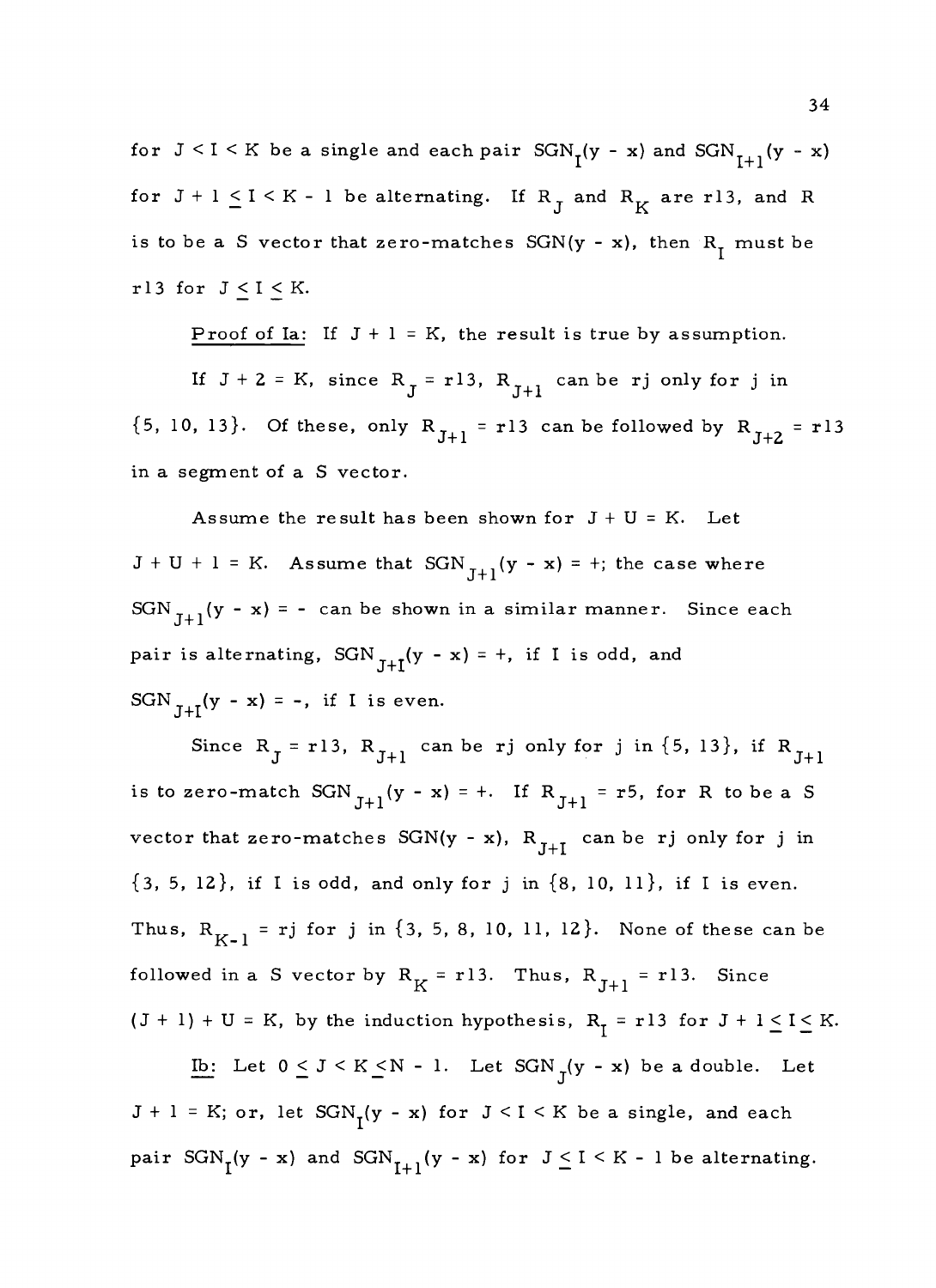If  $R_K$  is r13, and R is to be a S vector that zero-matches  $SGN(y - x)$ , then  $R_1$  must be r13 for  $J \leq I \leq K$ .

 $\ddot{\cdot}$ 

Proof of Ib: If  $J + l = K$ , since  $R_K = r l 3$ ,  $R_{K-1}$  can be rj only for j in  $\{4, 9, 13\}$ . Of these, only  $R_{K-1} = r13$  zero-matches a double.

Assume the result has been shown for  $J + U = K$ . Let  $J + U + I = K$ . Assume that  $SGN_{K-1}(y - x) = +$ ; the case where  $SGN<sub>K-1</sub>(y - x) = -$  can be shown in a similar manner. Since each pair is alternating,  $SGN_{K-1}(y - x) = +$ , if I is odd, and  $SGN_{K-1}(y - x) =$ -, if I is even. If U is odd,  $SGN_J(y - x) = +-.$  If U is even,  $SGN_{T}(y - x) = - +$ .

Since  $R_K = r13$ ,  $R_{K-1}$  can be rj only for j in {4, 13}, if  $R_{K-1}$  is to zero-match  $SGN_{K-1}(y - x) = +$ . If  $R_{K-1} = r4$ , for R to be a S vector that zero-matches  $SGN(y - x)$ ,  $R_{K-I}$  can be rj only for j in  $\{2, 4, 11\}$ , if I is odd, and only for j in  $\{7, 9, 12\}$ , if I is even. If U is odd,  $SGN_{K-II-1}(y - x) = +-$  and  $R_{K-II}$  must be rj for j in  $\{2, 4, 11\}$ . None of these can be preceded by  $R_{K-U-1} = r13$  or  $R_{K-U-1}$  = rll. If U is even,  $SGN_{K-U-1}(y - x) = - +$  and  $R_{K-U}$  must be rj for j in {7, 9, 12}. None of these can be preceded by  $R_{K-U-1}$  = r13 or  $R_{K-U-1}$  = r12. Thus,  $R_{K-1}$  = r13. Since J + U = (K - 1), by the induction hypothesis,  $R_{\text{I}}$  = r13 for  $J \leq I \leq K$  - 1.

Ic: Let  $0 \leq J \leq K \leq N - 1$ . Let  $SGN_K(y - x)$  be a double. Let  $J + l = K$ ; or, let  $SGN<sub>T</sub>(y - x)$  for  $J < I < K$  be a single, and each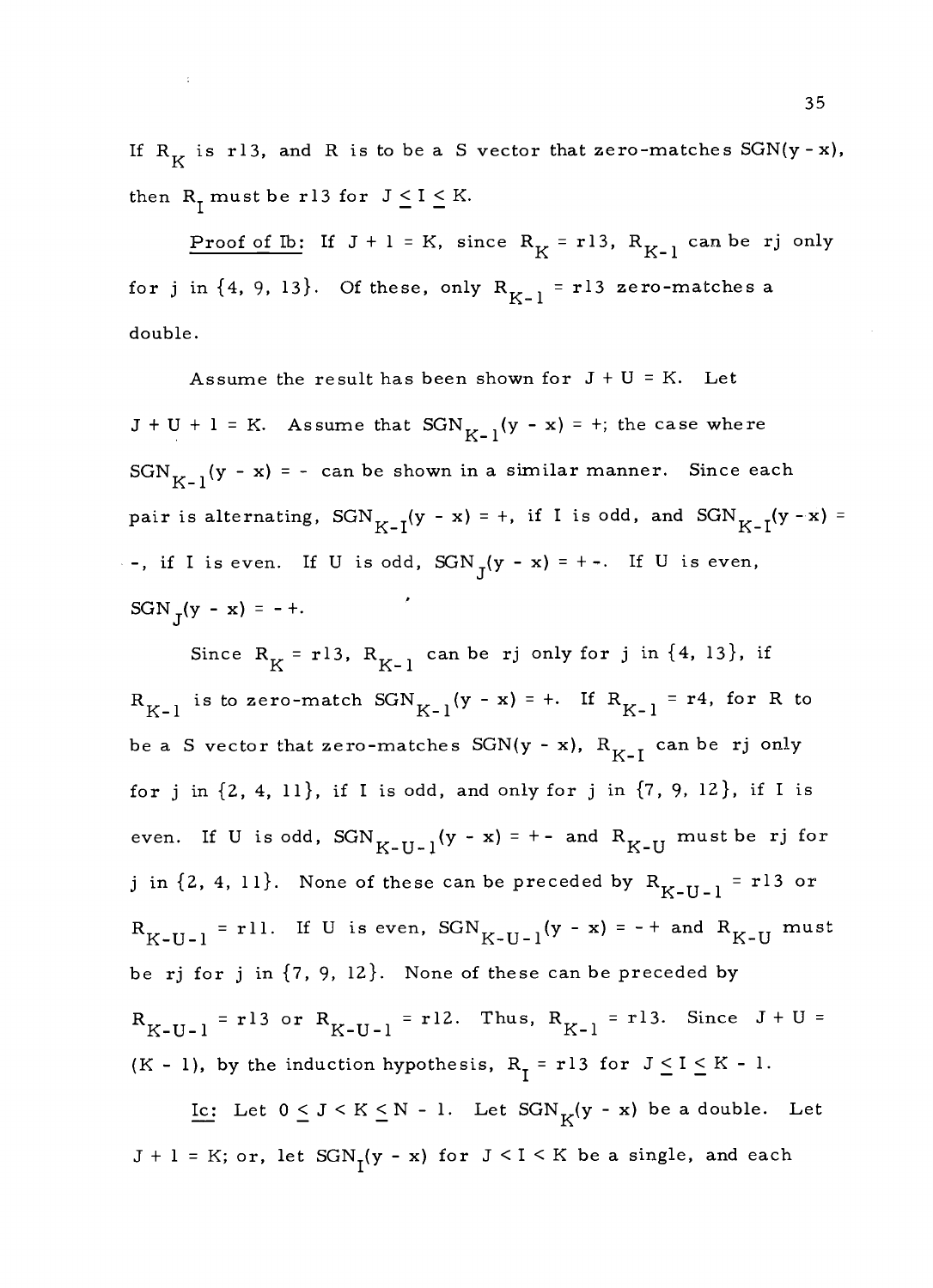pair  $SGN<sub>I</sub>(y - x)$  and  $SGN<sub>I+1</sub>(y - x)$  for  $J + 1 \leq I \leq K$  be alternating. If  $R_{\tau}$  is r13, and R is to be a S vector that zero-matches SGN(y - x), then  $R_r$  must be r13 for  $J \leq I \leq K$ .

Proof of Ic: If  $J + 1 = K$ , since  $R_J = r13$ ,  $R_{J+1}$  can be rj only for j in  $\{5, 10, 13\}$ . Of these, only  $R_{J+1} = r13$  zero-matches a double.

Assume the result has been shown for  $J + U = K$ . Let  $J + U + 1 = K$ . Assume that SGN  $_{J+1}(y - x) = +$ ; the case where SGN<sub>I+1</sub>(y - x) = - can be shown in a similar manner. Since each pair is alternating,  $SGN_{I+I}(y - x) = +$ , if I is odd, and SGN<sub>I+I</sub>(y - x) = -, if I is even. If U is odd, SGN<sub>K</sub>(y - x) = -+. If U is even,  $SGN_K(y - x) = +-.$ 

Since R<sub>J</sub> = r13, R<sub>J+1</sub> can be rj only for j in {5, 13}, if R<sub>J+1</sub>. is to zero-match  $SGN_{J+1}(y - x) = +$ . If  $R_{J+1} = r5$ , for R to be a S vector that zero-matches  $SGN(y - x)$ ,  $R_{J+I}$  can be rj only for j in  ${3, 5, 12}$ , if I is odd, and only for j in  ${8, 10, 11}$ , if I is even. If U is odd,  $SGN_{J+U+1}(y - x) = -+$  and  $R_{J+U}$  must be rj for j in {3, 5, 12}. None of these can be followed by  $R_{J+U+1} = r13$  or  $R_{J+U+1} = r12$ . If U is even,  $SGN_{J+U+1}(y - x) = +-$  and  $R_{J+U}$  must be rj for j in  ${8, 10, 11}.$  None of these can be followed by  $R_{J+1} = r13$  or  $R_{J+U+1}$  = rll. Thus,  $R_{J+1}$  = rl3. Since  $(J + 1) + U = K$ , by the induction hypothesis,  $R_{\overline{I}} = r l 3$  for  $J + l \leq I \leq K$ .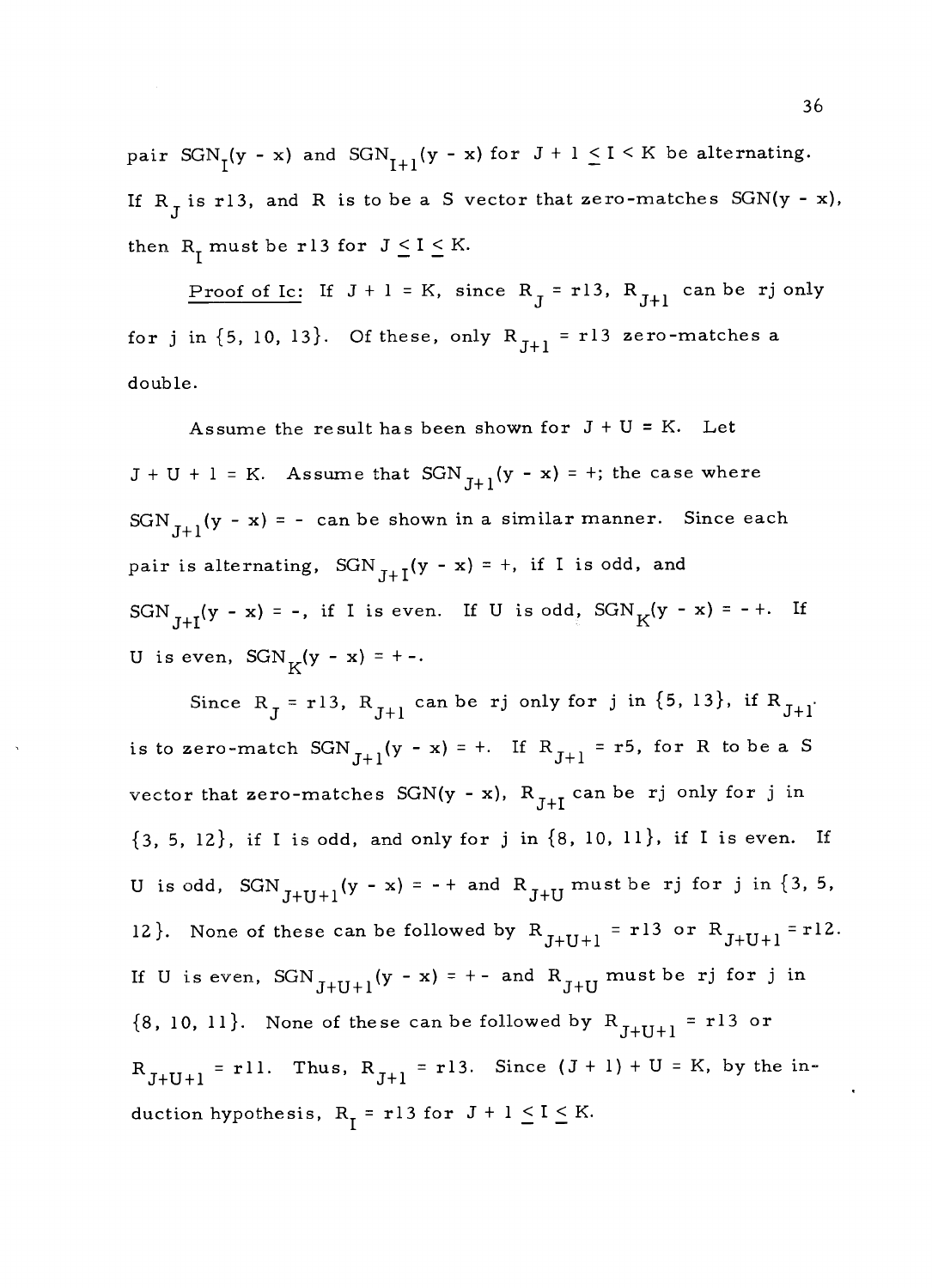Step II: If SGN<sub>T</sub>(y - x) = T, the only zero-match is R<sub>J</sub> = r13.

If SGN(y - x) satisfies (2.2.1, 2) from SGN<sub>J</sub>(y - x) to SGN<sub>K</sub>(y - x), if R<sub>I</sub>  $\neq$  r13 for  $J \leq I \leq K$ , by Lemma 2.2.1, R cannot zero-match SGN(y - x). Thus, at least one  $R_M$  where  $J \le M \le K$ must be r13 if R is to be a S vector that zero-matches  $SGN(y - x)$ . By Ib,  $R_{\overline{I}} = r13$  for  $J \le I \le M$ . By Ic,  $R_{\overline{I}} = r13$  for  $M \le I \le K$ .

If  $SGN_K(y - x)$  is a characteristic component, then there must be a characteristic pattern from  $E_j(y - x)$  to  $E_{J+U}(y - x)$  where  $J \leq K \leq J + U$ . In the proof of Theorem 2.3.1, it was shown that there must exist a segment between  $SGN_{J}(y - x)$  and  $SGN_{J+U}(y - x)$ that satisfies (2. 2. 1, 1) or (2. 2. 1, 2). Let M(j) for  $1 \le j \le a$  be such that  $SGN_{M(i)}(y - x)$  is in a segment satisfying (2.2.1, 1) or  $(2. 2. 1, 2)$  and  $J \le M(j) \le M(j + 1) \le J + U$ . By the work above, if R is to be a S vector that zero-matches SGN(y - x),  $R_{M(j)} = r13$  for  $1 \leq j \leq a$ .

Case I: If  $J \le M(1)$ , let  $J(i)$  for  $1 \le i \le b$  be such that  $SGN_{J(i)}(y - x)$ is a double and  $J = J(1) \le J(i) \le J(i + 1) \le M(1)$ . Since  $(2.3.1, 1)$  is satisfied, and  $(2.2.1, 1)$  and  $(2.2.1, 2)$  are not satisfied, for each i,  $1 \leq i \leq b$ , the pair  $SGN_{I}(y - x)$  and  $SGN_{I+1}(y - x)$  for  $J(i) \leq I \leq$  $J(i + 1) - 1$  is alternating, and the pair  $SGN$ <sub> $J(i+1)-1$ </sub>(y - x) and  $SGN$ <sub>J(i+1)</sub>(y - x) is nonalternating. Furthermore, the pair SGN<sub>I</sub>(y - x) and SGN<sub>I+1</sub>(y - x) for J(i)  $\leq$  I < M(1) - 1 is alternating. Thus, by Ib, every  $SGN_t(y - x)$  for  $J \leq I \leq M(1)$  must be zero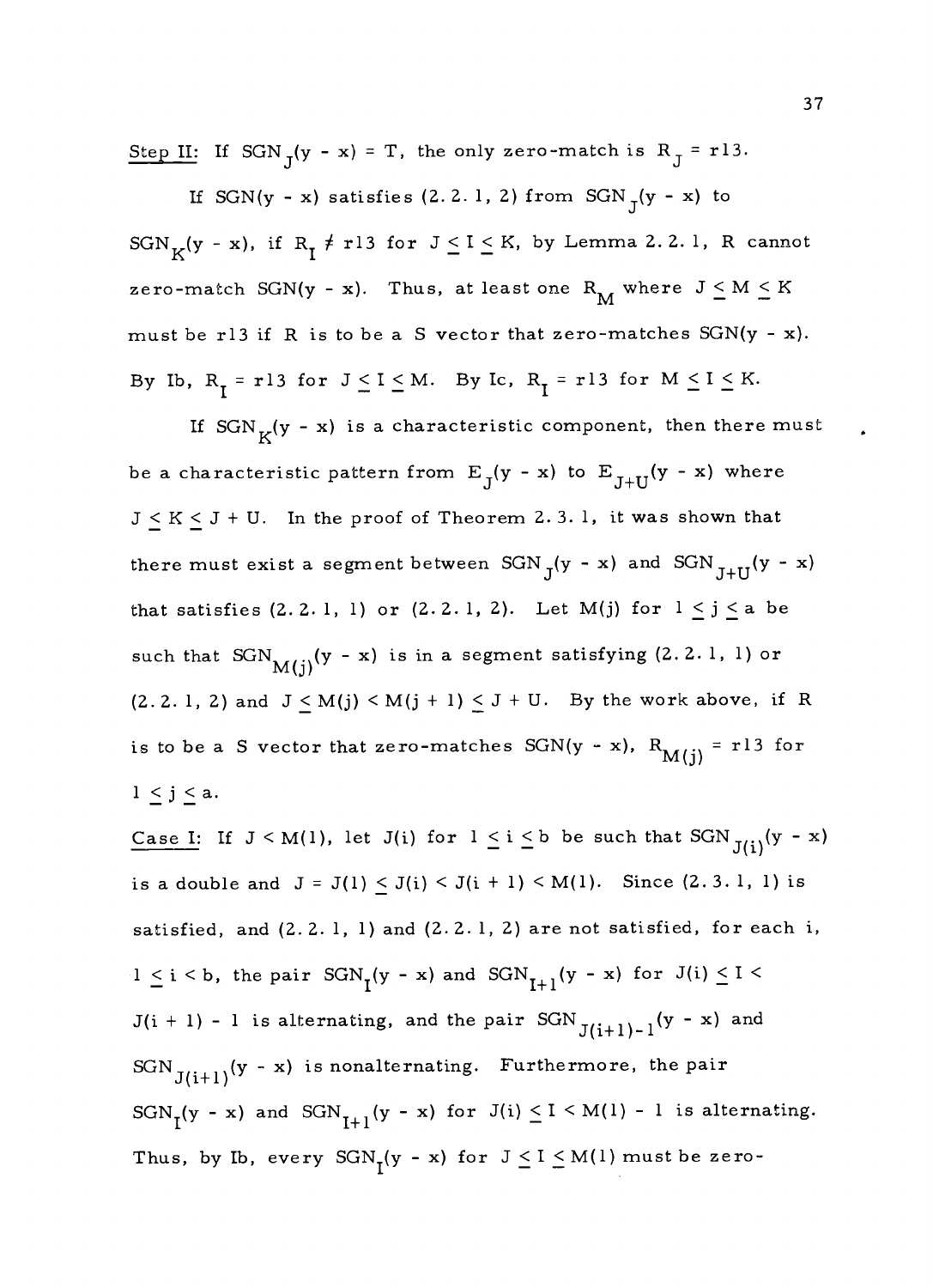matched with  $R_1 = r13$ .

Case II: If  $M(a) < J + U$ , let  $J(i)$  for  $1 \le i \le b$  be such that SGN<sub>J(i)</sub>(y - x) is a double and M(a) < J(i) < J(i + 1)  $\leq$  J(b) = J + U. Since (2. 3. 1, 1) is satisfied, and (2.2. 1, 1) and (2.2. 1, 2) are not satisfied, for each i,  $1 \le i \le b$ , the pair  $SGN<sub>I</sub>(y - x)$  and  $SGN<sub>I+1</sub>(y - x)$ for  $J(i) < I < J(i + 1)$  is alternating and the pair  $SGN$ <sub> $J(i)$ </sub> (y - x) and SGN<sub>J(i) + 1</sub>(y - x) is nonalternating. Furthermore, the pair SGN<sub>I</sub>(y-x) and  $SGN_{I+1}(y - x)$  for  $M(a) < I < J(1)$  is alternating. Thus, by Ic, every  $SGN<sub>1</sub>(y - x)$  for  $M(a) \leq I \leq J + U$  must be zero-matched with  $R_{\tau} = r13.$ 

<u>Case III</u>: If  $M(j) + 1 \neq M(j + 1)$  and  $SGN<sub>l</sub>(y - x)$  for  $M(j) < I < M(j + 1)$ is a single, since there is a characteristic pattern from  $E_{\int}$ (y - x) to  $E$ <sub>J+U</sub>(y - x), the pair  $SGN<sub>I</sub>(y - x)$  and  $SGN<sub>I+1</sub>(y - x)$  for  $M(j) < I < I$ M(j + 1) - 1 is alternating. By Ia, every  $SGN<sub>I</sub>(y - x)$  for  $M(j) \leq I \leq M(j + 1)$  must be zero-matched with  $R_{\overline{I}} = r13$ .

If there are doubles, let J(i) for  $1 \le i \le b$ , be such that SGN<sub>J(i)</sub>(y - x) is a double and M(j) < J(i) < J(i + 1) < M(j + 1). In the proof of Theorem 2. 3. 1, it was shown that since there is a characteristic pattern from  $E_J(y - x)$  to  $E_{J+U}(y - x)$ , and  $J < J(i) < J + U$  for all i, for each i, there is a characteristic pattern either from  $E_J(y - x)$  to  $E_{J(i)}(y - x)$ , or from  $E_{J(i)}(y - x)$  to  $E_{J+U}(y - x)$ .

If there is a characteristic pattern from  $E_{\text{I}}(y - x)$  to  $E_{J(b)}(y - x)$ , as in Case II, every  $SGN_1(y - x)$  for  $M(j) \le I \le J(b)$  must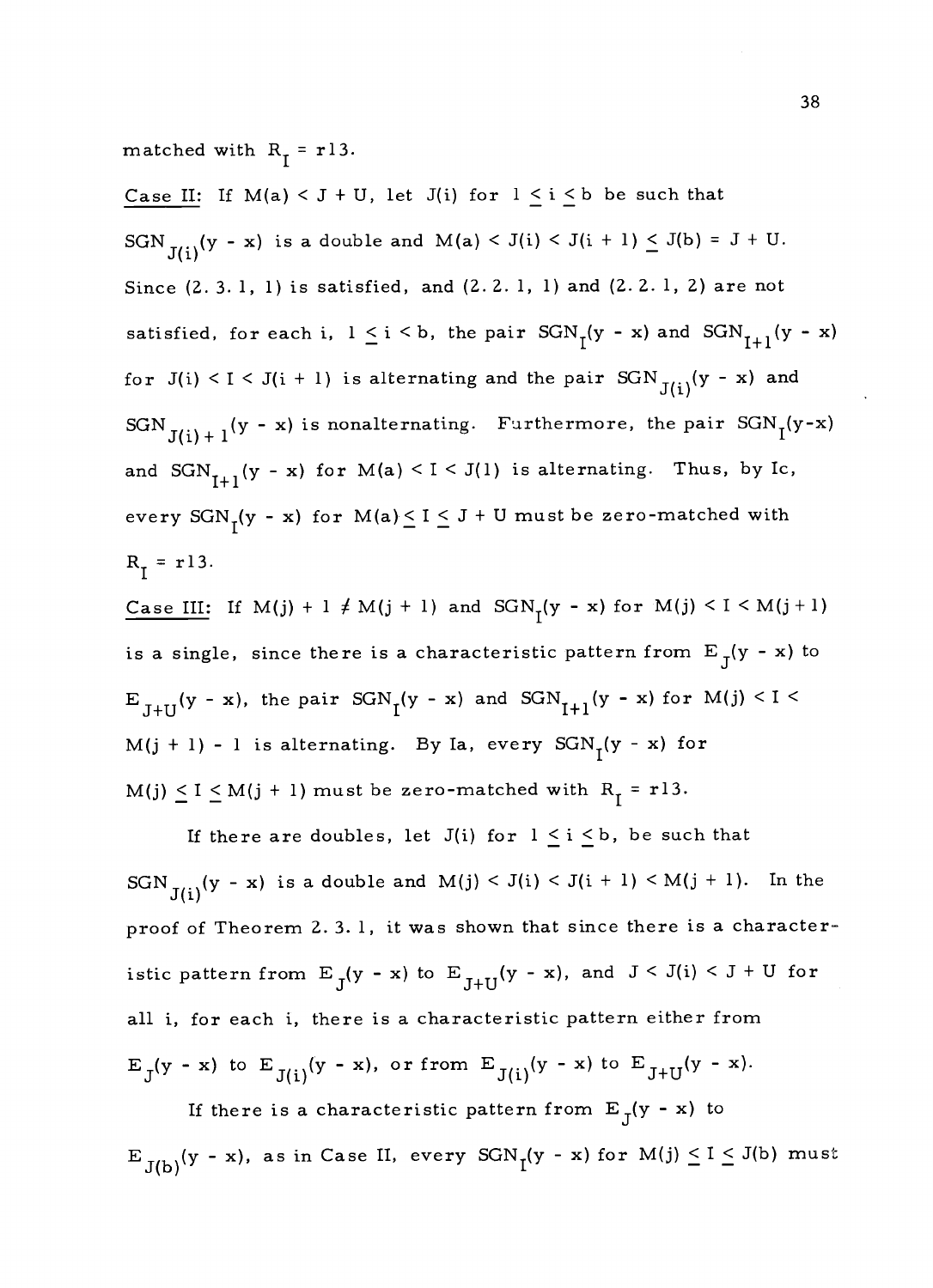be zero-matched with  $R_t = r13$ . Since there is a characteristic pattern from  $E_J(y - x)$  to  $E_{J+U}(y - x)$ , each pair  $SGN_I(y - x)$  and  $SGN_{T+1}(y - x)$  for  $J(b) < I < M(j + 1) - 1$  is alternating. By Ia, every SGN<sub>I</sub>(y - x) for J(b)  $\leq I \leq M(j + 1)$  must be zero-matched with R<sub>I</sub> = r13. Similarly, by Case I and Ia, if there is a characteristic pattern from  $E$ <sub>J(1)</sub>(y - x) to  $E$ <sub>J+U</sub>(y - x), every  $SGN<sub>I</sub>(y - x)$  for  $M(j) \le I \le M(j + 1)$ must be zero-matched with  $R_1 = r13$ .

If the above does not apply, let  $i_1$  be the maximum of the integers such that there is a characteristic pattern from  $E_T(y - x)$  to  $E_{J(i)}$  (y - x). Let  $i_2$  be the minimum of the integers such that there is a characteristic pattern from  $E_{J(i)}(y - x)$  to  $E_{J+U}(y - x)$ . Notice that either  $J(i_2) \le J(i_1)$ , or,  $J(i_1 + 1) = J(i_2)$ . By Case II, every  $SGN<sub>I</sub>(y - x)$  for  $M(j) \leq I \leq J(i<sub>l</sub>)$  must be zero-matched with  $R<sub>I</sub> = r13$ . By Case I, every  $SGN<sub>I</sub>(y - x)$  for  $J(i<sub>2</sub>) \le I \le M(j + 1)$  must be zeromatched with  $R_{I} = r13$ . If  $J(i_1) < J(i_2)$ , since there is a characteristic pattern from  $E_J(y - x)$  to  $E_{J+U}(y - x)$ , every pair  $SGN_I(y - x)$ and  $SGN_{I+1}(y - x)$  for  $J(i_1) + 1 \leq I \leq J(i_2) - I$  is alternating. By Ia, every  $SGN<sub>I</sub>(y - x)$  for  $J(i<sub>1</sub>) \le I \le J(i<sub>2</sub>)$  must be zero-matched with  $R_{T} = r13.$ 

Step III: Thus, if  $(z_K, z_{K+1})$  is a characteristic subinterval, and  $G(y - x, P, [\overline{a}, \overline{b}]) = 0$ ,  $(b_K, b_{K+1})$  must be related by r13. Therefore,  $P_K \equiv 0$ .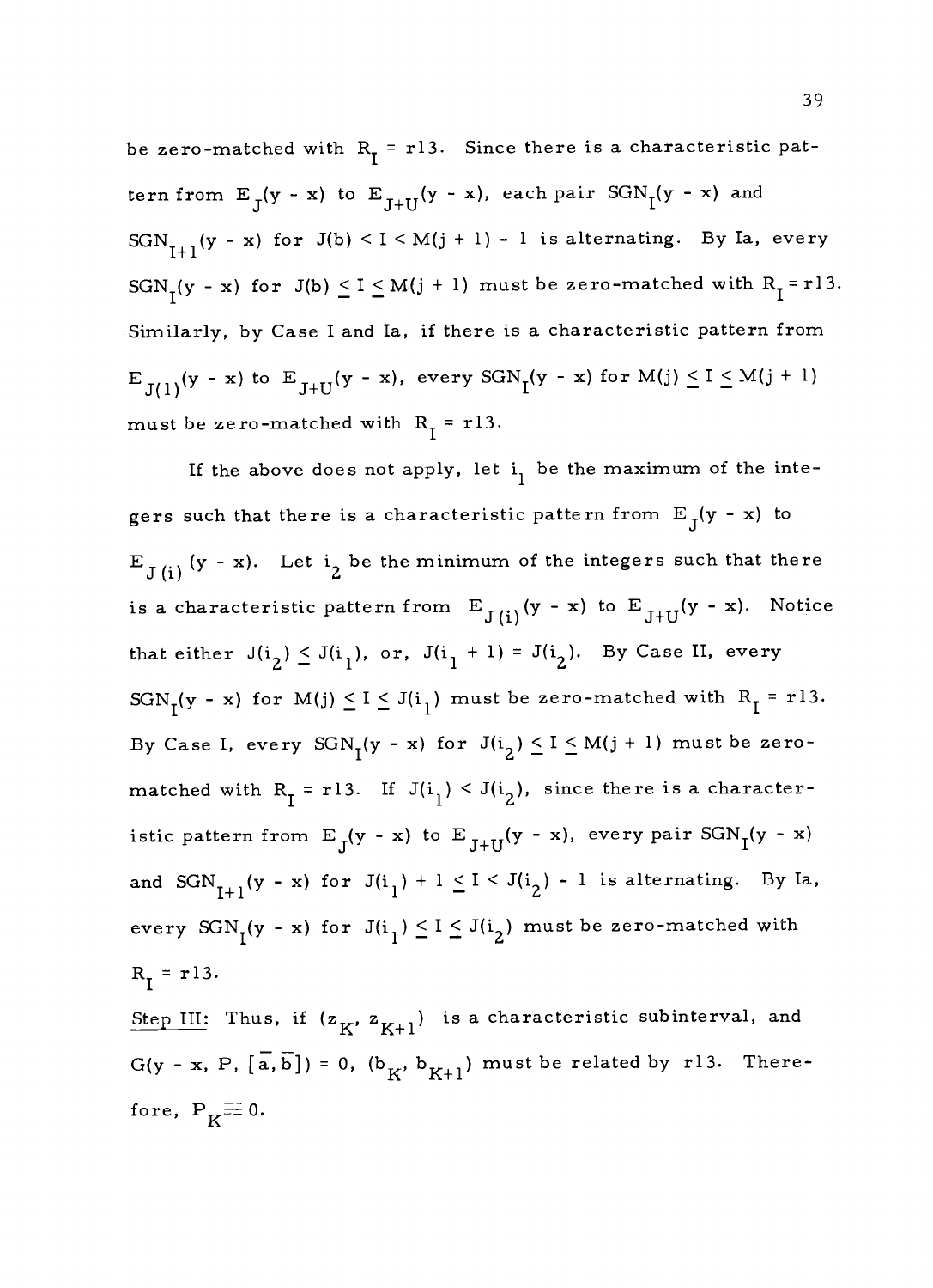#### Lemma 3. 2. 2.

Let  $x \in X \setminus S$  and  $y \in J(x, S)$ . The following three statements are equivalent.

 $(3. 2. 2, 1)$  There exists a P in S, P $\neq$ 0, such that G(y - x, P,  $\left[\overline{a}, \overline{b}\right]$ )=0. (3.2.2, 2)  $(z_0, z_1)$  or  $(z_{N-1}, z_N)$  is not a characteristic subinterval of y; or, there exists a M where  $0 \leq M \leq N - 1$  such that  $(z_M, z_{M+1})$ and  $(z_{M+1}, z_{M+2})$  are not characteristic subintervals of y. (3. 2. 2, 3) There exists a P in S,  $P \not\equiv 0$ , such that  $P_I \equiv 0$  if  $(z_1, z_{I+1})$  is a characteristic subinterval of y; and,  $P_1$  and y - x have opposite sign at each point in  $E_{\text{I}}(y - x)$  if  $(z_{\text{I}}, z_{\text{I+1}})$  is not a characteristic subinterval of y.

Proof: That (3. 2. 2, 3) implies (3.2.2, 1) is immediate. It is to be shown that (3.2.2, 1) implies (3.2.2, 2) which implies (3.2.2,3). Step I: It is to be shown that not (3. 2. 2, 2) implies not (3. 2. 2, 1). Let L(j) for  $1 \leq j \leq a$  be such that SGN<sub>L(i)</sub>(y - x) is a characteristic component and  $L(j) < L(j + 1)$ . Let P be such that P is in S, P $\neq 0$ , and G(y - x, P,  $\left[\overline{a}, \overline{b}\right]$ ) = 0. By Lemma 3.2.1, R<sub>L(i)</sub>(P) = r13 for  $1 \le j \le a$ . By not (3.2.2, 2),  $L(1) = 0$ ,  $L(a) = N - 1$ , and  $L(j) + 2 \ge$ L(j + 1). Thus, by Lemma 3.2.1, Step I, Ia,  $R_{L(j)+1}(P) = r13$  for<br>  $1 \le j \le a - 1$ . Therefore,  $R_{I}(P) = r13$  for  $0 \le I \le N - 1$ . This contradicts the assumption that  $P\neq 0$ .  $1 \leq j \leq a - 1$ . Therefore,  $R_r(P) = r13$  for  $0 \leq I \leq N - 1$ . This con-

Step II: It is to be shown that  $(3.2.2, 2)$  implies  $(3.2.2, 3)$ . Let  $L(j)$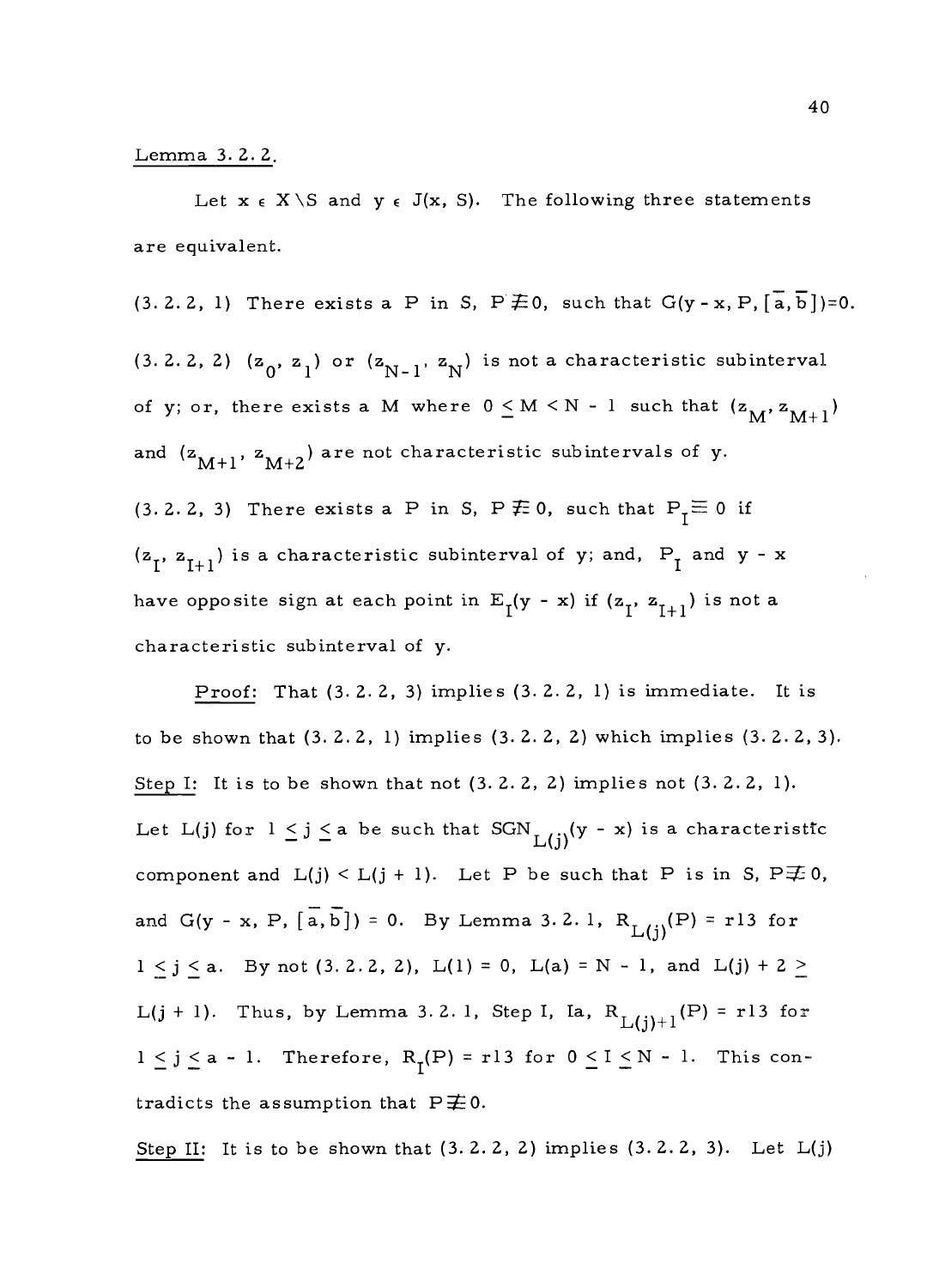for  $1 \leq j \leq a$  be such that  $SGN_{L(i)}(y - x)$  is a characteristic component of y and  $L(j) < L(j + 1)$ .

#### Case I: Assume that  $0 < L(1)$ .

Step I, I: Since the components before  $SGN_{L(1)}(y - x)$  are not characteristic, there is not a segment satisfying  $(2.2.1, 1)$  or  $(2.2.1, 2)$ . Furthermore, if there are doubles before  $SGN_{L(1)}(y - x)$ , and SGN<sub>J(b)</sub>(y - x) is the last double before SGN<sub>L(1)</sub>(y - x), there exists a pair  $SGN_M(y - x)$  and  $SGN_{M+1}(y - x)$  where  $J(b) \leq M \leq L(1) - 1$ that is nonalternating.

If this is not true, then it is claimed that there is a characteristic pattern starting at  $E_{J(b)}(y - x)$ . This contradicts the definition of the L' s.

Assume that each pair is alternating and that a characteristic pattern starting at  $E_{J(b)}(y - x)$  demands that the first point referred to in  $E_{L(1)}(y - x)$  has the sign of y - x equal to +1. If there exists a  $t_1 < t_2$ , elements of  $E_{L(1)}(y - x)$ , such that  $sgn(y - x)(t_1) = +1 =$ - sgn(y - x)(t<sub>2</sub>), then there is a characteristic pattern from  $E_{J(b)}(y - x)$  to  $E_{L(1)}(y - x)$ . If there does not exist such points, then for some  $U \geq 1$ , there is a characteristic pattern from  $E_{L(1)}(y - x)$  to  $E_{L(1)+U}(y - x)$ ; and, the pattern must demand that the last point referred to in  $E_{L(1)}(y - x)$  has sign of y - x equal to +1. Thus, there is a characteristic pattern from  $E_{J(b)}(y - x)$  to  $E_{L(1)+U}(y - x)$ .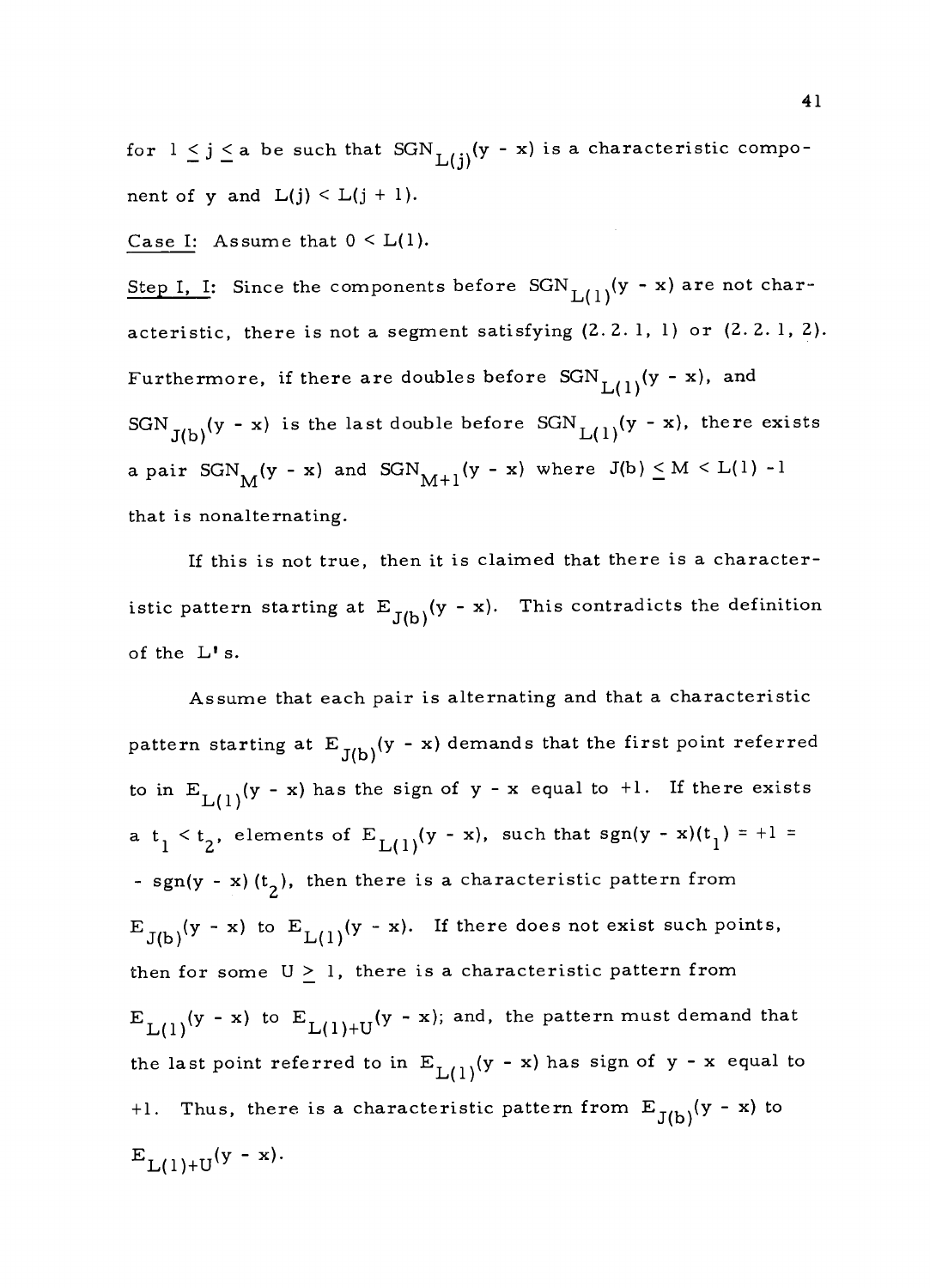Step I, II: If there are not any doubles, for  $0 \le I \le L(1)$ , let  $R_1 = r4$ , if  $SGN_1(y - x) = +$ , or  $SGN_1(y - x) = F$ ; let  $R_1 = r9$ , if  $SGN_1(y - x) = -$ . Let  $L(1) = r13$ . This forms a zero-matching segment of a S vector.

If there are doubles, the segment from  $SGN_0(y - x)$  to  $SGN_{J(b)}(y - x)$  can be matched as in Chapter II.

If M = J(b), let R<sub>M</sub> = rll and R<sub>M+1</sub> = r9, if SGN<sub>J(b)</sub>(y-x)= +-; let R<sub>M</sub> = r12 and R<sub>M+1</sub> = r4, if SGN<sub>J(b)</sub>(y - x) = -+.

If M  $\neq$  J(b), let R<sub>J(b)</sub> = rll, if SGN<sub>J(b)</sub>(y - x) = +-; let  $R_{J(b)} = r12$ , if  $SGN_{J(b)}(y - x) = - +$ . For  $J(b) < I < M$ , let  $R_I = r5$ , if SGN<sub>I</sub>(y - x) = +, or SGN<sub>I</sub>(y - x) = F; let R<sub>I</sub> = r10, if SGN<sub>I</sub>(y - x) = -. If  $SGN_M(y - x) = +$ , or  $SGN_{M+1}(y - x) = +$ , then let  $R_M = r5$  and  $R_{M+1}$  = r4; otherwise, let  $R_{M}$  = r10 and  $R_{M+1}$  = r9.

In either case, for  $M + 2 \le I \le L(1)$ , let  $R_I = r4$ , if  $SGN_1(y - x) = +$ , or  $SGN_1(y - x) = F$ ; let  $R_1 = r9$ , if  $SGN_1(y - x) = -$ . Let  $L(1) = r13$ . This forms a zero-matching segment of a S vector. Case II: Assume that  $L(a) < N - 1$ .

Step II, I: Since the components after  $SGN_{L(a)}(y - x)$  are not characteristic, there is not a segment satisfying (2. 2. 1, 1) or (2. 2. 1, 2). Furthermore, if there are doubles after  $SGN_{L(a)}(y - x)$ , and SGN  $_{J(1)}(y - x)$  is the first double after SGN  $_{L(a)}(y - x)$ , there exists a pair  $SGN<sub>M</sub>(y - x)$  and  $SGN<sub>M+1</sub>(y - x)$  where  $L(a) < M < J(1)$  that is nonalternating.

If this is not true, then it is claimed that there is a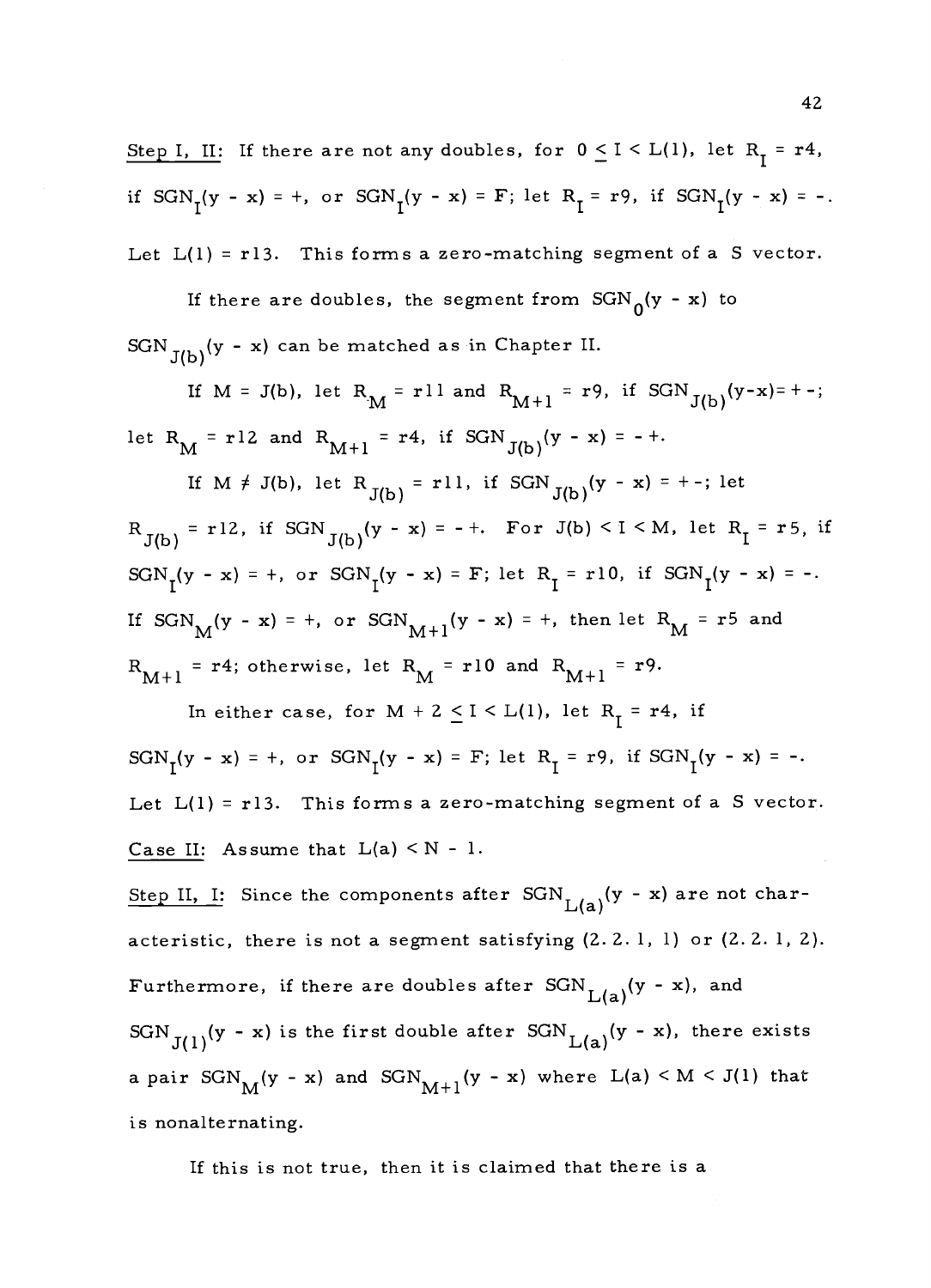characteristic pattern ending at  $E_{J(1)}(y - x)$ . This contradicts the definition of the L' s.

Assume that each pair is alternating and that a characteristic pattern ending at  $E_{J(1)}(y - x)$  demands that the last point referred to in  $E_{L(a)}(y - x)$  has the sign of y - x equal to +1. If there exists  $t_1 < t_2$ , elements of  $E_{L(a)}(y - x)$ , such that sgn(y -x)(t<sub>1</sub>) = -1 = -sgn(y - x)(t<sub>2</sub>), then there is a characteristic pattern from  $E_{L(a)}(y-x)$ to  $E_{J(1)}(y - x)$ . If there does not exist such points, then for some  $U \geq 1$ , there is a characteristic pattern from  $E_{L(a)-U}(y - x)$  to  $E_{L(a)}(y - x)$ ; and, the pattern must demand that the first point referred to in  $E_{L(a)}(y - x)$  has the sign of y - x equal to +1. Thus, there is a characteristic pattern from  $E_{L(a)-U}(y - x)$  to  $E_{J(1)}(y - x)$ . Step II, II: If there are not any doubles, for  $L(a) < I \leq N - 1$ , let  $R_T = r5$ , if  $SGN_T(y - x) = +$ , or  $SGN_T(y - x) = F$ ; let  $R_T = r10$ , if  $SGN<sub>I</sub>(y - x) = -$ . Let  $R<sub>L(a)</sub> = r13$ . This forms a zero-matching segment of a S vector.

If there are doubles, the segment from  $SGN_{J(1)}(y - x)$  to  $SGN_{N-1}$  (y - x) can be matched as in Chapter II.

If  $M = J(1) - 1$ , let  $R_M = r5$  and  $R_{M+1} = r11$ , if SGN<sub>J(1)</sub>(y - x) = +-; let R<sub>M</sub> = r10 and R<sub>M+1</sub> = r12, if  $SGN_{J(1)}(y - x) = - +.$ If  $M \neq J(1) - 1$ , let  $R_{J(1)} = r11$ , if  $SGN_{J(1)}(y - x) = + -$ ; let  $R_{J(1)} = r12$ , if  $SGN_{J(1)}(y - x) = - +$ . For  $M + 2 \le I \le J(1)$ , let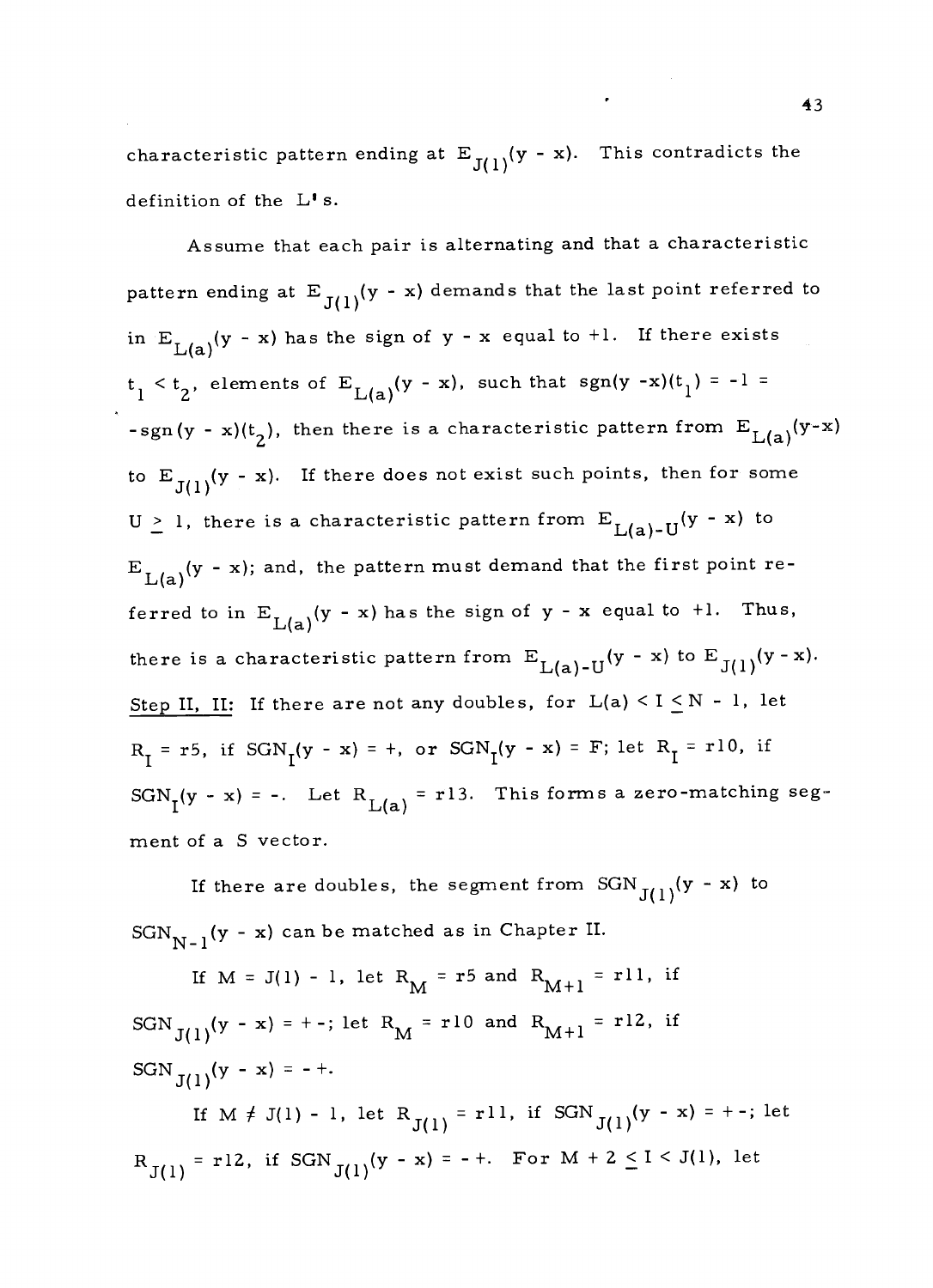$R_T = r4$ , if  $SGN_T(y - x) = +$ , or  $SGN_T(y - x) = F$ ; let  $R_T = r9$ , if  $SGN_{I}(y - x) = -$ . If  $SGN_{M}(y - x) = +$ , or  $SGN_{M+1}(y - x) = +$ , let  $R_M$  = r5 and  $R_{M+1}$  = r4; otherwise, let  $R_M$  = r10 and  $R_{M+1}$  = r9.

In either case, for  $L(a) < I < M$ , let  $R_I = r5$ , if  $SGN_I(y - x) = +$ , or  $SGN_I(y - x) = F$ ; let  $R_I = r10$ , if  $SGN_I(y - x) = -.$  Let  $R_{L(a)} = r13$ . This forms a zero-matching segment of a S vector.

Case III: Assume that  $L(j) + 1 \neq L(j + 1)$ .

Step III, I: Since the components between  $SGN$ <sub>L(i)</sub>(y - x) and SGN<sub>L(i+1)</sub>(y - x) are not characteristic, there is not a segment satisfying  $(2. 2. 1, 1)$  or  $(2. 2. 1, 2)$ . If there are doubles, let  $SGN_{J(1)}(y-x)$ be the first double after  $SGN_{L(i)}(y - x)$ , and let  $SGN_{J(b)}(y - x)$  be the last double before  $SGN_{L(j+1)}(y - x)$ . As in Step I, I, there must exist a pair  $SGN_M(y - x)$  and  $SGN_{M+1}(y - x)$  where  $J(b) \leq M \leq L(j + 1) - 1$ that is nonalternating. As in Step II, I, there must exist a pair  $SGN_{M_1}(y - x)$  and  $SGN_{M_1+1}(y - x)$  where  $L(j) \leq M_1 \leq J(1)$  that is nonalternating. If there are not any doubles, then either  $L(j) + 2 =$ L(j + 1) and SGN<sub>L(i)+1</sub>(y - x) = F; or, there exists a pair SGN<sub>M</sub>(y - x) and  $SGN<sub>M+1</sub>(y - x)$  where  $L(j) < M < L(j + 1) - 1$  that is nonalternating.

If the latter is not true, then it is claimed that there is a characteristic pattern from  $E_J(y - x)$  to  $E_K(y - x)$  where  $J \leq L(j)$  $L(j + 1) \leq K$ . This contradicts the definition of the L's.

If L(j) + 2 = L(j + 1), assume that  $SGN$ <sub>L(j)+1</sub>(y - x) is a single.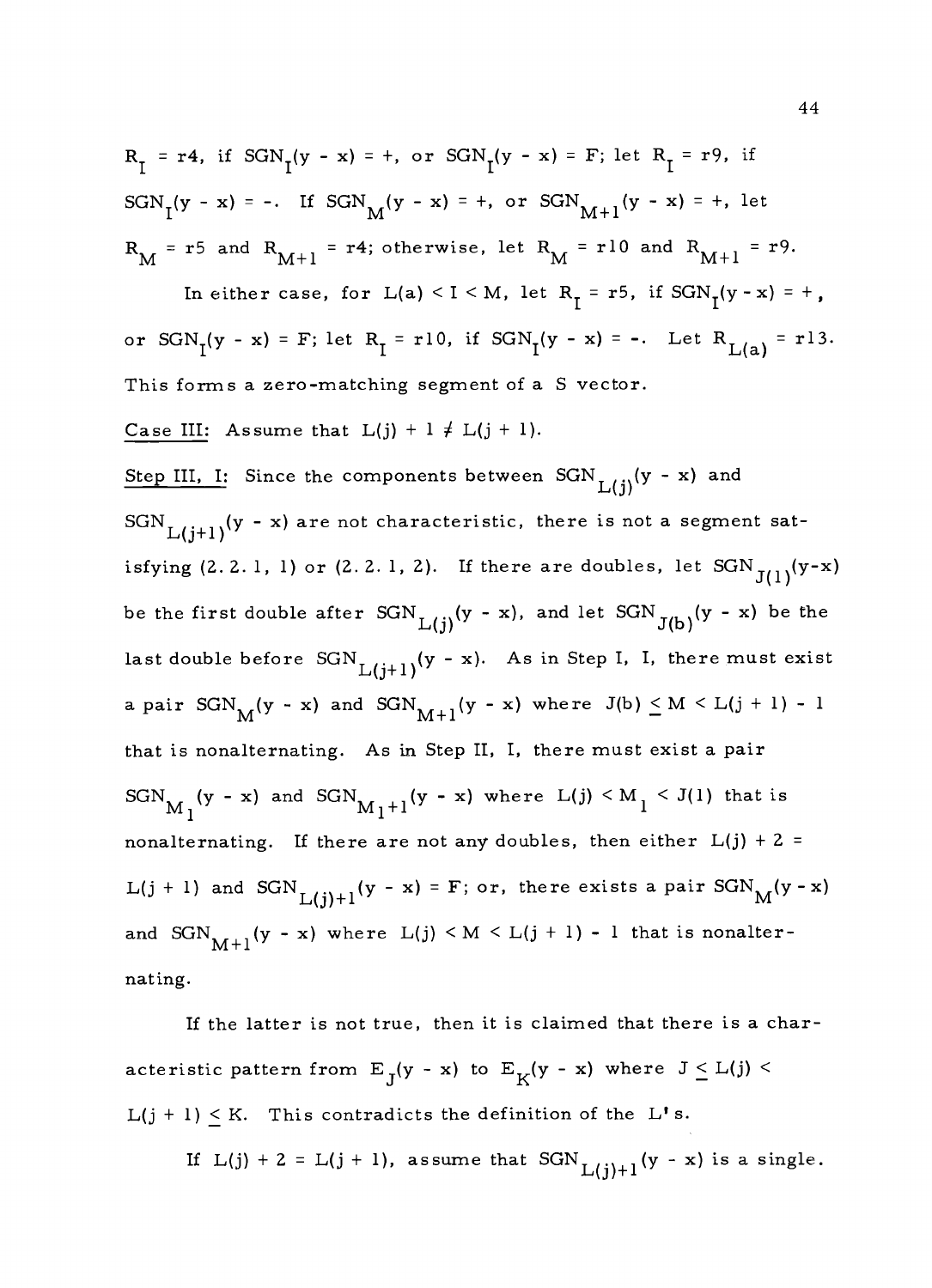If  $L(j) + 2 < L(j + 1)$ , assume that each pair is alternating. Assume that a characteristic pattern involving those subintervals demands that the last point referred to in  $E_{L(i)}(y - x)$  has sign of y - x equal to +1; and, that the first point referred to in  $E_{L(j+1)}(y - x)$  has sign of  $y - x$  equal to  $+1$ .

If there exists a  $t_1 < t_2$ , elements of  $E_{L(i)}(y - x)$ , such that sgn(y - x)(t<sub>1</sub>) = -1 = -sgn(y - x)(t<sub>2</sub>), then as in Step I, I, either there is a characteristic pattern from  $E_{L(i)}(y - x)$  to  $E_{L(i+1)}(y - x)$ , or, there exists a  $U \geq 1$ , such that there is a characteristic pattern from  $E_{L(i+1)}(y - x)$  to  $E_{L(i+1)+U}(y - x)$  and from  $E_{L(i)}(y - x)$  to  $E_{L(j+1)+U}(y - x)$ .

If such points do not exist, then there is a  $U_1 \geq 1$  such that there is a characteristic pattern from  $E_{L(j)-U_{1}}(y - x)$  to  $E_{L(j)}(y - x);$ and, the pattern demands that the first point referred to in  $E_{L(i)}(y - x)$  has the sign of y - x equal to +1. If there exists points  $t_1 < t_2$ , elements of  $E_{L(j+1)}(y - x)$ , such that sgn(y - x)(t<sub>1</sub>) = +1 = -sgn  $(y - x)(t<sub>2</sub>)$ , then there is a characteristic pattern from  $E$ <sub>L(j)-U</sub>(y - x) to  $E$ <sub>L(j+1)</sub>(y - x). If such points do not exist, then there is a  $U \geq 1$  such that there is a characteristic pattern from  $E_{L(i+1)}(y - x)$  to  $E_{L(i+1)+U}(y - x)$ ; and, the pattern demands that the last point referred to in  $E_{L(j+1)}(y - x)$  has the sign of y - x equal to +1. Thus, there is a characteristic pattern from  $E_{L(j)-U_1}(y - x)$  to  $E_{L(j+1)+U}(y - x).$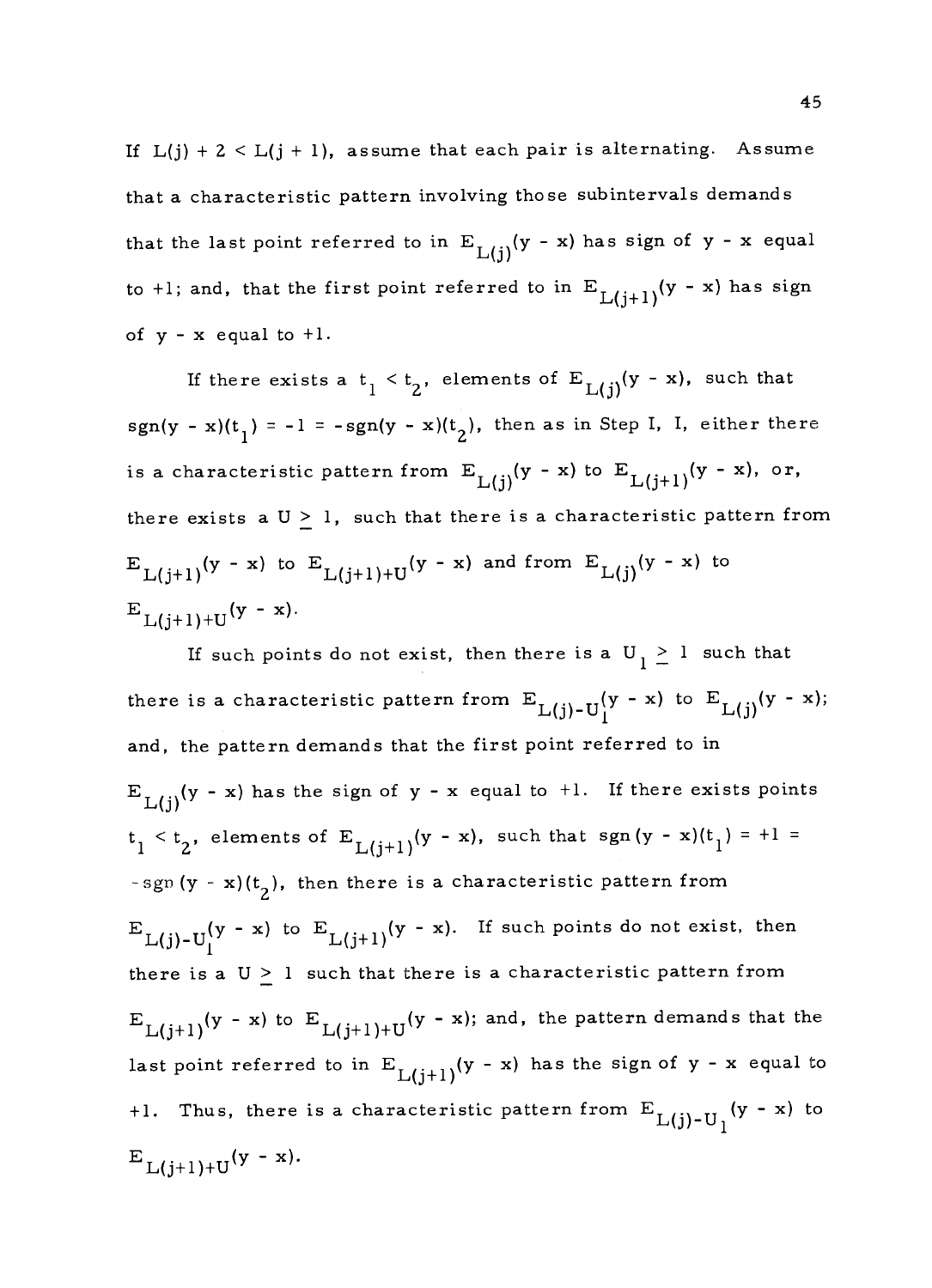Step III, II: If  $L(j) + 2 = L(j + 1)$ , then  $SGN_{L(j)+1}(y - x) = F$ ; let  $R_{L(j)} = R_{L(j)+1} = R_{L(j+1)} = r13$ . This is a zero-matching segment of a S vector.

If  $L(j) + 2 < L(j + 1)$ , and there are not any doubles for  $L(j) < I < M$ , let  $R_I = r5$ , if  $SGN_I(y - x) = +$ , or  $SGN_I(y - x) = F$ ; let  $R_I = r10$ , if  $SGN_I(y - x) = -$ . If  $SGN_M(y - x) = +$  or  $SGN_{M+1}(y-x) = +$ , let  $R_M$  = r5 and  $R_{M+1}$  = r4; otherwise, let  $R_M$  = r10 and  $R_{M+1}$  = r9. For  $M + 2 \le I \le L(j + 1)$ , let  $R_I = r4$ , if  $SGN_I(y - x) = +$ , or  $SGN<sub>I</sub>(y - x) = F$ ; let  $R<sub>I</sub> = r9$ , if  $SGN<sub>I</sub>(y - x) = -$ . Let  $R<sub>L(j)</sub> = R<sub>L(j+1)</sub> =$ r13. This forms a zero-matching segment of a S vector.

If there are doubles, zero-match  $SGN_{L(i)}(y - x)$  through  $SGN_{J(1)}(y - x)$  as in Step II, II. Since none of the components between SGN<sub>J(1)</sub>(y - x) and SGN<sub>J(b)</sub>(y - x) are characteristic, the segment can be matched as in Chapter II. Zero-match  $SGN_{J(b)}(y - x)$ through  $SGN_{L(j+1)}(y - x)$  as in Step I, II. This forms a zero-matching segment of a S vector.

Case IV: Let  $R_{L(i)} = r13$  for  $1 \le j \le a$ .

Let R be the vector formed by overlapping appropriate zeromatching segments as defined above; since  $0 \leq L(1)$ , or  $L(a) \leq N - 1$ , or  $L(j) + 2 < L(j + 1)$  for some j, R does not consist entirely of components equal to r13; also, R is a S vector. Thus, R zero-matches  $SGN(y - x)$ . Since it was not necessary to specify the location at an extreme point of any interior roots, there exists a  $\hat{P}$  in S such that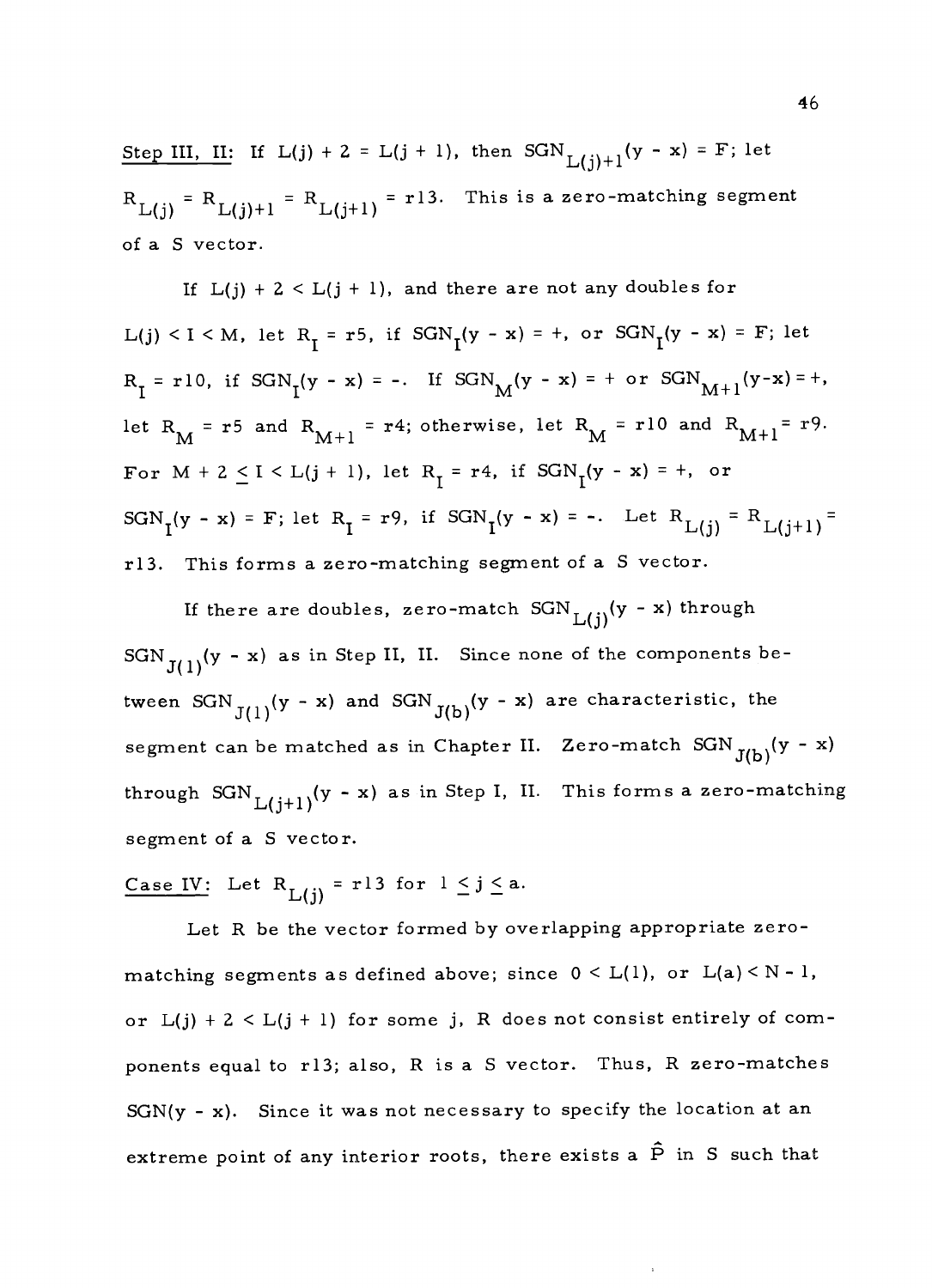$R(\hat{P}) = R$ ,  $\hat{P}_{\tau} \equiv 0$  if  $(z_{\tau}, z_{\tau+1})$  is a characteristic subinterval of y, and if  $(z_1, z_{I+1})$  is not a characteristic subinterval,  $\hat{P}_I$  and y - x agree in sign at each point in  $E_T(y - x)$ . P equal to  $-\hat{P}$  is the element of S that is sought.

### 3. 3. Proof of Theorem 3.1. 1

The proof follows almost directly from the lemmas of Section 3.2 and the properties of continuous functions on a compact set.

#### Proof of Theorem 3. 1. 1.

Step I: Assume that  $(z_0, z_1)$  and  $(z_{N-1}, z_N)$  are subsets of CS; assume that if  $(z_M, z_{M+1})$  is not a subset of CS, then  $(z_{M+1}, z_{M+2})$ is a subset of CS. This implies that  $CS \neq \emptyset$ ; therefore, y is an element of  $J(x, s)$  and  $G(y - x, P, [\overline{a}, \overline{b}]) \ge 0, \forall P \in S$ . Since (3.2.2, 2) is not true, (3.2.2, 1) is not true. Therefore, if  $P \not\equiv 0$ ,  $G(y - x, P, [\overline{a}, \overline{b}]) > 0$ . By the general theory, y is a unique best approximation to x from S.

Step II: Assume that  $(z_0, z_1)$  or  $(z_{N-1}, z_N)$  is not a subset of CS; or that  $(z_M, z_{M+1})$  and  $(z_{M+1}, z_{M+2})$  where  $0 \leq M \leq N - 1$  are not subsets of CS. This implies that either  $CS = \emptyset$ , or y is in J(x, S) and  $(3. 2. 2, 2)$  is true. If CS is empty,  $y \notin J(x, S)$  and so  $\{y\} \neq J(x, S)$ . If (3.2.2, 2) is true, it is to be shown that there exists a  $\beta > 0$  such that  $|(y - x + \beta P)(t)| < ||y - x||$  for all t in  $[\overline{a}, \overline{b}]$ . Thus,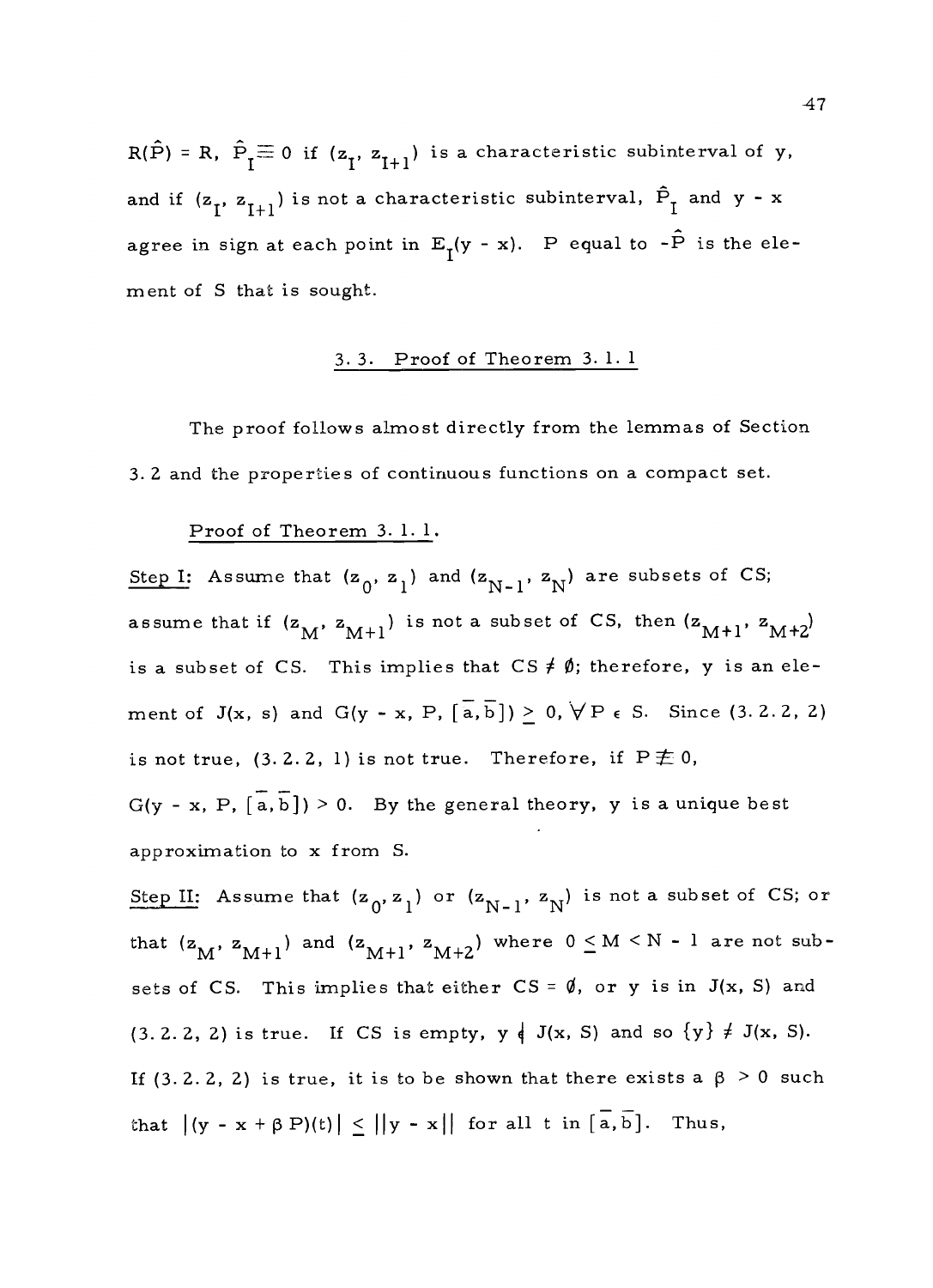$||y - x + \beta P|| \le ||y - x||$ . Since y is in J(x, S),  $||y - x|| \le ||y - x||$  $x + \beta P$ . Therefore,  $y - x + \beta P$  is in J(x, S) and  $\{y\} \neq J(x, S)$ .

Since P  $\neq$  0, without loss of generality, assume that  $||P|| = 1$ . If  $P_{\overline{l}} \equiv 0$ , let  $\beta_{\overline{l}} = ||y - x||$ . For all t in  $[z_{\overline{l}}, z_{\overline{l+1}}]$  and all a where  $0 \leq a \leq \beta_{T}$ ,  $|(y - x + aP)(t)| = |(y - x)(t)| \leq ||y - x||$ . If  $P_{T} \not\equiv 0$ , then let  $\theta_1$  be  $\{t \in \begin{bmatrix} z_1, z_{I+1} \end{bmatrix} | P(t) \cdot (y - x)(t) < 0\}$ . Since P and y - x are continuous,  $\theta_1$  is an open set. Let  $\theta_2$  be  $[z_1, z_{I+1}] \setminus \theta_1$ ; then,  $\theta_2$ is a compact set, and, since  $P_{\tau}$  and  $y - x$  have opposite sign at each point in  $E_I(y - x)$ ,  $\theta_I(E_I(y - x) = \emptyset$ . Thus, for some  $\beta_I > 0$ , max  $|(y - x)(t)| + \beta_{\tau} = ||y - x||$ . For all a where  $0 \le a \le \beta_{\tau}$ , and for  $\Theta_2$  and  $\Theta_2$ all t in  $\theta_2$ ,  $|(y - x + aP)(t)| \le |(y - x)(t)| + a|P(t)| \le \max |(y - x)(t)| +$  $\Theta_2$  and  $\Theta_2$  $\beta_{\overline{I}} = ||y - x||$ . For t in  $\theta_1$ , sgn P(t) = -sgn(y - x)(t); assume that  $(y - x)(t) > 0$ . For all a where  $0 \le a \le \beta_{T}$ , if  $|(y - x + aP)(t)| =$  $(y - x + aP)(t)$ , then  $|(y - x + aP)(t)| \le |(y - x)(t)| \le ||y - x||$ ; if  $|(y - x + aP)(t)| = -(y - x + aP)(t)$ , then  $|(y - x + aP)(t)| \le a |P(t)| \le$  $\beta_{\mathbf{I}} \leq ||\mathbf{y} - \mathbf{x}||.$ 

Therefore, if  $\beta$  is the min  $\{\beta_{\mathbf{I}}\}$ , for all t in  $\left[\overline{\mathbf{a}},\overline{\mathbf{b}}\right]$ ,  $0 \leq \mathbf{I} \leq \mathbf{N} - \mathbf{1}$  $|(y - x + \beta P)(t)| \leq ||y - x||.$ 

Step III: Since J(x, S) is convex, if y and  $y_1$  are elements of J(x, S),  $y + a(y_1 - y)$  is an element of  $J(x, S)$  for all  $a$  where  $0 \le a \le 1$ ; thus, G(y - x, y<sub>1</sub> - y,  $\left[\overline{a}, \overline{b}\right]$ ) = 0. By Lemma 3.2.1,  $(y_1 - y)|_{\left[\overline{z}_1, \overline{z}_{1+1}\right]} \equiv 0$ for all I such that  $(z_{I}, z_{I+1})$  is a subset of CS. Therefore,  $y_1 |_{CS} \equiv y |_{CS}$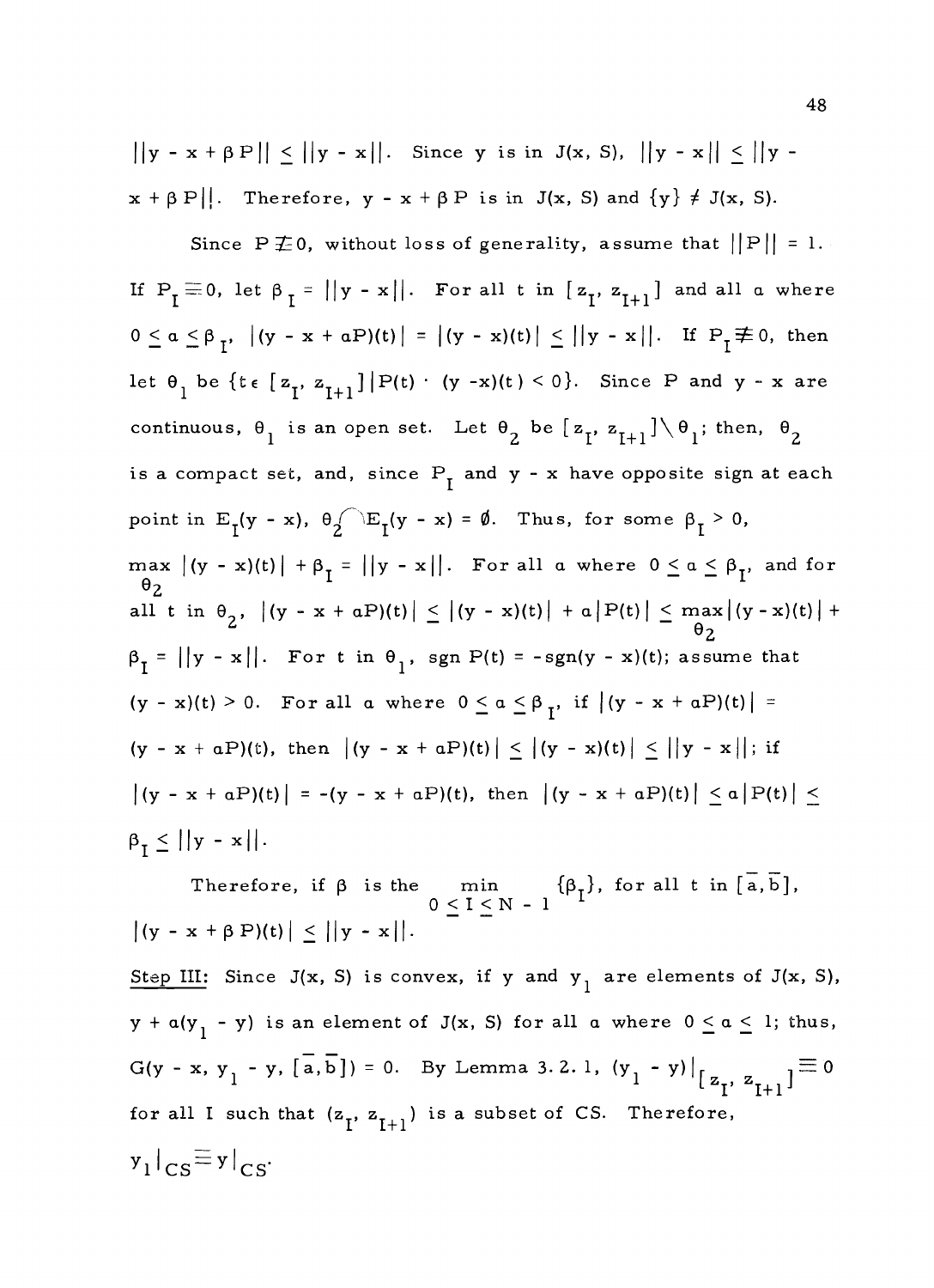There are several simple conditions which indicate that an element of  $J(x, S)$  is not a unique best approximation.

#### Lemma 3. 3. 1.

Let  $x \in X \setminus S$  and  $y \in J(x, S)$ . If SGN(y - x) satisfies one of the following, then y is not a unique best approximation.

(3. 3. 1, 1) Let  $SGN_0(y - x)$  or  $SGN_{N-1}(y - x)$  be a single or free. (3. 3. 1, 2) Let  $0 \le M \le N - 1$ . Let the pair  $SGN_M(y - x)$  and SGN<sub>M+1</sub>(y - x) be nonalternating. Let  $SGN<sub>I</sub>(y - x)$  for  $M \le I \le M + 1$ be a single or free.

Proof: Since  $(z_0, z_1)$  is a characteristic subinterval of y only if there is a characteristic pattern starting at  $E_0(y - x)$ , if  $SGN_0(y - x)$ is a single or free,  $(z_0, z_1)$  is not a characteristic subinterval of y. Since  $(z_{N-1}, z_N)$  is a characteristic subinterval of y only if there is a characteristic pattern ending at  $E_{N-1}(y - x)$ , if  $SGN_{N-1}(y - x)$  is a single or free,  $(z_{N-1}, z_N)$  is not a characteristic subinterval of y. If  $SGN<sub>I</sub>(y - x)$  for  $M \leq I \leq M + 1$  is a single or free,  $(z<sub>M</sub>, z<sub>M+1</sub>)$  and  $(z<sub>M+1</sub>, z<sub>M+2</sub>)$  are characteristic subintervals of y only if there is a characteristic pattern from  $E_T(y - x)$  to  $E_K(y - x)$  where  $J < M < M + l < K$ . However, if the pair is also nonalternating, there cannot exist a  $t_1$  in  $E_M(y - x)$  and  $t_2$  in  $E_{M+1}(y - x)$  such that sgn(y - x)(t<sub>1</sub>) = - sgn(y - x)(t<sub>2</sub>). Therefore, if the pair  $SGN$ <sub>M</sub>(y - x) and  $SGN$ <sub>M+1</sub>(y - x) is nonalternating, and  $SGN$ <sub>I</sub>(y - x)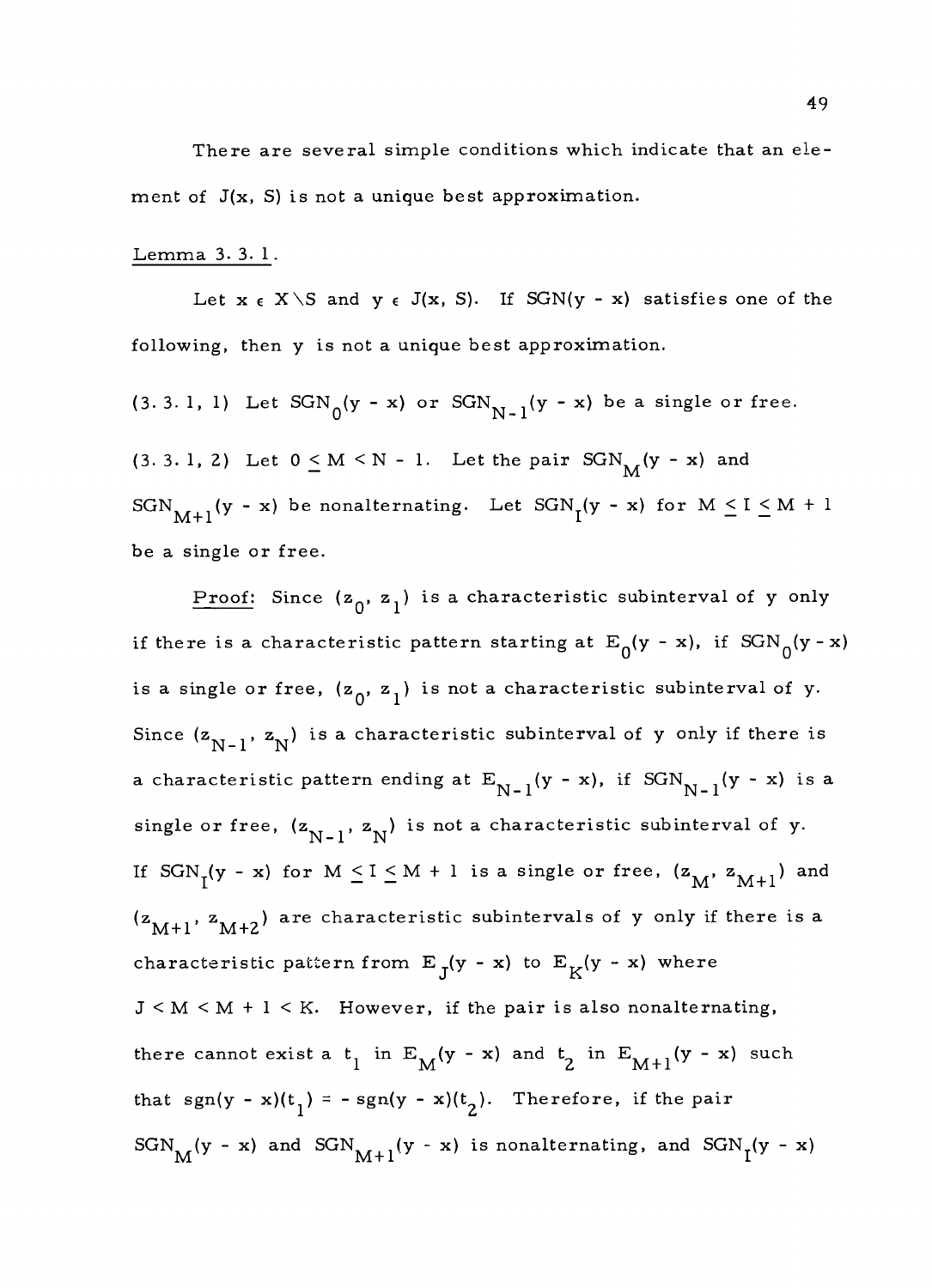for  $M \leq I \leq M + 1$  is a single or free,  $(z_M, z_{M+1})$  and  $(z_{M+1}, z_{M+2})$ are not characteristic subintervals of y.

 $\sim$   $\star$ 

 $\sim 10^{11}$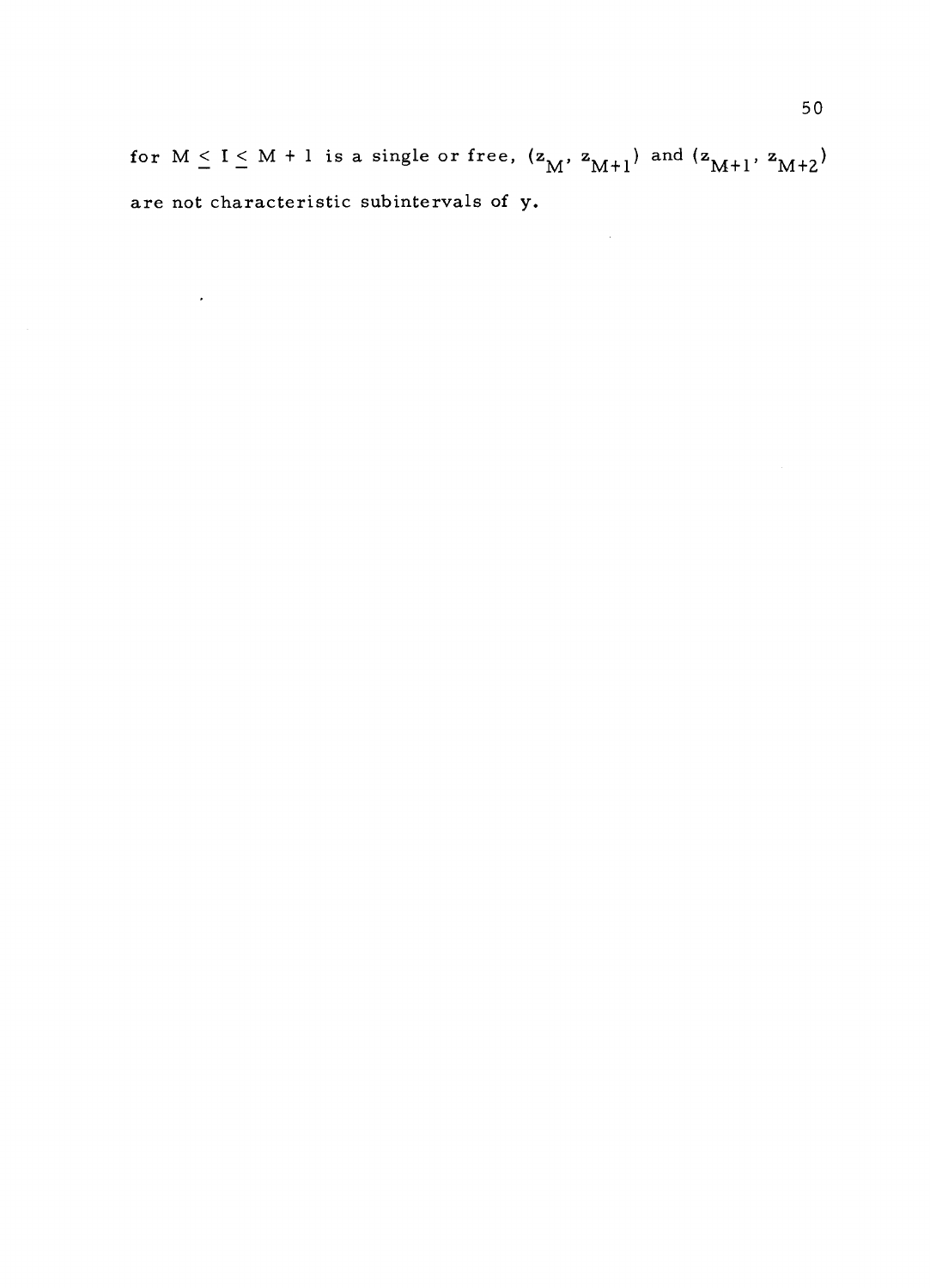### IV. A QUASINORM ON X YIELDING UNIQUE "BEST" BEST APPROXIMATIONS

### 4.1. Definition of the Quasinorm and "Best" Best Approximations

It is unsatisfactory that a unique best approximation is rare; with a new norm, a unique solution is obtained. A quasinorm M on X, a map from X into  $R^N$  which, if  $R^N$  is ordered by the dictionary order, has the three main properties of a norm, is defined below. The "distance" of an element of S from a fixed element of X is then "measured" by the quasinorm.

Let the finite set of points  $\{z_{\mathbf{l}}\}_{\mathbf{l}=0}^{\mathbf{N}}$  be given as before. Let  $\vert x \vert \vert_{\Omega}$  be max  $\vert x(t) \vert$  where  $\Omega$  is a closed subset of  $\vert \overline{a}, \overline{b} \vert$ . Let the Si components  $M_k(x)$  of the vector  $M(x)$  be defined as follows:

Let 
$$
\Omega_1(\mathbf{x}) = [\overline{\mathbf{a}}, \overline{\mathbf{b}}],
$$
 and  $j = 1$ .

Step I:

Let C<sub>j</sub>(x) = { (z<sub>1</sub>, z<sub>1+1</sub>) | 
$$
\max_{z_1, z_{1+1}}
$$
 | x(t) | = | |x |  $\left| \Omega_j(x) \right|$ .

Let  $m_j(x)$  be the cardinality of  $C_j(x)$ . Let  $M_k(x) = |x| \big|_{\Omega_k(x)}$  for  $\mathbf{m}_\mathrm{r}(\mathbf{x}) + \mathbf{l} \leq \mathbf{k} \leq \quad \Big\rangle \quad \mathbf{m}_\mathrm{r}(\mathbf{x})$ Let  $\Omega_{\epsilon+1}(\mathbf{x}) = \Omega_{\epsilon}(\mathbf{x}) \setminus \mathcal{E}$  $j+1$   $j'$   $\lambda_{(z_1, z_{1+1}) \in}$  $i=1$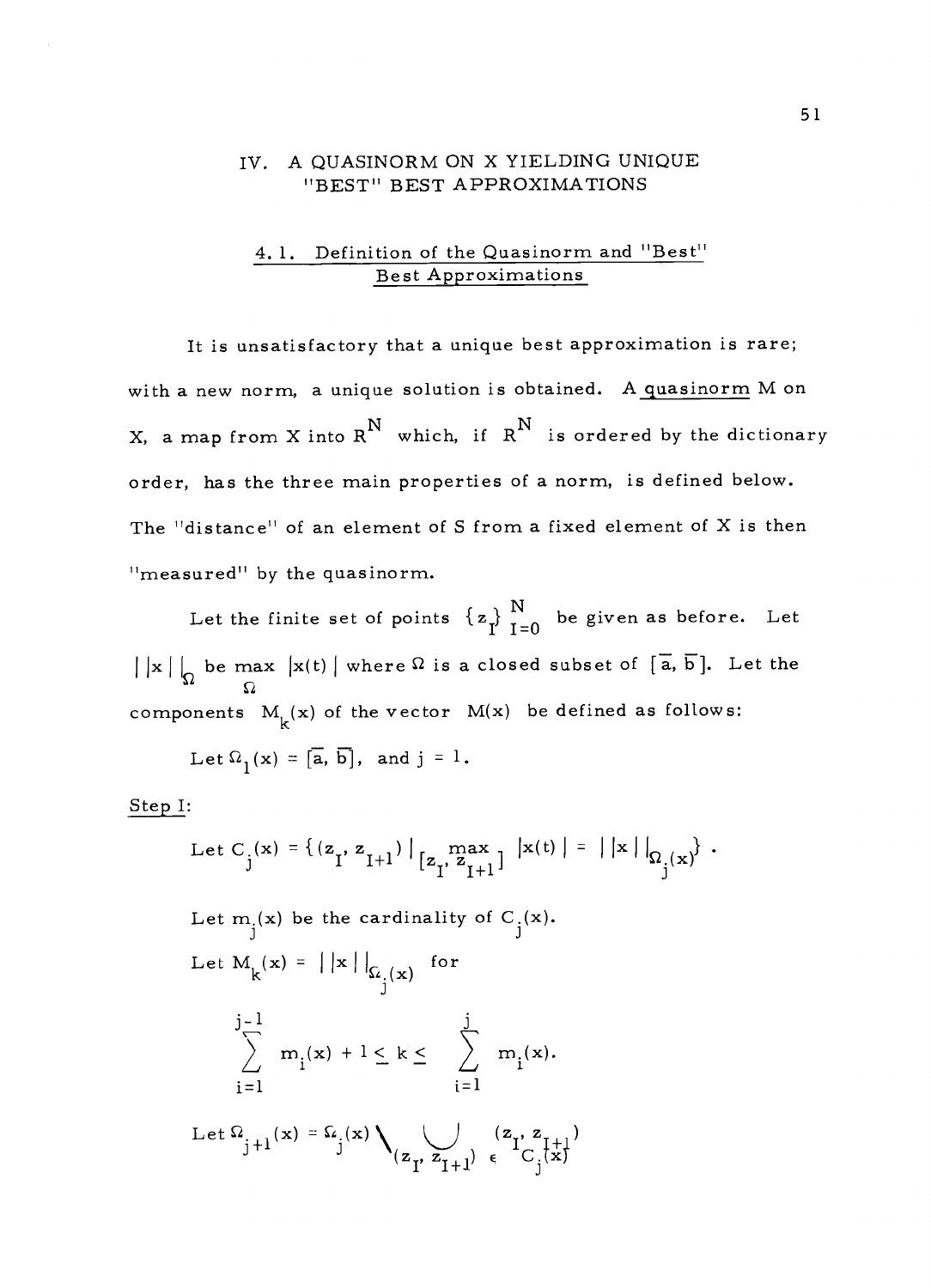#### Step II:

If  $\Omega_{i+1}(x) \neq {\{z_1\}}_{I=0}^N$ , repeat from Step I with j equal to j + 1. If  $\Omega_{j+1}(x) = {\left\{z_{\text{I}}\right\}}_{1=0}^{N}$ , then  $\sum_{i=1}^{n} m_i(x) = N$  $i=1$ 

and the process is completed.

The map  $M: X \rightarrow R^N$  is well defined since every element of X is zero at every  $z_{I}$ . Let  $R^{N}$  be ordered by the dictionary order; then, the three basic properties of a norm are satisfied by M.

# Lemma 4. 1. 1.

Let **x** and  $\mathbf{x}_1$  be in **X**. Let  $\lambda$  be in R. The map  $M: X \twoheadrightarrow R^N$ has the following properties:

> (1)  $M(x) > 0$  unless  $x \equiv 0$ (2)  $M(\lambda x) = |\lambda| M(x)$ (3)  $M(x + x_1) \leq M(x) + M(x_1)$

Proof:

(1) Since  $M_k(x) = ||x||_{\Omega_1(x)}$  for some j,  $M_k \geq 0$ ; and so,  $M(x) \geq 0$ . If  $M(x) = 0$ , then  $M_1(x) = ||x|| = 0$ ; thus,  $x \equiv 0$  and  $m_1(x) = N$ ; thus,  $M(x) = 0$ .

(2) Since  $||\lambda \times ||_{\Omega} = |\lambda| ||\times ||_{\Omega}$ , for any closed set  $\Omega$  in  $[\overline{a},\overline{b}]$ , if  $\lambda \neq 0$ ,  $\Omega_j(x) = \Omega_j(\lambda x)$ ,  $M_k(\lambda x) = |\lambda| M_k(x)$ , and  $M(\lambda x) = |\lambda| M(x)$ . If  $\lambda = 0$ , then  $\lambda x \equiv 0$ ,  $M(\lambda x) = \emptyset$ , and  $\lambda | M(x) = \emptyset$ .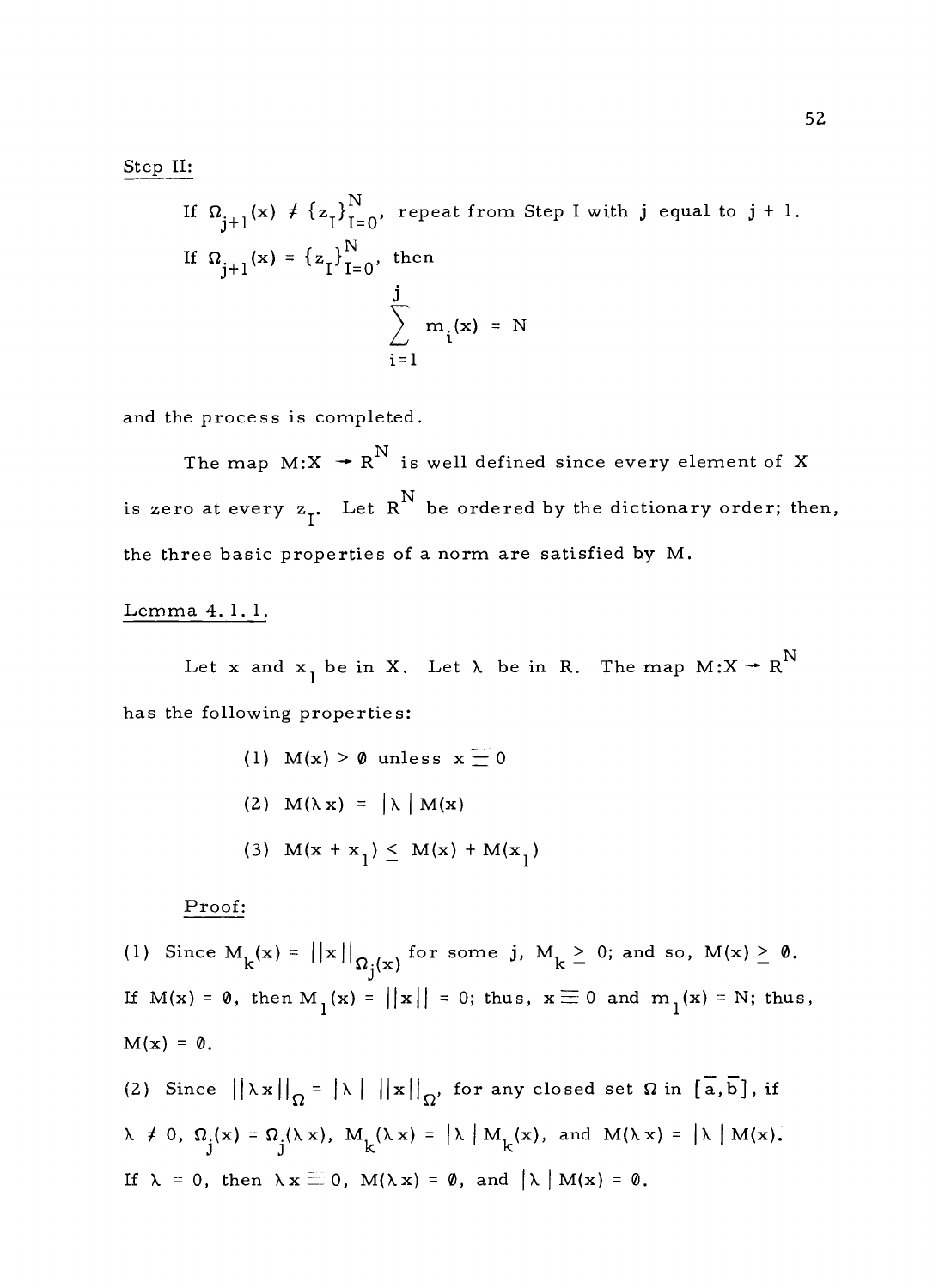(3) For any closed set  $\Omega$  in  $\left[\overline{a},\overline{b}\right]$ , either  $\left|\left|x + x_1\right|\right|_{\Omega} < \left|\left|x\right|\right|_{\Omega} + \Omega$  $||\mathbf{x}_1||_{\Omega}$ ; or, there exists a t in  $\Omega$  such that  $|(\mathbf{x}+\mathbf{x}_1)(t)| = ||\mathbf{x}+\mathbf{x}_1||_{\Omega}$ ,  $\|\mathbf{x}(t)\| = \|\mathbf{x}\|_{\Omega}$ , and  $\|\mathbf{x}_1(t)\| = \|\mathbf{x}_1\|_{\Omega}$ . Thus, either  $M_1(\mathbf{x} + \mathbf{x}_1)$  $M_1(x) + M_1(x_1)$ ; or there exists a K such that

$$
\max_{[z_K, z_{K+1}]} |(x + x_1)(t)| = M_1(x + x_1),
$$

$$
\begin{array}{c}\n\max \left\{ \left| \mathbf{x}(t) \right| = M_1(\mathbf{x}), \right\} \\
\left\{ \left| \mathbf{z}_K, \mathbf{z}_{K+1} \right| \right\}\n\end{array}
$$

and

$$
\max_{[z_K, z_{K+1}]} |x_1(t)| = M_1(x_1);
$$

and, if  $\Omega_2 = [\overline{a}, \overline{b}] \setminus (z_K, z_{K+1}),$   $||x + x_1||_{\Omega_2} = M_2(x +$  $= M_2(x + x_1), ||x||_{\Omega}$  =  $M_2(x)$ , and  $\left|\left|x_1\right|\right|_{\Omega_2} = M_2(x_1)$ . The argument can be repeated and it is found that  $M(x + x_1) \leq M(x) + M(x_1)$ .

The set of "best" best approximations to x from S is defined to be the set of all elements of S at a minimum "distance" from x where "distance" is "measured" by the quasinorm M. Thus, the set of "best" best approximations  $J^*(x, S)$  is  $\{y \in S \mid M(y - x) \leq$  $M(y_1 - x) \forall y_1 \in S$ .

Theorem 4.1.1. For any x in X, there exists a unique "best" best approximation.

The proof of this theorem depends upon the properties of an approximation problem involving a closed subset of  $\left[\overline{a},\overline{b}\right]$  and a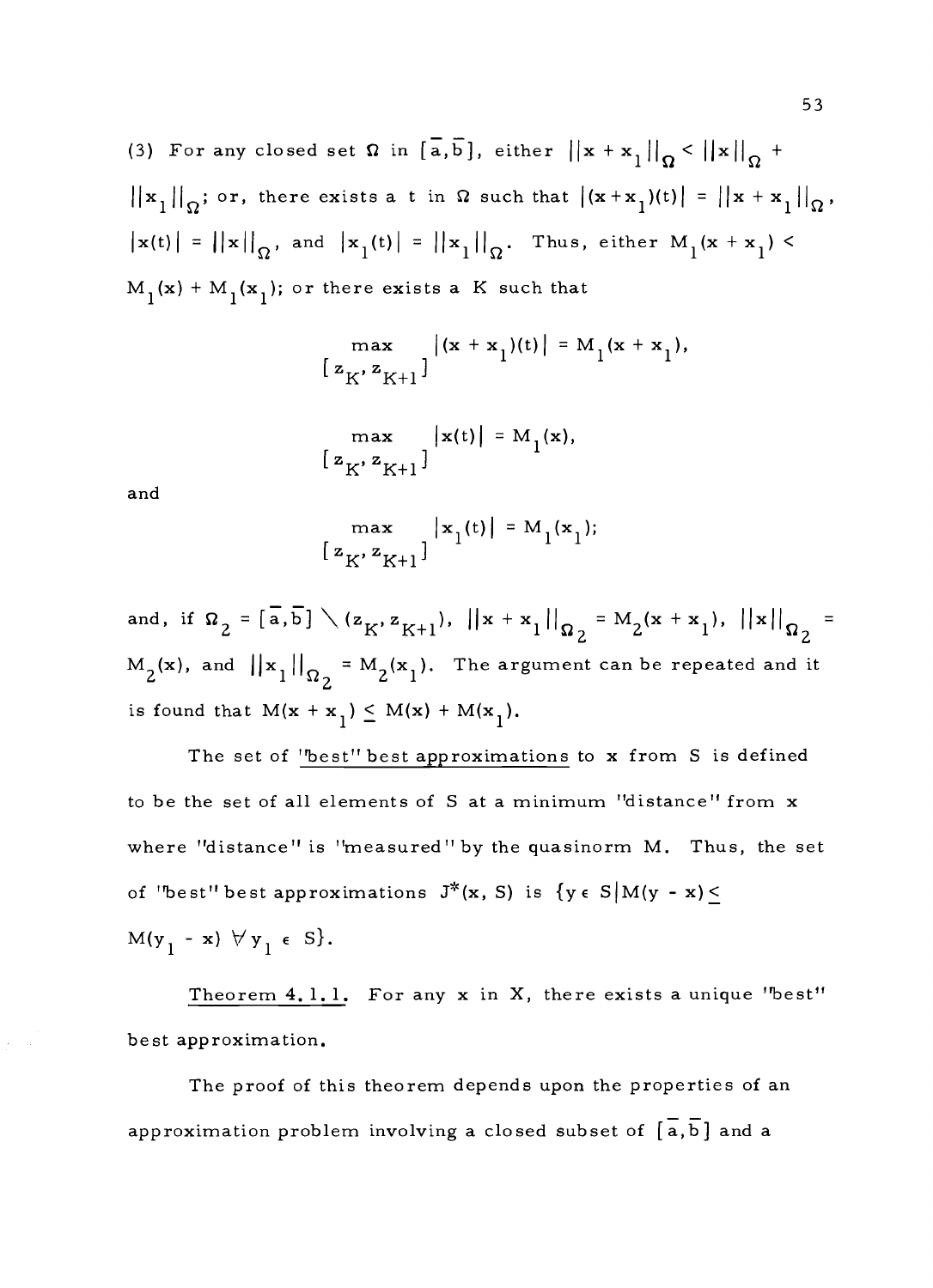constrained subset of S; it is delayed until the last section of this chapter. The assertions in the following section concerning the constrained approximation problem mentioned above will not be proven. The necessary basic facts were actually proven in the proofs of lemmas in Chapter II and Chapter III. The style of proof would parallel that of previous lemmas.

# 4. 2. The Constrained Approximation Problem

A set of integers  ${L(j)}_{j=1}^a$  where  $0 \le L(j) \le N - 1$  and if  $a > 1$ ,  $L(j) < L(j + 1)$  is assumed given. Let  $\Omega_1$  be the union of  $(z_{L(i)}, z_{L(i)+1})$  for  $1 \leq j \leq a$ . Let  $\Omega_2$  be  $\overline{a}, \overline{b}$   $\setminus \Omega_1$ . Assume an element  $\overline{y}$  of S is given such that  $||\overline{y} - x||_{\Omega_2} \le \delta$ , where  $\delta$  is

$$
\min_{1 \leq j \leq a} \{ \max_{[z_{L(j)}, z_{L(j)+1}]} |(\overline{y} - x)(t)| \}.
$$

Let  $\overline{S}$  be the closed convex subset of S such that y is in  $\overline{S}$  if and only if y is in S,  $y\big|_{\Omega} \equiv \overline{y}$  $\frac{1}{20}$ , and  $||y - x||_{\Omega} \leq \delta$ . Let  $\rho(x, \overline{S})$  be inf  $\{||y - x||_{\Omega} | y \in \overline{S}\}$ . Let  $J(x, \overline{S})$  be  $\{y \in \overline{S} | ||y - x||_{\Omega} = \rho(x, \overline{S})\}$ . Let E(y - x,  $\overline{S}$ ) be  $\{t \in \Omega_2 \mid |(y - x)(t)| = ||y - x||_{\Omega_2}\}.$ 

The general theory yields that  $J(x, \bar{S})$  is a nonempty, closed convex subset of  $\overline{S}$ . If  $x|_{\Omega_2}$  is not in  $\overline{S}|_{\Omega_2}$  and y is in  $\overline{S}$ , then y is in  $J(x, \overline{S})$  if and only if  $G(y - x, P, \Omega_2) \ge 0$  for all P such that  $a P \in \overline{S}$  - y for some  $a > 0$ . Furthermore, if  $G(y - x, P, \Omega_2) > 0$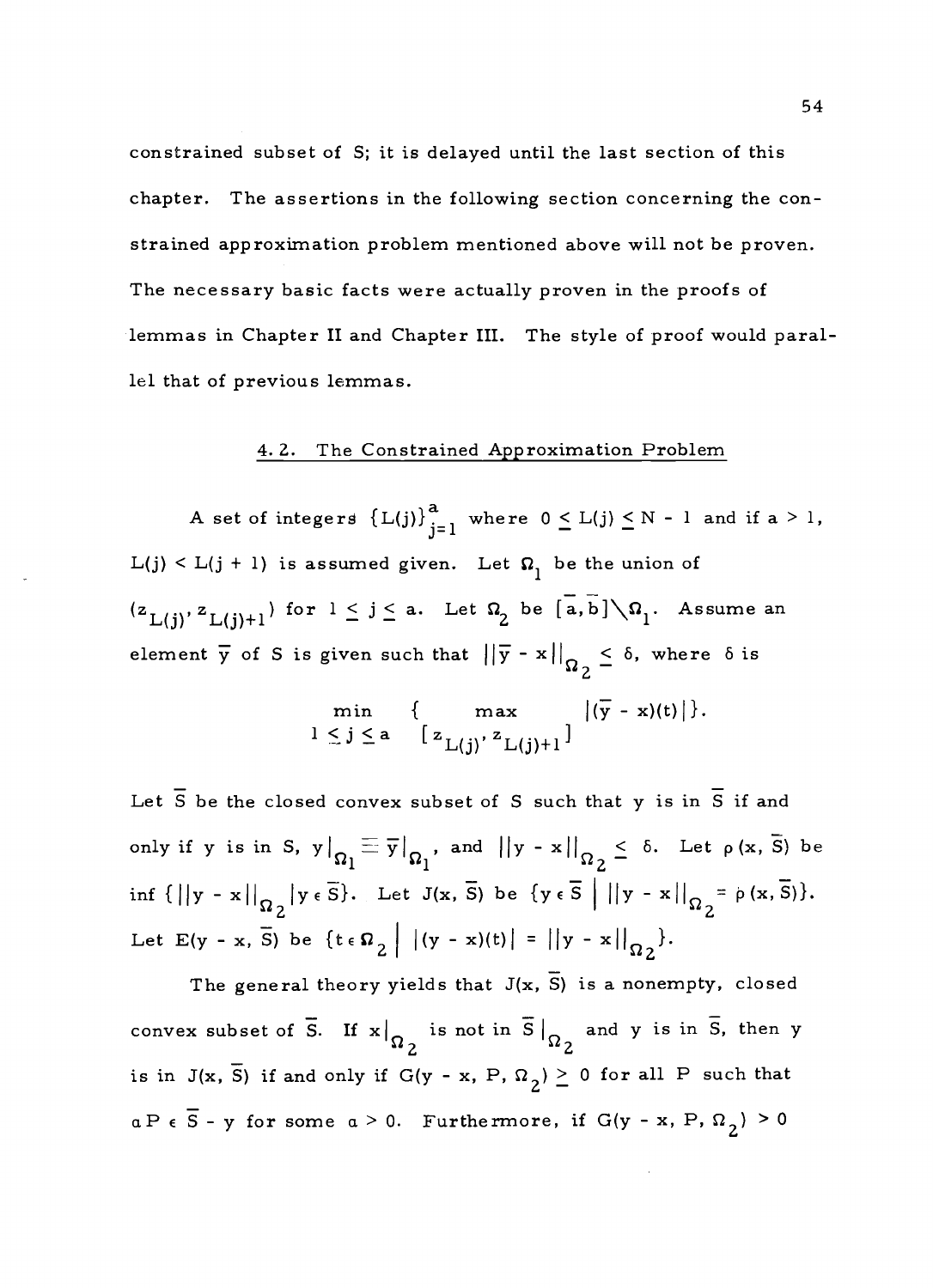for all  $P|_{\Omega_2} \not\equiv 0$  such that  $aP \in \overline{S}$  - y for some  $a > 0$ , then  $||y - x||_{\Omega_2}$  <  $||y_1 - x||_{\Omega_2}$  for all  $y_1$  in  $\overline{S}$  such that  $y_1|_{\Omega_2} \not\equiv y|_{\Omega_2}$ . Let  $Z\overline{S}$  be  $\{P \in S | P|_{\overline{\Omega}} \equiv 0\}$ . By definition,  $\overline{S}$  - y for any y in  $\overline{S}$  is a subset of  $Z\overline{S}$ . Therefore, if  $G(y - x, P, \Omega_2) \ge 0$  for all P in  $2\overline{S}$ , then  $G(y-x, P, \Omega_2) \ge 0$  for all P such that  $aP \in \overline{S}$  - y for some  $a > 0$ . If there exists a P in  $Z\overline{S}$  such that  $G(y - x, P, \Omega_2) \le 0$ , then it is claimed that if  $\beta$  is the minimum of the  $\beta_{I}$  defined below, then  $\beta > 0$  and  $\beta P$  is in  $\overline{S}$  - y. If  $P_{\overline{I}} \equiv 0$ , let  $\beta_I$  be  $||y - x||_{\Omega_2}$ . If  $P_1\neq 0$ , let  $\theta_1$  be  $\{t \in [z_1, z_{1+1}] | P(t) \cdot (y - x)(t) < 0\}$ ; and, let  $\theta_2$  be the compact set  $[z_1, z_{1+1}] \setminus \theta_1$ . Since  $G(y - x, P, \Omega_2) < 0$  and  $P \not\equiv 0$ , let  $\beta_{\text{I}}$  be the positive number such that  $\max_{\theta_2} |(y - x)(t)| + \beta_{\text{I}}||P|| =$  $||y - x||_{\alpha}$ . Thus, . Thus, if  $x|_{\Omega_2}$  is not in  $\overline{S}|_{\Omega_2}$  and y is in  $\overline{S}$ ,  $G(y - x, P, \Omega_2) \ge 0$  iff  $G(y - x, P, \Omega_2) \ge 0$  iff  $y \in J(x, \overline{S})$  $\forall P$  such that  $\forall P \in Z\overline{S}$  $aP \in \overline{S}$  - y for

some a >0

Lemma 4. 2. 1.

Let  $x|_{\Omega_2}$   $\overline{s}|_{\Omega_2}$  and  $y \in \overline{s}$ . One of the following conditions is satisfied if and only if y is in  $J(x, \overline{S})$ .

(4.2.1, 1) Let  $0 \leq J < J + U \leq N$ . Let there exist points  $\{t_{\text{I}}\}_{\text{I}=1}^{U+2}$ such that  $t_1 \in E_J(y - x, \overline{S})$ ,  $t_I \in E_{J+I-2}(y - x, \overline{S})$  for  $2 \leq I \leq U + 1$ , and  $t_{U+2} \in E_{J+U-1}(y-x, \overline{S})$ . Let  $t_{I} \leq t_{I+1}$  and  $sgn(y-x)(t_{I}) =$ - sgn(y - x)(t<sub>I+1</sub>) for  $1 \le I \le U + 1$ .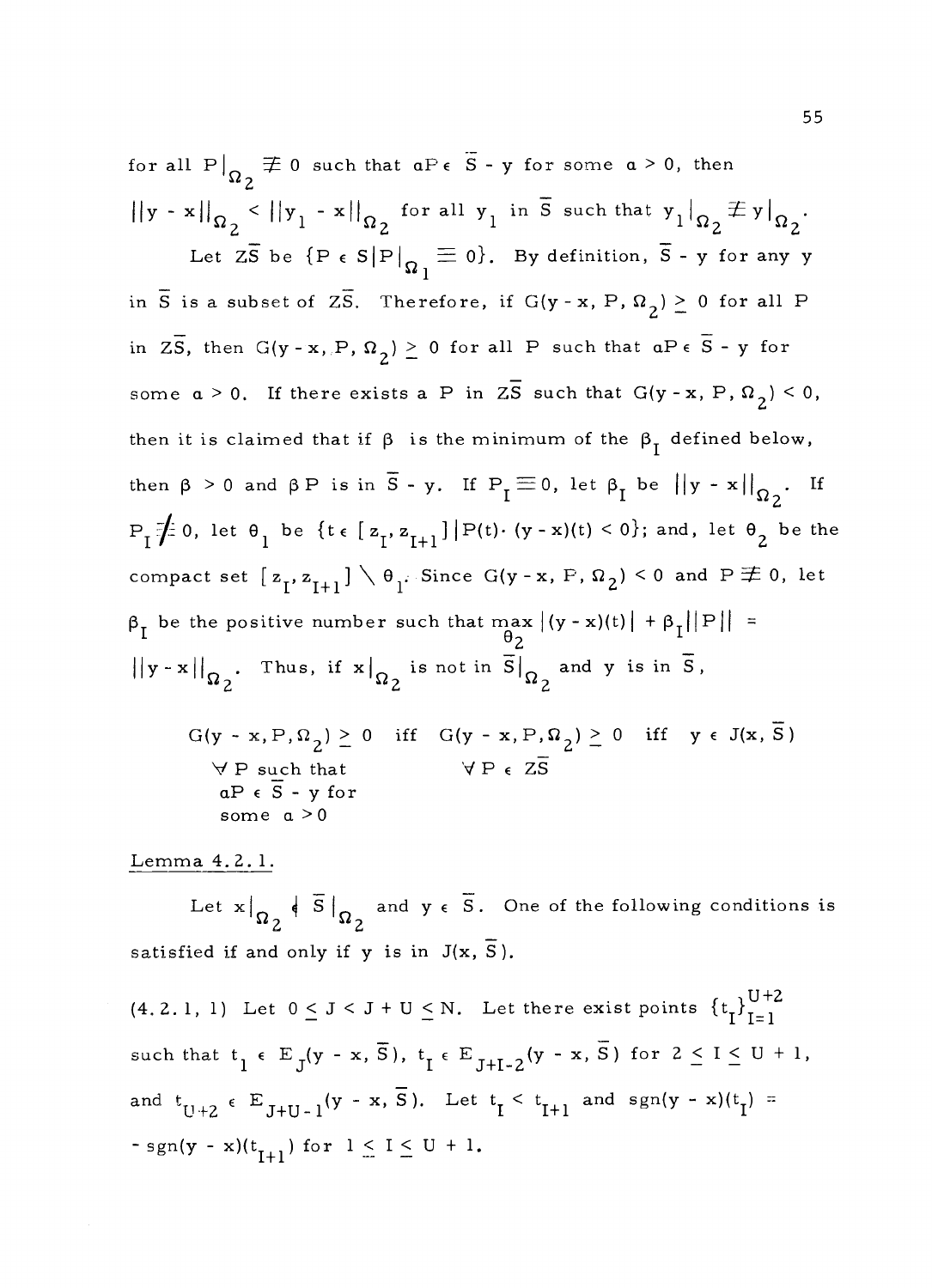(4,2.1,2) Let 
$$
L(j) < L(j) + U = L(j+1)-1
$$
, Let there exist points\n $\{t_I\}_{I=1}^U$  such that  $t_I \in E_{L(j)+I}(y - x, \overline{S})$  for  $1 \leq I \leq U$ . Let\n $sgn(y - x)(t_I) = -sgn(y - x)(t_{I+1})$  for  $1 \leq I \leq U - 1$ .\n\n(4.2.1, 3) Let  $L(j) < L(j) + U$ . Let there exist points  $\{t_I\}_{I=1}^{U+1}$  such that  $t_I \in E_{L(j)+I}(y - x, \overline{S})$  for  $1 \leq I \leq U$  and  $t_{U+1} \in E_{L(j)+U}(y - x, \overline{S})$ .\n\nLet  $t_I < t_{I+1}$  and  $sgn(y - x)(t_I) = -sgn(y - x)(t_{I+1})$  for  $1 \leq I \leq U$ .\n\n(4.2.1, 4) Let  $L(j) - U < L(j)$ . Let there exist points  $\{t_I\}_{I=1}^{U+1}$  such that  $t_I \in E_{L(j)-U}(y - x, \overline{S})$ ,  $t_I \in E_{L(j)-U+I-2}(y - x, \overline{S})$  for\n $2 \leq I \leq U + 1$ . Let  $t_I < t_{I+1}$  and  $sgn(y - x)(t_I) = -sgn(y - x)(t_{I+1})$  for  $1 \leq I \leq U$ .

Remark: The subintervals  $(z_1, z_{I+1})$  for  $J \le I \le J + U - 1$ , if  $(4.2.1, 1)$  is satisfied; for  $L(j) + 1 \le I \le L(j) + U$ , if  $(4.2.1, 2)$  is satisfied; for  $L(j) + 1 \le I \le L(j) + U$ , if  $(4, 2, 1, 3)$  is satisfied; and, for  $L(j) - U \le I \le L(j) - 1$ , if  $(4.2.1, 4)$  is satisfied, are referred to as  $\overline{S}$  - characteristic subintervals of y.

# Lemma 4. 2. 2.

 $\sim$ 

Let  $x|_{\Omega}$   $\overline{S}|_{\Omega}$ . If y is in J(x,  $\overline{S}$ ), P is in Z $\overline{S}$ , and 2  $\frac{1}{2}$ G(y - x, P,  $\Omega_2$ ) = 0, then P<sub>I</sub>  $\equiv$  0 for every I such that  $(z_1, z_{I+1})$  is a  $\overline{S}$  - characteristic subinterval of y.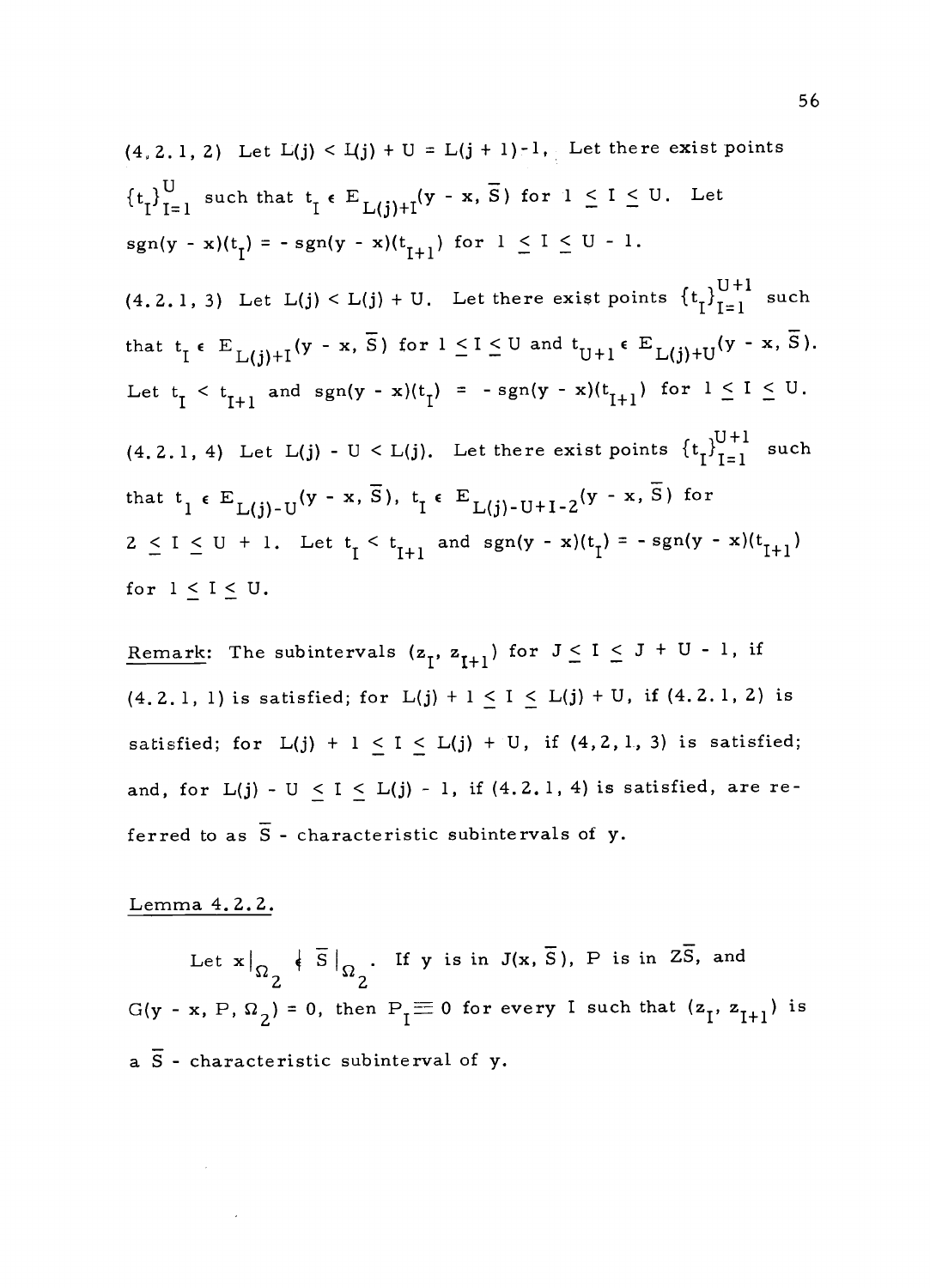#### Lemma 4. 2. 3.

Let  $x|_{Q_2}$   $\overline{\overline{S}}|_{Q_2}$ , and  $y \in J(x, \overline{S})$ . Let  $\overline{CS}$  be the union of  $\sim$  2  $\sim$  2  $\Omega_{1}^{\phantom{\dag}}$  and all  $\overline{\textrm{S}}$  - characteristic subintervals of  ${\tt y}.^{\phantom{\dag}}$  The following three statements are equivalent.

 $(4.2.3, 1)$  There exists a P,  $P \not\equiv 0$ ,  $a P \in \overline{S}$  - y for some  $a > 0$ such that G(y - x, P,  $\Omega_2$ ) = 0.

 $(4.2.3, 2)$   $(z_0, z_1)$  or  $(z_{N-1}, z_N)$  is not a subset of  $C\overline{S}$ ; or, there exists a M where  $0 \le M \le N - 1$  such that  $(z_M, z_{M+1})$  and  $(z_{M+1}, z_{M+2})$  are not subsets of CS.

(4.2.3, 3) There exists a P in  $2\overline{S}$ ,  $P \not\equiv 0$ , such that  $P_1 \equiv 0$  if  $(z_{\text{I}}, z_{\text{I+1}})$  is a subset of  $\overline{CS}$ ; and,  $P_{\text{I}}$  and y - x have opposite sign at each point in  $E_{I}(y - x, \overline{S})$  if  $(z_{I}, z_{I+1})$  is not a subset of  $\overline{CS}$ .

Lemma 4. 2. 4.

Let  $\mathbf{x}|_{\Omega}$   $\left\{ \left. \overline{S} \right|_{\Omega} \right\}$ , a 2, and  $y \in \overline{S}$ . Let  $C\overline{S}$  be as in Lemma 4.2.3.  $\Omega_2$ <sup>\*</sup>  $\Omega_2$ <sup>'</sup>  $\{y\} = J(x, \overline{S})$  iff  $(z_0, z_1)$  and  $(z_{N-1}, z_N)$ are subsets of  $\overline{CS}$ ; and, if  $(z_M, z_{M+1})$  is not a subset of  $C\overline{S}$ , then  $(z<sub>M+1</sub>, z<sub>M+2</sub>)$  is a subset of  $\overline{\text{CS}}$ .

Furthermore, if y is in  $J(x, \bar{S})$ , then  $y|_{\overline{CS}} \equiv y_1|_{\overline{CS}}$  for all  $y_1$  in  $J(x, \overline{S}).$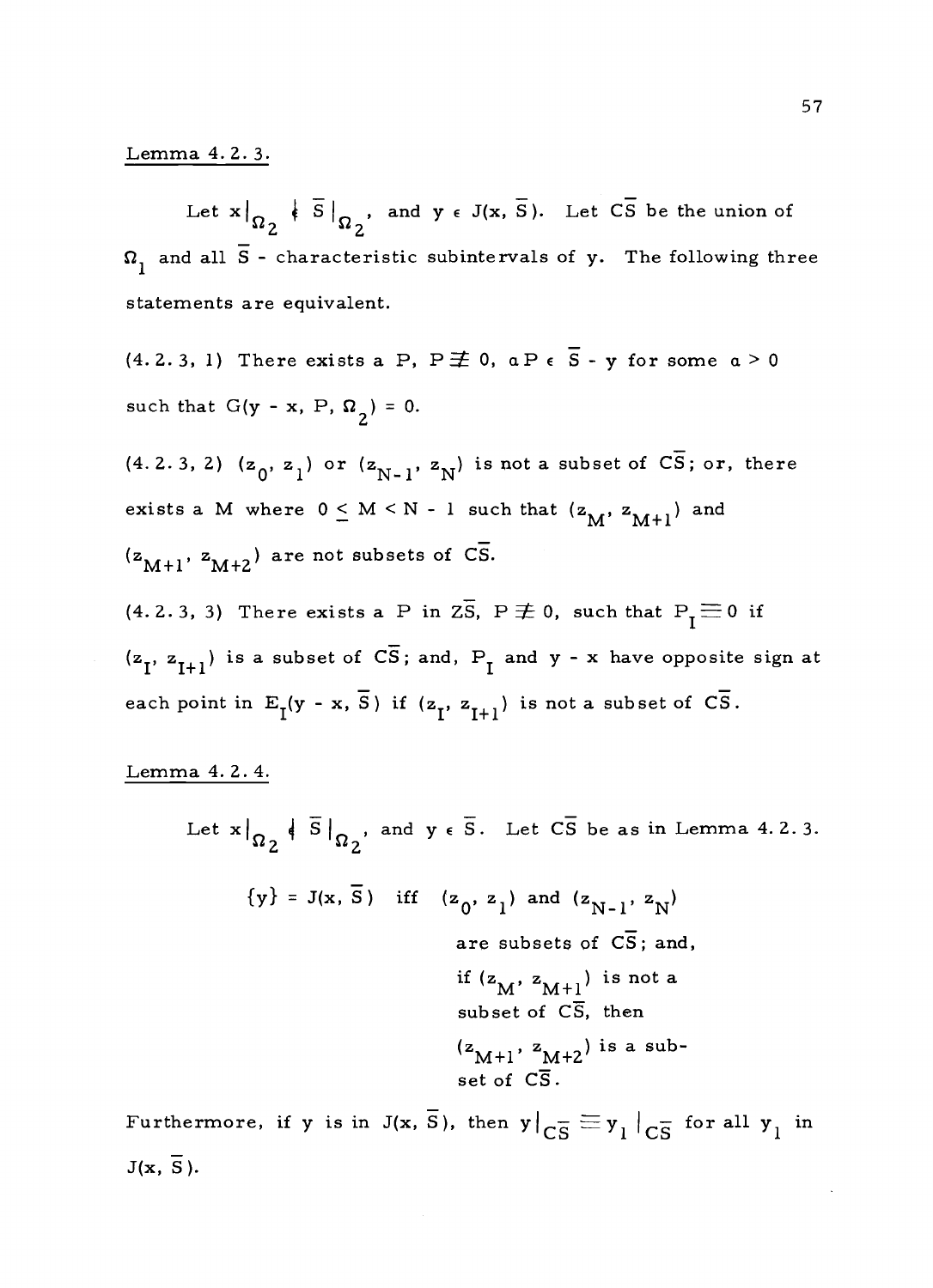# 4. 3. Proof of Theorem 4.1. 1

A process which constructs a sequence of approximation problems of the type introduced in Section 4. 2 and terminates with a problem whose set of best approximations  $\overline{J}^{\rm D}$  is a singleton, is considered. It is then shown that  $J^*(x, S)$  is  $J^D$ .

### Proof of Theorem 4. 1.1.

Step I: Let the original problem be the first problem in the sequence. By the general theory,  $J(x, S)$  is a nonempty, closed, convex set. Let  $J^1$  be  $J(x, S)$  and  $\rho^1$  be  $\rho(x, S)$ .

If  $J^1$  is a singleton, the process is finished. If  $J^1$  is not a singleton, let  $\overline{y}_1$  be an arbitrary element of  $J^1$ ; let  $L^1(j)$  for  $1 \leq j \leq a_1$ be such that  $(z_{1,1}, z_{1,2}, z_{2,2}, z_{3,3})$  is a characteristic subinterval of  $L^1(j)$   $L^1(j)+1$   $L^2=1$  $\overline{\mathbf{y}}_1$  and  $\overline{\mathbf{L}}^1(\mathbf{j}) \le \overline{\mathbf{L}}^1(\mathbf{j} + 1);$  let  $\mathbf{C}\mathbf{J}^1$  be the union of all characteristic subintervals of  $\overline{y}_1$ ; let  $\theta_1$  be  $[\overline{a},\overline{b}]\setminus CJ^1$ ; let  $ZJ^1$  be  ${P \in S | P|}_{C1} \equiv 0$ .

By Theorem 3.1.1,  $CJ^1$  is independent of the choice of  $\overline{y}_1$ , since every characteristic subinterval of any element of  $\,\mathrm{J}^{\mathrm{1}}$ is a characteristic subinterval of every element of  $J^1$ . In fact, for any  $\left.\mathbf{y}_{1}\right.$  in  $\left.\mathbf{J}^{1}\right.$  ,  $\mathbf{y}% _{1}\right)$  is  $\left.\mathbf{J}\right|$  if and only if  $\left.\mathbf{y}\right.$  is in  $\left.\mathbf{S}\right.$  ,  $\left.\mathbf{y}\right|_{\mathbf{C}\mathbf{J}}$   $\left.\mathbf{J}\right|_{\mathbf{C}\mathbf{J}}$  and

$$
||y-x||_{\theta_1} \leq \rho^{\frac{1}{2}} = \min_{1 \leq j \leq a_1} {\max_{[z_{L^1(j)}, z_{L^1(j)+1}]} |(y_1 - x)(t)|}.
$$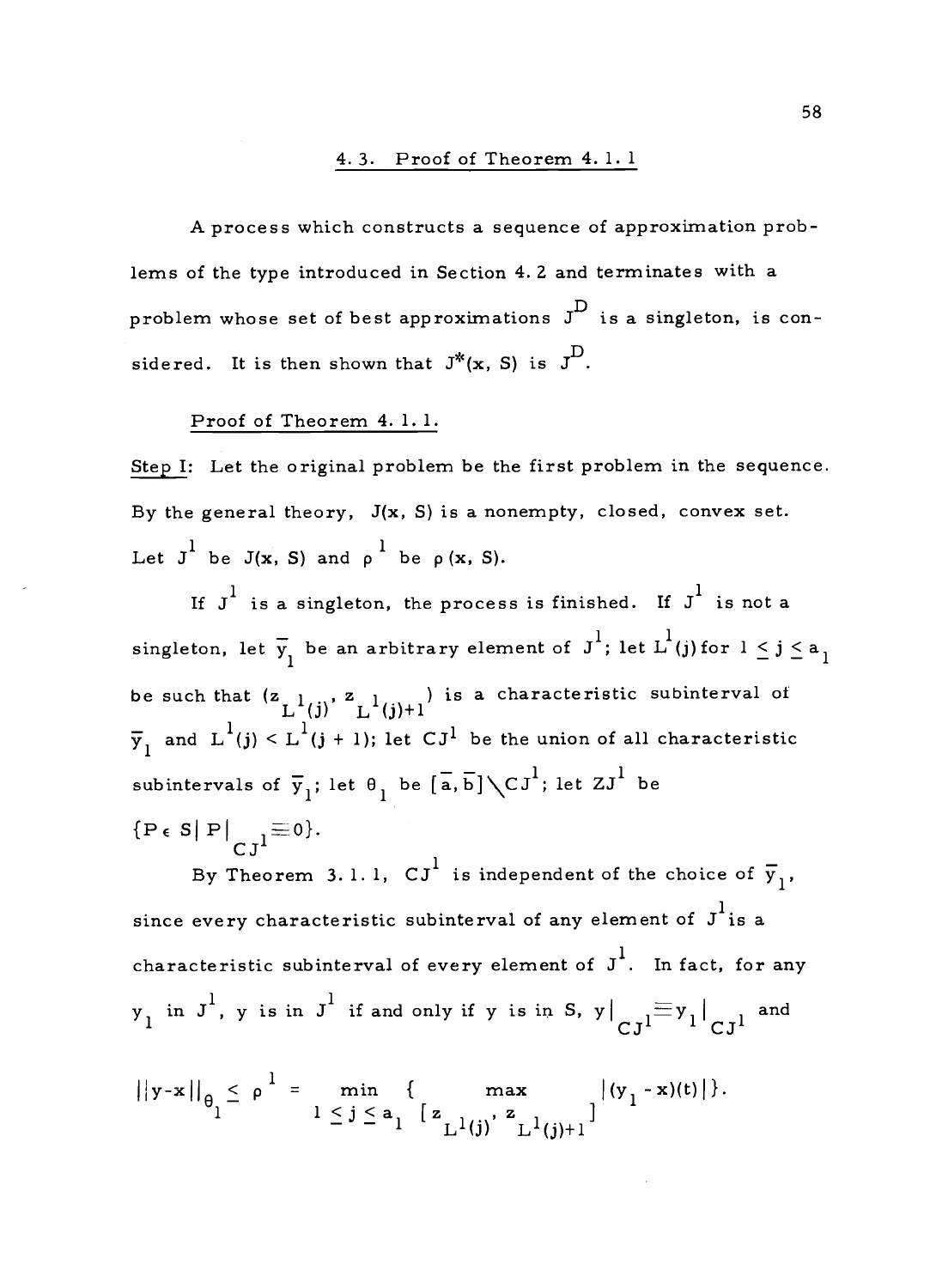By the results of Section 4.2,  $J^2 = J(x, J^1)$  is a nonempty, closed, convex subset of  $J^1$ . If there exists a y in  $J^1$  such that  $\theta_1 = \rho^1$ , then  $E(y - x)/\theta_1 = E(y - x, J^1)$ . Since  $J^1$  is not 1 a singleton, by Lemma 3.2.2, there exists a  ${\rm P}$  in  ${\rm ZJ}^1$  such that  $G(y - x, P, \theta_1) < 0$ . Thus, y could not be in  $J^2$  and so  $\rho^2 = \rho(x, J^1) < \rho^1$ .

The remainder of the process for  $i > 2$  is given iteratively: If  $J^i$  is a singleton, as must be if  $x|_{\theta_{i-1}}$  is in  $J^{i-1}|_{\theta_{i-1}}$ , the process is finished. If  $J^i$  is not a singleton, let  $\overline{y}_i$  be an arbitrary element of  $J^i$ ; let  $L^i(j)$  for  $1 \leq j \leq a_i$  be such that  $(z_{L^i(j)}^j, z_{L^i(j)+1}^j)$ is a subinterval which is in  $CJ^{i-1}$  or is a  $J^{i-1}$ -characteristic subinterval of  $\overline{y}_i$ , and  $L^i(j) < L^i(j + 1)$ ; let  $CJ^i$  be the union of  $(z_{\texttt{mid}}, z_{\texttt{mid}})$  for  $1 \leq j \leq a_i$ ; let  $\theta_i$  be  $[\overline{a}, \overline{b}] \diagdown C J^i$ ; let  $Z J^i$  be  $L^{1}(j)$   $L^{1}(j)+1$  $\{P \in S | P| \quad \equiv 0\}.$  $CJ<sup>1</sup>$ By Lemma 4.2.4,  $CJ^{\text{i}}$  is independent of the choice of  $\bar{y}_i$ . In fact for any  $y_{1}$  in  $J^{\dot 1}$ ,  $y$  is in  $J^{\dot 1}$  if and only if  $y$  is in  $J^{\dot 1-1}$ ,

$$
y|_{CJ^{i}} \equiv y_{1}|_{CJ^{i}}
$$
 and  
\n $||y - x||_{\theta_{i}} \le \rho^{i} = \min_{1 \le j \le a_{i}} \left\{ \max_{L^{i}(j) - L^{i}(j)+1} |(y_{1} - x)(t)| \right\}.$ 

By the results of Section 4.2,  $\mathbf{J}^{\mathbf{i}+1}$  = J(x,  $\mathbf{J}^{\mathbf{i}}$ ) is a nonempty, closed, convex subset of  $J^{\dot{1}}$ . If there exists a y in  $J^{\dot{1}}$  such that  $||y - x||_{\theta} = \rho^{i}$ , then  $E(y - x, J^{i-1}) \cap \theta_i = E(y - x, J^{i})$ . Since  $J^{i}$  is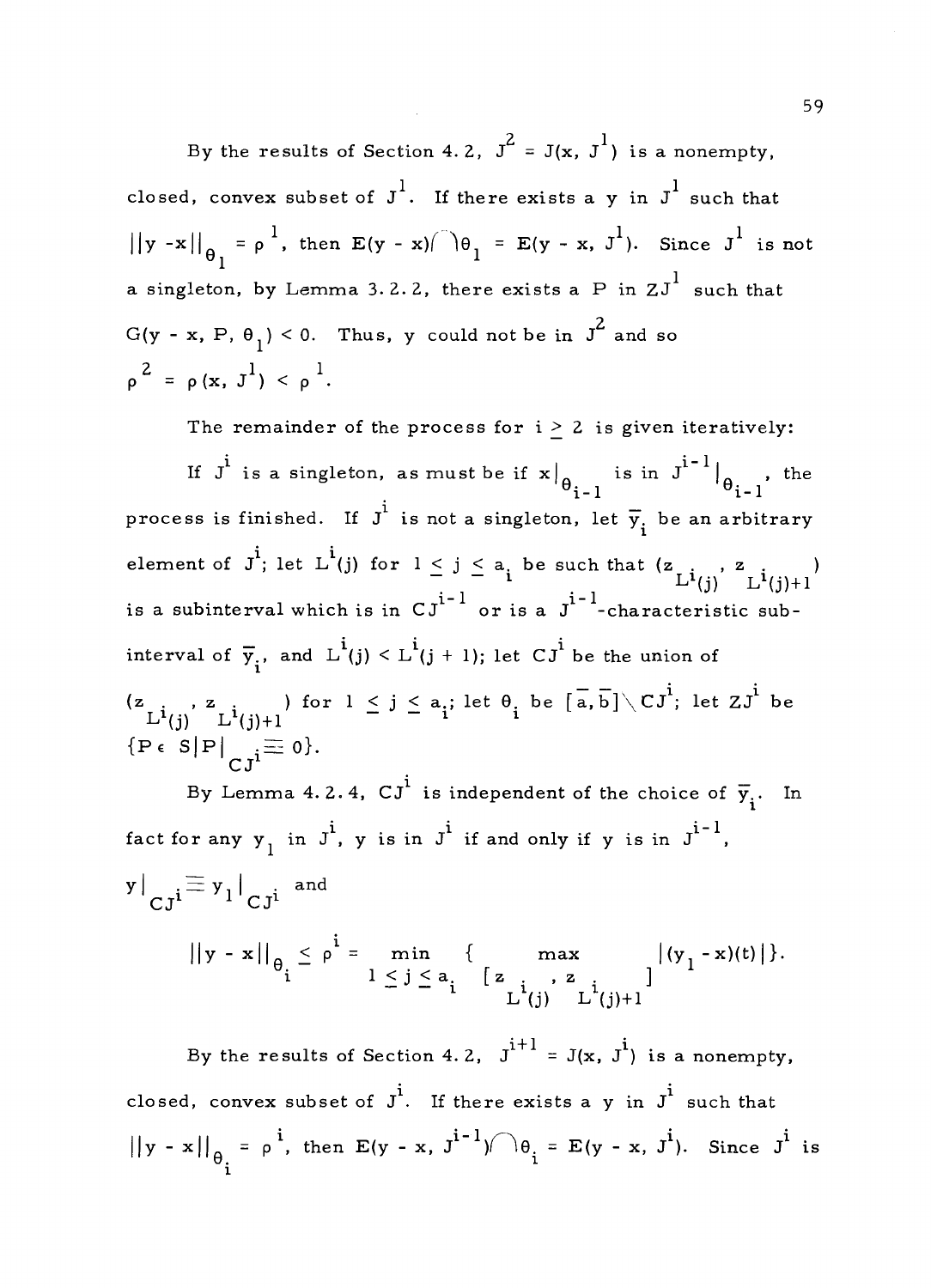not a singleton, by Lemma 4. 2. 3, there exists a P in  $ZJ^i$  such that  $G(y - x, P, \theta_i) < 0$ . Thus, y is not in  $J^{i+1}$  and  $\rho^{i+1} = \rho (x, J^i) < \rho^i$ .

It is to be noted that there is at least one characteristic subinterval of  $\overline{y}_1^{}$  and at least one  $\overline{J}^{1-1}$  - characteristic subinterval of  $\overline{\mathbf{y}}_{\mathbf{i}}$  for any i $\geq$  2. Thus, for some i less than or equal to N,  $\overline{\mathbf{J}}^{\mathbf{i}}$  is a singleton and the process would terminate.

Step II: Let D be the number of approximation problems considered in Step I; let  $a_0 = 0$  and  $J^0$  be S. By the definition of  $\rho$ <sup>i+1</sup>, for  $0 \leq i \leq D - 1$ ,  $M_k(y - x) = \rho^{i+1}$  for all y in  $J^{i+1}$ , and for all k where  $a_i + 1 \le k \le a_{i+1}$ ; also, for  $0 \le i \le D$ ,  $M_{a_i+1}(y_1 - x)$  $M_{a,+1}$ (y – x) for all y<sub>1</sub> in  $J^{i_{\lambda}}{}_{\lambda}J^{i+1}$  and all y in  $J^{i+1}$ . Thus, if  $\overline{y}$  is the element of  $J^D$ ,  $M(y_1) > M(\overline{y})$  for all  $y_1$  in  $S\backslash \overline{y}$ . Therefore,  $\{\overline{y}\} = J^*(x, S).$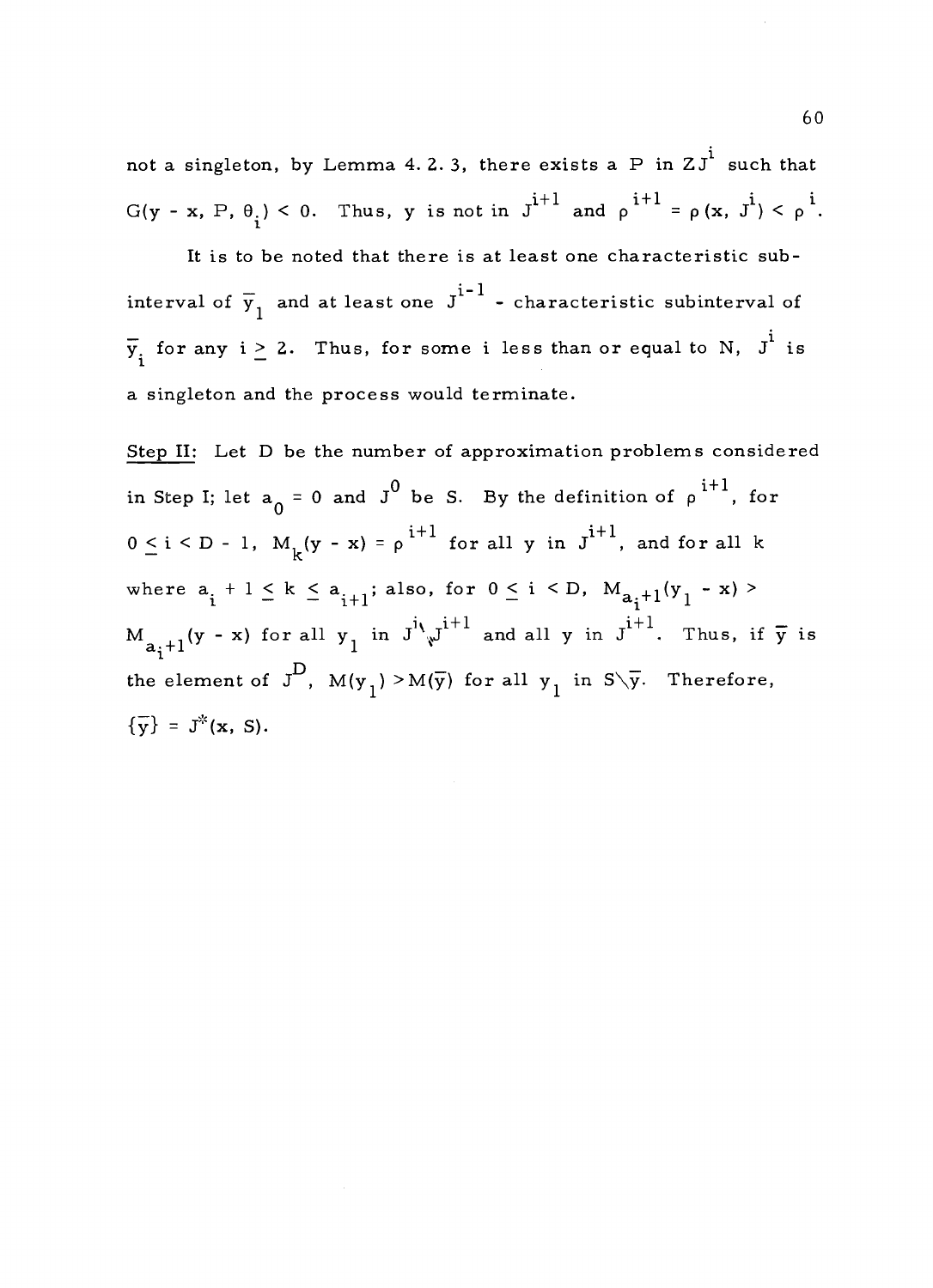#### V. EXTREME ELEMENTS OF THE SET J(x, S)

# 5. 1. Sufficient Conditions for Extreme and Nonextreme Elements of J(x, S)

The set  $J(x, S)$  is known to be convex and a characterization of the extreme elements of the set might be useful. The general theory yields that an element y of  $J(x, S)$  is not an extreme element if and only if there exists a P in S,  $P \ncong 0$ , and a  $\beta > 0$  such that  $y \pm aP$ are elements of J(x, S) for all a where  $0 \le a \le \beta$ . If  $y \pm aP$  are elements of J(x, S), then  $||y + aP - x||$ ,  $||y - aP - x||$ , and  $||y - x||$ are all equal; therefore,  $G(y - x, P, [\overline{a}, \overline{b}]) = 0$  and  $G(y - x, -P, \overline{a}, \overline{b}) = 0$ . Thus, P must be zero at each extreme point of y - x.

The existence of a P in S,  $P \not\equiv 0$ , that is zero at all extreme points of y - x is then necessary for y not to be an extreme element of  $J(x, S)$ . The conditions under which such a P exists are to be determined. An element P of S is represented by the R(P) vector as in Chapter II. The number and placement of extreme points of y - x is represented by a vector NUM (y - x) of N components from the set  $\{0, 1, 2\}$ . If  $E_{\tau}(y - x)$  is empty, NUM<sub>I</sub>(y - x) is 0. If  $E_I(y - x)$  is a singleton,  $NUM_I(y - x)$  is 1. If  $E_I(y - x)$  contains two or more points,  $NUM_{I}(y - x)$  is 2.

The existence of a P in S, P  $\bar{\pm}$  0, that is zero at each point in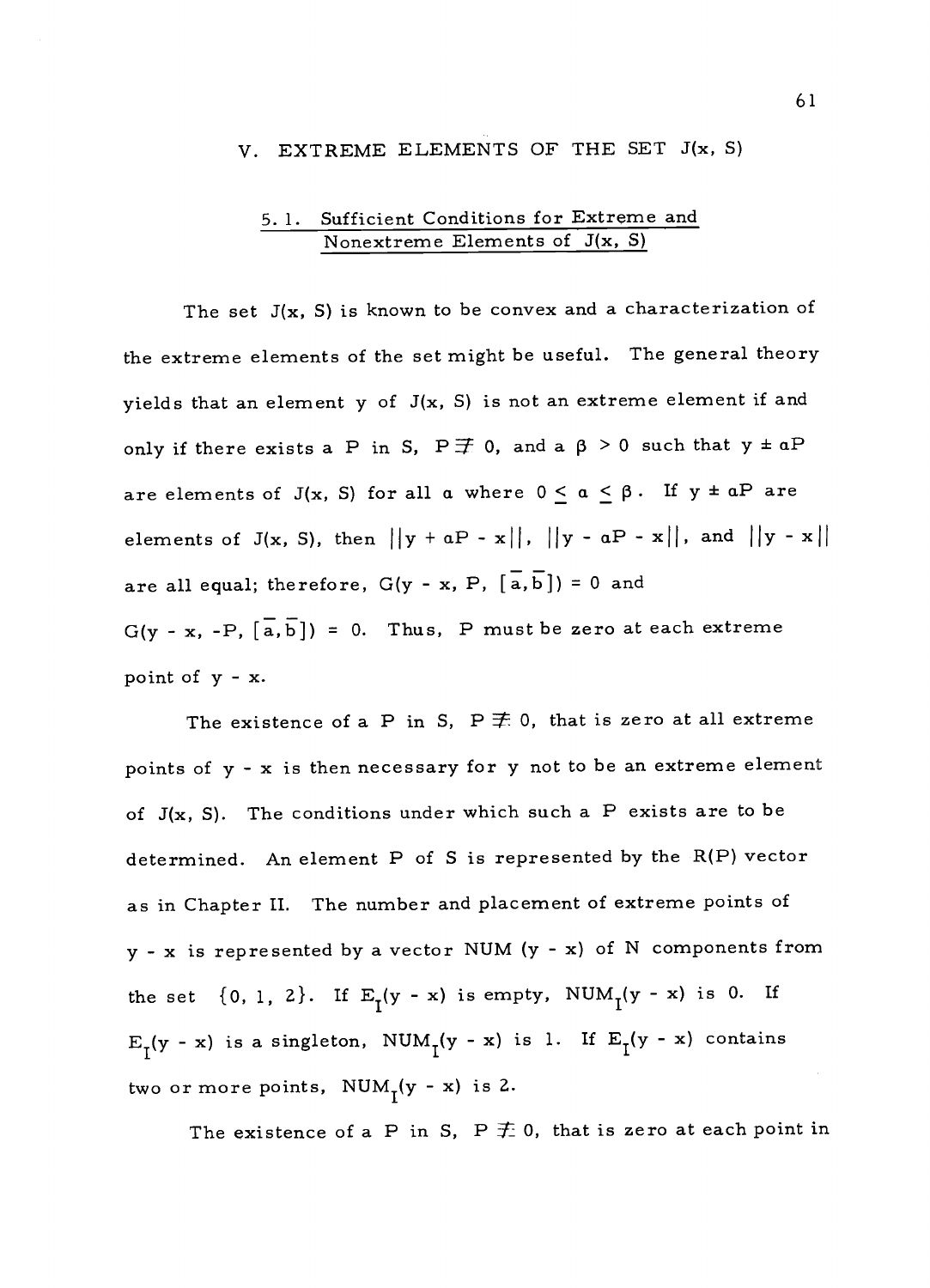$E(y - x)$  can be thought of as the existence of a S vector R(P), not consisting entirely of components equal to r13, that zeroes NUM (y - x).  $R_1(P)$  "zeroes" NUM<sub>1</sub>(y - x) if the relationship  $R_1(P)$ is such that  $P_I$  has at least NUM<sub>I</sub>(y - x) zeroes in  $(z_I, z_{I+1})$ . For example, if  $NUM_{\gamma}(y - x)$  is 1,  $R_{\gamma}(P)$  can be rj only for j in  ${11, 12, 13}$ , if  $R_I(P)$  is to "zero"  $NUM_I(y - x)$ . The interior root of  $P_1$  can be located at the element of  $E_1(y - x)$  if  $R_1(P)$  is rll or r12. Since  $P_1$  is a cubic polynomial with roots at  $z_1$  and  $z_{1+1}$ , if NUM<sub>1</sub>(y - x) is 2, R<sub>1</sub>(P) must be r13 to "zero" NUM<sub>1</sub>(y - x). However, if  $NUM_{I}(y - x)$  is 0,  $R_{I}(P)$  can be rj for any j where  $1 \leq j \leq 13$  and still "zero" NUM<sub>T</sub>(y - x).

# Lemma 5. 1. 1.

Let  $y \in J(x, S)$ . There exists a P in S, P  $\neq 0$ , such that  $P(t) = 0$  for all t in  $E(y - x)$  if and only if one of the following conditions is satisfied.

(5. 1. 1, 1) Let  $0 \le J \le N - 1$ . Let NUM  $_{J}(y - x) = 0$  and  $NUM_{\gamma}(y - x) \leq 1$  for  $0 \leq I < J$ . (5. 1. 1, 2) Let  $0 \le J \le N - 1$ . Let NUM<sub>J</sub>(y - x) = 0 and  $NUM_{r}(y - x) \leq 1$  for  $J < I \leq N - 1$ . (5. 1. 3, 3) Let  $0 \le J < J + U \le N - 1$ . Let NUM  $_{J}(y - x) =$ NUM<sub>J+U</sub> $(y - x) = 0$  and NUM<sub>I</sub> $(y - x) \le 1$  for  $J < I < J + U$ .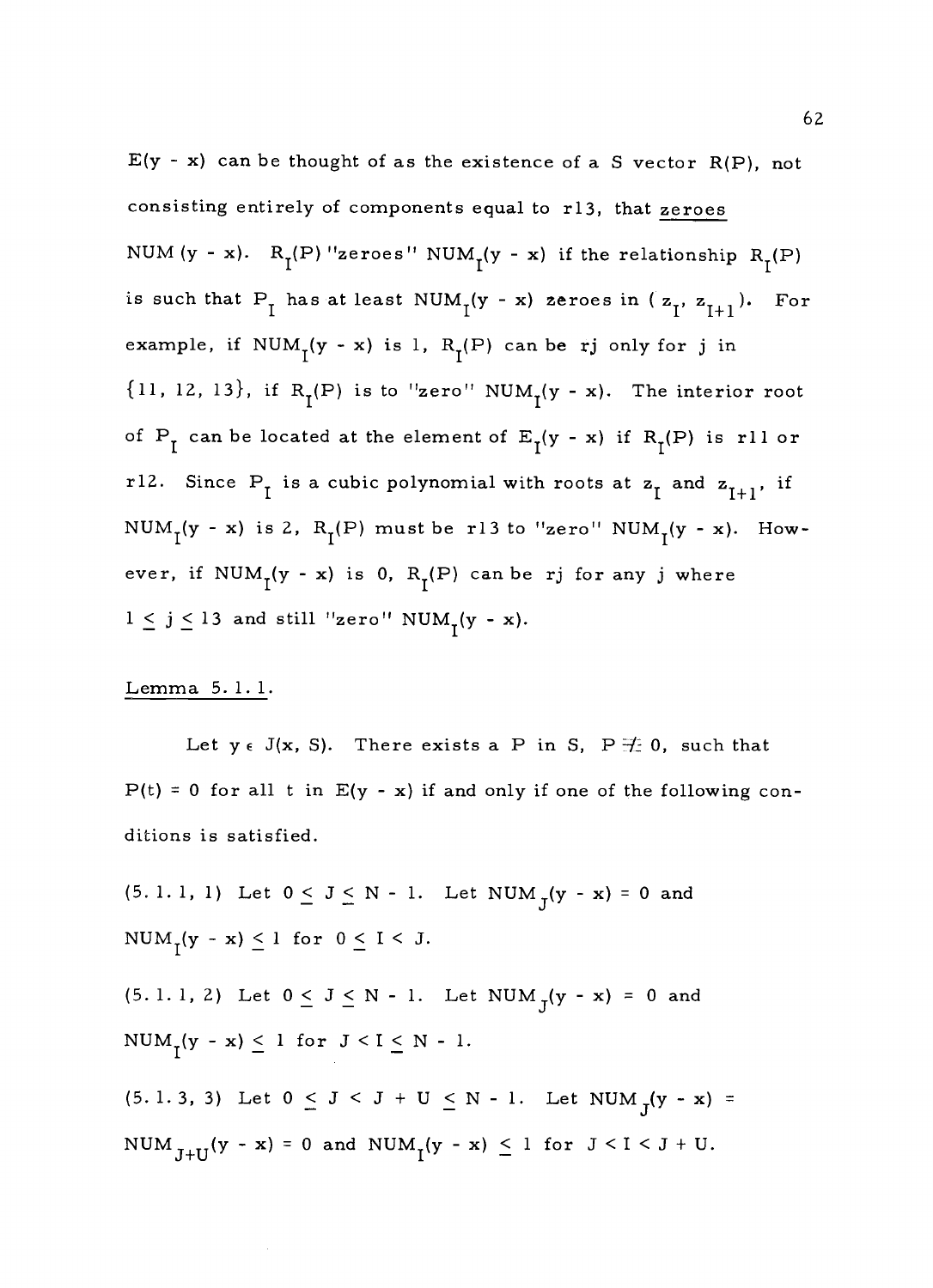#### Proof:

<u>Case I</u>: Assume that (5.1.1, 1) is satisfied. Since  $NUM_{\mathcal{I}}(y - x) \leq 1$ for  $0 \le I \le J$ ,  $R_I = rj$  for j in  $\{11, 12\}$  zeroes NUM<sub>I</sub>(y - x). For  $0 \leq J - I \leq J$ , let  $R_{J-I} = r12$ , if I is odd; let  $R_{J-I} = r11$ , if I is even. Let  $R_{\overline{J}} = r4$ . Let  $R_{\overline{I}} = r13$  for  $J \leq I \leq N - 1$ . R is a S vector; and there exists a P in S such that  $R(P) = R$  and  $P(t) = 0$ for all  $t$  in  $E(y - x)$ .

Case II: Assume that (5.1.1, 2) is satisfied. Since  $NUM_T(y - x) \leq 1$ for  $J \leq I \leq N - 1$ ,  $R_{\overline{I}} = rj$  for j in  $\{11, 12\}$  zeroes  $NUM_{\overline{I}}(y - x)$ . For  $0 \leq I < J$ , let  $R_I = r13$ . Let  $R_J = r5$ . For  $J < J + I \leq N - 1$ , let  $R_{J+I}$  = rll, if I is odd; let  $R_{J+I}$  = rl2, if I is even. R is a S vector; and, there exists a P in S such that  $R(P) = R$  and  $P(t) = 0$ for all  $t$  in  $E(y - x)$ .

Case III: Assume that (5.1.1, 3) is satisfied. Since  $NUM_{\mathsf{T}}(y - x) \leq 1$ for  $J < I < J + U$ ,  $R_I = rj$  for j in  $\{11, 12\}$  zeroes  $NUM_I(y - x)$ . For  $0 \leq I \leq J$ , let  $R_I = r13$ . Let  $R_J = r5$ . For  $1 \leq I \leq U$ , let  $R_{J+I} = r11$ , if I is odd; let  $R_{J+I}$  = r12, if I is even. Let  $R_{J+U}$  = r4, if U is odd; let  $R_{J+U}$  = r9, if U is even. Let  $R_{\overline{l}}$  = r13 for  $J+U < I \le N-1$ . R is a S vector; and, there exists a P in S such that  $R(P) = R$  and  $P(t) = 0$  for all t in  $E(y - x)$ .

Case IV: Assume that none of the conditions are satisfied. It is to be shown that  $R_{\text{I}} = r13$  for  $0 \le I \le N - 1$ , if  $R_{\text{I}}$  is to zero  $NUM_{\text{I}}(y - x)$ .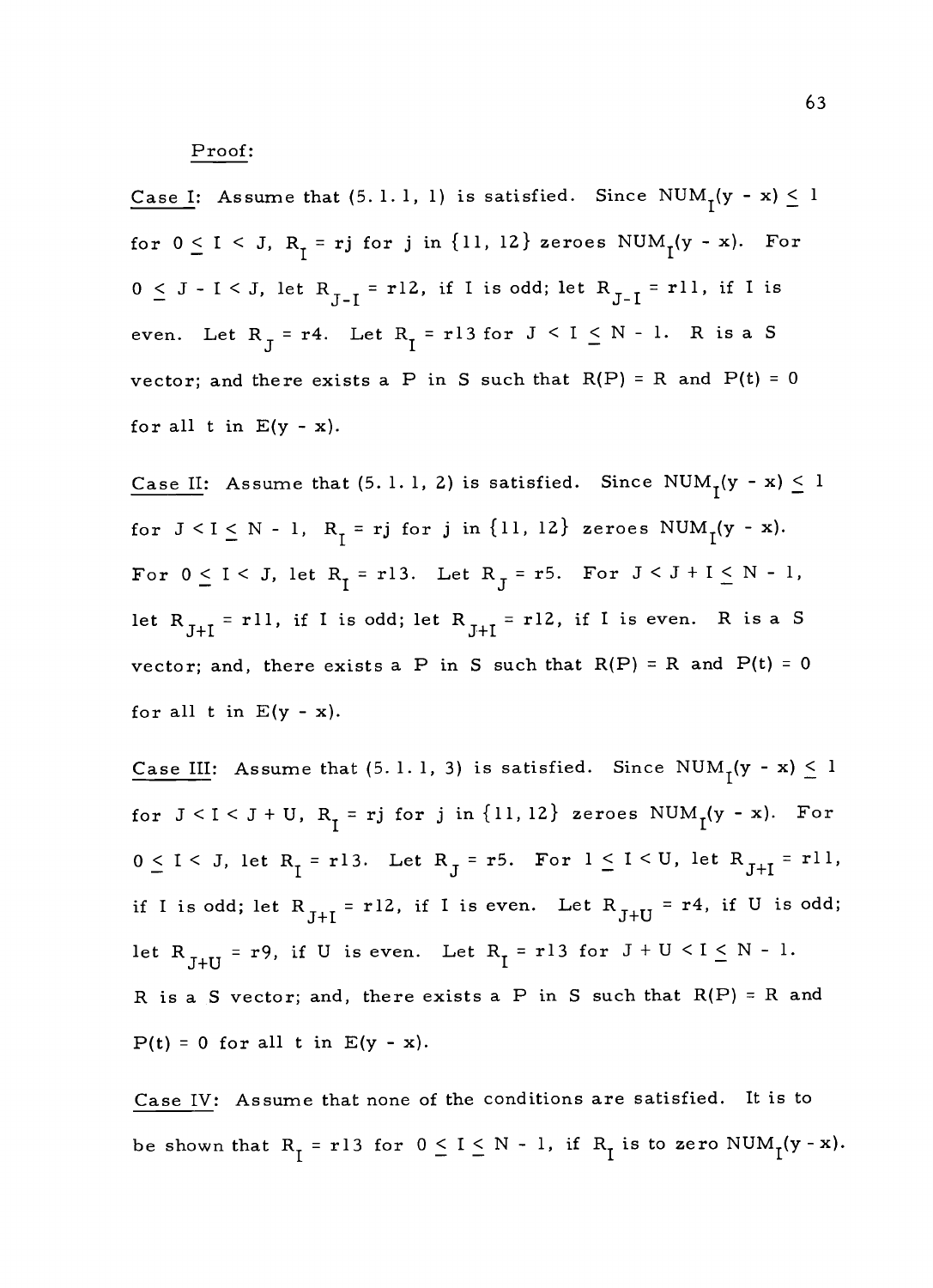Since  $y \in J(x, S)$ , there is at least one component of NUM(y - x) equal to 2. Let L(j) for  $1 \leq j \leq a$  be such that NUM  $_{L(i)}(y - x) = 2$ and  $L(j) < L(j + 1)$ . If  $R_{L(j)}$  is to zero NUM  $L(j)(y - x)$ , then  $R_{L(j)} =$ r13.

Step I: If  $0 < L(1)$ , since (5.1.1, 1) is not satisfied, NUM<sub>1</sub>(y - x) = 1 for  $0 \le I \le L(1)$ . In a segment of a S vector, if  $R_M = r13$  and  $R_{M-1}$  is to zero NUM<sub>M-1</sub> (y - x) = 1, then  $R_{M-1}$  = r13. Thus, if R is to be a S vector and R<sub>I</sub> is to zero NUM<sub>I</sub>(y - x), for  $0 \le I \le L(1)$ ,  $R_1 = r13.$ 

Step II: If  $L(a) < N - 1$ , since  $(5.1.1, 2)$  is not satisfied, NUM<sub>1</sub>(y - x) = 1 for L(a) < I  $\leq$  N - 1. In a segment of a S vector, if  $R_M = r13$  and  $R_{M+1}$  is to zero NUM $_{M+1}(y - x) = 1$ , then  $R_{M+1}$  = r13. Thus, if R is to be a S vector and  $R_1$  is to zero NUM<sub>1</sub>(y - x), for  $L(a) \le I \le N - 1$ ,  $R_I = r13$ .

Step III: If  $L(j) + 1 < L(j + 1)$ , since (5. 1. 1, 3) is not satisfied, NUM<sub>1</sub>(y - x) = 1 for  $L(j) < I < L(j + 1)$ , or there exists at most one M such that  $L(j) \le M \le L(j + 1)$  and  $NUM_M(y - x) = 0$ . In the first case, as in Step I,  $R_{\overline{1}} = r13$  for  $L(j) \leq I \leq L(j + 1)$ . In the second case,  $R_I = r13$  for  $L(j) \leq I \leq M$  and  $M \leq I \leq L(j + 1)$  as in Step I and Step II. If R is to be a S vector, since  $R_{M-1} = r13 = R_{M+1}$ ,  $R_M =$ r13. Thus,  $R_{\text{I}} = r13$  for  $L(j) \leq I \leq L(j + 1)$ , if R is to be a S vector and  $R_1$  is to zero NUM<sub>1</sub>(y - x).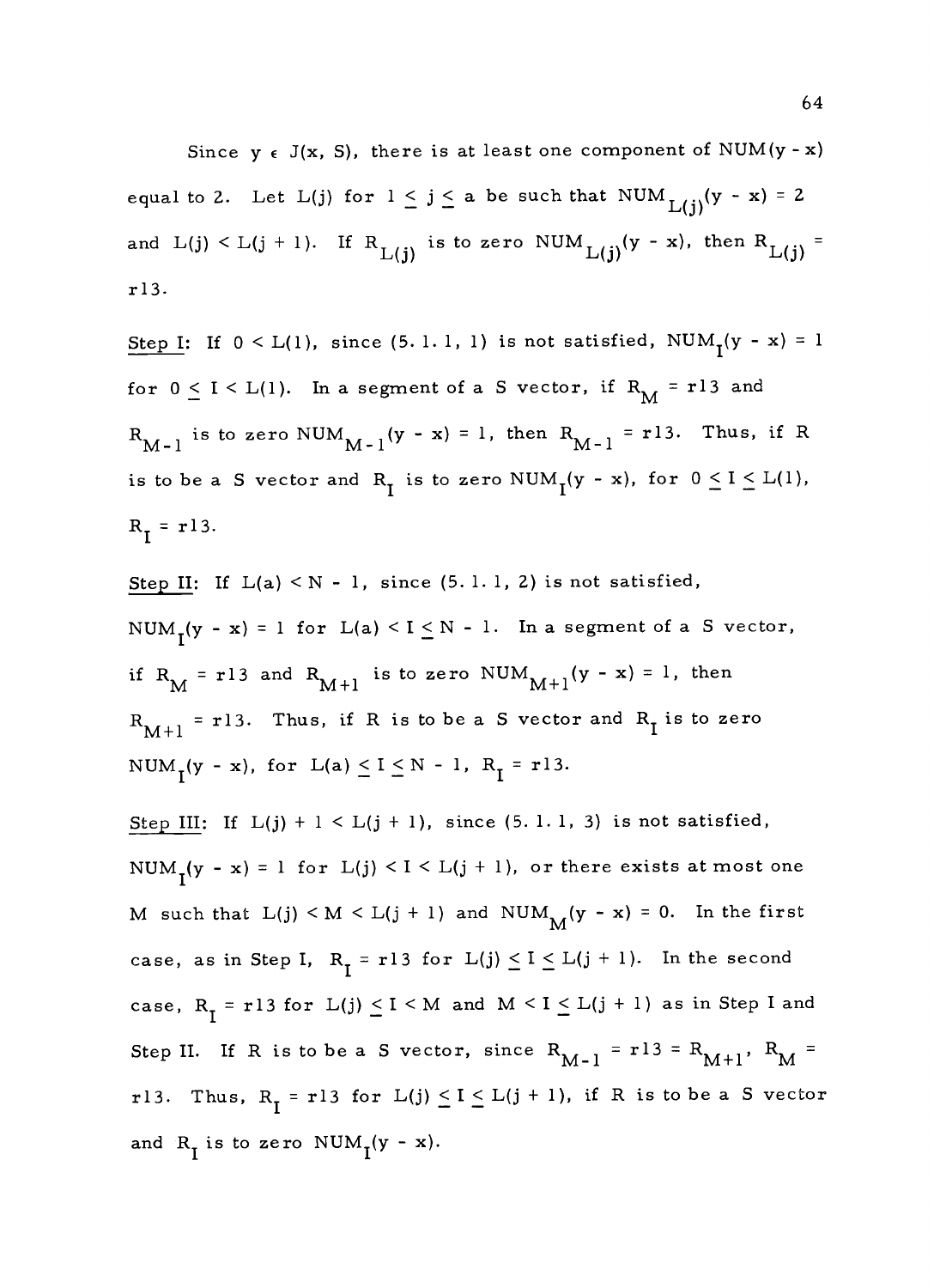Therefore, if  $P(t) = 0$  for all t in  $E(y - x)$ ,  $P \equiv 0$ . Thus, there does not exist a P in S,  $P \not\equiv 0$ , such that  $P(t) = 0$  for all t in  $E(y - x)$ .

Since the existence of a P in S,  $P \not\equiv 0$ , that is zero at every extreme point in  $E(y - x)$  is a necessary condition for y not to be an extreme element, a sufficient condition for y to be an extreme element of  $J(x, S)$  has been found.

#### Lemma 5. 1. 2.

Let  $y \in J(x, S)$ . If both (5.1.2, 1) and (5.1.2, 2) are satisfied, then  $y$  is an extreme element of  $J(x, S)$ .

(5.1.2, 1) If  $NUM_J(y - x) = 0$ , then there exists a  $M_{1}$  and  $M_{2}$  where  $0 \leq M_1 \leq J \leq M_2 \leq N - 1$  such that  $NUM_{M_1}(y - x) = NUM_{M_2}(y - x) = 2$ . (5. 1. 2, 2) If NUM  $_{J}(y - x) = NUM_{K}(y - x) = 0$  where  $J < K$ , then there exists a M where  $0 \leq J \leq M \leq K \leq N-1$  such that NUM<sub>M</sub>(y - x) = 2.

For y in  $J(x, S)$  not to be an extreme element of  $J(x, S)$ , besides the existence of a P in S,  $P \not\equiv 0$ , that is zero at each point in E(y - x), there must exist a  $\beta > 0$  such that  $y \pm \beta P$  are elements of  $J(x, S)$ . Three subconditions of Lemma 5.1.1 are sufficient to show that such a P and such a  $\beta$  exist.

#### Lemma 5. 1. 3.

Let  $y \in J(x, S)$ . If one of the following conditions is satisfied,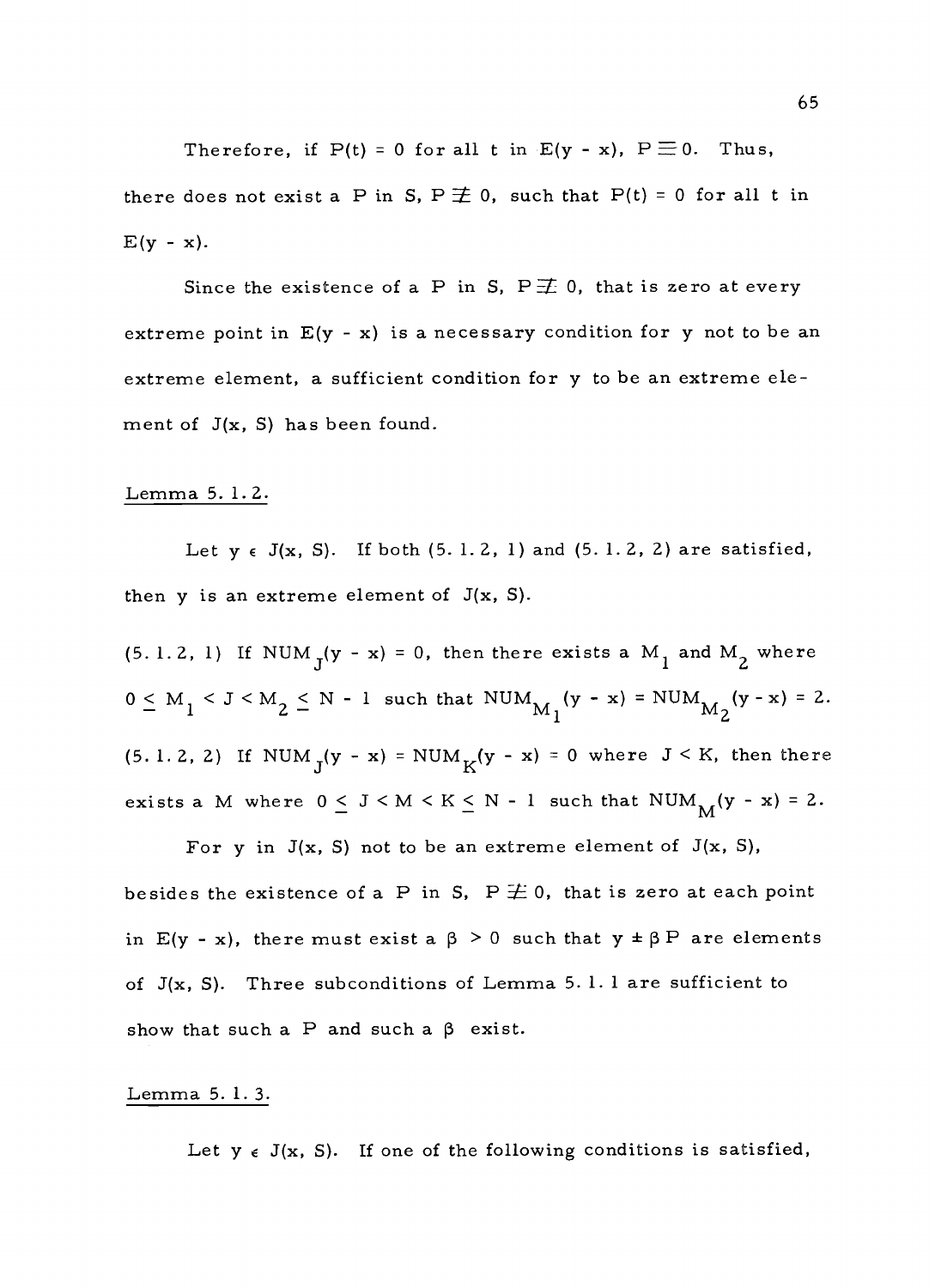then  $y$  is a nonextreme element of  $J(x, S)$ .

- $(5. 1. 3, 1)$  Let NUM<sub>0</sub>(y x) = 0.
- $(5. 1. 3, 2)$  Let  $NUM_{N-1}(y x) = 0.$

 $\ddot{\phantom{0}}$ 

(5. 1. 3, 3) Let  $0 \le J \le N - 1$ . Let  $NUM_J(y - x) = NUM_{J+1}(y - x) = 0$ .

<u>Proof:</u> It is to be noted that if NUM<sub>I</sub>(y - x) = 0, then

$$
\max_{[z_{I}, z_{I+1}]} < ||y - x||.
$$

Case I: Assume that (5.1.3, 1) is satisfied. Let  $R_0 = r4$  and  $R_1 =$ r13 for  $0 \leq I \leq N - 1$ . Let P be such that  $R(P) = R$  and  $||P|| = 1$ . Let  $\beta$  be such that max  $|(y - x)(t)| + \beta = ||y - x||$ .  $y \pm \beta P$  are  $[z_0, z_1]$ <br>elements of J(x, S).

Case II: Assume that  $(5. 1. 3, 2)$  is satisfied. Let  $R_1 = r13$  for  $0 \le I \le N - 1$  and  $R_{N-1} = r5$ . Let P be such that  $R(P) = R$  and  $||P|| = 1.$  Let  $\beta$  be such that max  $|(y - x)(t)| + \beta = ||y - x||.$  $y \pm \beta$  P are elements of J(x, S).

Case III: Assume that  $(5. 1.3, 3)$  is satisfied. Let  $R_1 = r13$  for  $0 \le I < J$ . Let  $R_J = r5$  and  $R_{J+1} = r4$ . Let  $R_I = r13$  for  $J + 1 < I \le N - 1$ . Let P be such that  $R(P) = P$  and  $||P|| = 1$ . Let  $\beta$  be such that  $\left[\begin{array}{cc} \text{max} \\ z_T, z_{T+2} \end{array}\right] |(y - x)(t)| + \beta = ||y - x||. \quad y \pm \beta P$  are elements of J(x, S).

When  $J(x, S)$  is not a singleton, Lemma 5.1.3 is sufficient to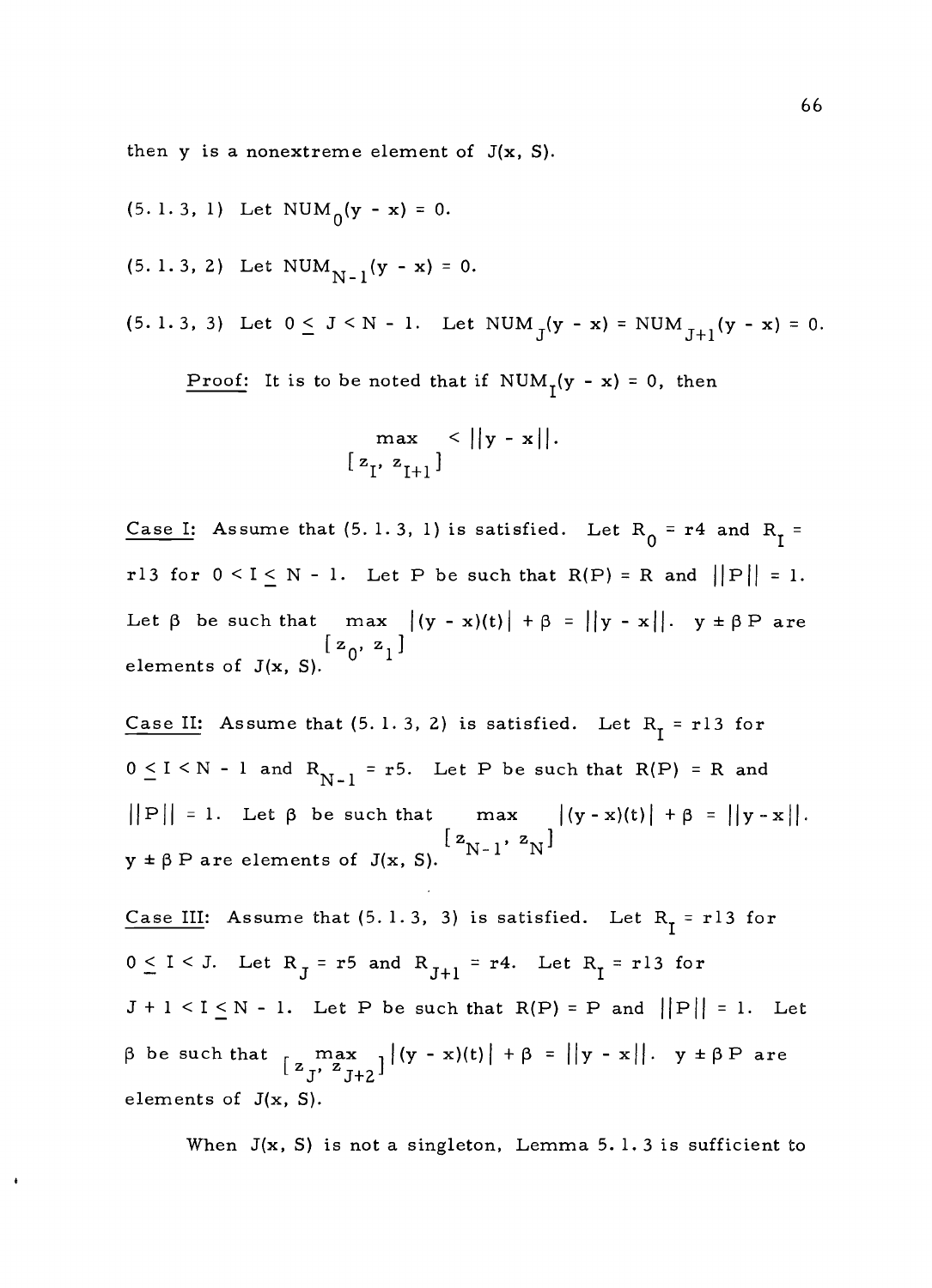prove that the "best" best approximation to x is not an extreme element of  $J(x, S)$ .

#### Lemma 5. 1. 4.

If  $J(x, S)$  is not a singleton, the 'best' best approximation to  $x$  from S is a nonextreme element of  $J(x, S)$ .

Proof: Let  $\overline{y}$  be the "best" best approximation to x. Let CS be the union of characteristic subintervals of  $\bar{y}$ . By the characterization of  $\overline{y}$  given in the proof of Theorem 4.1.1,  $E(\overline{y} - x)$  is a subset of CS. By Theorem 3. 1. 1, since J(x, S) is not a singleton,  $(z_0, z_1), (z_{N-1}, z_N),$  or for some M where  $0 \le M \le N - 1$ ,  $(z_{\text{M}}, z_{\text{M+1}}) \bigcup (z_{\text{M+1}}, z_{\text{M+2}})$  is not a subset of CS. Thus, (5.1.3, 1), (5. 1. 3, 2), or (5. 1. 3, 3) is satisfied.

### 5. 2. Necessary and Sufficient Conditions When x is Continuously Differentiable

With the added restriction that x be continuously differentiable, satisfaction of one of the conditions of Lemma 5. 1. 3 is found to be both necessary and sufficient for y to be a nonextreme element of  $J(x, S)$ . That the restriction on x is necessary for this result is shown in the following example.

**Example 5.2.1.** Let N = 3, 
$$
z_0 = -2
$$
,  $z_1 = -1$ ,  $z_2 = 0$  and  $z_3 = 1$ .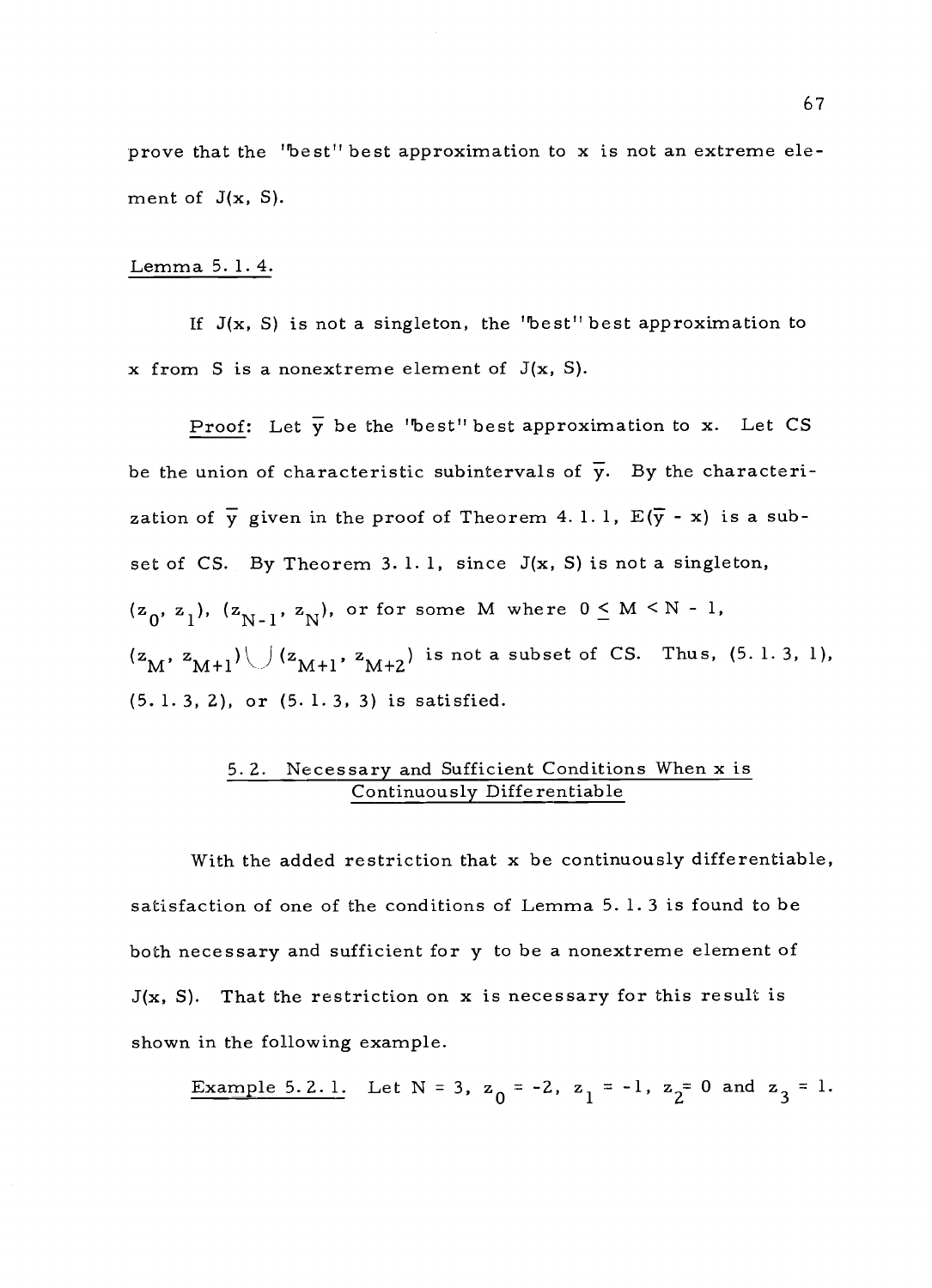Let 
$$
x(t) =\n\begin{cases}\n-4t - 8 & t \in [-2, -7/4] \\
8t + 13 & t \in [-7/4, -6/4] \\
-8t - 11 & t \in [-6/4, -5/4] \\
4t + 4 & t \in [-5/4, -1] \\
0 & t \in [-1, 0] \\
-2t & t \in [0, 1/2] \\
2t - 2 & t \in [1/2, 1]\n\end{cases}
$$

x is an element of X \, S,  $\rho$  (x, S) is 1, and 0 is an element of J(x, S).

Graph of 0 - x: +1  $-\sum_{\bullet} E(0-x) = \{-7/4, -6/4, -5/4, 1/2\}$  $-2$  \ / +1  $p(x, S) = ||0 - x|| = 1$  $-1$  $SGN(0 - x) = (T, F, +)$  $NUM(0 - x) = (2, 0, 1)$ 

NUM( $0 - x$ ) satisfies none of the conditions of Lemma 5.1.3; however, if  $b_0 = 0$ ,  $b_1 = 0$ ,  $b_2 = 1$ ,  $b_3 = -1$ , and 3  $P = \sum b_{I} B_{I}$ 

then P is in S and  $||\pm P - x|| \le 1$ . Thus,  $0 \pm P$  are elements of  $J(x, S)$  and  $0 = 1/2(P) + 1/2(-P)$  is not an extreme element of  $J(x, S)$ .

 $I=0$ 

The characterization of an extreme element of J(x, S) is straightforward when x is continuously differentiable.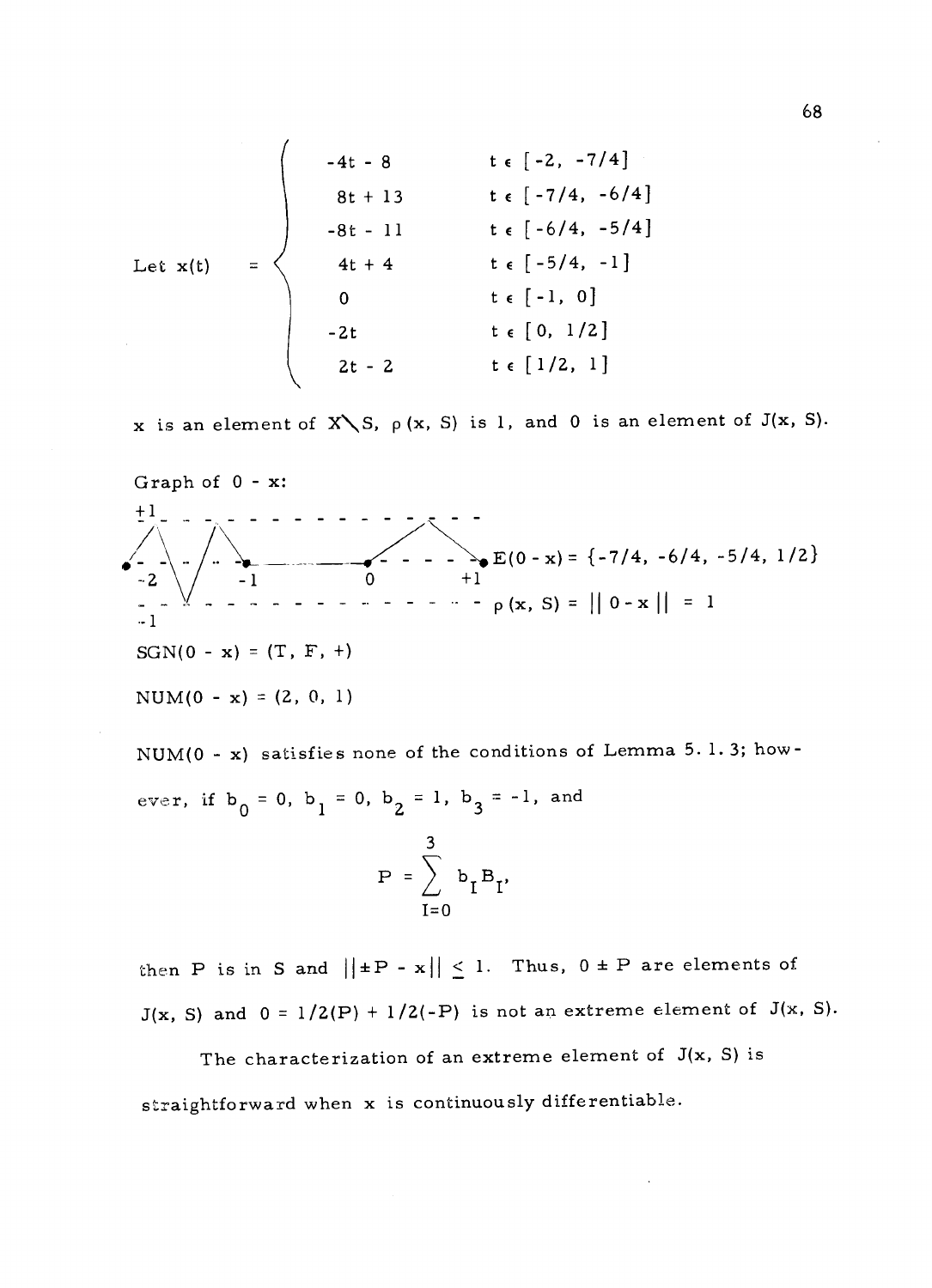Theorem 5. 2. 1.

Let  $x \in C^1([a, b]) \cap X$ , and  $y \in J(x, S)$ .

y is an extreme iff element of  $J(x, S)$  $E_0(y - x) \neq \emptyset$ ,  $E_{N-1}(y - x) \neq \emptyset$ , and if  $E_{\mathbf{M}}(\mathbf{y} - \mathbf{x}) = \emptyset$ , then  $E_{M+1}(y - x) \neq \emptyset$ .

Proof:

Step I: If  $E_0(y - x) = \emptyset$ ,  $E_{N-1}(y - x) = \emptyset$ , or  $E_M(y - x) = E_{M+1}(y - x) = \emptyset$ , then  $NUM_0(y - x) = 0$ ,  $NUM_{N-1}(y - x) = 0$ , or  $NUM_M(y - x) =$ NUM<sub>M+1</sub> (y - x) = 0. Thus, by Lemma 5.1.3, y is not an extreme element of J(x, S).

Step II: Assume that  $E_0(y - x) \neq \emptyset$ ,  $E_{N-1}(y - x) \neq \emptyset$ , and if  $E_{\mathbf{M}}(\mathbf{y}-\mathbf{x}) = \emptyset$ , then  $E_{\mathbf{M}+1}(\mathbf{y}-\mathbf{x}) \neq \emptyset$ .

It is claimed that if  $y \pm \beta P \in J(x, S)$  for some  $\beta > 0$ , then  $P_I \equiv 0$  for all I such that  $NUM_I(y - x) \ge 1$ . Since  $y \pm \beta P \in J(x, S)$ ,  $P(t) = 0$  for all t in  $E(y - x)$  and  $|(y - x)(t) \pm \beta P(t)| \le ||y - x||$ . If NUM<sub>1</sub>(y - x) = 2, then P<sub>1</sub> $\equiv$  0. If NUM<sub>1</sub>(y - x) = 1, then P<sub>1</sub> $\equiv$  0, or  $P_I \not\equiv 0$ ,  $P_I(t_I) = 0$ , and  $E_I(y - x) = \{t_I\}$  for some  $t_I$  in  $(z_I, z_{I+1})$ . Assume that  $P_{\tau} \not\equiv 0$  and that  $(y - x)(t_{\tau}) = ||y - x||$ ; then,

 $(y - x)(t) + \beta |P_{I}(t)| \leq \max \{ |(y - x)(t) + \beta P_{I}(t)|, |(y - x)(t) - \beta P_{I}(t)| \}$  $\leq$  ||y - x||. Since y - x is continuously differentiable on  $(z_1, z_{1+1})$ , for some  $\varepsilon$ sufficiently small, for all t in  $(t_1, t_1 + \varepsilon)$ , and for some  $d_t$  in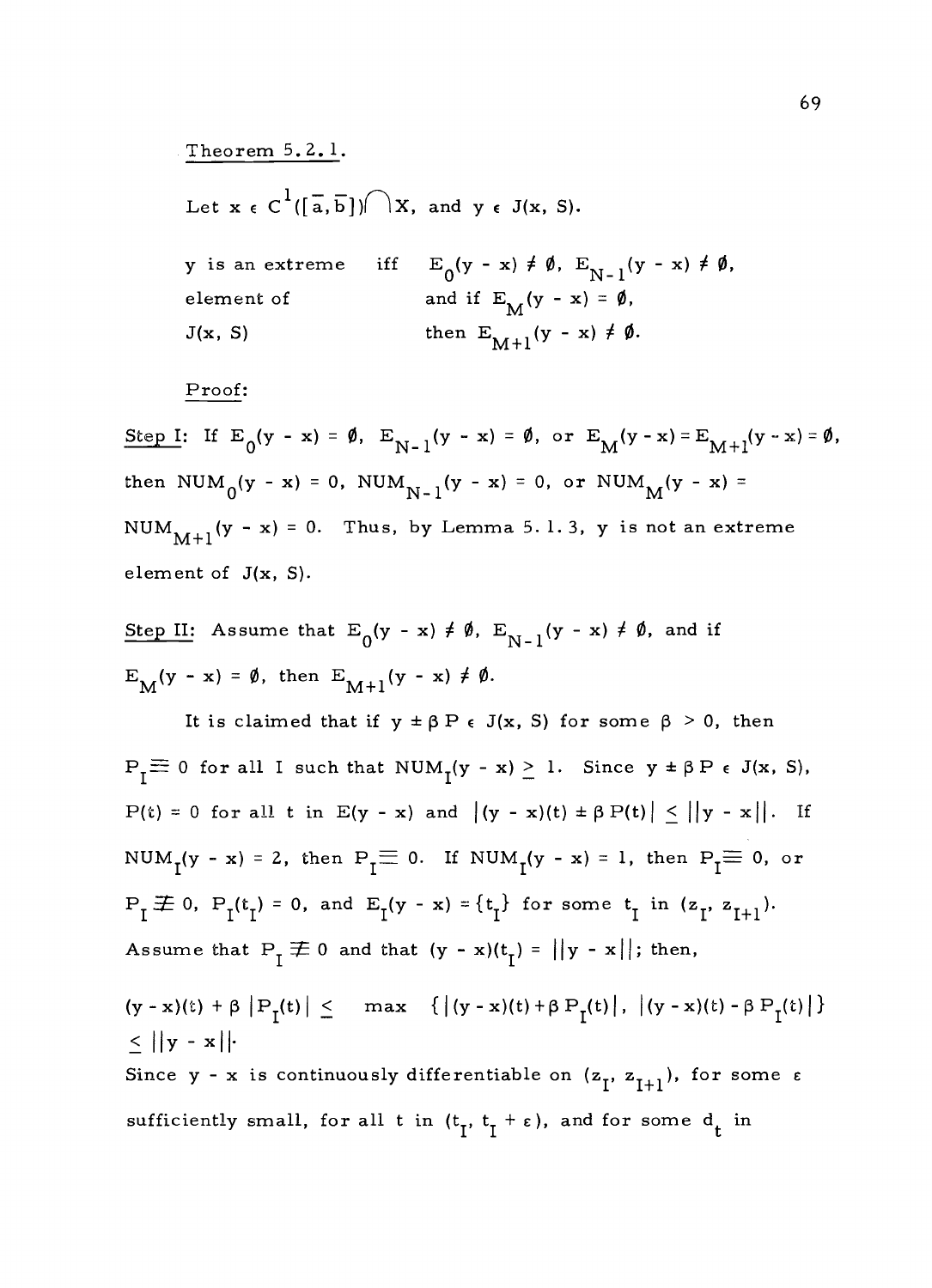$$
(\tau_{I}, t_{I} + \varepsilon), \quad 0 < (y - x)(t) = (y - x)(t_{I}) + \frac{d}{dt} \quad (y - x)(d_{t})(t - t_{I})
$$
\n
$$
= ||y - x|| + \frac{d}{dt} \quad (y - x)(d_{t})(t - t_{I}).
$$

Thus,  $||y - x|| + \frac{d}{dt} (y - x)(d_t)(t - t_1) + \beta ||P_t(t)|| \le ||y - x||$  and,  $\frac{d}{dt}$  (y - x)(d<sub>t</sub>) +  $\beta$  ( $\hat{P}_{I}(t)$ )  $\leq$  0, where  $\hat{P}_{I}(t) = \frac{1}{t} \frac{I^{(0)} - I^{(0)}}{t - t_{\tau}}$ .

Since  $t_I$  is a simple root of  $P_I$ ,  $\hat{P}_I(t) \rightarrow d > 0$  as  $t \rightarrow t_I^+$ . However, since  $t_i$  is a relative maximum of y - x,  $\frac{d}{dt}$  (y - x)(d<sub>t</sub>) + 0 as  $t \rightarrow t_{I}^{+}$ . This is a contradiction. Similar results would occur if it is assumed that  $P_I \not\equiv 0$  and  $(y - x)(t) = -||y - x||$ . Thus, if  $NUM_{T}(y - x) \geq 1, P_{T} \equiv 0.$ 

It is claimed that if  $y \pm \beta P \in J(x, S)$  for some  $\beta > 0$ , then  $P \equiv 0$ . Let R(P) be the vector of P. By the previous claim,  $R_I(P) = r13$  if  $NUM_I(y - x) \ge 1$ . Since  $y \in J(x, S)$ , there is at least one component of NUM(y - x) that is 2. Let  $L(j)$  for  $1 \leq j \leq a$  be such that NUM  $_{L(j)}(y - x) \ge 1$  and  $L(j) < L(j + 1)$ . Since  $E_0(y - x) \ne \emptyset$ , NUM<sub>0</sub>(y - x)  $\geq$  1 and L(1) = 0. Since E<sub>N-1</sub>(y - x)  $\neq \emptyset$ , NUM<sub>N-1</sub> (y - x)  $\geq$  1 and L(a) = N - 1. Since if  $E_M(y - x) = \emptyset$ , then  $E_{M+1}(y - x) \neq \emptyset$ ,  $L(j) + 2 \geq L(j + 1)$  for  $1 \leq j \leq a$ . Thus, since R(P) is a S vector,  $R_I(P) = r13$  for  $0 \le I \le N - 1$ . This implies that  $P\equiv 0.$ 

Therefore, there does not exist a P in S,  $P \not\equiv 0$ , such that  $y \pm \beta P \in J(x, S)$  for some  $\beta > 0$ ; thus, y is an extreme element of  $J(x, S)$ .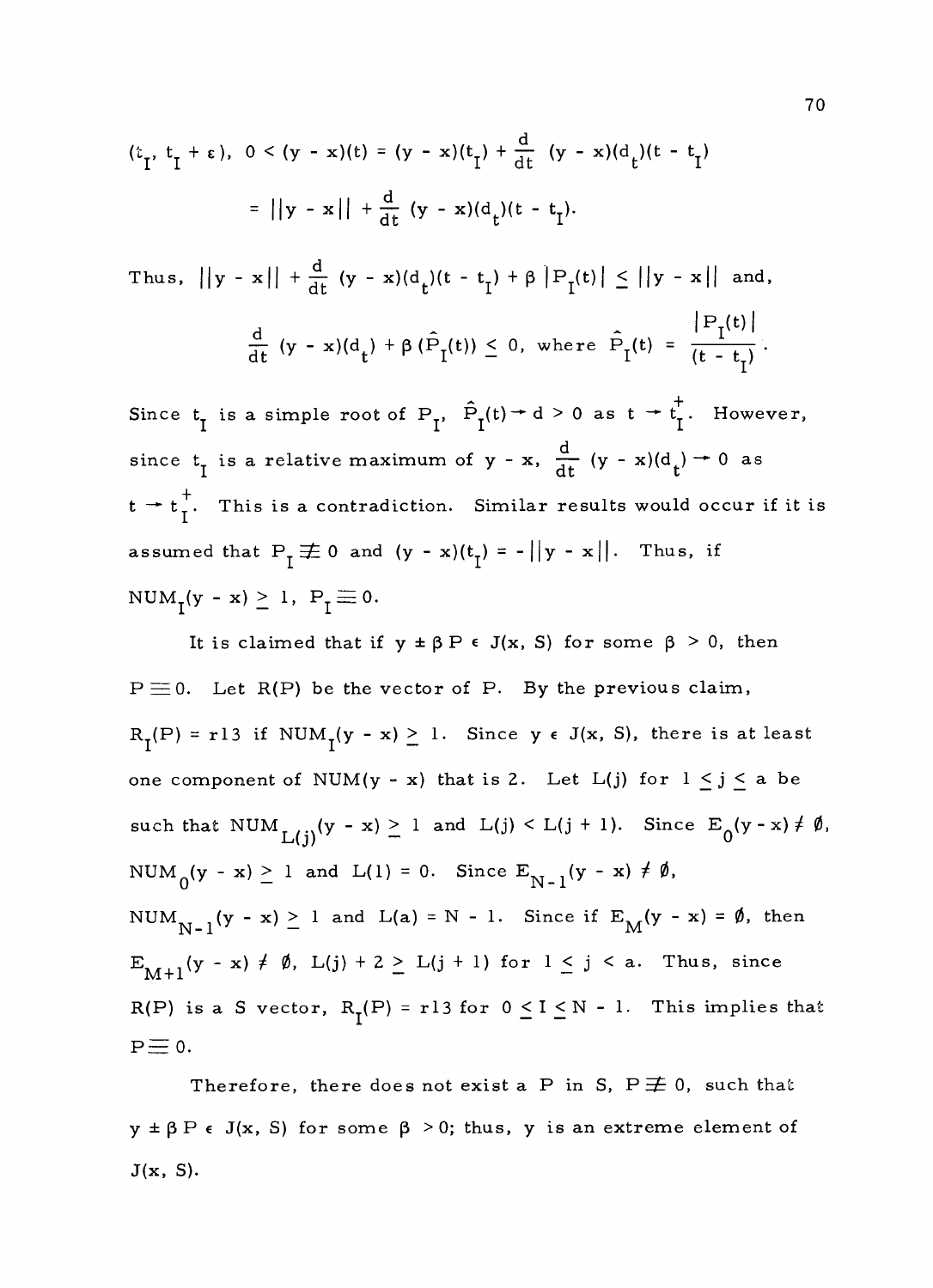## VI. THE "BEST" BEST APPROXIMATION TO EXPONENITAL AND LOGARITHM ON [1,2]

## 6.1. Comments on the Method Used

The approximation to x from S has many similarities to the classical Chebycheff approximation to a continuous function by a finite dimensional Haar space; thus, the Remes ascent method, applicable in the classical case, was considered. Four main conditions would make the Remes ascent method feasible: (1) easily recognizable lower bounds on  $\rho(x, S)$ ; (2) easily computable lower bounds on  $p(x, S)$ ; (3) an easily obtainable montone increasing sequence of lower bounds on  $p(x, S)$ ; (4) the ability to show that the limit of such sequences is  $p(x, S)$ . The first two conditions are satisfied in this problem. The remaining two are very complicated claims in this situation; the method actually used was a cross between a modified Remes method and guess work.

A result similar to the de La Vallée Poussin Theorem yields lower bounds on  $\rho$  (x, S). Let FP(J,K) be the set  $\left\{\{\mathrm{t}_{\mathbf{I}}\}_{\mathbf{I}=\mathbf{1}}^{\mathbf{U}+\mathbf{2}}\big| \mathrm{K}$  - J=U,  $t_1 \in (z_1, z_{1+1}), t_1 \in (z_{1+1-2}, z_{1+1-1})$  for  $2 \leq I \leq U + 1$ , and  $t_{U+2}$   $\epsilon$  (z<sub>J+U-1</sub>, z<sub>J+U</sub>) where  $t_{I} < t_{I+1}$  for  $1 \leq I \leq U+1$ .

Theorem 5.1.1. Let  $x \in X$  and  $y \in S$ . Let  $C \in FP(J, K)$  where  $0 \leq J \leq K \leq N$ ; let  $C = \left\{ t_I \right\}_{I=1}^{U+2}$  where  $K - J = U$ . Let  $(y - x)(t_I) \neq 0$ for  $1 \le I \le U + 2$ . Let  $sgn(y - x)(t<sub>I</sub>) = -sgn(y - x)(t<sub>I+1</sub>)$  for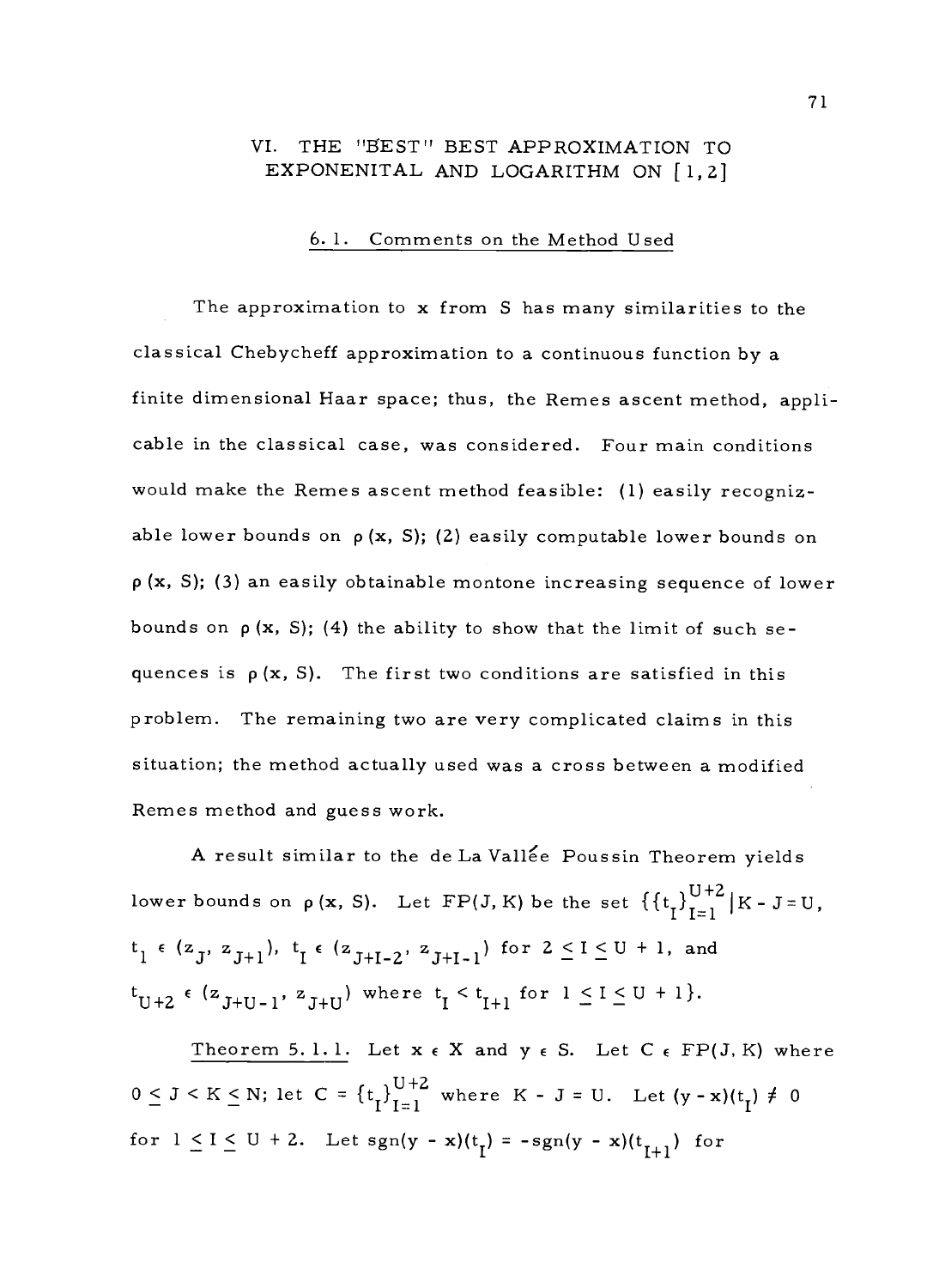$1 \leq I \leq U + 1$ . Let

$$
\begin{array}{rcl}\n\text{Min} & = & \min & \left| \, (y - x)(t) \right| \\
& & 1 \leq I \leq U + 2\n\end{array}
$$

Let

$$
\mathbf{Max} = \max_{1 \leq I \leq U+2} |(y-x)(t_{\mathbf{I}})|.
$$

If the above conditions are satisfied, then Min  $\leq \rho$  (x, S); furthermore, if Max > Min, then Min <  $\rho$  (x, S).

Proof: Assume that  $\rho(x, S) \leq Min$ , and without loss of generality, that  $(y - x)(t_1) > 0$ . Since J(x, S) is nonempty, there exists an element  $y_1$  of S such that  $\rho(x, S) = ||y_1 - x|| \leq Min$ . Thus,  $\pm (y_1 - x)(t_1) \le ||y_1 - x|| \le M$ in  $\le |(y - x)(t_1)|$  for  $1 \le I \le U + 2$ . Therefore, if P is  $y_1 - y$ , P is in S,

 $P(t_r) > 0$  if I is even (5. 1. 1) and

 $P(t_1) \leq 0$  if I is odd.

Since  $P_i$  is a cubic polynomial with roots at  $z_i$  and  $z_{i+1}$ ,  $P_I(\overline{t}) \geq 0$  for  $\overline{t}$  in  $(z_I, z_{I+1}),$  only if  $P_I \equiv 0$ , or  $P_I(\overline{t}) \geq 0$  and there exists a  $t^*$  in  $(z_1, z_{I+1})$  such that  $P_1(t^*) > 0$ . If  $P_1(\overline{t}_1) \ge 0$  and  $P_{I}(\overline{t}_{2}) \leq 0$  where  $z_{I} < \overline{t}_{1} < \overline{t}_{2} < z_{I+1}$ , then either  $P_{I} \equiv 0$ , or  $P_{I}(t) > 0$ for t in  $(z_1, \overline{t}_1)$ ,  $P_1(t) < 0$  for t in  $(\overline{t}_2, z_{1+1})$ , and the interior root of  $P_I$  is greater than or equal to  $\overline{t}_1$  and less than or equal to  $\overline{t}_2$ . The inequalities in statements involving  $P_I^-$  can be reversed and similar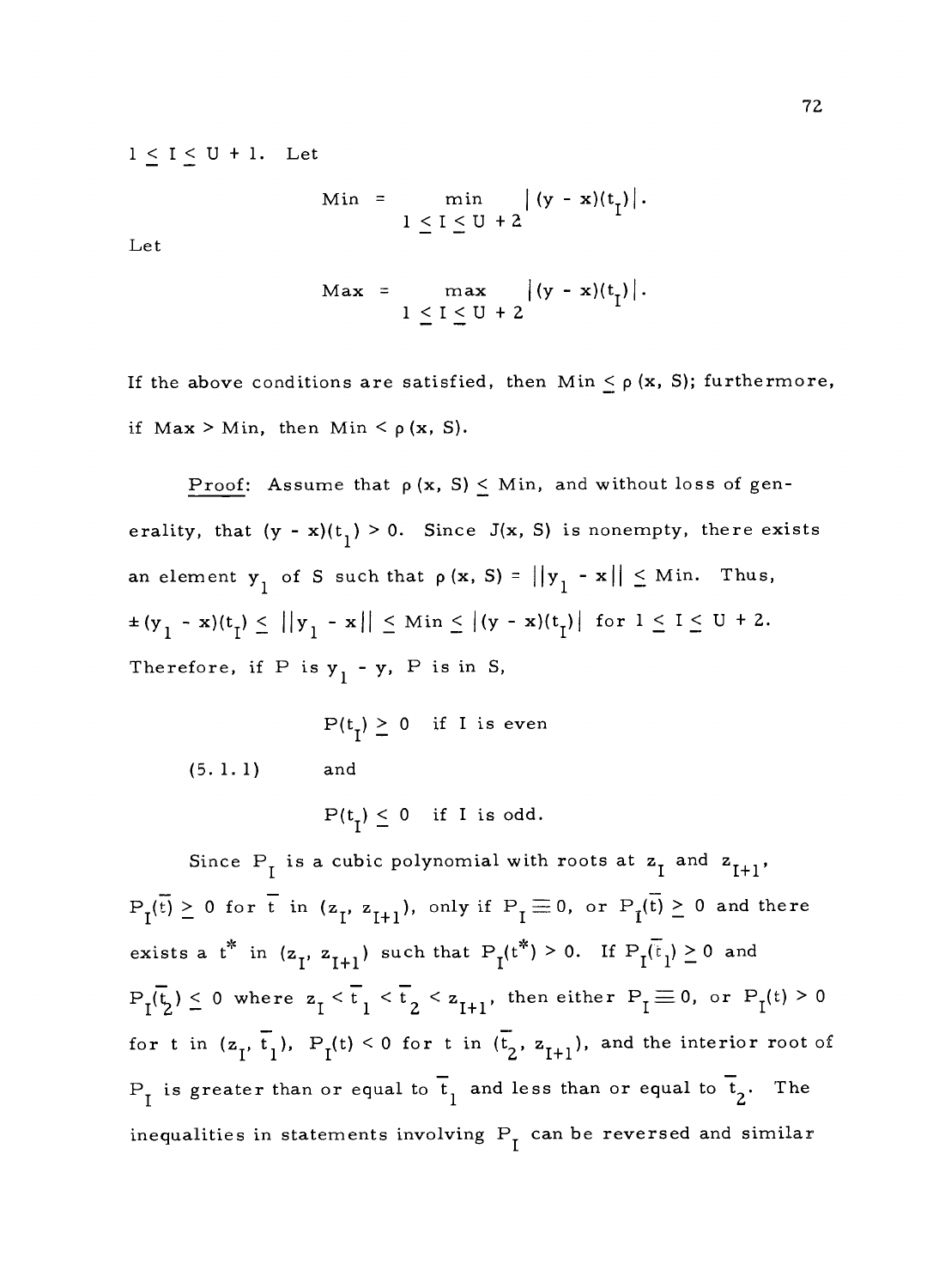results would be obtained.

Thus, condition (5. 1. 1) can be represented as a segment of a SGN vector expressing the sign demands on P just as the sign demands of  $y - x$  were expressed by SGN(y - x). If  $U = 1$ , SGN<sub>J</sub> = T. If  $U > 1$ ,  $SGN_J = - +$ , and if U is even,  $SGN_{J+U-1} = - +$ ; if U is odd, SGN<sub>J+U-1</sub> = +-. For  $1 \leq I < U - 1$ , SGN<sub>J+I</sub> = -, if I is odd, and SGN<sub>J+I</sub> = +, if I is even. The vector R(P) must be a S vector and  $R_I(P)$  must zero-match  $SGN_I$  for  $J \leq I \leq J + U - 1$ . It is shown in Lemma 3.2.1, that R<sub>I</sub>(P) must be r13 for  $J \le I \le J + U - 1$ . Thus,  $P_I \equiv 0$  for  $J \leq I \leq J + U - 1$ , and  $y|_{[z_{\cdot}, z_{\cdot}, z_{\cdot}, t_{\cdot}]} \equiv y_1|_{[z_{\cdot}, z_{\cdot}, z_{\cdot}]}$ . This implies that

$$
\rho(x, S) \leq Min \leq Max \leq ||y - x||_{\left[\frac{z}{3}, \frac{z}{3} + U\right]} = ||y_1 - x||_{\left[\frac{z}{3}, \frac{z}{3} + U\right]} \leq ||y_1 - x||
$$
  
=  $\rho(x, S).$ 

Therefore, Min  $\leq \rho$  (x, S); and if Max > Min, Min  $\leq \rho$  (x, S).

It can be shown that for any C in  $FP(J, K)$  where  $0 \le J \le K \le N$ , there exists a unique  $\lambda$  and set of coefficients  $\{b_I^C\}_{I=J}^K$  such that if

$$
y^{C} = \sum_{I=J}^{K} b_I^{C} B_I,
$$

then  $(-1)^{I+1} \lambda^C + y^C$  (t) = x(t) for all t in C. By definition,  $|\lambda^C|$  is  $\left\|y^C - x\right\|_C$ . By Theorem 5.1.1,  $\left\|y^C - x\right\|_C$  is a lower bound on  $p(x, S)$ . Thus, lower bounds on  $p(x, S)$  are easily computable.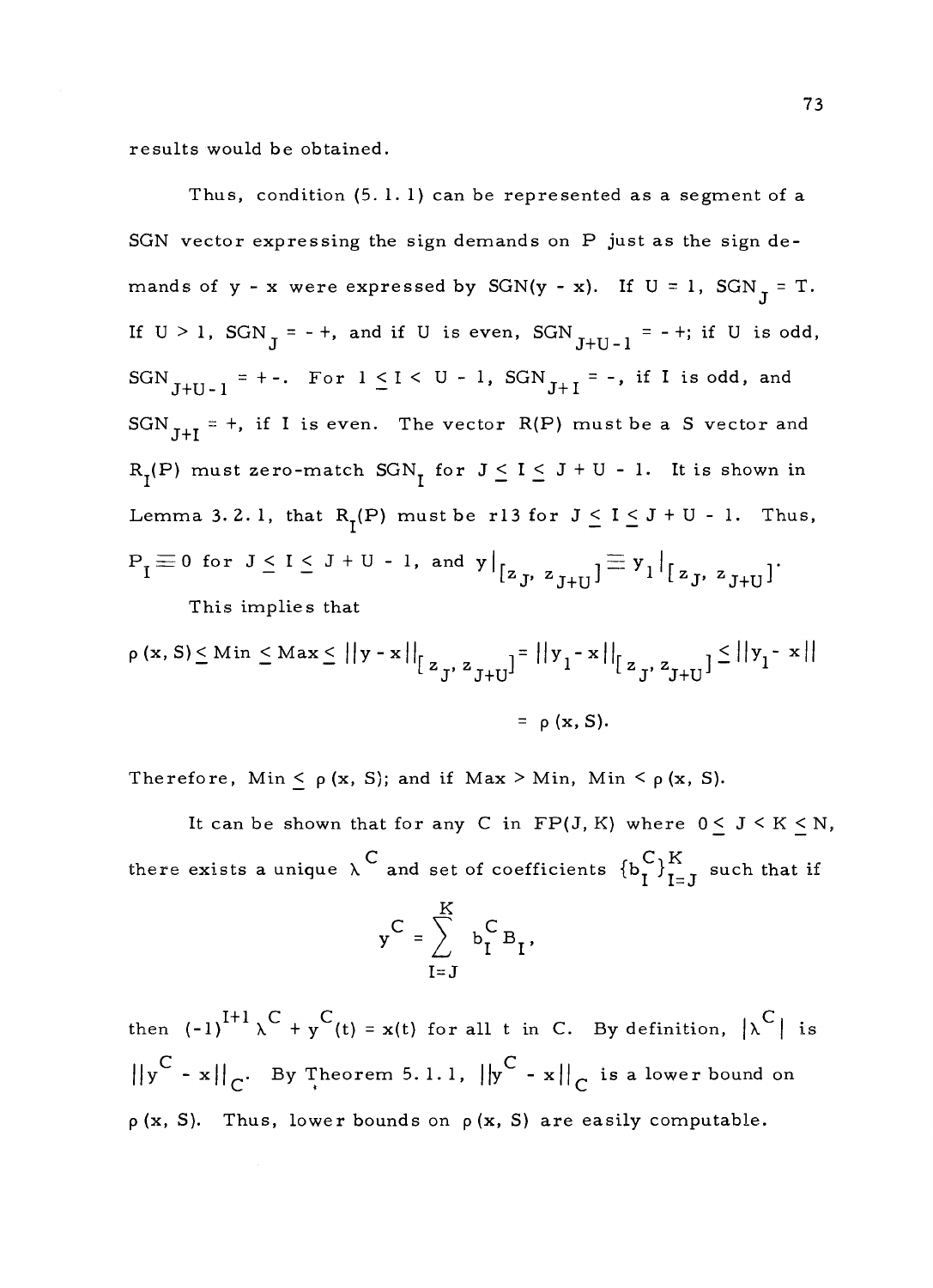If  $||y^C - x||_C$  is strictly less than  $||y^C - x||_{[z_1, z_1]}$ , it can be shown that by inspection of the curve  $y^C - x$  on  $[z_j, z_K]$ , a  $J^1$ ,  $K^1$ , and a  $C^1$  in  $\texttt{FP}(J^1,K^1)$ , where  $J\leq J^1< K^1\leq K$  and  $C^1$  is  $\{t^1_l\}_{l=1}^{U^1}$  can be chosen so that for some L,  $|(y^C - x)(t^1_L)|$  is  $||y^C - x||_{\left[z, y^C - x\right]}$ , and for I not equal to L,  $|(y^C - x)(t_1^T)|$  is  $\left|\left|y^{\right|C} - x\right|\right|_{C}$ . It can be shown that  $\left|\left|y^{\right|C} - x\right|\right|_{C_{1}}$  is strictly greater than  $\left\| \mathbf{y}^{\mathsf{C}} - \mathbf{x} \right\|_{\mathsf{C}}$ .

Thus, an initial guess for  $J^0$ ,  $K^0$  and  $C^0$  in  $\text{FP}(J^0, K^0)$  is made where  $0 \leq J^0 < K^0 \leq N$ , and, in the manner above, a monotone increasing sequence of lower bounds on  $\rho(x, S)$  can be obtained. For some k, for all i greater than k,  $J^i$  is  $J^k$  and  $K^i$  is  $K^k$  where  $J_0 \le J^k < K^k \le K_0$ . Let  $J$  be  $J^k$  and  $K$  be  $K^k$ . It can be shown that the sequence  $\{y^{C_i}\}$  of elements of S converges on  $\left[\begin{array}{cc} z_j, z_{\underline{K}} \end{array}\right]$  to some

$$
\overline{y} = \sum_{I=\underline{J}}^{K} \overline{b}_{I} B_{I}.
$$

For some  $C$  in  $\text{FP}(z_{\underbar{J}}, z_{\underbar{K}}), \overline{y}$  is  $y^{\underbar{C}},$  and  $||\overline{y} - x||_{z_{\underbar{J}}, z_{\underbar{K}}]}$  is  $||\overline{y} - x||_C$ . In fact,  $||\overline{y} - x||_C$  is the inf  $(||y - x||_{[z]}, z_K] |y \in S$ .

It is here that the difficulty arises. By Lemma 5.1.1, it is known that  $||\overline{y} - x||_C$  is a lower bound on  $\rho(x, S)$ . By the characterization theorem, it is also known that for some  $C^*$  in  $FP(J^*, K^*)$ where  $0 \leq J^* \leq K^* \leq N$ ,  $||y^{C^*}-x||_{\mathcal{A}^*}$  is equal to  $\rho(x, S)$ . However,  $\mathsf{C}^{\mathsf{c}}$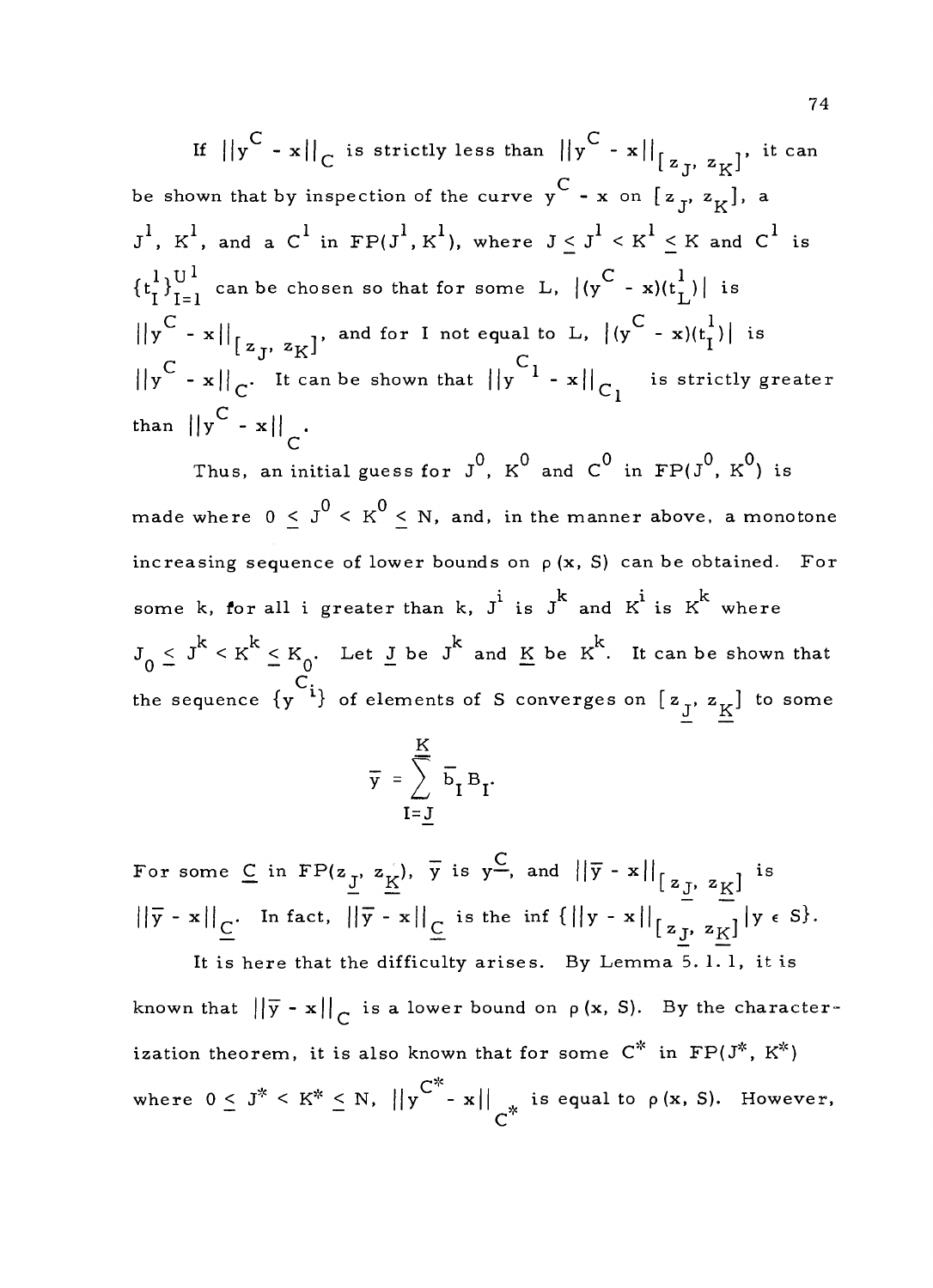<u>J</u> and <u>K</u> need not be J<sup>\*</sup> and K<sup>\*</sup>. Thus,  $||\bar{y}-x||_C$  may be strictly less than  $\rho$  (x, S).

The next step in the process is to assume that  $||\bar{y} - x||_C$  is equal to  $\rho(x, S)$ . If this assumption is correct, then by Lemma 3. 2. 1,  $y_1|_{\left[z_{\frac{J}{}}\right]}\equiv \overline{y}|_{\left[z_{\frac{J}{}}\right]}$  for all  $y_1$  in J(x, S). For some choice of  $\bar{1}^\prime$   $\bar{\bf x}^\prime$ 

$$
\{p^I\}_{I=0}^{I=0}\bigcap \{p^I\}_{I=\overline{K}+1}^{I=\overline{K}+1},
$$

if

$$
y = \sum_{I=0}^{J-1} b_I B_I + \sum_{I=\underline{J}}^{K} \overline{b}_I B_I + \sum_{I=\underline{K}+1}^{N} b_I B_I,
$$

 $||y - x||$  will equal  $\rho(x, S)$ .

If  $\Omega_1$  is  $(z_{\underline{J}}, z_{\underline{K}})$ ,  $\Omega_2$  is  $[\overline{a}, \overline{b}]\setminus \Omega_1$ , and  $\overline{S}$  is <u>- -</u>  $\{P \in \overline{S} |P|_{\Omega} \equiv \overline{y}|_{\Omega} \}$ , this problem corresponds to the constrained problem of Section 4.2. The only difference is that the norm on  $\Omega_{2}$ of the difference of an element of  $\overline{S}$  and  $x$  is not bounded by a fixed constant. This does not change the characterization of elements of  $J(x, \overline{S})$ . It does, however, allow that  $\rho(x, \overline{S})$  be greater than  $||\overline{y} - x||_{\Omega_1}$ . In fact, if a lower bound on  $\rho(x, \overline{S})$  is found that is greater than  $||\bar{y} - x||_{\Omega}$ , then it is known that the wrong assumption 1 has been made, and that  $\|\bar{y} - x\|_{\Omega_1}$  is strictly less than  $\rho(x, S)$ . If an element  $y_1$  of  $\overline{S}$  can be found such that  $||y_1 - x||_{\Omega_2}$  is less than 2 or equal to  $||\overline{y} - x||_{\Omega_1}$ , then  $\rho(x, S)$  is equal to  $||\overline{y} - x||_{\Omega_1}$  and  $y_1$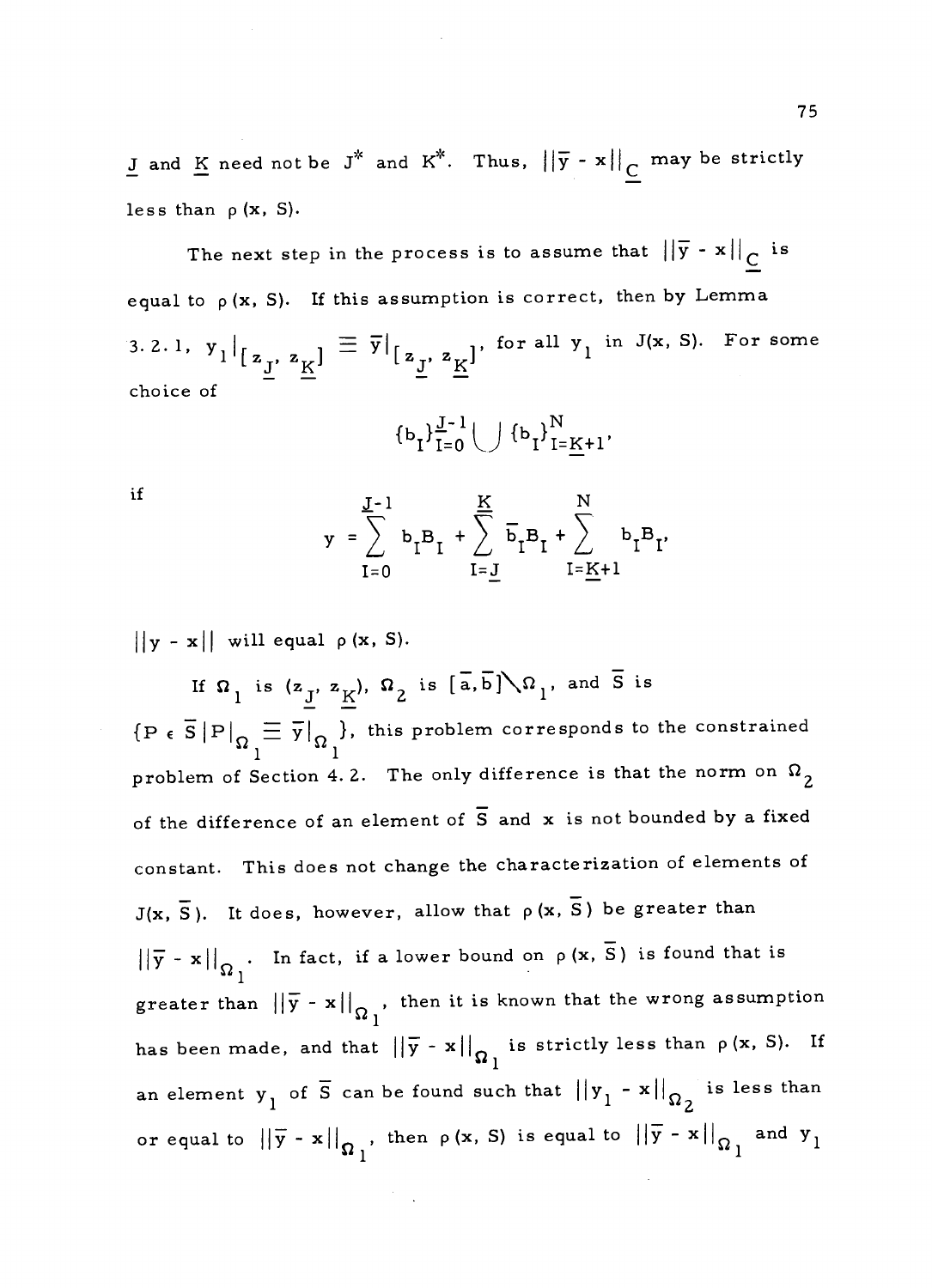must be an element of J(x, S).

The following theorem yields lower bounds on  $\rho(x, \overline{S})$ . Let  $\overline{\text{FP}}(J,K)$  be the set  $\left\{\left\{t_{\text{I}}\right\}_{\text{I}=1}^{\text{U}+1} \,\middle|\, K - J = \text{U}, \, t_{\text{I}} \leftarrow (z_{J+1-1}, \, z_{J+1}) \text{ for }$  $1 \leq I \leq U$ , and  $t_{U+1} \in (z_{J+U-1}, z_{J+U})$  where  $t_{I} \leq t_{I+1}$  for  $1 \leq I \leq U$ . Let  $\underline{FP}$ (J.K) be the set  $\left\{ \left\{ t_{i} \right\}_{i=1}^{U+1} | K - J = U, t_{i} \in (z_{J}, z_{J+1}), \text{ and } \right\}$  $t_I \in (z_{J+I-2}, z_{J+I-1})$  for  $2 \leq I \leq U+1$  where  $t_I < t_{I+1}$  for  $1 \leq I \leq U$ . Let  $\overline{\text{FP}}(J, K)$  be the set  $\left\{\left\{t_{I}\right\}_{I=1}^{U} | K - J = U \text{ and } t_{I} \in \left\{z_{J+I-1}, z_{J+I}\right\} \text{ for }$  $1 \leq I \leq U$ .

Theorem 5.1.2. Let L(j) for  $1 \leq j \leq a$  be given integers such that  $0 \le L(j) \le N - 1$  and  $L(j) < L(j + 1)$  if  $a > 1$ . Let  $\Omega_{1}$  be the union of  $(z_{L(i)}, z_{L(i)+1})$  for  $1 \leq j \leq a$ . Let  $\Omega_2$  be  $\overline{a}, \overline{b} \big) \setminus \Omega_1$ . Let  $\overline{S}$  be  $\{P \in S | P|_{\overline{O}} \equiv \overline{y}|_{\overline{O}} \}$  where  $\overline{y}|_{\overline{O}}$  is a given element of  $S|_{\overline{O}}$ .  $\Omega_1$   $\Omega_1$   $\Omega_1$ Let  $x \in X$  and  $y \in \overline{S}$ .

(5.1.2, 1) Let  $J \le K$  and  $[z_j, z_K]$  be a subset of  $\Omega_2$ . Let  $C = {t_1}_{i=1}^{U+2}$  FP(J,K) where  $K - J = U$ . Let  $(y - x)(t_1) \neq 0$  for  $t_1$ in C. Let  $sgn(y - x)(t<sub>I</sub>) = -sgn(y - x)(t<sub>I+1</sub>)$  for  $1 \le I \le U + 1$ . Let

$$
\begin{array}{c}\n\text{Min} = \min \left| (\mathbf{y} - \mathbf{x})(\mathbf{t}_{\text{I}}) \right| \\
1 \leq \mathbf{I} \leq \mathbf{U} + 2\n\end{array}
$$

and

$$
\mathbf{Max} = \max_{1 \leq I \leq U + 2} |(y - x)(t_{\mathbf{I}})|.
$$

(5.1.2, 2) Let  $L(j) + 1 < L(j + 1)$ . Let  $C = {t_1}_{T=1}^U \in \overline{FP}(L(j) + 1, L(j+1))$ where  $L(j + 1) - L(j) - 1 = U$ . Let  $(y - x)(t<sub>I</sub>) \neq 0$  for every  $t<sub>I</sub>$  in C.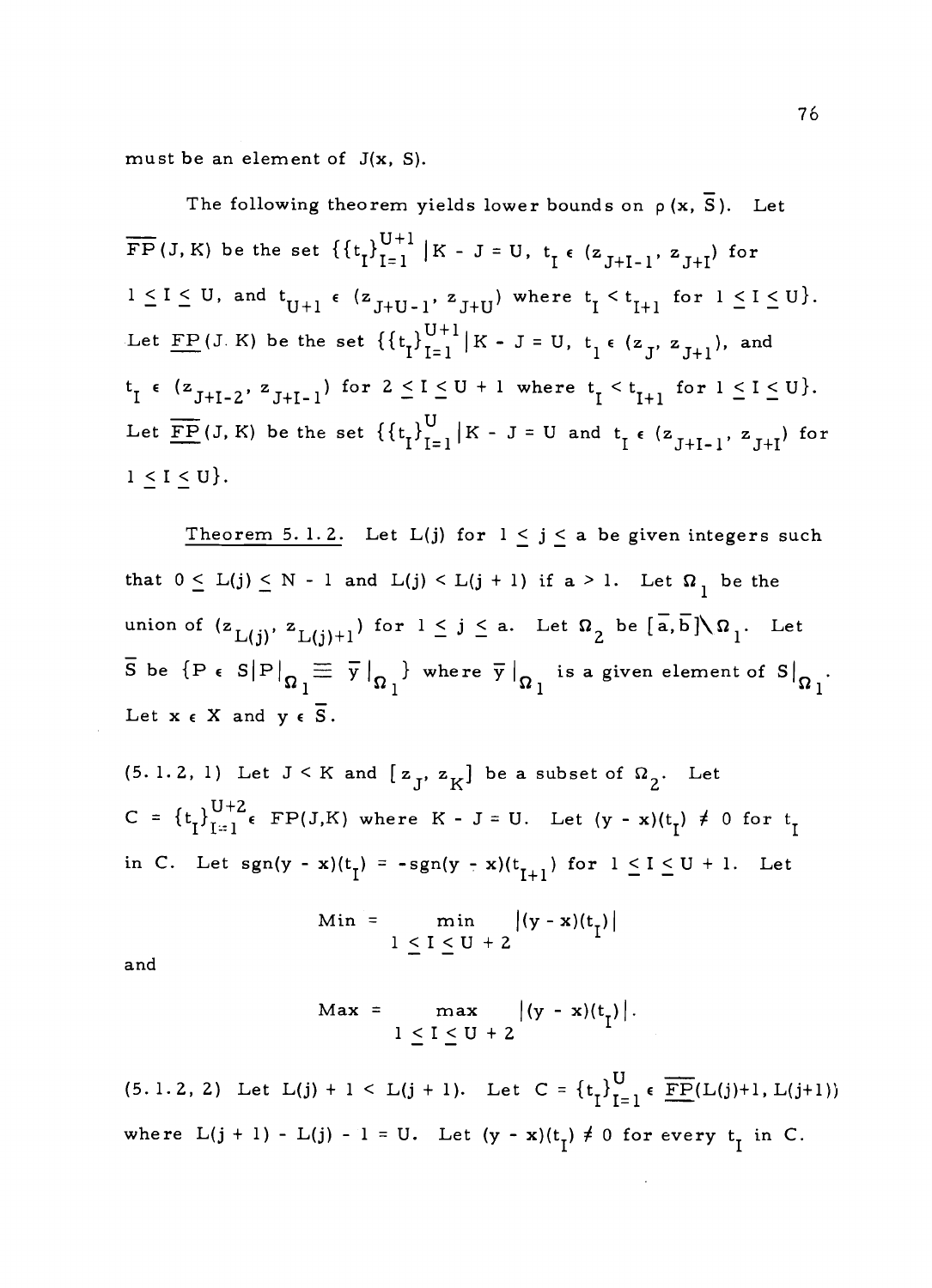Let  $sgn(y - x)(t_1) = -sgn(y - x)(t_{1+1})$  for  $1 \le I \le U - 1$ . Let

$$
\begin{array}{rcl}\n\text{Min} & = & \min & \left| (y - x)(t_1) \right| \\
& & 1 \leq I \leq U\n\end{array}
$$

and

$$
\mathbf{Max} = \max_{1 \leq I \leq U} |(y - x)(t_I)|.
$$

(5.1.2, 3) Let 
$$
L(j) + 1 < K
$$
 and  $[z_{L(j)+1}, z_K]$  be a subset of  $\Omega_2$ . Let  $C = \{t_I\}_{I=1}^{U+1} \in \overline{FP}(L(j) + 1, K)$  where  $K - L(j) - 1 = U$ . Let  $(y - x)(t_I) \neq 0$  for every  $t_I$  in C. Let  $sgn(y - x)(t_I) = -sgn(y - x)(t_{I+1})$  for  $1 \leq I \leq U$ . Let

$$
\begin{array}{rcl}\n\text{Min} & = & \min & \left| (y - x)(t_1) \right| \\
& & 1 \leq I \leq U + 1\n\end{array}
$$

and

$$
\mathbf{Max} = \max_{1 \leq I \leq U+1} |(y - x)(t_I)|.
$$

(5. 1. 2, 4) Let  $J < L(j)$  and  $[z_j, z_{L(j)}]$  be a subset of  $\Omega_2$ . Let  $C = \left\{ t_I \right\}_{I=1}^{U+1} \epsilon \underline{\text{ FP}} (J, L(j)) \text{ where } L(j) - J = U. \text{ Let } (y - x)(t_I) \neq 0$ for every  $t_1$  in C. Let  $sgn(y - x)(t_1) = -sgn(y - x)(t_{1+1})$  for  $1 \le I \le U$ . Let

$$
\begin{array}{c}\n\text{Min} = \min \left| (y - x)(t_1) \right| \\
1 \leq I \leq U + 1\n\end{array}
$$

and

$$
\mathbf{Max} = \max_{1 \leq I \leq U+1} |(y-x)(t_I)|.
$$

If 
$$
(5.1.2, 1)
$$
,  $(5.1.2, 2)$ ,  $(5.1.2, 3)$ , or  $(5.1.2, 4)$  is satisfied, then\n
$$
\text{Min} \leq \rho(x, \overline{S}); \text{ furthermore, if } \text{Max} > \text{Min}, \text{ then } \text{Min} < \rho(x, \overline{S}).
$$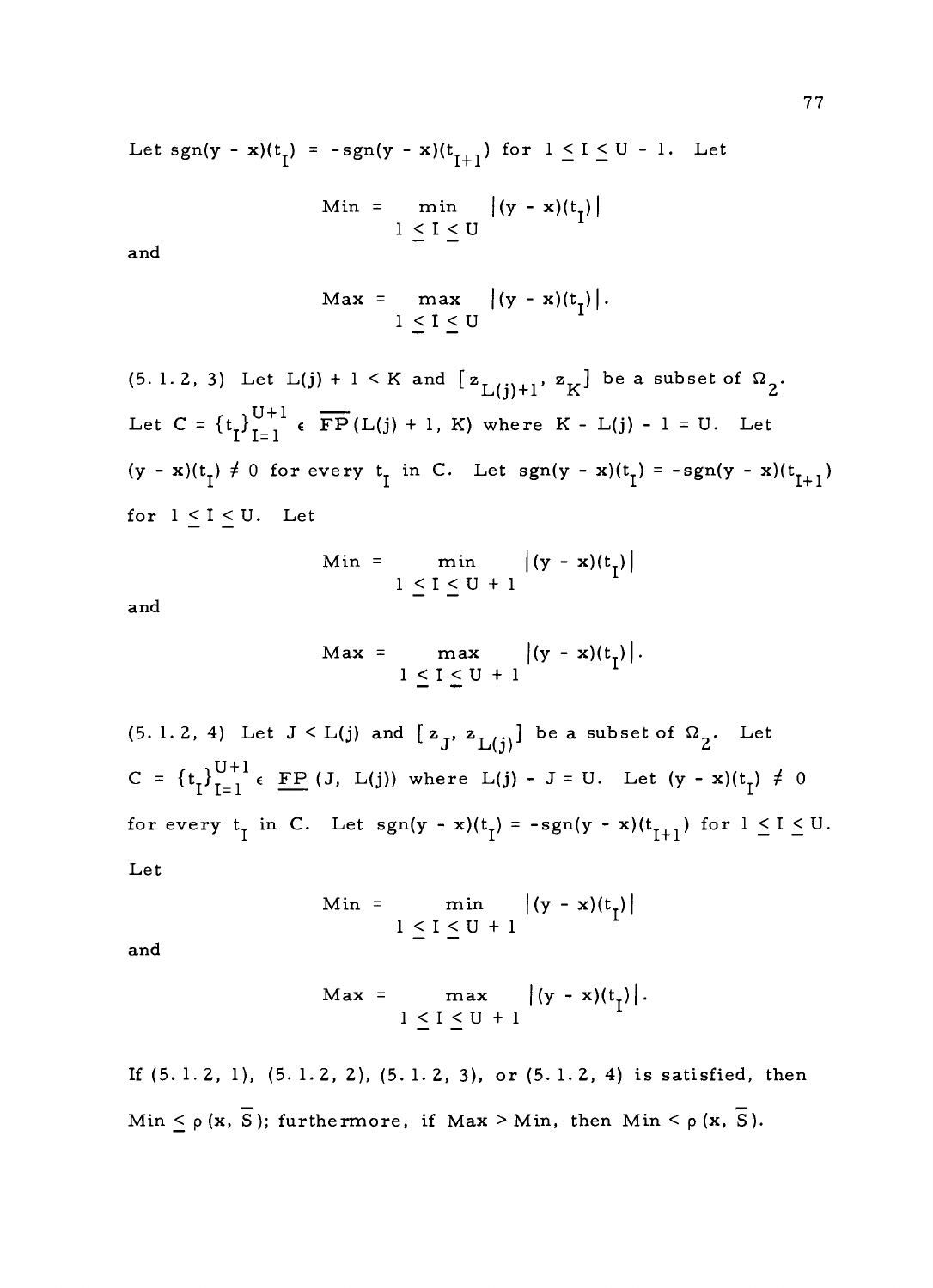Thus, a Remes ascent method on  $\Omega$ <sub>2</sub> is attempted; all necessary systems of equations are uniquely solvable and a monotone increasing sequence of lower bounds on  $\rho(x, \overline{S})$  can be obtained. As before, the limit of the sequence need not equal  $p(x, \overline{S})$ . However, for some  $\underline{C}$  in FP(J, K) where  $\underline{J} < J < K \le N$  or  $0 \le J < K \le \underline{K}$  and  $\theta$  is  $[z_j, z_K]$ ; or for some  $\underline{C}$  in  $\overline{FP}(K, K)$  where  $\underline{K} \le K \le N$  and  $\theta$ is  $[z_K, z_K]$ ; or some  $\underline{C}$  in  $\underline{FP}(J, \underline{J})$  where  $0 \le J \le \underline{J}$  and  $\theta$  is  $\begin{bmatrix} z_{1}, z_{1} \end{bmatrix}$ , if  $y = is \overline{y}$ , the limit of the sequence will be  $||\overline{y} - x||$ which will equal  $\left\| \overline{\overline{y}} - x \right\|_{\theta}$ .

If  $||\overline{\overline{y}} - \mathbf{x}||_{\overline{\Theta}}$  is greater than  $||\overline{y} - \mathbf{x}||_{\Omega}$  , then by inspection of the curve  $\overline{y}$  - x on  $\Omega_1$  and  $\overline{\overline{y}}$  - x on  $\theta$ , a new initial guess  $J^0$ ,  $K^0$ and C<sup>O</sup> in R(J<sup>O</sup>, K<sup>O</sup>) can be chosen so that  $||y^{C} - x||_{C}$  is strictly 0 greater than  $\left|\left|\overline{y}-x\right|\right|_{\Omega}$ . The process is then begun again.

If  $||\overline{\overline{y}} - \mathbf{x}||_{\theta}$  is less than or equal to  $||\overline{y} - \mathbf{x}||_{\Omega}$  , it is assumed that  $\rho(x, \overline{S})$  is equal to  $||\overline{\overline{y}} - x||_{\theta}$ . Another constrained approximation problem where  $\Omega \, \frac{1}{1}$  is the union of  $\Omega \, \frac{1}{1}$  and the interior of  $\theta$ ,  $\Omega \, \frac{1}{2}$ is  $[\overline{a}, \overline{b}]\setminus\Omega^1_{\overline{a}}$ , and  $\overline{\overline{S}}$  is  $\{P \in S|P|_{\Omega^1} \equiv \overline{y}|_{\Omega^1}$ ,  $P|_{\theta} \equiv \overline{\overline{y}}|_{\theta}$  is considered. C21 1 The Remes ascent method on  $\Omega_2^1$  is then attempted.

In finding the 'best" best approximations to logarithm and exponential, the coefficients  $\{d^{\dagger}_{\tau}\}$  suggested by the work of Leslie Fox were computed. The curve of  $d_I B_I + d_{I+1} B_{I+1}$  - x on each subinterval was inspected. From this information, an initial guess for  $\rm J^0,\ \rm \rm K^0$ and  $C^0$  in  $R(J^0, K^0)$  was made. Only one other guess at  $J^0$  and  $K^0$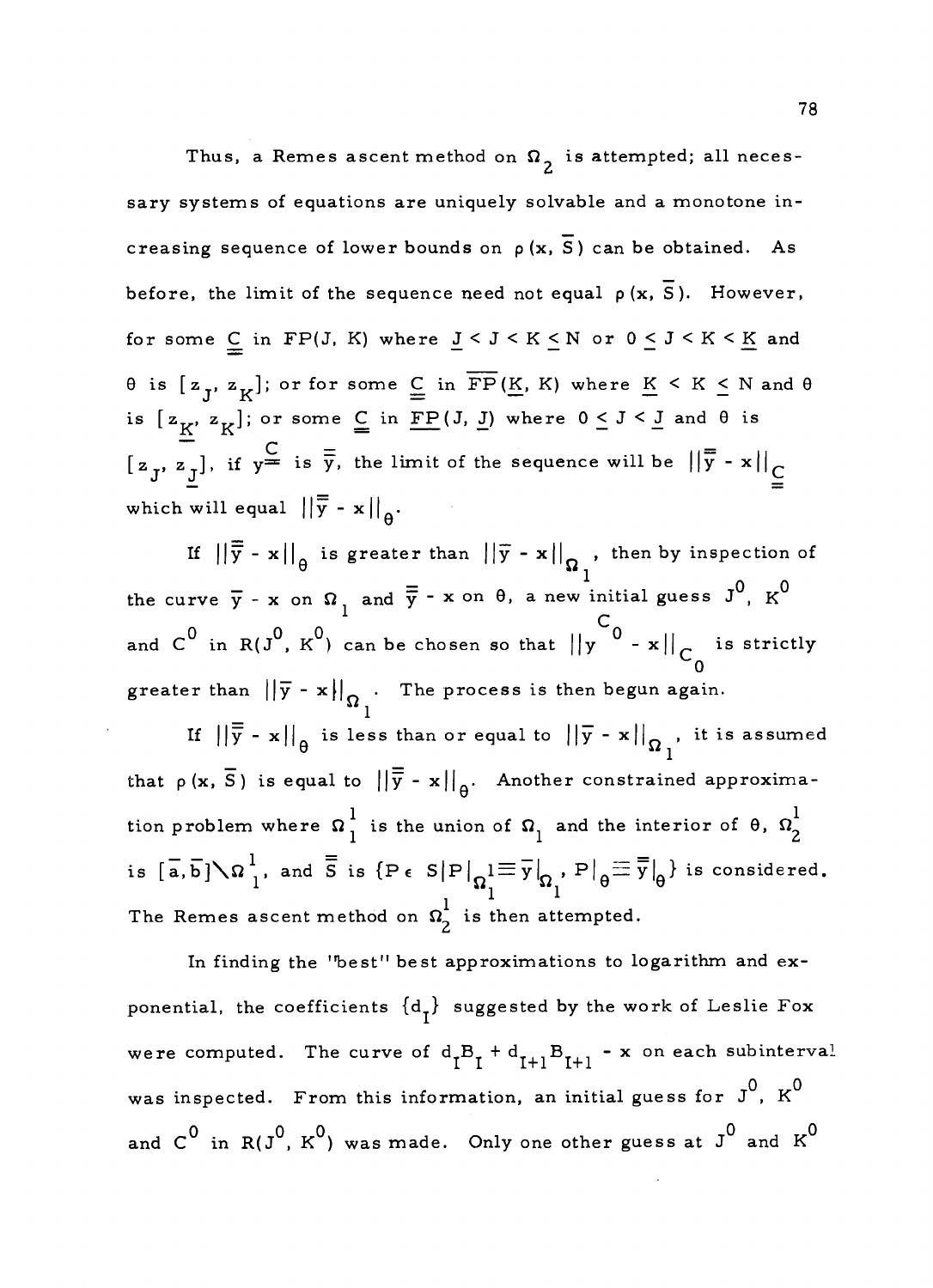was needed before an element of  $J(x, S)$  was found. In two subsequent attempts, the "best" best approximation was determined. That both functions were more difficult to approximate at one end than the other gave direction to the process. For less smooth functions, it is believed that the process would be highly difficult to program.

# 6. 2. The "Best" Best Approximations

Points equal to  $1 + .004(J)$  for  $0 \le J \le 250$  were chosen to discretize [1, 2]. The interpolation points were chosen to be  $z_{\tau} = 1 + I(.2)$ for  $0 \le I \le 5$ . An initial guess  $\{{\rm d}_{\rm I}\}_{\rm I=0}^5$  for the coefficients  $\{{\rm b}_{\rm I}\}_{\rm I=0}^5$ of the "best" best approximation was determined using the equations suggested by Leslie Fox [1]. The equation for  $d_i$  is a linear combination of even order differences at  $z_1$ . The terms through the tenth order difference were used to determine  $\mathsf{d}_{\mathbf{I}}^{\phantom{\dag}}$  where possible. However, in computing  $d_0$  for approximating the logarithm on [1,2], only terms through the eighth order difference were used since, using spacing of  $.2$ , the tenth order difference at 1 is undefined. The dependence of Fox's coefficients on function values at points outside the interval of approximation is a drawback to the method; it is to be noted that only function values at points in the interval of approximation are needed for the determination of the coefficients of a "best" best approximation. Both sets of coefficients, FER which is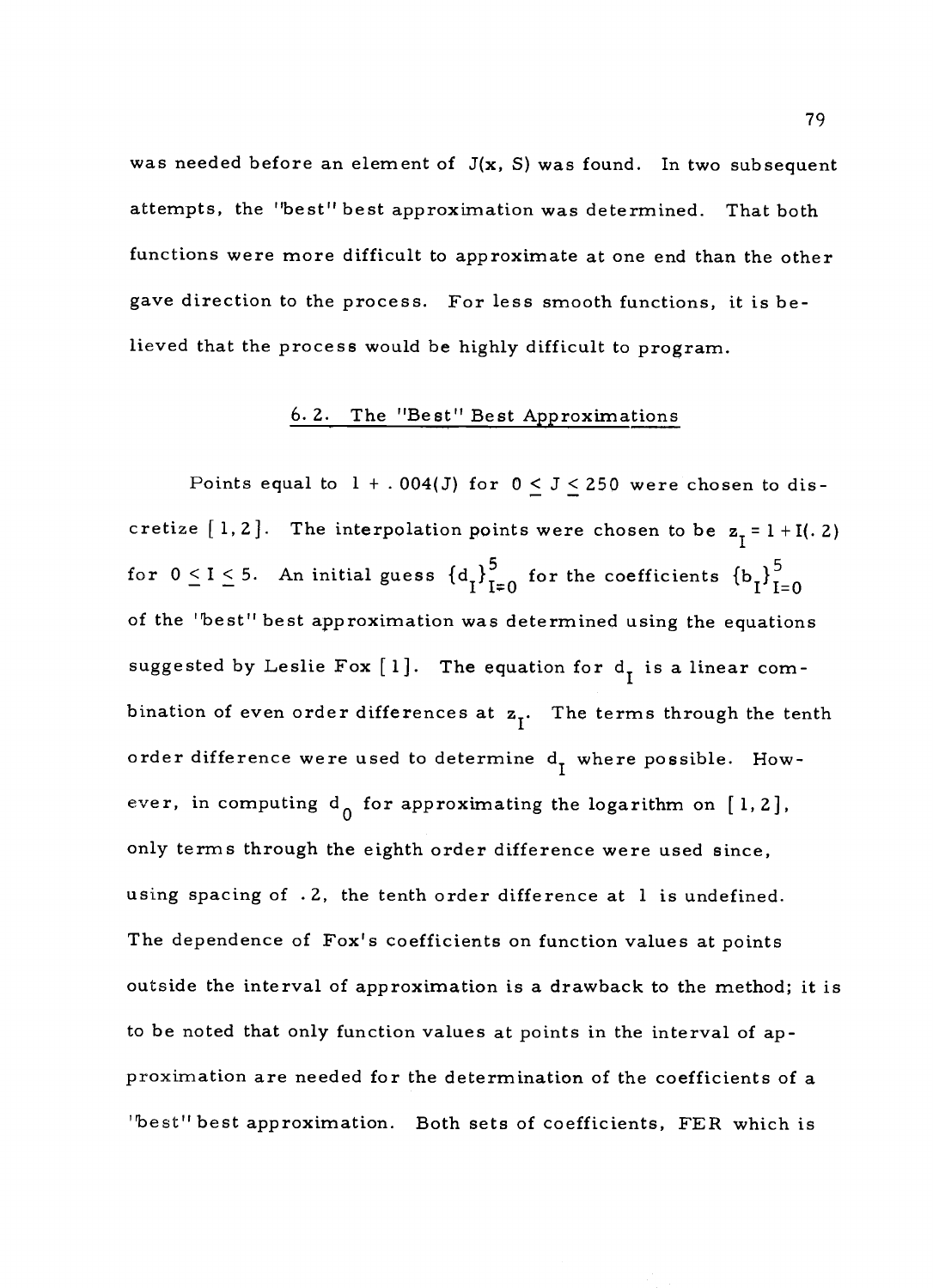$||\Sigma d_I B_I + \Sigma f(z_I) A_I - f||$ , and BBA which is  $||\Sigma b_I B_I + \Sigma f(z_I) A_I - f||$ are given.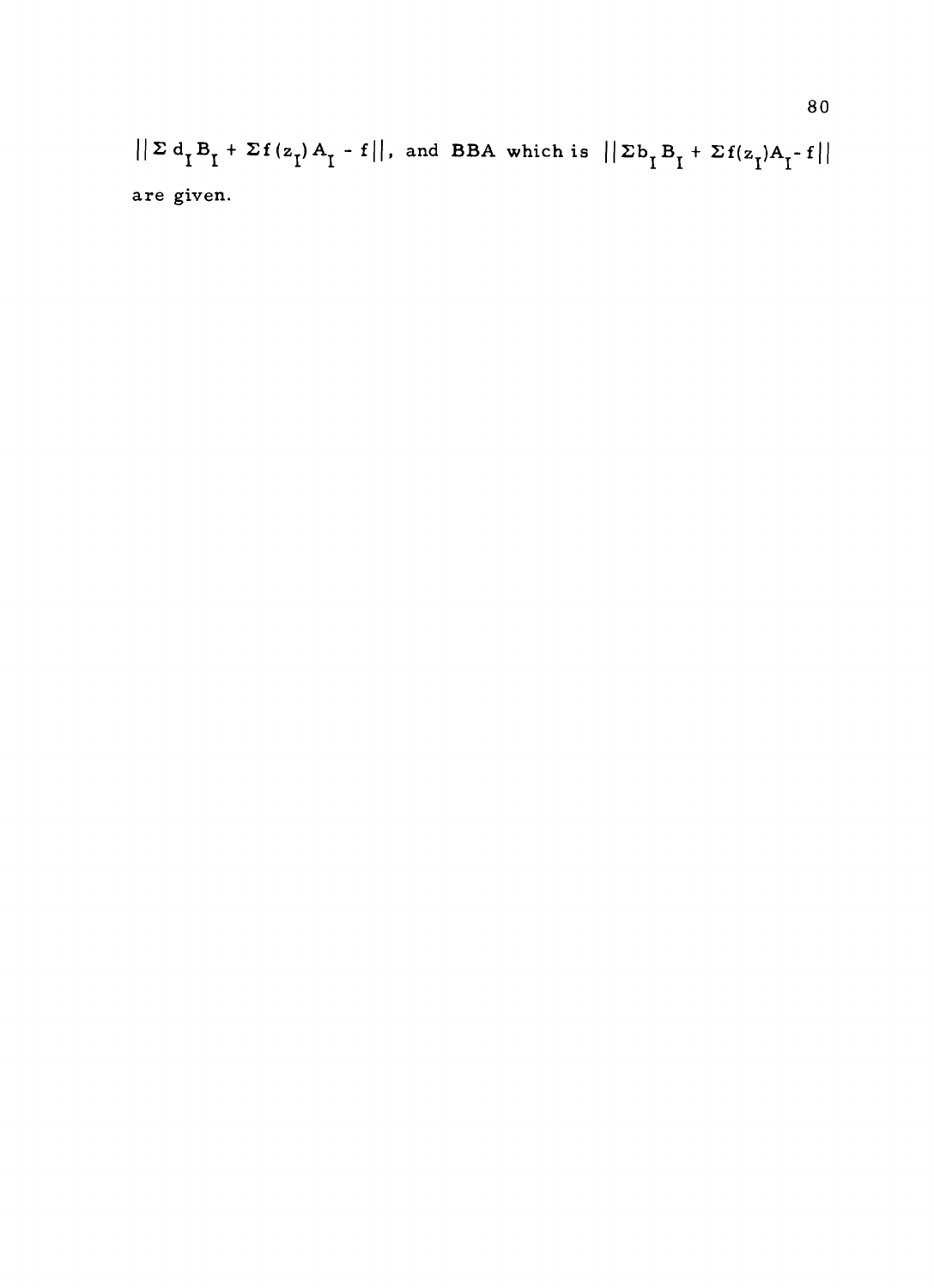LOGARITHM  $FER = 3.08 \times 10^{-4}$ Fox's Coefficients  $d_0$  = -.8559959015  $d_{1}$  = -. 6844518120  $d_{2}$  = -. 5042471145  $d_{3}$  = -.3870616893  $d_{4}$  = -.3063979794  $d_5 = -.2485200537$  $f_1 = \Sigma d_I B_I + \Sigma Log(z_I) A_I - Log$   $f_2 =$  $max$   $|f_1(t)| = 308 \times 10^{-6}$  1  $[1.0, 1.2]$ <sup>1</sup> max  $|f_1(t)| = 4.44 \times 10^{-6}$  m<br>[1.2, 1.4] [1.2]  $max \t|f_{1}(t)| = 1.24 \times 10^{-6} \t m$  $\begin{bmatrix} 1.4, 1.6 \end{bmatrix}$  $max \t|f_{1}(t)| = .776 \times 10^{-6} \t m$  $[1.6, 1.8]$  $max \t|f_{1}(t)| = .488 \times 10^{-6} \t m$  $[1.8, 2.0]$ <sup> $\frac{1.77}{1.71}$ </sup> BBA =  $3.63 \times 10^{-6}$ "Best" Best Coefficients  $b_0 = -.9802853799$  $b_1 = -.6809059179$  $b^2$  = -.5070605068  $b_3 = -.3845308080$  $b_4 = -.3090930670$  $b_5 = -.2459355112$  $f_2 = \Sigma b_T B_T + \Sigma Log(z_1) A_T - Log$ max  $|f_2(t)| = 3.63 \times 10^{-6}$  $[1.0, 1.2]$ <sup>2.44</sup>  $max$   $|f_2(t)| = 3.63 \times 10^{-6}$  $[1.2, 1.4]$ max  $|f_2(t)| = 2.13 \times 10^{-6}$  $[1.4, 1.6]$ <sup>2</sup> max  $|f_2(t)| = 2.13 \times 10^{-6}$  $\left[1.6, 1.8\right]$ <sup>2</sup> max  $|f_2(t)| = 1.59 \times 10^{-6}$  $\left[1.8, 2.0\right]$ <sup>2.44</sup>

### Pattern of Extreme Points of "Best" Best Approximation

$$
+\ +
$$
  
\n
$$
-\frac{1}{1.0} - \frac{1}{1.2} - \frac{1}{1.4} - \frac{1}{1.6} - \frac{1}{1.8} - \frac{1}{1.8} - \frac{1}{1.8} - \frac{1}{1.8} - \frac{1}{1.8} - \frac{1}{1.8} - \frac{1}{1.8} - \frac{1}{1.8} - \frac{1}{1.8} - \frac{1}{1.8} - \frac{1}{1.8} - \frac{1}{1.8} - \frac{1}{1.8} - \frac{1}{1.8} - \frac{1}{1.8} - \frac{1}{1.8} - \frac{1}{1.8} - \frac{1}{1.8} - \frac{1}{1.8} - \frac{1}{1.8} - \frac{1}{1.8} - \frac{1}{1.8} - \frac{1}{1.8} - \frac{1}{1.8} - \frac{1}{1.8} - \frac{1}{1.8} - \frac{1}{1.8} - \frac{1}{1.8} - \frac{1}{1.8} - \frac{1}{1.8} - \frac{1}{1.8} - \frac{1}{1.8} - \frac{1}{1.8} - \frac{1}{1.8} - \frac{1}{1.8} - \frac{1}{1.8} - \frac{1}{1.8} - \frac{1}{1.8} - \frac{1}{1.8} - \frac{1}{1.8} - \frac{1}{1.8} - \frac{1}{1.8} - \frac{1}{1.8} - \frac{1}{1.8} - \frac{1}{1.8} - \frac{1}{1.8} - \frac{1}{1.8} - \frac{1}{1.8} - \frac{1}{1.8} - \frac{1}{1.8} - \frac{1}{1.8} - \frac{1}{1.8} - \frac{1}{1.8} - \frac{1}{1.8} - \frac{1}{1.8} - \frac{1}{1.8} - \frac{1}{1.8} - \frac{1}{1.8} - \frac{1}{1.8} - \frac{1}{1.8} - \frac{1}{1.8} - \frac{1}{1.8} - \frac{1}{1.8} - \frac{1}{1.8} - \frac{1}{1.8} - \frac{1}{1.8} - \frac{1}{1.8} - \frac{1}{1.8} - \frac{1}{1.8} - \frac{1}{1.8} - \frac{1}{
$$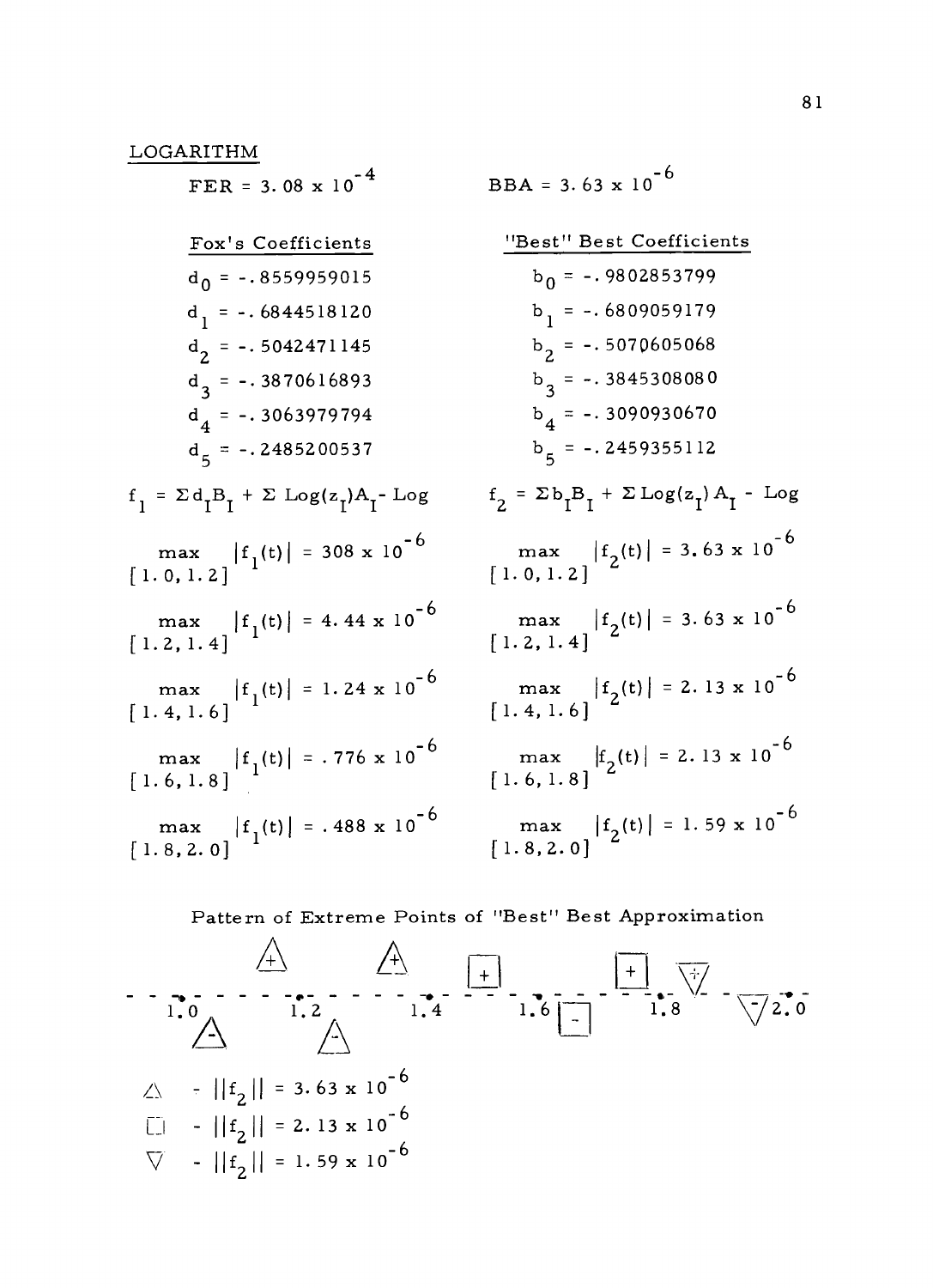| $FER = 5.94 \times 10^{-6}$                                                  | $BBA = 5.12 \times 10^{-6}$                                                                                                                                |
|------------------------------------------------------------------------------|------------------------------------------------------------------------------------------------------------------------------------------------------------|
| Fox's Coefficients                                                           | "Best" Best Coefficients                                                                                                                                   |
| $d_{0} = 2.707380370$                                                        | $b_0 = 2.705817454$                                                                                                                                        |
| $d_1 = 3.306801833$                                                          | $b_1 = 3.308476580$                                                                                                                                        |
| $d_2$ = 4.038936920                                                          | $b2 = 4.037616263$                                                                                                                                         |
| $d_3$ = 4.933168668                                                          | $b_3 = 4.934709961$                                                                                                                                        |
| $d_4 = 6.025385810$                                                          | $b_4 = 6.024276760$                                                                                                                                        |
| $d_{5}$ = 7.359422843                                                        | $b5 = 7.360707027$                                                                                                                                         |
| $f_1 = \Sigma d_t B_t + \Sigma Exp(z_t)A_t - Exp(t_t)$                       | $f_2 = \Sigma b_T B_T + \Sigma Exp(z_T)A_T - Exp$                                                                                                          |
| $\max$ [1. 0, 1. 2] $ f_1(t)  = 2.67 \times 10^{-6}$                         | $\begin{array}{c} \n\max \\ \left[ 1.0, 1.2 \right] \n\end{array} \left  f_2(t) \right  = 2.41 \times 10^{-6}$                                             |
| $\max$ $\left[1.2, 1.4\right]$ $\left\{f_1(t)\right\} = 3.26 \times 10^{-6}$ | $\max_{[1.2, 1.4]}  f_2(t)  = 3.69 \times 10^{-6}$                                                                                                         |
|                                                                              | $\begin{array}{c} \n\text{max} \\ \left[1.4, 1.6\right]\n\end{array}$ $\begin{array}{c} \n\text{max} \\ \left[2\right] = 3.69 \times 10^{-6}\n\end{array}$ |
| $\max$ $\left[1.6, 1.8\right]$ $\left f_1(t)\right  = 4.87 \times 10^{-6}$   | $\max$ [1.6, 1.8] $ f_2(t)  = 5.12 \times 10^{-6}$                                                                                                         |
| $\max$ [1.8, 2.0] $ f_1(t)  = 5.94 \times 10^{-6}$                           | $\begin{array}{c} \max\limits_{[1.\,8,\,2.\,0]}  f_2(t)  = 5.12 \ge 10^{-6} \end{array}$                                                                   |

# Pattern of Extreme Points of "Best" Best Approximation

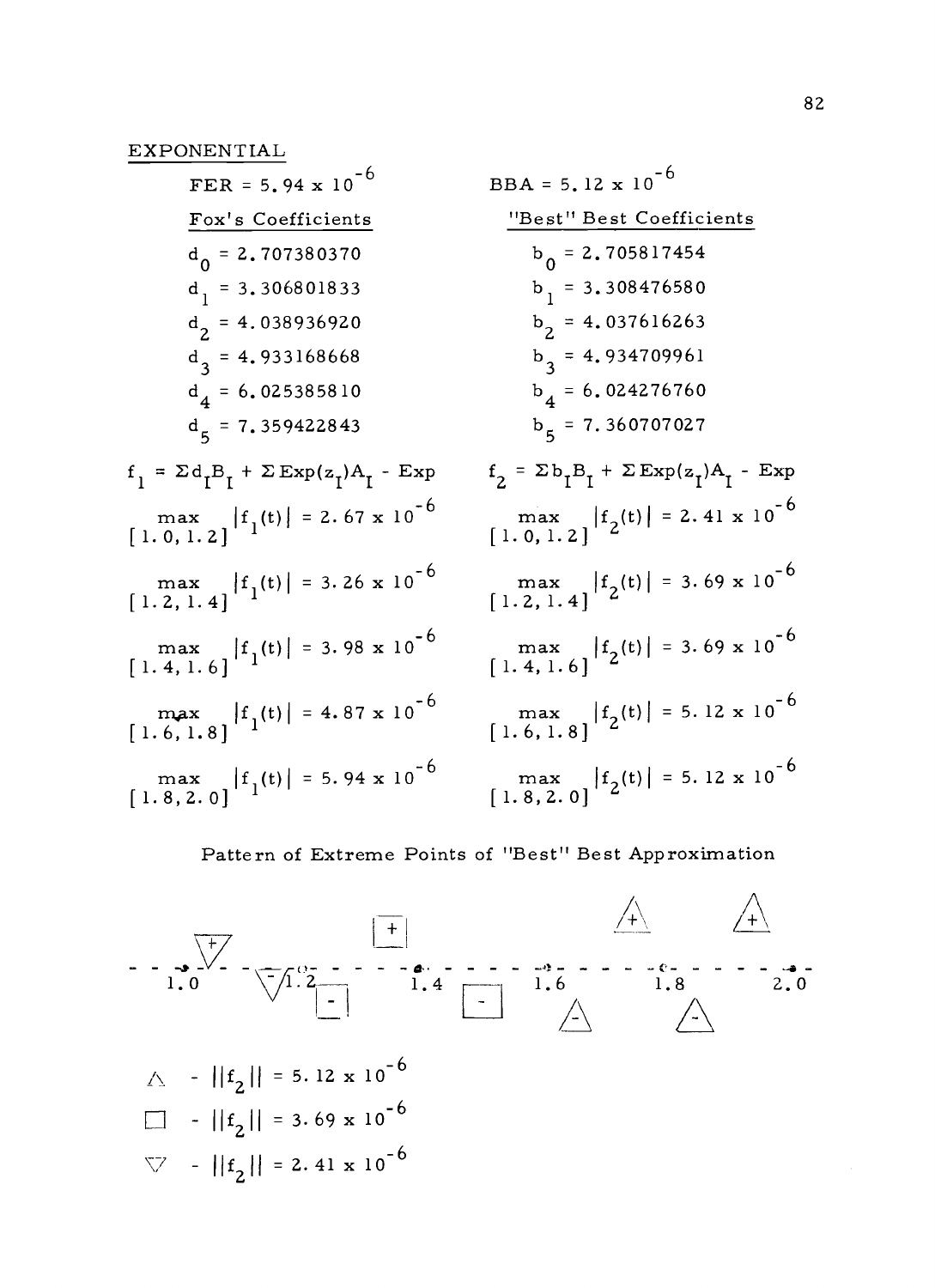#### VII. SUMMARY

It has been shown that  $J(x, S)$  is a nonempty set for any choice of x in X. An element y of  $J(x, S)$  is characterized by the condition of Theorem 2. 3.1 which concerns the location of the extreme points of y-x and the sign of y-x at those points. When X is normed by the maximum norm,  $J(x, S)$ , in general, is not a singleton. However, when the quasinorm of Chapter IV is used, a unique element of S, the "best" best approximation, at a minimum distance from x is obtained. The "best" best approximation is always an element of  $J(x, S)$ . Unfortunately, an easily programmable method for calculating "best" best approximations has not been found. However, a method, modelled on the Remes algorithm and outlined in Chapter VI, can be used to calculate the "best" best approximation in some cases.